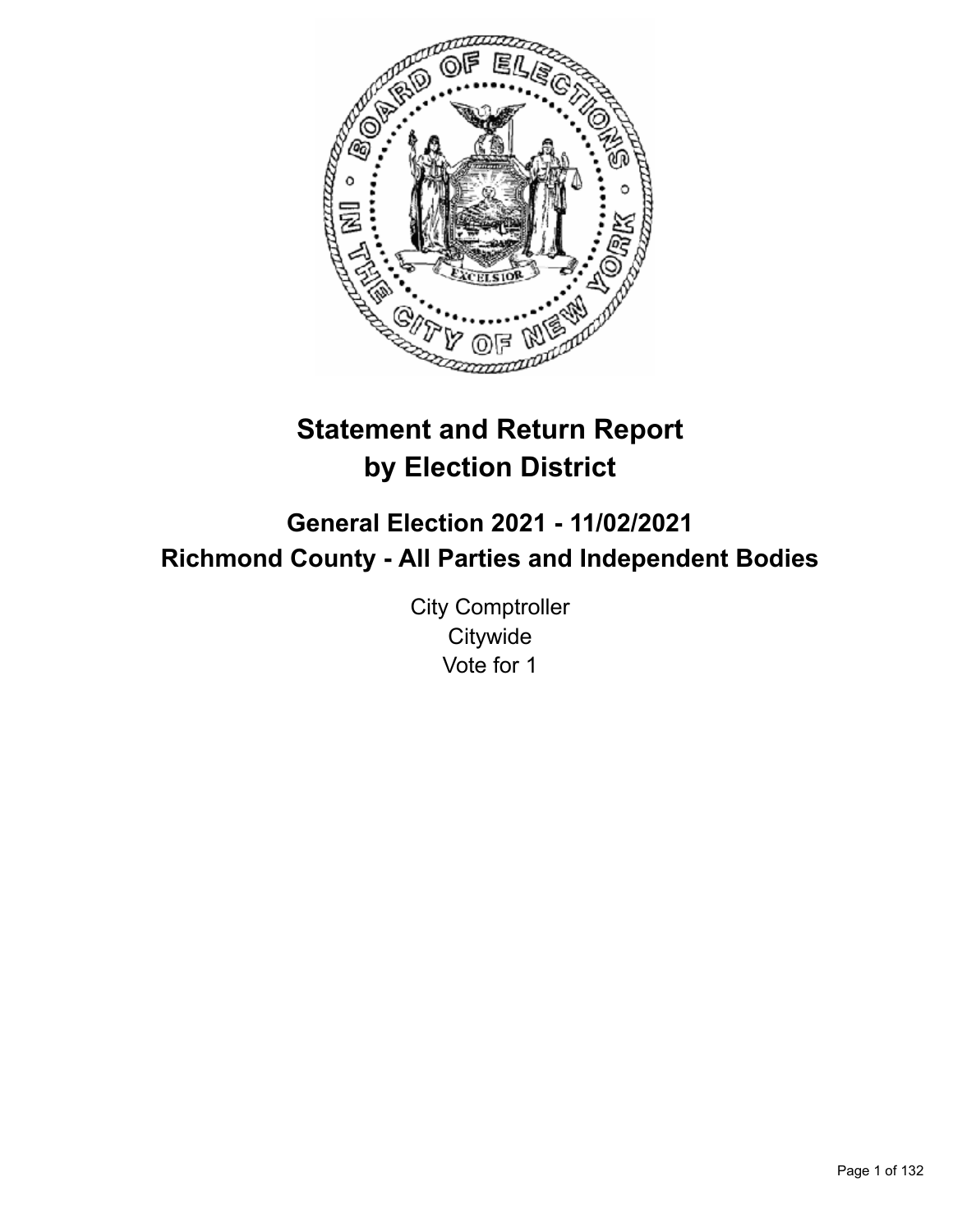

| <b>PUBLIC COUNTER</b>                                    | 333 |
|----------------------------------------------------------|-----|
| MANUALLY COUNTED EMERGENCY                               | 0   |
| ABSENTEE / MILITARY                                      | 18  |
| AFFIDAVIT                                                |     |
| <b>Total Ballots</b>                                     | 352 |
| Less - Inapplicable Federal/Special Presidential Ballots | 0   |
| <b>Total Applicable Ballots</b>                          | 352 |
| BRAD LANDER (DEMOCRATIC)                                 | 269 |
| DABY BENJAMINE CARRERAS (REPUBLICAN)                     | 37  |
| PAUL A. RODRIGUEZ (CONSERVATIVE)                         | 13  |
| JOHN A. TABACCO JR. (LIBERTARIAN/INDEPENDENT)            | 9   |
| DABY BENJAMINE CARRERAS (SAVE OUR CITY)                  |     |
| <b>Total Votes</b>                                       | 329 |
| Unrecorded                                               | 23  |

## **002/61**

| <b>PUBLIC COUNTER</b>                                    | 289 |
|----------------------------------------------------------|-----|
| <b>MANUALLY COUNTED EMERGENCY</b>                        | 0   |
| ABSENTEE / MILITARY                                      | 34  |
| <b>AFFIDAVIT</b>                                         | 2   |
| <b>Total Ballots</b>                                     | 325 |
| Less - Inapplicable Federal/Special Presidential Ballots | 0   |
| <b>Total Applicable Ballots</b>                          | 325 |
| BRAD LANDER (DEMOCRATIC)                                 | 238 |
| DABY BENJAMINE CARRERAS (REPUBLICAN)                     | 49  |
| PAUL A. RODRIGUEZ (CONSERVATIVE)                         | 19  |
| JOHN A. TABACCO JR. (LIBERTARIAN/INDEPENDENT)            | 6   |
| DABY BENJAMINE CARRERAS (SAVE OUR CITY)                  | 1   |
| THOMAS ZABLOCKI (WRITE-IN)                               |     |
| <b>Total Votes</b>                                       | 314 |
| Unrecorded                                               | 11  |

| <b>PUBLIC COUNTER</b>                                    | 365 |
|----------------------------------------------------------|-----|
| <b>MANUALLY COUNTED EMERGENCY</b>                        | 0   |
| ABSENTEE / MILITARY                                      | 24  |
| <b>AFFIDAVIT</b>                                         | 4   |
| <b>Total Ballots</b>                                     | 393 |
| Less - Inapplicable Federal/Special Presidential Ballots | 0   |
| <b>Total Applicable Ballots</b>                          | 393 |
| BRAD LANDER (DEMOCRATIC)                                 | 289 |
| DABY BENJAMINE CARRERAS (REPUBLICAN)                     | 67  |
| PAUL A. RODRIGUEZ (CONSERVATIVE)                         | 15  |
| JOHN A. TABACCO JR. (LIBERTARIAN/INDEPENDENT)            | 6   |
| DABY BENJAMINE CARRERAS (SAVE OUR CITY)                  | 2   |
| <b>Total Votes</b>                                       | 379 |
| Unrecorded                                               | 14  |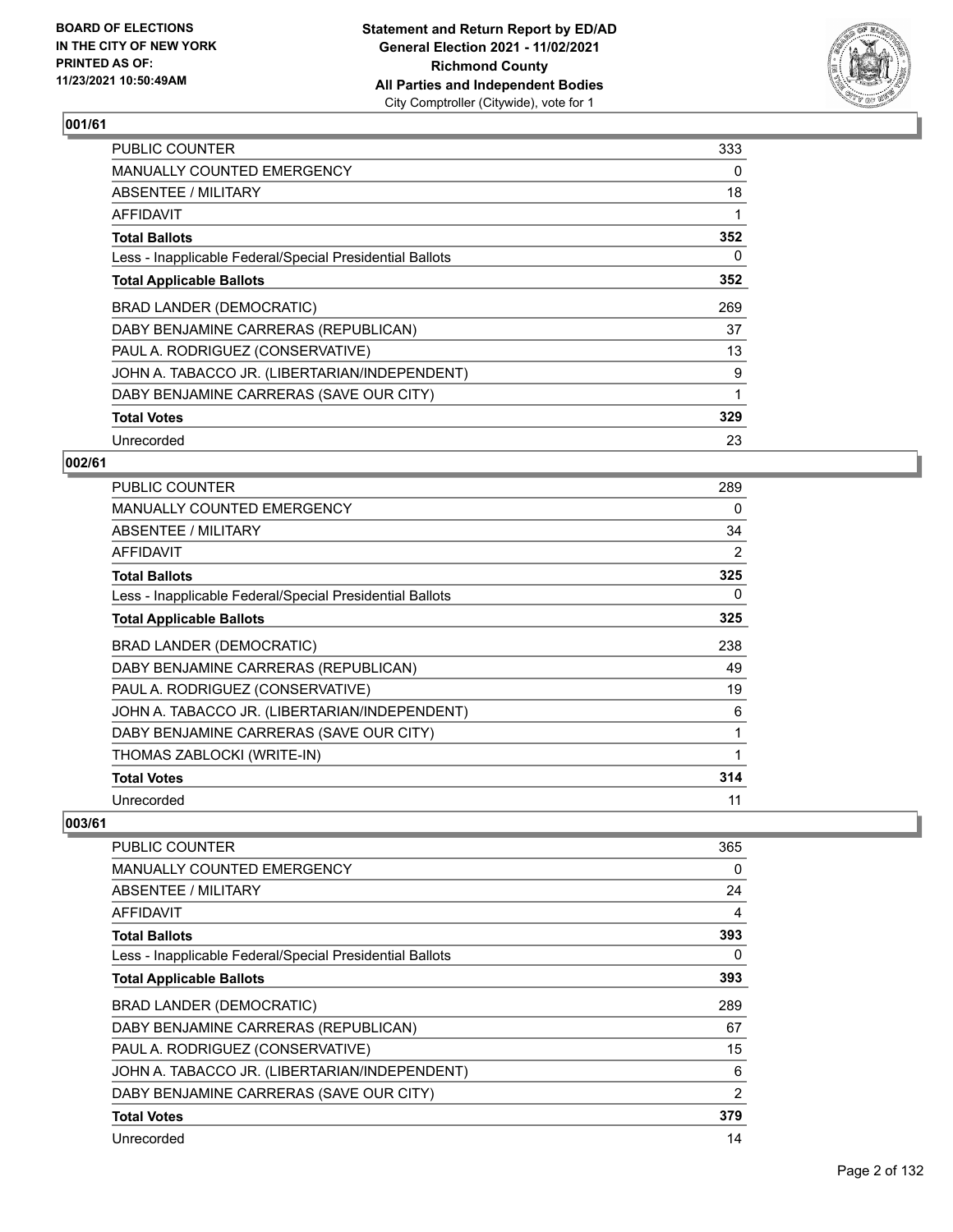

| <b>PUBLIC COUNTER</b>                                    | 222 |
|----------------------------------------------------------|-----|
| <b>MANUALLY COUNTED EMERGENCY</b>                        | 0   |
| ABSENTEE / MILITARY                                      | 17  |
| AFFIDAVIT                                                | 1   |
| <b>Total Ballots</b>                                     | 240 |
| Less - Inapplicable Federal/Special Presidential Ballots | 0   |
| <b>Total Applicable Ballots</b>                          | 240 |
| <b>BRAD LANDER (DEMOCRATIC)</b>                          | 170 |
| DABY BENJAMINE CARRERAS (REPUBLICAN)                     | 37  |
| PAUL A. RODRIGUEZ (CONSERVATIVE)                         | 18  |
| JOHN A. TABACCO JR. (LIBERTARIAN/INDEPENDENT)            | 5   |
| DABY BENJAMINE CARRERAS (SAVE OUR CITY)                  | 1   |
| <b>Total Votes</b>                                       | 231 |
| Unrecorded                                               | 9   |

## **005/61**

| <b>PUBLIC COUNTER</b>                                    | 189 |
|----------------------------------------------------------|-----|
| <b>MANUALLY COUNTED EMERGENCY</b>                        | 0   |
| ABSENTEE / MILITARY                                      | 12  |
| AFFIDAVIT                                                |     |
| <b>Total Ballots</b>                                     | 202 |
| Less - Inapplicable Federal/Special Presidential Ballots | 0   |
| <b>Total Applicable Ballots</b>                          | 202 |
| BRAD LANDER (DEMOCRATIC)                                 | 159 |
| DABY BENJAMINE CARRERAS (REPUBLICAN)                     | 17  |
| PAUL A. RODRIGUEZ (CONSERVATIVE)                         | 13  |
| JOHN A. TABACCO JR. (LIBERTARIAN/INDEPENDENT)            | 5   |
| DABY BENJAMINE CARRERAS (SAVE OUR CITY)                  | 0   |
| SUSAN SARANDON (WRITE-IN)                                | 1   |
| <b>Total Votes</b>                                       | 195 |
| Unrecorded                                               |     |

| PUBLIC COUNTER                                           | 156          |
|----------------------------------------------------------|--------------|
| MANUALLY COUNTED EMERGENCY                               | 0            |
| ABSENTEE / MILITARY                                      | 40           |
| <b>AFFIDAVIT</b>                                         | 0            |
| <b>Total Ballots</b>                                     | 196          |
| Less - Inapplicable Federal/Special Presidential Ballots | 0            |
| <b>Total Applicable Ballots</b>                          | 196          |
| <b>BRAD LANDER (DEMOCRATIC)</b>                          | 101          |
| DABY BENJAMINE CARRERAS (REPUBLICAN)                     | 66           |
| PAUL A. RODRIGUEZ (CONSERVATIVE)                         | 13           |
| JOHN A. TABACCO JR. (LIBERTARIAN/INDEPENDENT)            | 8            |
| DABY BENJAMINE CARRERAS (SAVE OUR CITY)                  | $\mathbf{0}$ |
| <b>Total Votes</b>                                       | 188          |
| Unrecorded                                               | 8            |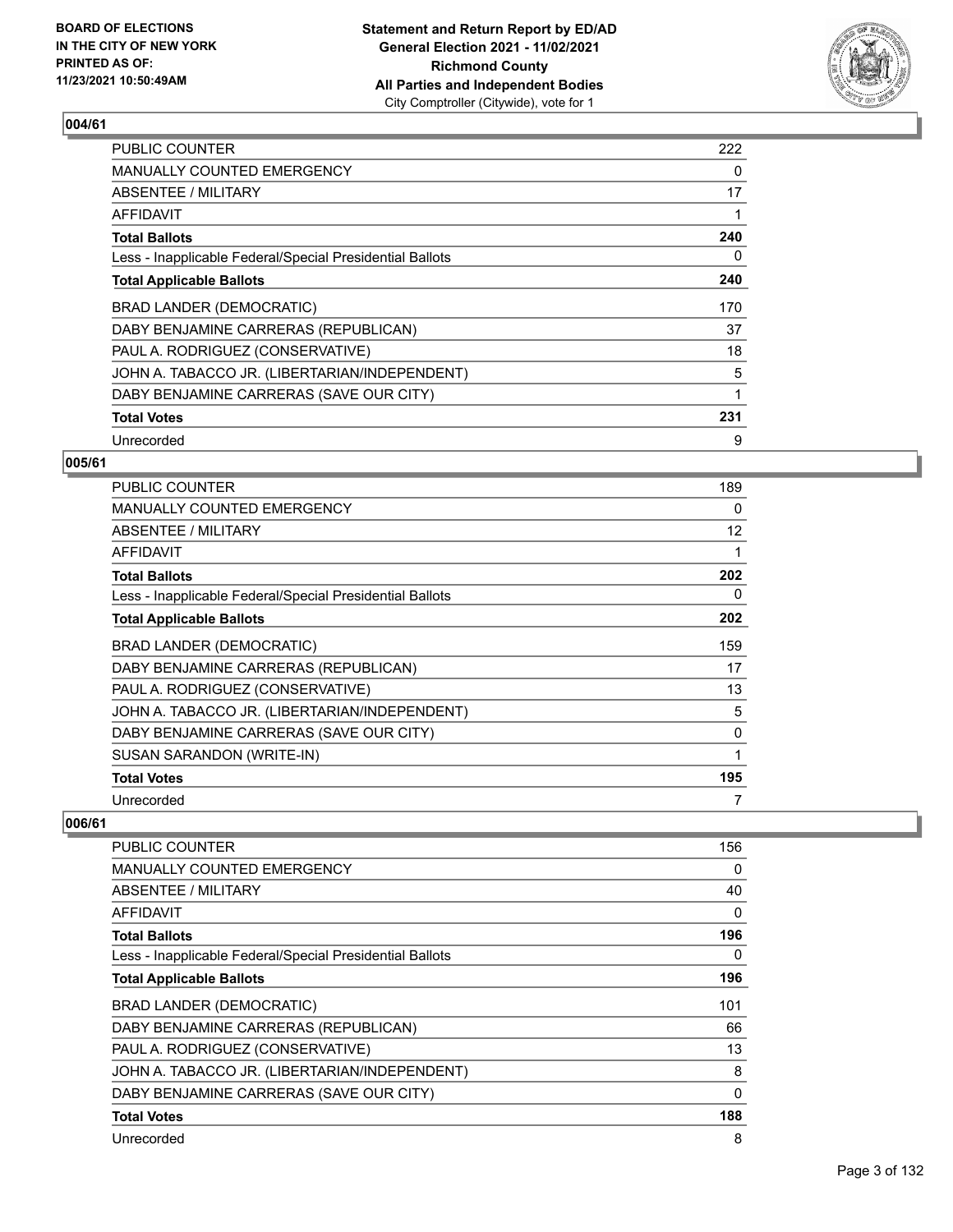

| <b>PUBLIC COUNTER</b>                                    | 174               |
|----------------------------------------------------------|-------------------|
| <b>MANUALLY COUNTED EMERGENCY</b>                        | 0                 |
| ABSENTEE / MILITARY                                      | 9                 |
| AFFIDAVIT                                                | 0                 |
| <b>Total Ballots</b>                                     | 183               |
| Less - Inapplicable Federal/Special Presidential Ballots | 0                 |
| <b>Total Applicable Ballots</b>                          | 183               |
| <b>BRAD LANDER (DEMOCRATIC)</b>                          | 154               |
| DABY BENJAMINE CARRERAS (REPUBLICAN)                     | $12 \overline{ }$ |
| PAUL A. RODRIGUEZ (CONSERVATIVE)                         | 6                 |
| JOHN A. TABACCO JR. (LIBERTARIAN/INDEPENDENT)            | 0                 |
| DABY BENJAMINE CARRERAS (SAVE OUR CITY)                  | 0                 |
| <b>Total Votes</b>                                       | 172               |
|                                                          |                   |

| PUBLIC COUNTER                                           | 110 |
|----------------------------------------------------------|-----|
| <b>MANUALLY COUNTED EMERGENCY</b>                        | 0   |
| ABSENTEE / MILITARY                                      | 9   |
| AFFIDAVIT                                                |     |
| <b>Total Ballots</b>                                     | 120 |
| Less - Inapplicable Federal/Special Presidential Ballots | 0   |
| <b>Total Applicable Ballots</b>                          | 120 |
| <b>BRAD LANDER (DEMOCRATIC)</b>                          | 96  |
| DABY BENJAMINE CARRERAS (REPUBLICAN)                     | 8   |
| PAUL A. RODRIGUEZ (CONSERVATIVE)                         | 10  |
|                                                          |     |
| JOHN A. TABACCO JR. (LIBERTARIAN/INDEPENDENT)            |     |
| DABY BENJAMINE CARRERAS (SAVE OUR CITY)                  |     |
| <b>Total Votes</b>                                       | 116 |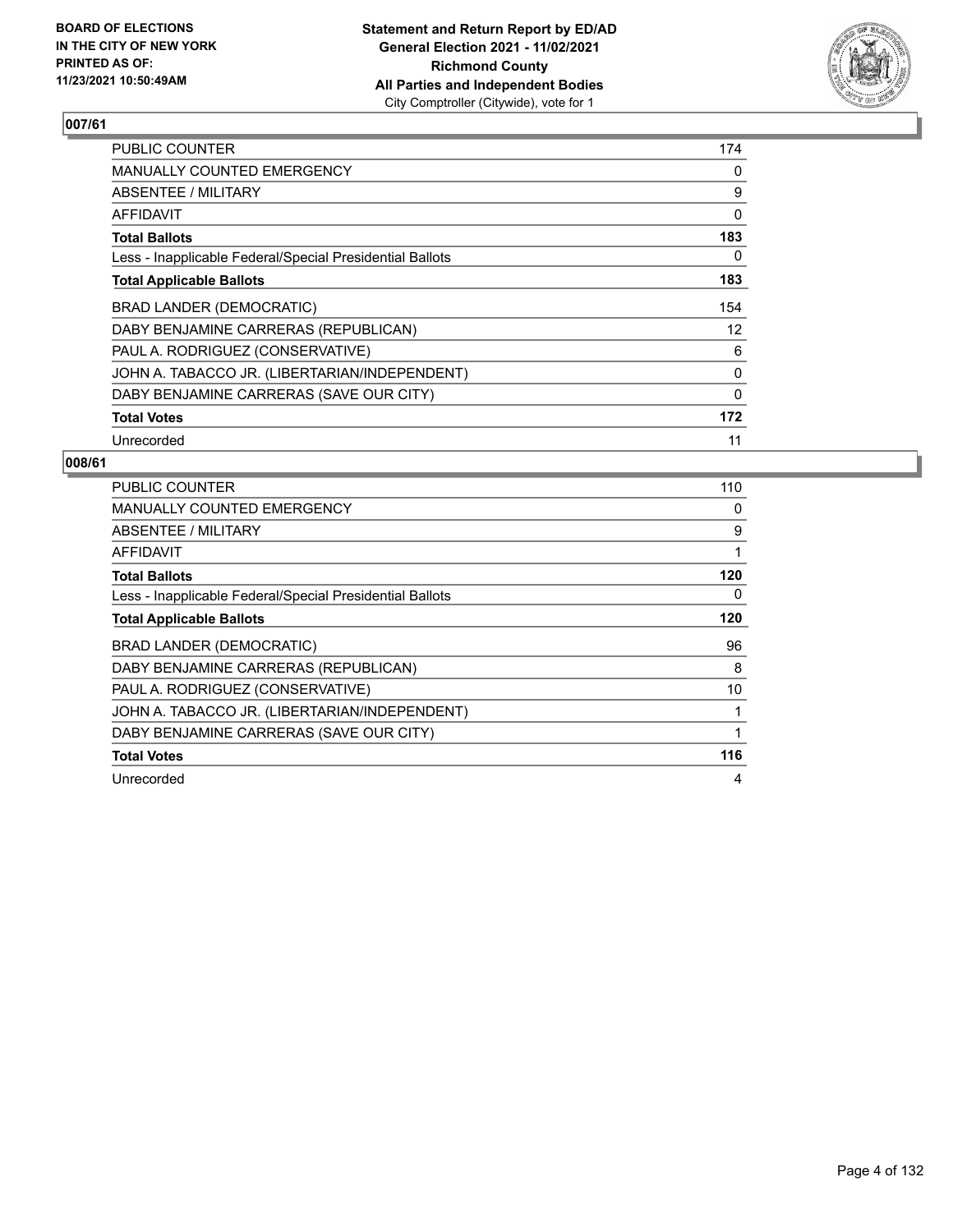

| PUBLIC COUNTER                                           | 388 |
|----------------------------------------------------------|-----|
| MANUALLY COUNTED EMERGENCY                               | 0   |
| ABSENTEE / MILITARY                                      | 20  |
| AFFIDAVIT                                                | 1   |
| <b>Total Ballots</b>                                     | 409 |
| Less - Inapplicable Federal/Special Presidential Ballots | 0   |
| <b>Total Applicable Ballots</b>                          | 409 |
| <b>BRAD LANDER (DEMOCRATIC)</b>                          | 273 |
| DABY BENJAMINE CARRERAS (REPUBLICAN)                     | 72  |
| PAUL A. RODRIGUEZ (CONSERVATIVE)                         | 28  |
| JOHN A. TABACCO JR. (LIBERTARIAN/INDEPENDENT)            | 17  |
| DABY BENJAMINE CARRERAS (SAVE OUR CITY)                  | 2   |
| NICHOLAS J. POPOLO (WRITE-IN)                            | 1   |
| UNCOUNTED WRITE-IN PER STATUTE (WRITE-IN)                | 1   |
| <b>Total Votes</b>                                       | 394 |
| Unrecorded                                               | 15  |

| <b>PUBLIC COUNTER</b>                                    | 309      |
|----------------------------------------------------------|----------|
| MANUALLY COUNTED EMERGENCY                               | 0        |
| ABSENTEE / MILITARY                                      | 20       |
| AFFIDAVIT                                                | $\Omega$ |
| <b>Total Ballots</b>                                     | 329      |
| Less - Inapplicable Federal/Special Presidential Ballots | 0        |
| <b>Total Applicable Ballots</b>                          | 329      |
| BRAD LANDER (DEMOCRATIC)                                 | 212      |
| DABY BENJAMINE CARRERAS (REPUBLICAN)                     | 58       |
| PAUL A. RODRIGUEZ (CONSERVATIVE)                         | 21       |
| JOHN A. TABACCO JR. (LIBERTARIAN/INDEPENDENT)            | 8        |
| DABY BENJAMINE CARRERAS (SAVE OUR CITY)                  | 1        |
| <b>Total Votes</b>                                       | 300      |
| Unrecorded                                               | 29       |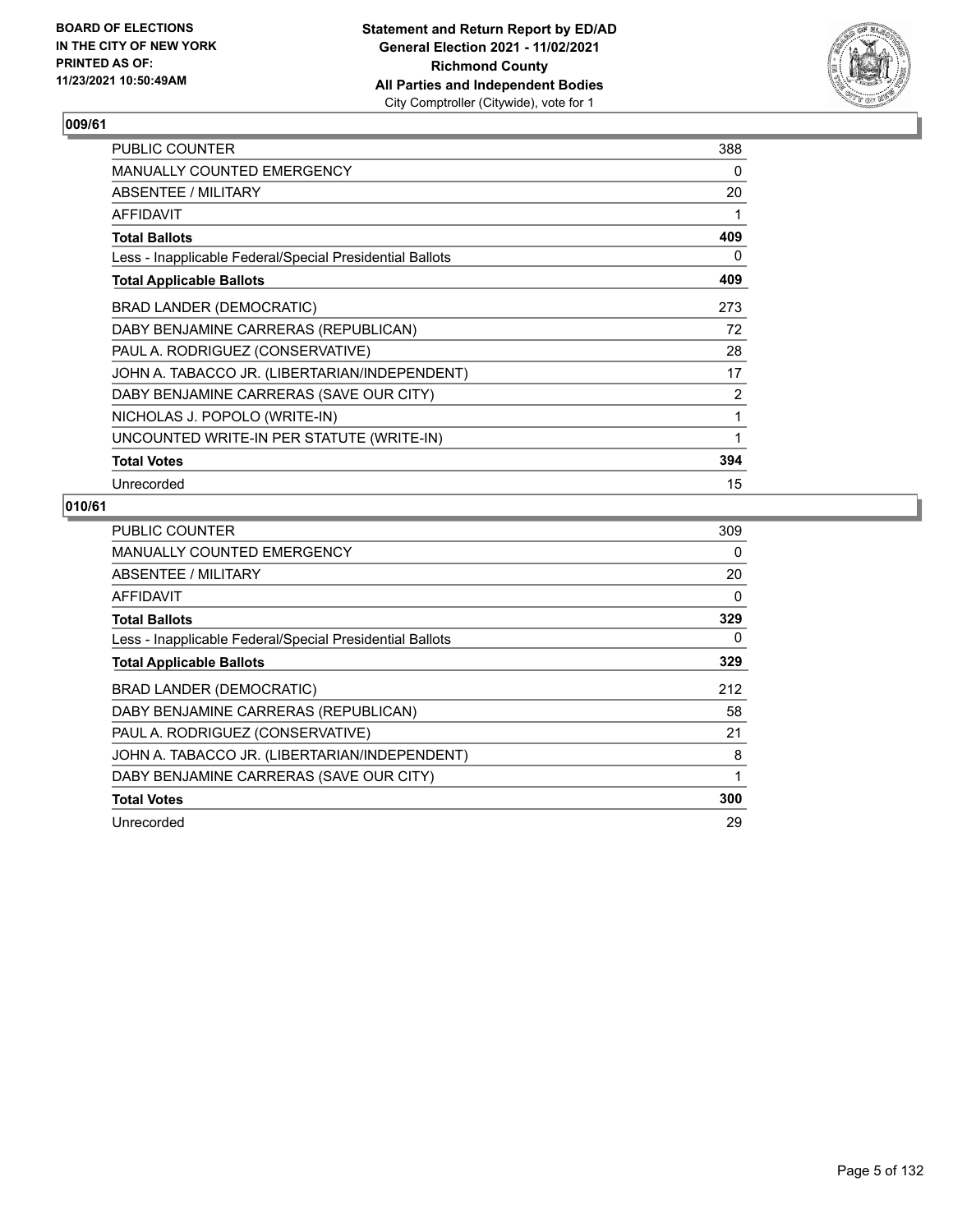

| PUBLIC COUNTER                                           | 281 |
|----------------------------------------------------------|-----|
| MANUALLY COUNTED EMERGENCY                               | 0   |
| ABSENTEE / MILITARY                                      | 29  |
| AFFIDAVIT                                                | 0   |
| <b>Total Ballots</b>                                     | 310 |
| Less - Inapplicable Federal/Special Presidential Ballots | 0   |
| <b>Total Applicable Ballots</b>                          | 310 |
| BRAD LANDER (DEMOCRATIC)                                 | 191 |
| DABY BENJAMINE CARRERAS (REPUBLICAN)                     | 57  |
| PAUL A. RODRIGUEZ (CONSERVATIVE)                         | 27  |
| JOHN A. TABACCO JR. (LIBERTARIAN/INDEPENDENT)            | 20  |
| DABY BENJAMINE CARRERAS (SAVE OUR CITY)                  | 3   |
| DIVONNE COOGAN (WRITE-IN)                                | 1   |
| <b>Total Votes</b>                                       | 299 |
| Unrecorded                                               | 11  |

| PUBLIC COUNTER                                           | 590 |
|----------------------------------------------------------|-----|
| MANUALLY COUNTED EMERGENCY                               | 0   |
| ABSENTEE / MILITARY                                      | 27  |
| AFFIDAVIT                                                | 2   |
| <b>Total Ballots</b>                                     | 619 |
| Less - Inapplicable Federal/Special Presidential Ballots | 0   |
| <b>Total Applicable Ballots</b>                          | 619 |
| BRAD LANDER (DEMOCRATIC)                                 | 311 |
| DABY BENJAMINE CARRERAS (REPUBLICAN)                     | 196 |
| PAUL A. RODRIGUEZ (CONSERVATIVE)                         | 55  |
| JOHN A. TABACCO JR. (LIBERTARIAN/INDEPENDENT)            | 31  |
| DABY BENJAMINE CARRERAS (SAVE OUR CITY)                  | 1   |
| NESTOR CORTES JR. (WRITE-IN)                             | 1   |
| UNATTRIBUTABLE WRITE-IN (WRITE-IN)                       | 1   |
| <b>Total Votes</b>                                       | 596 |
| Unrecorded                                               | 23  |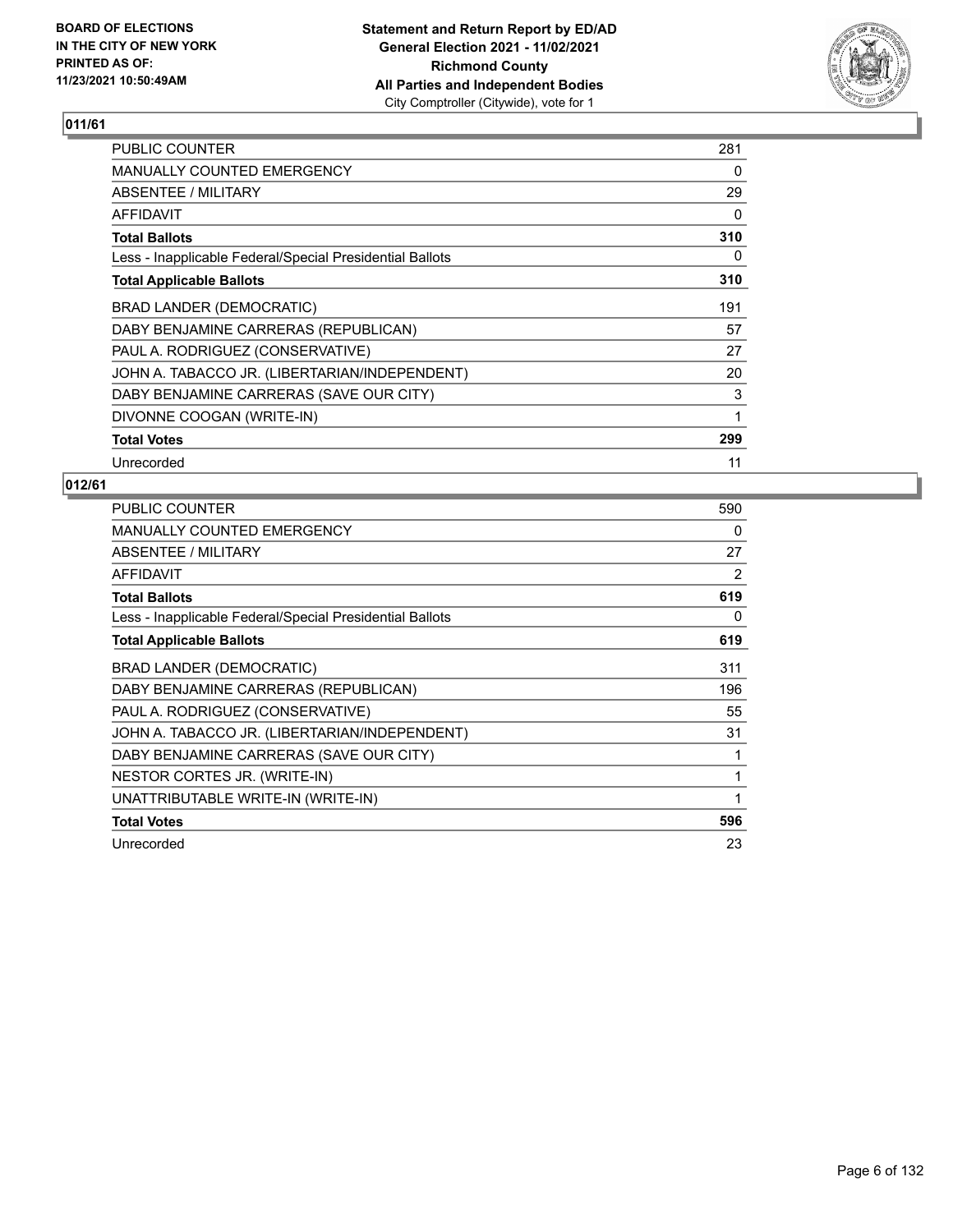

| <b>PUBLIC COUNTER</b>                                    | 286 |
|----------------------------------------------------------|-----|
| <b>MANUALLY COUNTED EMERGENCY</b>                        | 0   |
| ABSENTEE / MILITARY                                      | 11  |
| AFFIDAVIT                                                | 0   |
| <b>Total Ballots</b>                                     | 297 |
| Less - Inapplicable Federal/Special Presidential Ballots | 0   |
| <b>Total Applicable Ballots</b>                          | 297 |
| BRAD LANDER (DEMOCRATIC)                                 | 176 |
| DABY BENJAMINE CARRERAS (REPUBLICAN)                     | 61  |
| PAUL A. RODRIGUEZ (CONSERVATIVE)                         | 27  |
| JOHN A. TABACCO JR. (LIBERTARIAN/INDEPENDENT)            | 19  |
| DABY BENJAMINE CARRERAS (SAVE OUR CITY)                  | 1   |
| CLIFFORD SMITH JR. (WRITE-IN)                            | 1   |
| <b>Total Votes</b>                                       | 285 |
| Unrecorded                                               | 12  |

| PUBLIC COUNTER                                           | 361 |
|----------------------------------------------------------|-----|
| <b>MANUALLY COUNTED EMERGENCY</b>                        | 0   |
| ABSENTEE / MILITARY                                      | 20  |
| AFFIDAVIT                                                |     |
| <b>Total Ballots</b>                                     | 382 |
| Less - Inapplicable Federal/Special Presidential Ballots | 0   |
| <b>Total Applicable Ballots</b>                          | 382 |
| BRAD LANDER (DEMOCRATIC)                                 | 178 |
| DABY BENJAMINE CARRERAS (REPUBLICAN)                     | 118 |
| PAUL A. RODRIGUEZ (CONSERVATIVE)                         | 35  |
| JOHN A. TABACCO JR. (LIBERTARIAN/INDEPENDENT)            | 33  |
| DABY BENJAMINE CARRERAS (SAVE OUR CITY)                  |     |
| MARY L. BATTISTA (WRITE-IN)                              | 1   |
| <b>Total Votes</b>                                       | 366 |
| Unrecorded                                               | 16  |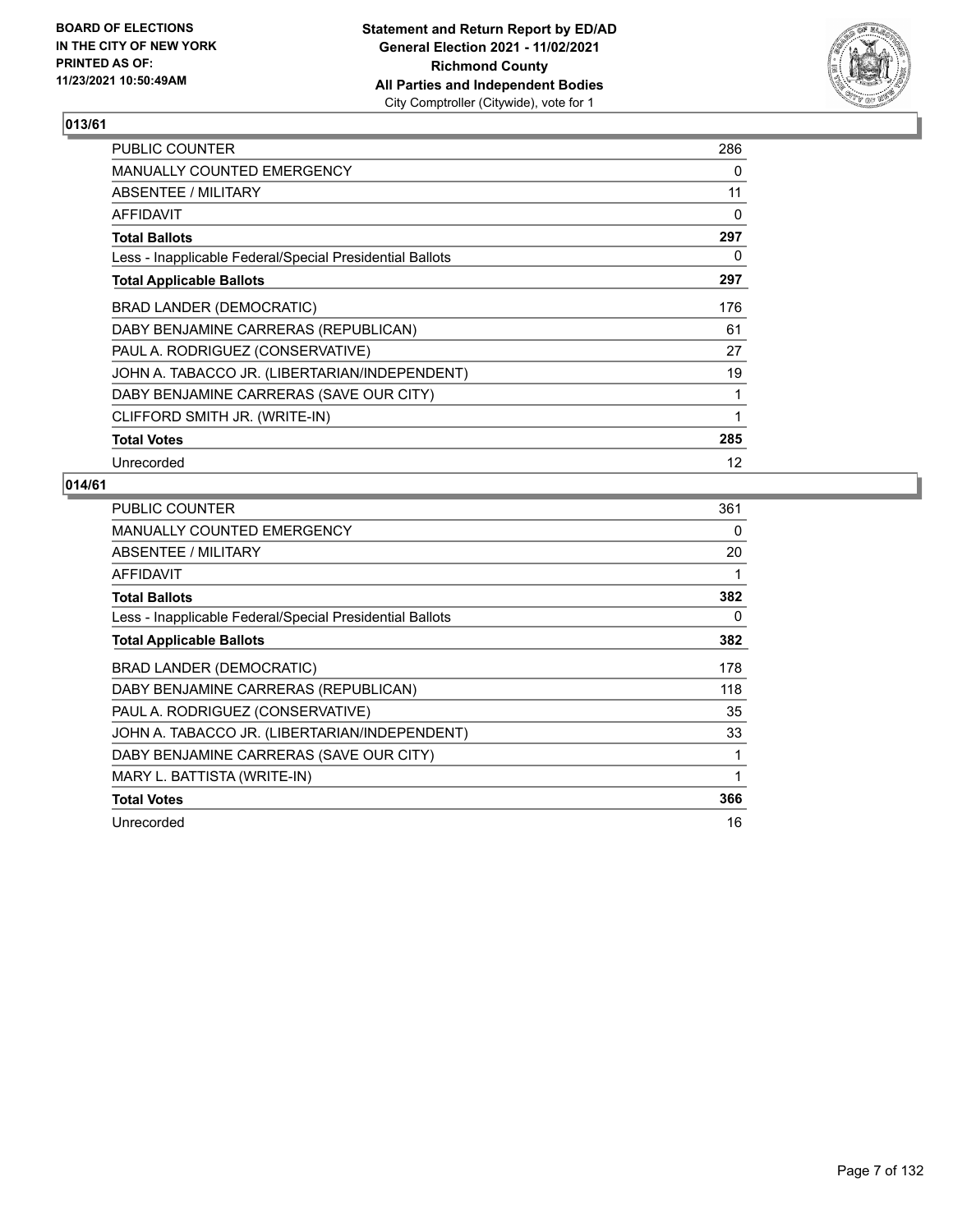

| <b>PUBLIC COUNTER</b>                                    | 261            |
|----------------------------------------------------------|----------------|
| <b>MANUALLY COUNTED EMERGENCY</b>                        | 0              |
| ABSENTEE / MILITARY                                      | 8              |
| <b>AFFIDAVIT</b>                                         | $\overline{2}$ |
| <b>Total Ballots</b>                                     | 271            |
| Less - Inapplicable Federal/Special Presidential Ballots | 0              |
| <b>Total Applicable Ballots</b>                          | 271            |
| BRAD LANDER (DEMOCRATIC)                                 | 130            |
| DABY BENJAMINE CARRERAS (REPUBLICAN)                     | 89             |
| PAUL A. RODRIGUEZ (CONSERVATIVE)                         | 19             |
| JOHN A. TABACCO JR. (LIBERTARIAN/INDEPENDENT)            | 25             |
| DABY BENJAMINE CARRERAS (SAVE OUR CITY)                  | 0              |
| ROBERT LEVY (WRITE-IN)                                   | 1              |
| <b>Total Votes</b>                                       | 264            |
| Unrecorded                                               | 7              |

| PUBLIC COUNTER                                           | 211 |
|----------------------------------------------------------|-----|
| <b>MANUALLY COUNTED EMERGENCY</b>                        | 0   |
| <b>ABSENTEE / MILITARY</b>                               | 10  |
| AFFIDAVIT                                                |     |
| <b>Total Ballots</b>                                     | 222 |
| Less - Inapplicable Federal/Special Presidential Ballots | 0   |
| <b>Total Applicable Ballots</b>                          | 222 |
| <b>BRAD LANDER (DEMOCRATIC)</b>                          | 173 |
| DABY BENJAMINE CARRERAS (REPUBLICAN)                     | 20  |
|                                                          |     |
| PAUL A. RODRIGUEZ (CONSERVATIVE)                         | 12  |
| JOHN A. TABACCO JR. (LIBERTARIAN/INDEPENDENT)            |     |
| DABY BENJAMINE CARRERAS (SAVE OUR CITY)                  |     |
| <b>Total Votes</b>                                       | 207 |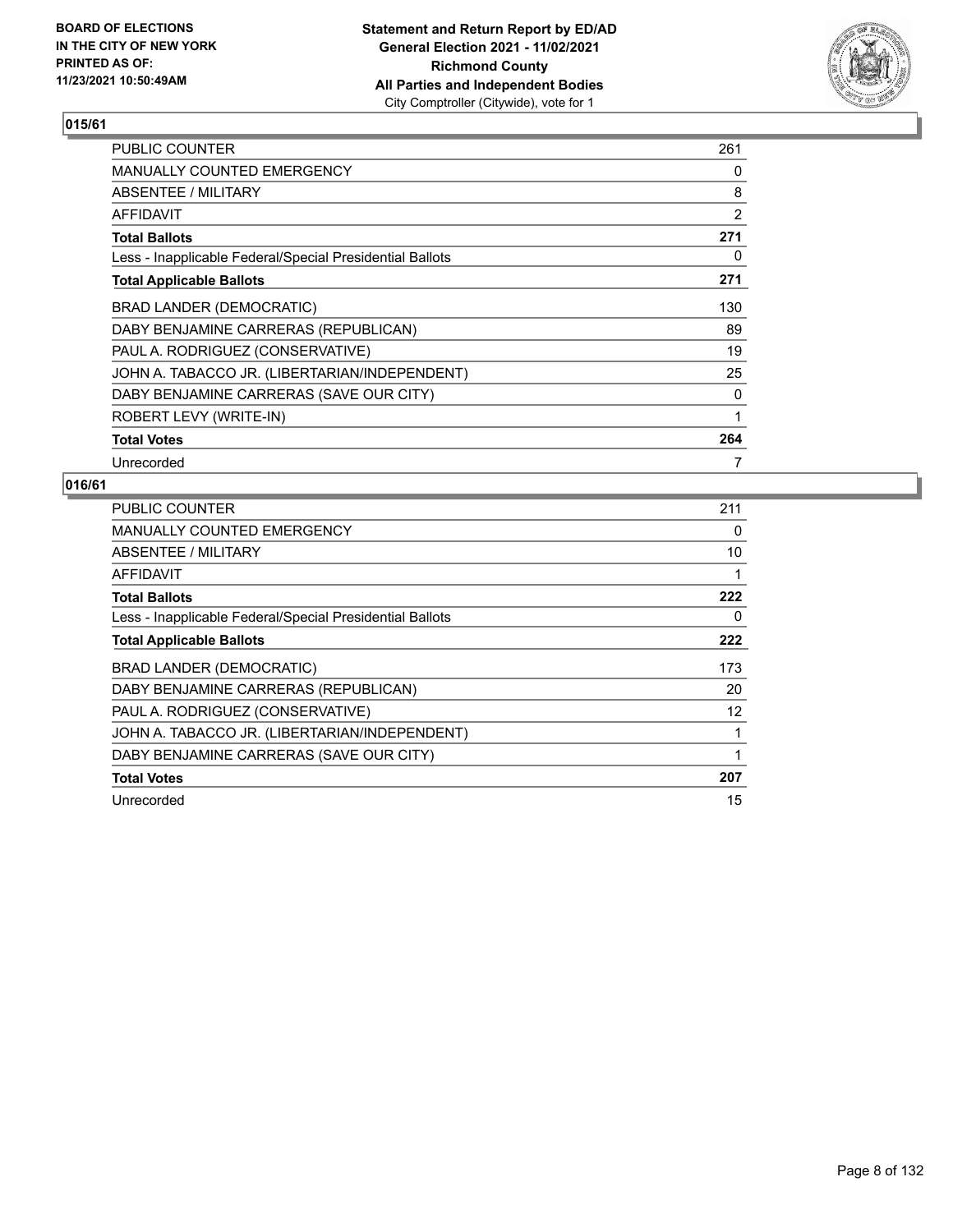

| PUBLIC COUNTER                                           | 259            |
|----------------------------------------------------------|----------------|
| <b>MANUALLY COUNTED EMERGENCY</b>                        | 0              |
| ABSENTEE / MILITARY                                      | 7              |
| <b>AFFIDAVIT</b>                                         | 1              |
| <b>Total Ballots</b>                                     | 267            |
| Less - Inapplicable Federal/Special Presidential Ballots | 0              |
| <b>Total Applicable Ballots</b>                          | 267            |
| <b>BRAD LANDER (DEMOCRATIC)</b>                          | 188            |
| DABY BENJAMINE CARRERAS (REPUBLICAN)                     | 43             |
| PAUL A. RODRIGUEZ (CONSERVATIVE)                         | 19             |
| JOHN A. TABACCO JR. (LIBERTARIAN/INDEPENDENT)            | 2              |
| DABY BENJAMINE CARRERAS (SAVE OUR CITY)                  | $\overline{2}$ |
| CESAR A. VARGAS (WRITE-IN)                               | 1              |
| <b>Total Votes</b>                                       | 255            |
| Unrecorded                                               | 12             |

| PUBLIC COUNTER                                           | 272 |
|----------------------------------------------------------|-----|
| <b>MANUALLY COUNTED EMERGENCY</b>                        | 0   |
| ABSENTEE / MILITARY                                      | 12  |
| <b>AFFIDAVIT</b>                                         | 0   |
| <b>Total Ballots</b>                                     | 284 |
| Less - Inapplicable Federal/Special Presidential Ballots | 0   |
| <b>Total Applicable Ballots</b>                          | 284 |
| BRAD LANDER (DEMOCRATIC)                                 | 153 |
| DABY BENJAMINE CARRERAS (REPUBLICAN)                     | 85  |
| PAUL A. RODRIGUEZ (CONSERVATIVE)                         | 16  |
| JOHN A. TABACCO JR. (LIBERTARIAN/INDEPENDENT)            | 15  |
| DABY BENJAMINE CARRERAS (SAVE OUR CITY)                  | 2   |
| COREY D. JOHNSON (WRITE-IN)                              | 1   |
| <b>JESSICA SPANTON (WRITE-IN)</b>                        | 1   |
| UNATTRIBUTABLE WRITE-IN (WRITE-IN)                       | 1   |
| <b>Total Votes</b>                                       | 274 |
| Unrecorded                                               | 10  |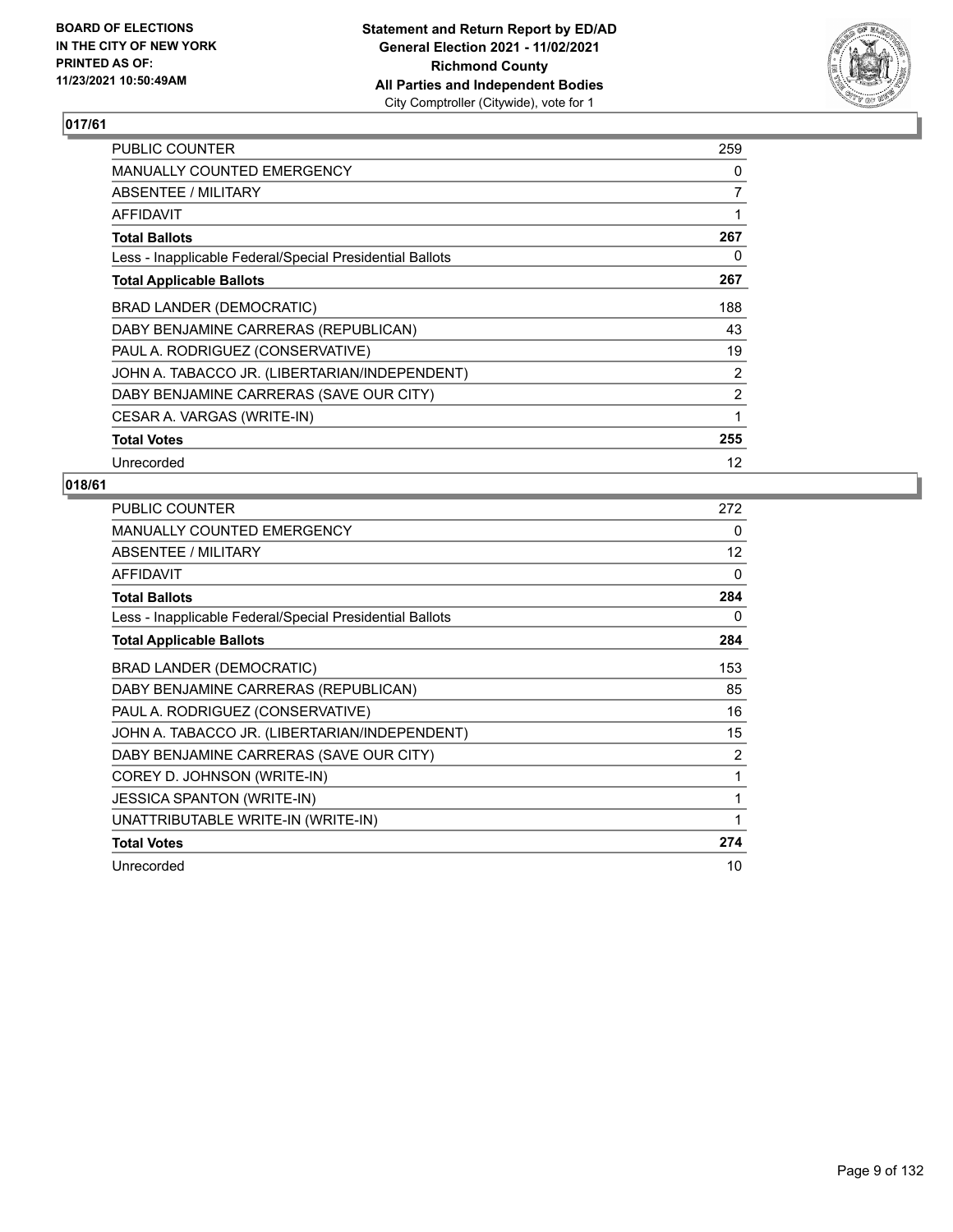

| <b>PUBLIC COUNTER</b>                                    | 312 |
|----------------------------------------------------------|-----|
| <b>MANUALLY COUNTED EMERGENCY</b>                        | 0   |
| ABSENTEE / MILITARY                                      | 21  |
| <b>AFFIDAVIT</b>                                         | 1   |
| <b>Total Ballots</b>                                     | 334 |
| Less - Inapplicable Federal/Special Presidential Ballots | 0   |
| <b>Total Applicable Ballots</b>                          | 334 |
| BRAD LANDER (DEMOCRATIC)                                 | 155 |
| DABY BENJAMINE CARRERAS (REPUBLICAN)                     | 112 |
| PAUL A. RODRIGUEZ (CONSERVATIVE)                         | 29  |
| JOHN A. TABACCO JR. (LIBERTARIAN/INDEPENDENT)            | 16  |
| DABY BENJAMINE CARRERAS (SAVE OUR CITY)                  | 1   |
| BERNIE MADOFF (WRITE-IN)                                 | 1   |
| COREY D. JOHNSON (WRITE-IN)                              | 1   |
| ROBERT M. FARINA (WRITE-IN)                              | 1   |
| <b>Total Votes</b>                                       | 316 |
| Unrecorded                                               | 18  |

| PUBLIC COUNTER                                           | 319 |
|----------------------------------------------------------|-----|
| <b>MANUALLY COUNTED EMERGENCY</b>                        | 0   |
| ABSENTEE / MILITARY                                      | 7   |
| <b>AFFIDAVIT</b>                                         | 1   |
| <b>Total Ballots</b>                                     | 327 |
| Less - Inapplicable Federal/Special Presidential Ballots | 0   |
| <b>Total Applicable Ballots</b>                          | 327 |
| BRAD LANDER (DEMOCRATIC)                                 | 143 |
| DABY BENJAMINE CARRERAS (REPUBLICAN)                     | 117 |
| PAUL A. RODRIGUEZ (CONSERVATIVE)                         | 31  |
| JOHN A. TABACCO JR. (LIBERTARIAN/INDEPENDENT)            | 18  |
| DABY BENJAMINE CARRERAS (SAVE OUR CITY)                  | 0   |
| ASHLEIGH J. OWENS (WRITE-IN)                             | 1   |
| RONALD E. PAUL (WRITE-IN)                                | 1   |
| <b>Total Votes</b>                                       | 311 |
| Unrecorded                                               | 16  |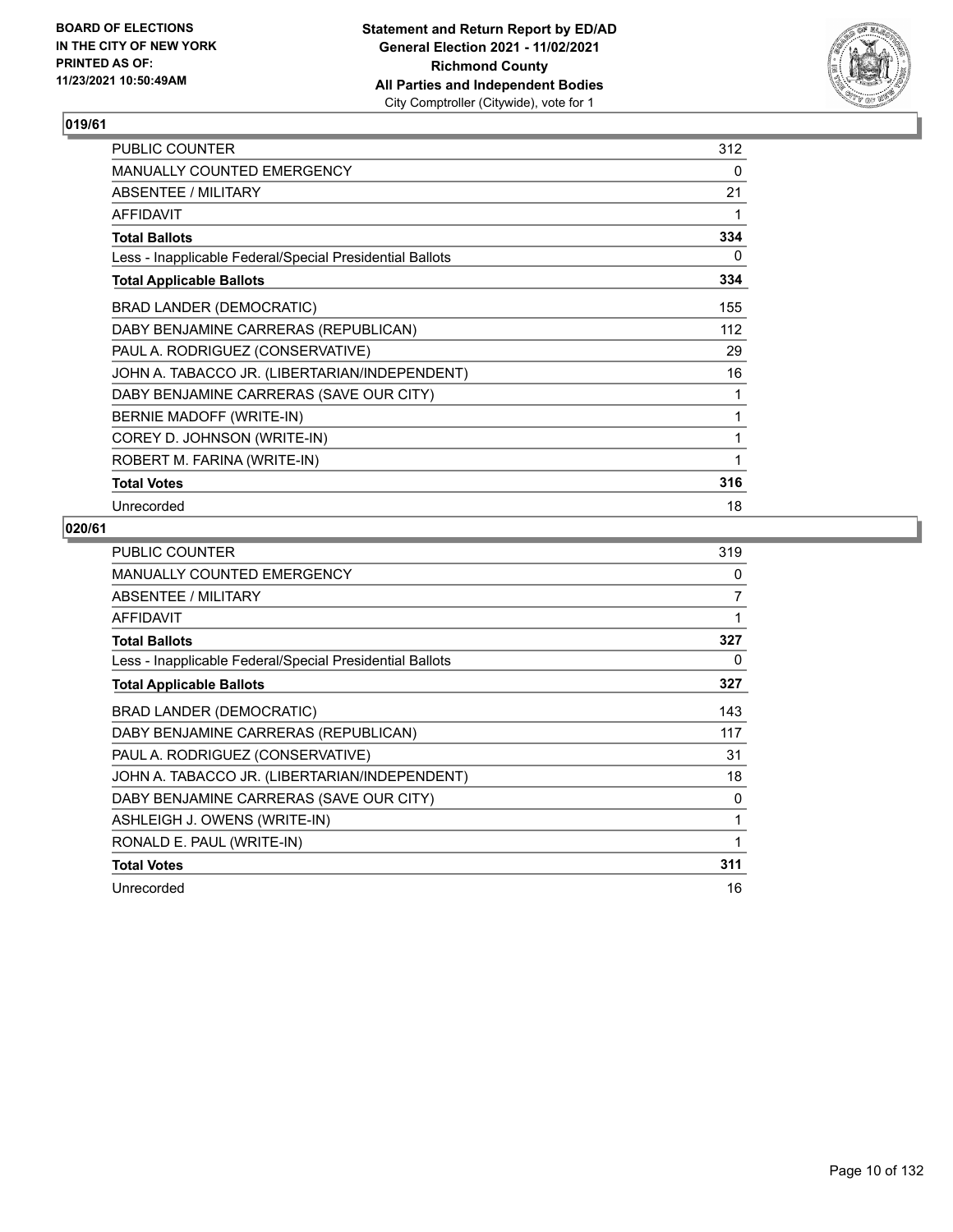

| <b>PUBLIC COUNTER</b>                                    | 244 |
|----------------------------------------------------------|-----|
| MANUALLY COUNTED EMERGENCY                               | 0   |
| ABSENTEE / MILITARY                                      | 15  |
| AFFIDAVIT                                                |     |
| <b>Total Ballots</b>                                     | 260 |
| Less - Inapplicable Federal/Special Presidential Ballots | 0   |
| <b>Total Applicable Ballots</b>                          | 260 |
| BRAD LANDER (DEMOCRATIC)                                 | 176 |
| DABY BENJAMINE CARRERAS (REPUBLICAN)                     | 39  |
| PAUL A. RODRIGUEZ (CONSERVATIVE)                         | 13  |
| JOHN A. TABACCO JR. (LIBERTARIAN/INDEPENDENT)            | 7   |
| DABY BENJAMINE CARRERAS (SAVE OUR CITY)                  | 2   |
| <b>Total Votes</b>                                       | 237 |
| Unrecorded                                               | 23  |

## **022/61**

| <b>PUBLIC COUNTER</b>                                    | 238 |
|----------------------------------------------------------|-----|
| <b>MANUALLY COUNTED EMERGENCY</b>                        | 0   |
| ABSENTEE / MILITARY                                      | 17  |
| AFFIDAVIT                                                |     |
| <b>Total Ballots</b>                                     | 256 |
| Less - Inapplicable Federal/Special Presidential Ballots | 0   |
| <b>Total Applicable Ballots</b>                          | 256 |
| BRAD LANDER (DEMOCRATIC)                                 | 165 |
| DABY BENJAMINE CARRERAS (REPUBLICAN)                     | 51  |
| PAUL A. RODRIGUEZ (CONSERVATIVE)                         | 19  |
| JOHN A. TABACCO JR. (LIBERTARIAN/INDEPENDENT)            | 6   |
| DABY BENJAMINE CARRERAS (SAVE OUR CITY)                  |     |
| <b>Total Votes</b>                                       | 242 |
| Unrecorded                                               | 14  |

| <b>PUBLIC COUNTER</b>                                    | 207      |
|----------------------------------------------------------|----------|
| <b>MANUALLY COUNTED EMERGENCY</b>                        | 0        |
| ABSENTEE / MILITARY                                      | 16       |
| AFFIDAVIT                                                | 0        |
| <b>Total Ballots</b>                                     | 223      |
| Less - Inapplicable Federal/Special Presidential Ballots | 0        |
| <b>Total Applicable Ballots</b>                          | 223      |
| BRAD LANDER (DEMOCRATIC)                                 | 122      |
| DABY BENJAMINE CARRERAS (REPUBLICAN)                     | 71       |
| PAUL A. RODRIGUEZ (CONSERVATIVE)                         | 16       |
| JOHN A. TABACCO JR. (LIBERTARIAN/INDEPENDENT)            | 9        |
| DABY BENJAMINE CARRERAS (SAVE OUR CITY)                  | $\Omega$ |
| <b>Total Votes</b>                                       | 218      |
| Unrecorded                                               | 5        |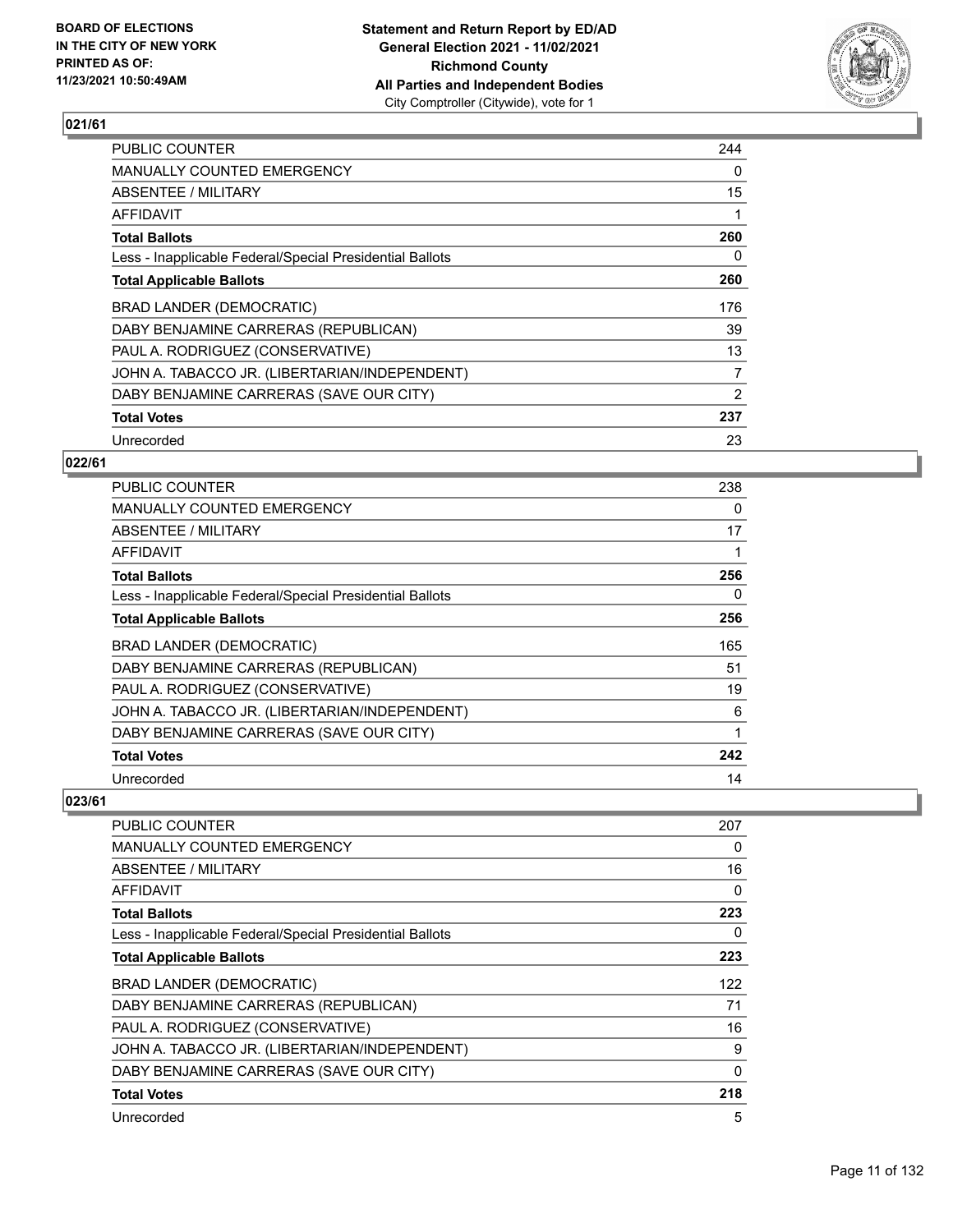

| <b>PUBLIC COUNTER</b>                                    | 319 |
|----------------------------------------------------------|-----|
| <b>MANUALLY COUNTED EMERGENCY</b>                        | 0   |
| ABSENTEE / MILITARY                                      | 19  |
| AFFIDAVIT                                                | 0   |
| <b>Total Ballots</b>                                     | 338 |
| Less - Inapplicable Federal/Special Presidential Ballots | 0   |
| <b>Total Applicable Ballots</b>                          | 338 |
| <b>BRAD LANDER (DEMOCRATIC)</b>                          | 141 |
| DABY BENJAMINE CARRERAS (REPUBLICAN)                     | 128 |
| PAUL A. RODRIGUEZ (CONSERVATIVE)                         | 39  |
| JOHN A. TABACCO JR. (LIBERTARIAN/INDEPENDENT)            | 23  |
| DABY BENJAMINE CARRERAS (SAVE OUR CITY)                  | 1   |
| <b>Total Votes</b>                                       | 332 |
| Unrecorded                                               | 6   |

| <b>PUBLIC COUNTER</b>                                    | 264 |
|----------------------------------------------------------|-----|
| <b>MANUALLY COUNTED EMERGENCY</b>                        | 0   |
| <b>ABSENTEE / MILITARY</b>                               | 19  |
| AFFIDAVIT                                                | 0   |
| <b>Total Ballots</b>                                     | 283 |
| Less - Inapplicable Federal/Special Presidential Ballots | 0   |
| <b>Total Applicable Ballots</b>                          | 283 |
| <b>BRAD LANDER (DEMOCRATIC)</b>                          | 142 |
| DABY BENJAMINE CARRERAS (REPUBLICAN)                     | 101 |
| PAUL A. RODRIGUEZ (CONSERVATIVE)                         | 20  |
| JOHN A. TABACCO JR. (LIBERTARIAN/INDEPENDENT)            | 11  |
| DABY BENJAMINE CARRERAS (SAVE OUR CITY)                  | 0   |
| <b>Total Votes</b>                                       | 274 |
| Unrecorded                                               | 9   |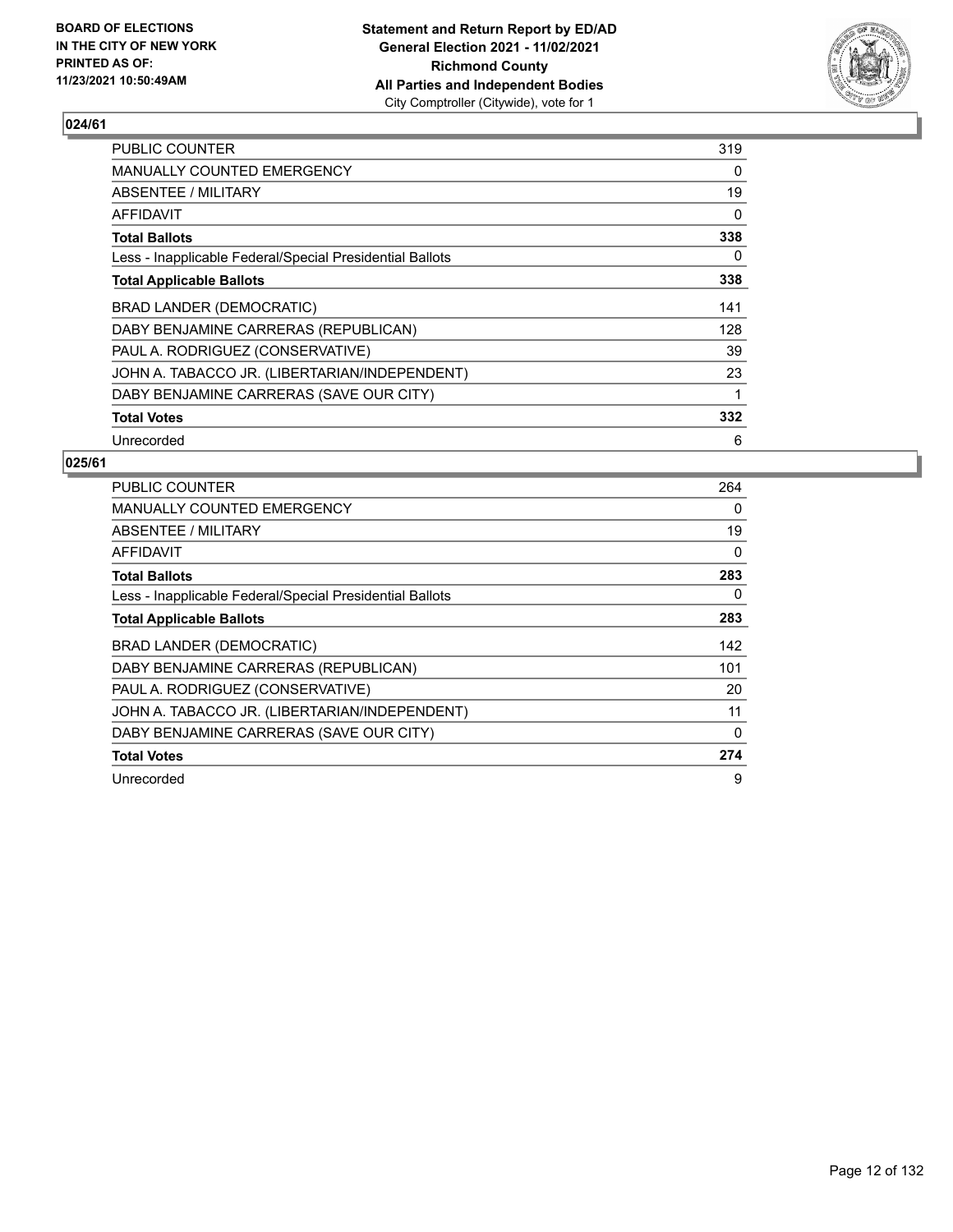

| <b>PUBLIC COUNTER</b>                                    | 252 |
|----------------------------------------------------------|-----|
| <b>MANUALLY COUNTED EMERGENCY</b>                        | 0   |
| ABSENTEE / MILITARY                                      | 19  |
| AFFIDAVIT                                                |     |
| <b>Total Ballots</b>                                     | 272 |
| Less - Inapplicable Federal/Special Presidential Ballots | 0   |
| <b>Total Applicable Ballots</b>                          | 272 |
| <b>BRAD LANDER (DEMOCRATIC)</b>                          | 164 |
| DABY BENJAMINE CARRERAS (REPUBLICAN)                     | 72  |
| PAUL A. RODRIGUEZ (CONSERVATIVE)                         | 14  |
| JOHN A. TABACCO JR. (LIBERTARIAN/INDEPENDENT)            | 6   |
| DABY BENJAMINE CARRERAS (SAVE OUR CITY)                  | 4   |
| BRIAN BENJAMIN (WRITE-IN)                                | 3   |
| UNATTRIBUTABLE WRITE-IN (WRITE-IN)                       | 1   |
| <b>Total Votes</b>                                       | 264 |
| Unrecorded                                               | 8   |

| <b>PUBLIC COUNTER</b>                                    | 244 |
|----------------------------------------------------------|-----|
| <b>MANUALLY COUNTED EMERGENCY</b>                        | 0   |
| ABSENTEE / MILITARY                                      | 9   |
| AFFIDAVIT                                                | 1   |
| <b>Total Ballots</b>                                     | 254 |
| Less - Inapplicable Federal/Special Presidential Ballots | 0   |
| <b>Total Applicable Ballots</b>                          | 254 |
| BRAD LANDER (DEMOCRATIC)                                 | 151 |
| DABY BENJAMINE CARRERAS (REPUBLICAN)                     | 67  |
| PAUL A. RODRIGUEZ (CONSERVATIVE)                         | 19  |
| JOHN A. TABACCO JR. (LIBERTARIAN/INDEPENDENT)            | 6   |
| DABY BENJAMINE CARRERAS (SAVE OUR CITY)                  | 2   |
| <b>Total Votes</b>                                       | 245 |
| Unrecorded                                               | 9   |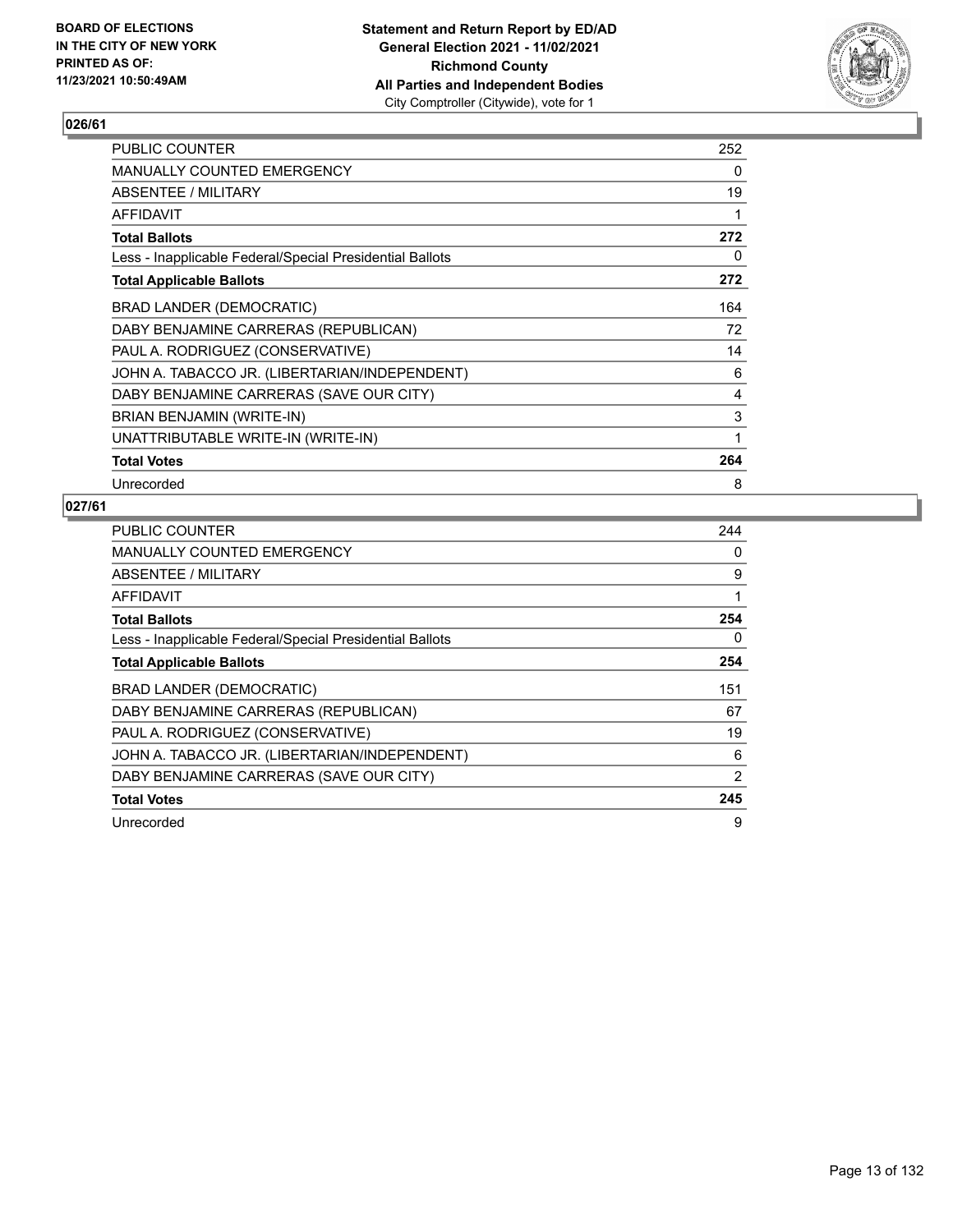

| <b>PUBLIC COUNTER</b>                                    | 185 |
|----------------------------------------------------------|-----|
| <b>MANUALLY COUNTED EMERGENCY</b>                        | 0   |
| ABSENTEE / MILITARY                                      | 12  |
| AFFIDAVIT                                                | 0   |
| <b>Total Ballots</b>                                     | 197 |
| Less - Inapplicable Federal/Special Presidential Ballots | 0   |
| <b>Total Applicable Ballots</b>                          | 197 |
| BRAD LANDER (DEMOCRATIC)                                 | 127 |
| DABY BENJAMINE CARRERAS (REPUBLICAN)                     | 48  |
| PAUL A. RODRIGUEZ (CONSERVATIVE)                         | 11  |
| JOHN A. TABACCO JR. (LIBERTARIAN/INDEPENDENT)            | 5   |
| DABY BENJAMINE CARRERAS (SAVE OUR CITY)                  | 3   |
| <b>Total Votes</b>                                       | 194 |
| Unrecorded                                               | 3   |

| PUBLIC COUNTER                                           | 291 |
|----------------------------------------------------------|-----|
| <b>MANUALLY COUNTED EMERGENCY</b>                        | 0   |
| ABSENTEE / MILITARY                                      | 13  |
| <b>AFFIDAVIT</b>                                         | 0   |
| <b>Total Ballots</b>                                     | 304 |
| Less - Inapplicable Federal/Special Presidential Ballots | 0   |
| <b>Total Applicable Ballots</b>                          | 304 |
| BRAD LANDER (DEMOCRATIC)                                 | 136 |
| DABY BENJAMINE CARRERAS (REPUBLICAN)                     | 115 |
| PAUL A. RODRIGUEZ (CONSERVATIVE)                         | 26  |
| JOHN A. TABACCO JR. (LIBERTARIAN/INDEPENDENT)            | 10  |
| DABY BENJAMINE CARRERAS (SAVE OUR CITY)                  | 2   |
| <b>GEORGE CODD (WRITE-IN)</b>                            | 1   |
| JOHN W. MOONEY JR. (WRITE-IN)                            |     |
| <b>Total Votes</b>                                       | 291 |
| Unrecorded                                               | 13  |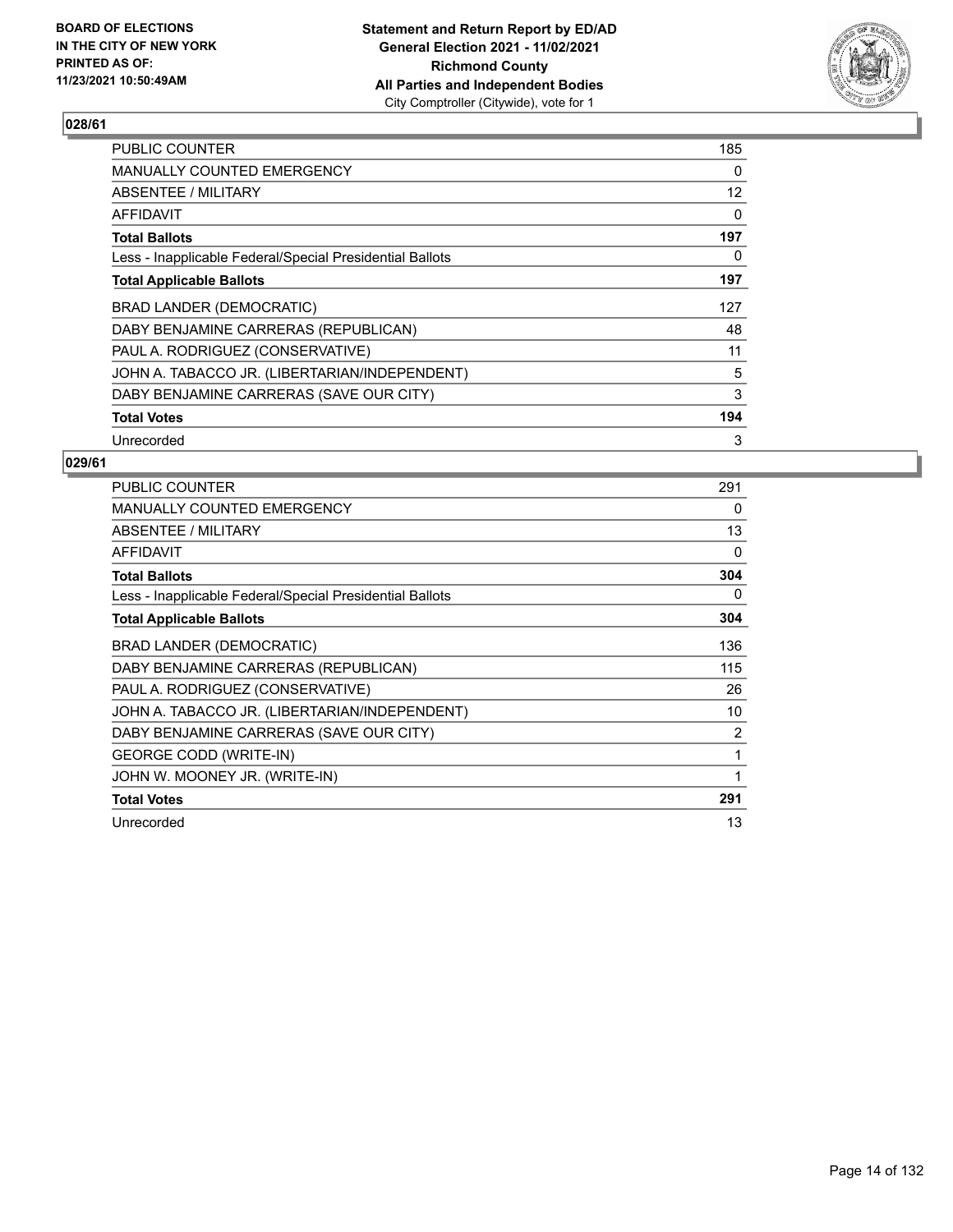

| <b>PUBLIC COUNTER</b>                                    | 289 |
|----------------------------------------------------------|-----|
| MANUALLY COUNTED EMERGENCY                               | 0   |
| ABSENTEE / MILITARY                                      | 17  |
| AFFIDAVIT                                                | 1   |
| <b>Total Ballots</b>                                     | 307 |
| Less - Inapplicable Federal/Special Presidential Ballots | 0   |
| <b>Total Applicable Ballots</b>                          | 307 |
| BRAD LANDER (DEMOCRATIC)                                 | 131 |
| DABY BENJAMINE CARRERAS (REPUBLICAN)                     | 121 |
| PAUL A. RODRIGUEZ (CONSERVATIVE)                         | 27  |
| JOHN A. TABACCO JR. (LIBERTARIAN/INDEPENDENT)            | 13  |
| DABY BENJAMINE CARRERAS (SAVE OUR CITY)                  | 1   |
| UNATTRIBUTABLE WRITE-IN (WRITE-IN)                       | 1   |
| <b>Total Votes</b>                                       | 294 |
| Unrecorded                                               | 13  |

| <b>PUBLIC COUNTER</b>                                    | 291 |
|----------------------------------------------------------|-----|
| <b>MANUALLY COUNTED EMERGENCY</b>                        | 0   |
| ABSENTEE / MILITARY                                      | 8   |
| AFFIDAVIT                                                | 1   |
| <b>Total Ballots</b>                                     | 300 |
| Less - Inapplicable Federal/Special Presidential Ballots | 0   |
| <b>Total Applicable Ballots</b>                          | 300 |
| BRAD LANDER (DEMOCRATIC)                                 | 200 |
| DABY BENJAMINE CARRERAS (REPUBLICAN)                     | 64  |
| PAUL A. RODRIGUEZ (CONSERVATIVE)                         | 16  |
|                                                          |     |
| JOHN A. TABACCO JR. (LIBERTARIAN/INDEPENDENT)            | 6   |
| DABY BENJAMINE CARRERAS (SAVE OUR CITY)                  | 1   |
| <b>Total Votes</b>                                       | 287 |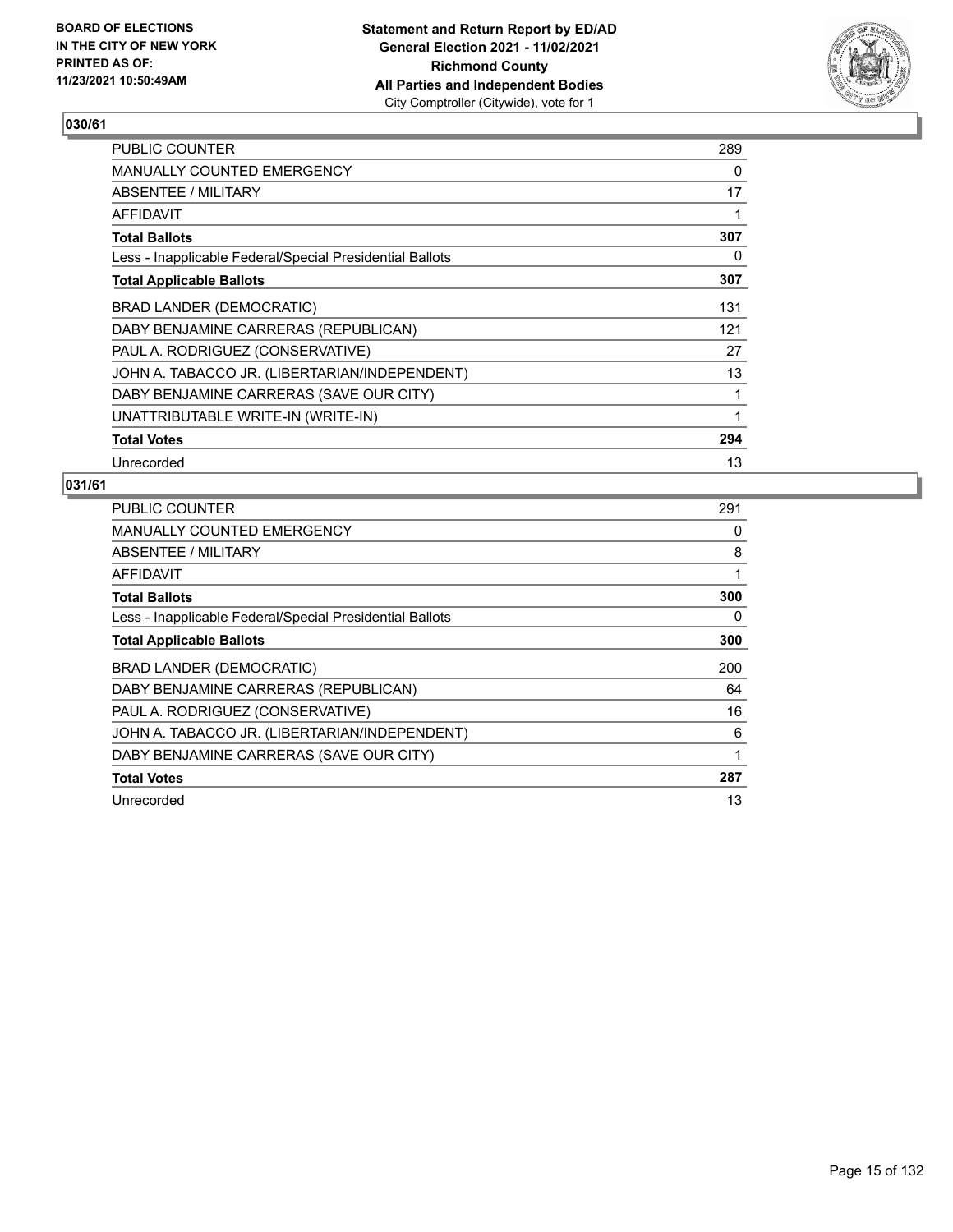

| PUBLIC COUNTER                                           | 272 |
|----------------------------------------------------------|-----|
| <b>MANUALLY COUNTED EMERGENCY</b>                        | 0   |
| ABSENTEE / MILITARY                                      | 14  |
| AFFIDAVIT                                                | 3   |
| <b>Total Ballots</b>                                     | 289 |
| Less - Inapplicable Federal/Special Presidential Ballots | 0   |
| <b>Total Applicable Ballots</b>                          | 289 |
| <b>BRAD LANDER (DEMOCRATIC)</b>                          | 193 |
| DABY BENJAMINE CARRERAS (REPUBLICAN)                     | 65  |
| PAUL A. RODRIGUEZ (CONSERVATIVE)                         | 17  |
| JOHN A. TABACCO JR. (LIBERTARIAN/INDEPENDENT)            | 4   |
| DABY BENJAMINE CARRERAS (SAVE OUR CITY)                  | 1   |
| RAJIV S. GOWDA (WRITE-IN)                                | 1   |
| SCOTT M. STRINGER (WRITE-IN)                             | 1   |
| <b>Total Votes</b>                                       | 282 |
| Unrecorded                                               | 7   |

| <b>PUBLIC COUNTER</b>                                    | 229 |
|----------------------------------------------------------|-----|
| <b>MANUALLY COUNTED EMERGENCY</b>                        | 0   |
| ABSENTEE / MILITARY                                      | 23  |
| AFFIDAVIT                                                | 1   |
| <b>Total Ballots</b>                                     | 253 |
| Less - Inapplicable Federal/Special Presidential Ballots | 0   |
| <b>Total Applicable Ballots</b>                          | 253 |
| BRAD LANDER (DEMOCRATIC)                                 | 183 |
| DABY BENJAMINE CARRERAS (REPUBLICAN)                     | 48  |
| PAUL A. RODRIGUEZ (CONSERVATIVE)                         | 10  |
| JOHN A. TABACCO JR. (LIBERTARIAN/INDEPENDENT)            | 8   |
| DABY BENJAMINE CARRERAS (SAVE OUR CITY)                  | 0   |
| <b>Total Votes</b>                                       | 249 |
| Unrecorded                                               | 4   |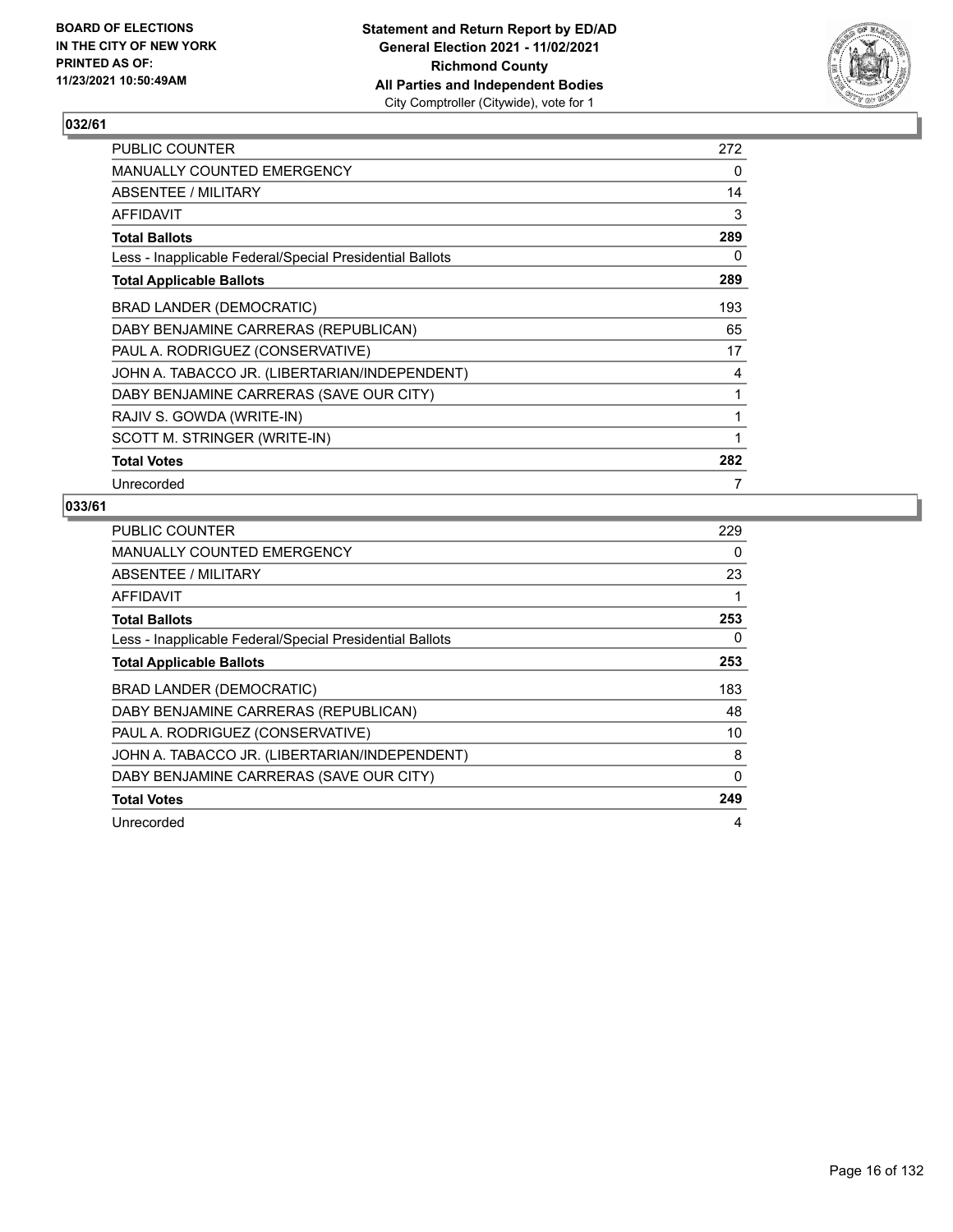

| <b>PUBLIC COUNTER</b>                                    | 410 |
|----------------------------------------------------------|-----|
| <b>MANUALLY COUNTED EMERGENCY</b>                        | 0   |
| ABSENTEE / MILITARY                                      | 21  |
| <b>AFFIDAVIT</b>                                         | 1   |
| <b>Total Ballots</b>                                     | 432 |
| Less - Inapplicable Federal/Special Presidential Ballots | 0   |
| <b>Total Applicable Ballots</b>                          | 432 |
| <b>BRAD LANDER (DEMOCRATIC)</b>                          | 89  |
| DABY BENJAMINE CARRERAS (REPUBLICAN)                     | 243 |
| PAUL A. RODRIGUEZ (CONSERVATIVE)                         | 48  |
| JOHN A. TABACCO JR. (LIBERTARIAN/INDEPENDENT)            | 39  |
| DABY BENJAMINE CARRERAS (SAVE OUR CITY)                  | 0   |
| UNATTRIBUTABLE WRITE-IN (WRITE-IN)                       | 1   |
| <b>Total Votes</b>                                       | 420 |
| Unrecorded                                               | 12  |

#### **035/61**

| <b>PUBLIC COUNTER</b>                                    | 355            |
|----------------------------------------------------------|----------------|
| MANUALLY COUNTED EMERGENCY                               | 0              |
| ABSENTEE / MILITARY                                      | $\overline{7}$ |
| AFFIDAVIT                                                | 5              |
| <b>Total Ballots</b>                                     | 367            |
| Less - Inapplicable Federal/Special Presidential Ballots | 0              |
| <b>Total Applicable Ballots</b>                          | 367            |
| BRAD LANDER (DEMOCRATIC)                                 | 65             |
| DABY BENJAMINE CARRERAS (REPUBLICAN)                     | 214            |
| PAUL A. RODRIGUEZ (CONSERVATIVE)                         | 35             |
| JOHN A. TABACCO JR. (LIBERTARIAN/INDEPENDENT)            | 31             |
| DABY BENJAMINE CARRERAS (SAVE OUR CITY)                  |                |
| <b>Total Votes</b>                                       | 346            |
| Unrecorded                                               | 21             |

| <b>PUBLIC COUNTER</b>                                    | 255          |
|----------------------------------------------------------|--------------|
| <b>MANUALLY COUNTED EMERGENCY</b>                        | 0            |
| ABSENTEE / MILITARY                                      | 7            |
| AFFIDAVIT                                                | $\mathbf{0}$ |
| <b>Total Ballots</b>                                     | 262          |
| Less - Inapplicable Federal/Special Presidential Ballots | 0            |
| <b>Total Applicable Ballots</b>                          | 262          |
| BRAD LANDER (DEMOCRATIC)                                 | 69           |
| DABY BENJAMINE CARRERAS (REPUBLICAN)                     | 148          |
| PAUL A. RODRIGUEZ (CONSERVATIVE)                         | 23           |
| JOHN A. TABACCO JR. (LIBERTARIAN/INDEPENDENT)            | 12           |
| DABY BENJAMINE CARRERAS (SAVE OUR CITY)                  | 0            |
| <b>Total Votes</b>                                       | 252          |
| Unrecorded                                               | 10           |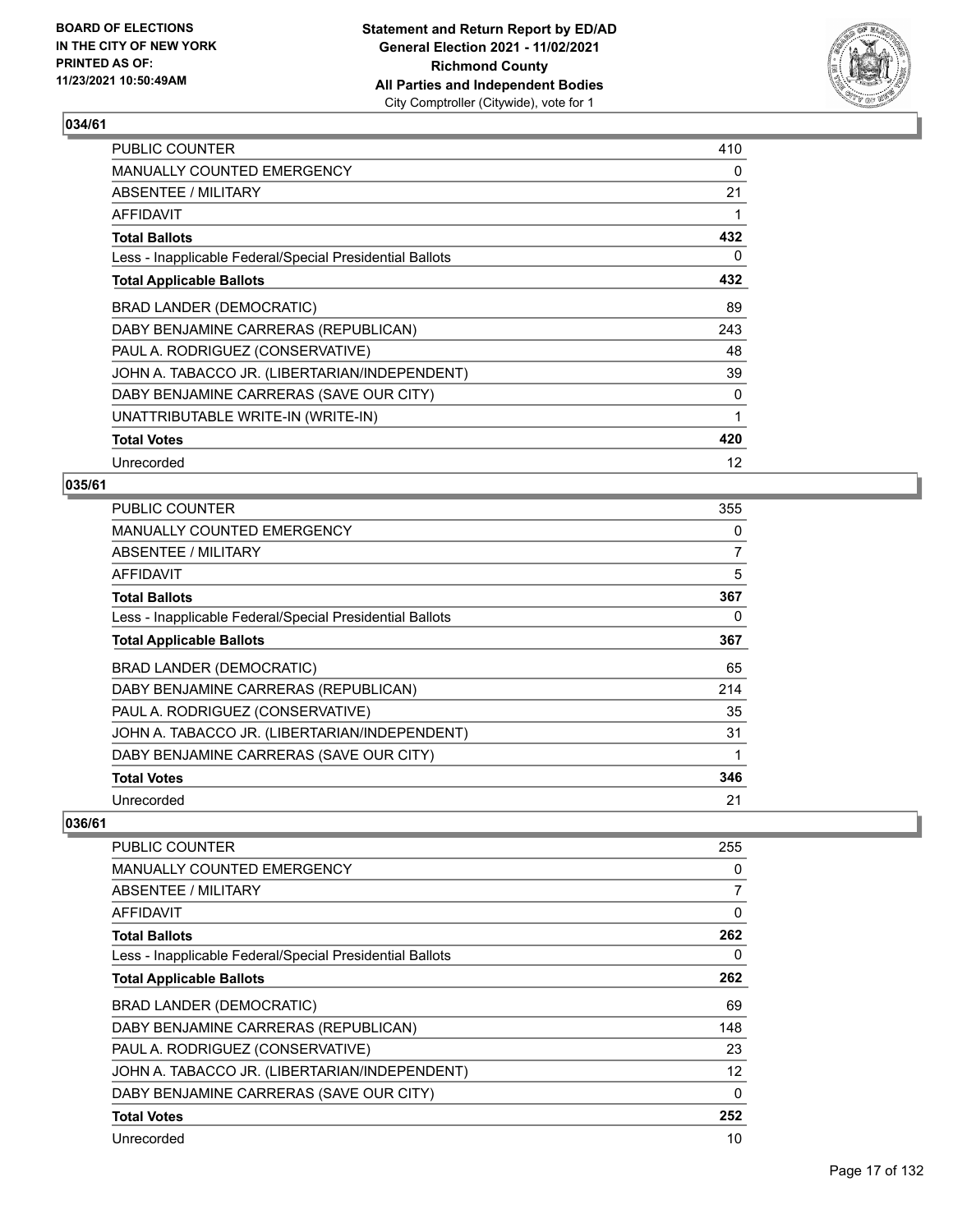

| <b>PUBLIC COUNTER</b>                                    | 378      |
|----------------------------------------------------------|----------|
| <b>MANUALLY COUNTED EMERGENCY</b>                        | 0        |
| ABSENTEE / MILITARY                                      | 22       |
| AFFIDAVIT                                                | $\Omega$ |
| <b>Total Ballots</b>                                     | 400      |
| Less - Inapplicable Federal/Special Presidential Ballots | 0        |
| <b>Total Applicable Ballots</b>                          | 400      |
| BRAD LANDER (DEMOCRATIC)                                 | 204      |
| DABY BENJAMINE CARRERAS (REPUBLICAN)                     | 120      |
| PAUL A. RODRIGUEZ (CONSERVATIVE)                         | 34       |
| JOHN A. TABACCO JR. (LIBERTARIAN/INDEPENDENT)            | 23       |
| DABY BENJAMINE CARRERAS (SAVE OUR CITY)                  | 0        |
| UNATTRIBUTABLE WRITE-IN (WRITE-IN)                       | 1        |
| <b>Total Votes</b>                                       | 382      |
| Unrecorded                                               | 18       |

| PUBLIC COUNTER                                           | 437 |
|----------------------------------------------------------|-----|
| <b>MANUALLY COUNTED EMERGENCY</b>                        | 0   |
| ABSENTEE / MILITARY                                      | 28  |
| AFFIDAVIT                                                | 2   |
| <b>Total Ballots</b>                                     | 467 |
| Less - Inapplicable Federal/Special Presidential Ballots | 0   |
| <b>Total Applicable Ballots</b>                          | 467 |
| BRAD LANDER (DEMOCRATIC)                                 | 191 |
| DABY BENJAMINE CARRERAS (REPUBLICAN)                     | 165 |
| PAUL A. RODRIGUEZ (CONSERVATIVE)                         | 65  |
| JOHN A. TABACCO JR. (LIBERTARIAN/INDEPENDENT)            | 33  |
| DABY BENJAMINE CARRERAS (SAVE OUR CITY)                  | 0   |
| PATRICE BORTLEY (WRITE-IN)                               | 1   |
| <b>Total Votes</b>                                       | 455 |
| Unrecorded                                               | 12  |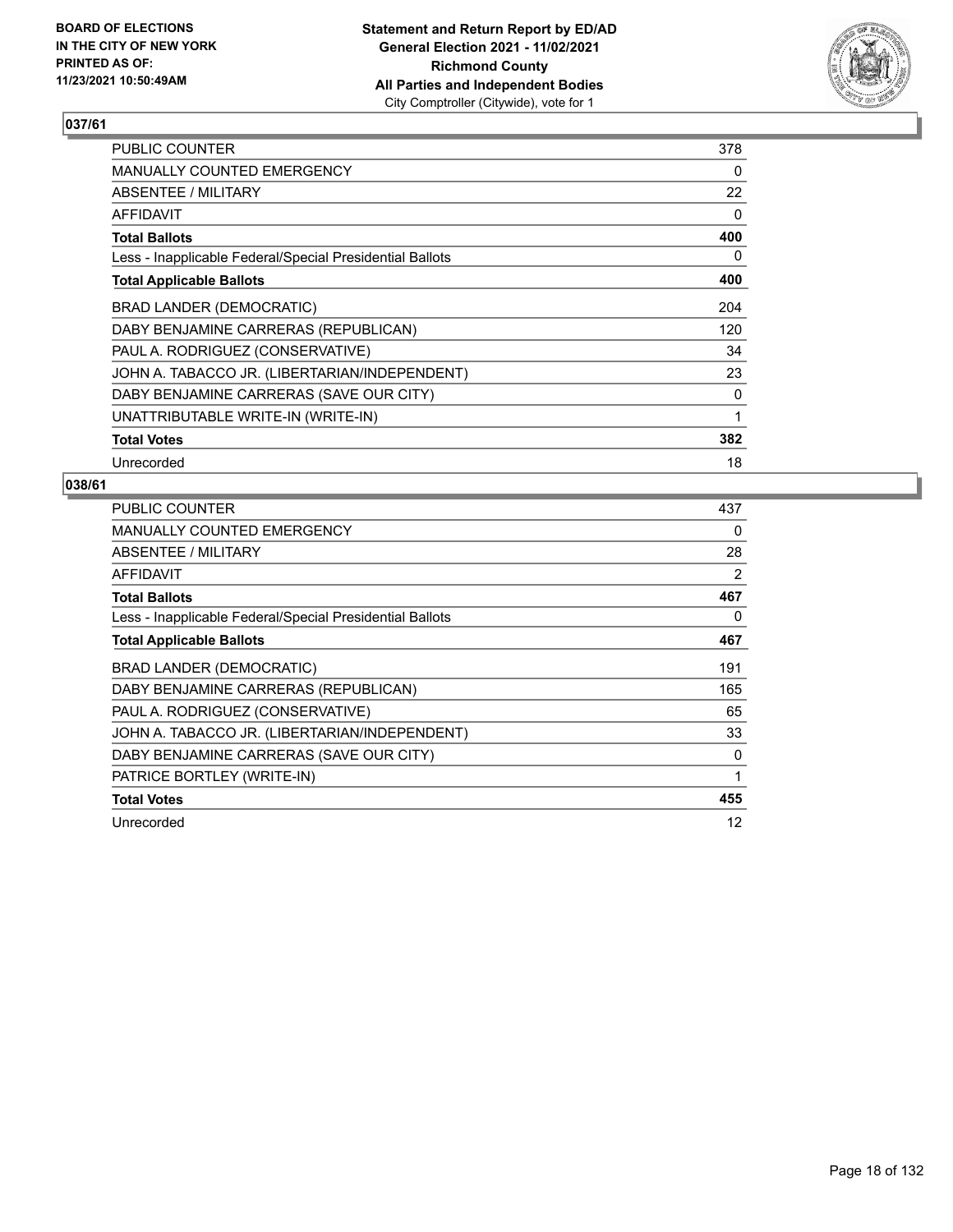

| PUBLIC COUNTER                                           | 422 |
|----------------------------------------------------------|-----|
| <b>MANUALLY COUNTED EMERGENCY</b>                        | 0   |
| ABSENTEE / MILITARY                                      | 8   |
| AFFIDAVIT                                                | 1   |
| <b>Total Ballots</b>                                     | 431 |
| Less - Inapplicable Federal/Special Presidential Ballots | 0   |
| <b>Total Applicable Ballots</b>                          | 431 |
| <b>BRAD LANDER (DEMOCRATIC)</b>                          | 167 |
| DABY BENJAMINE CARRERAS (REPUBLICAN)                     | 160 |
| PAUL A. RODRIGUEZ (CONSERVATIVE)                         | 54  |
| JOHN A. TABACCO JR. (LIBERTARIAN/INDEPENDENT)            | 38  |
| DABY BENJAMINE CARRERAS (SAVE OUR CITY)                  | 0   |
| NESTOR CORTES JR. (WRITE-IN)                             | 1   |
| ROBERT LEVY (WRITE-IN)                                   | 1   |
| <b>Total Votes</b>                                       | 421 |
| Unrecorded                                               | 10  |

| <b>PUBLIC COUNTER</b>                                    | 434 |
|----------------------------------------------------------|-----|
| MANUALLY COUNTED EMERGENCY                               | 0   |
| ABSENTEE / MILITARY                                      | 29  |
| AFFIDAVIT                                                | 2   |
| <b>Total Ballots</b>                                     | 465 |
| Less - Inapplicable Federal/Special Presidential Ballots | 0   |
| <b>Total Applicable Ballots</b>                          | 465 |
| BRAD LANDER (DEMOCRATIC)                                 | 161 |
| DABY BENJAMINE CARRERAS (REPUBLICAN)                     | 188 |
| PAUL A. RODRIGUEZ (CONSERVATIVE)                         | 50  |
| JOHN A. TABACCO JR. (LIBERTARIAN/INDEPENDENT)            | 38  |
| DABY BENJAMINE CARRERAS (SAVE OUR CITY)                  | 1   |
| <b>Total Votes</b>                                       | 438 |
| Unrecorded                                               | 27  |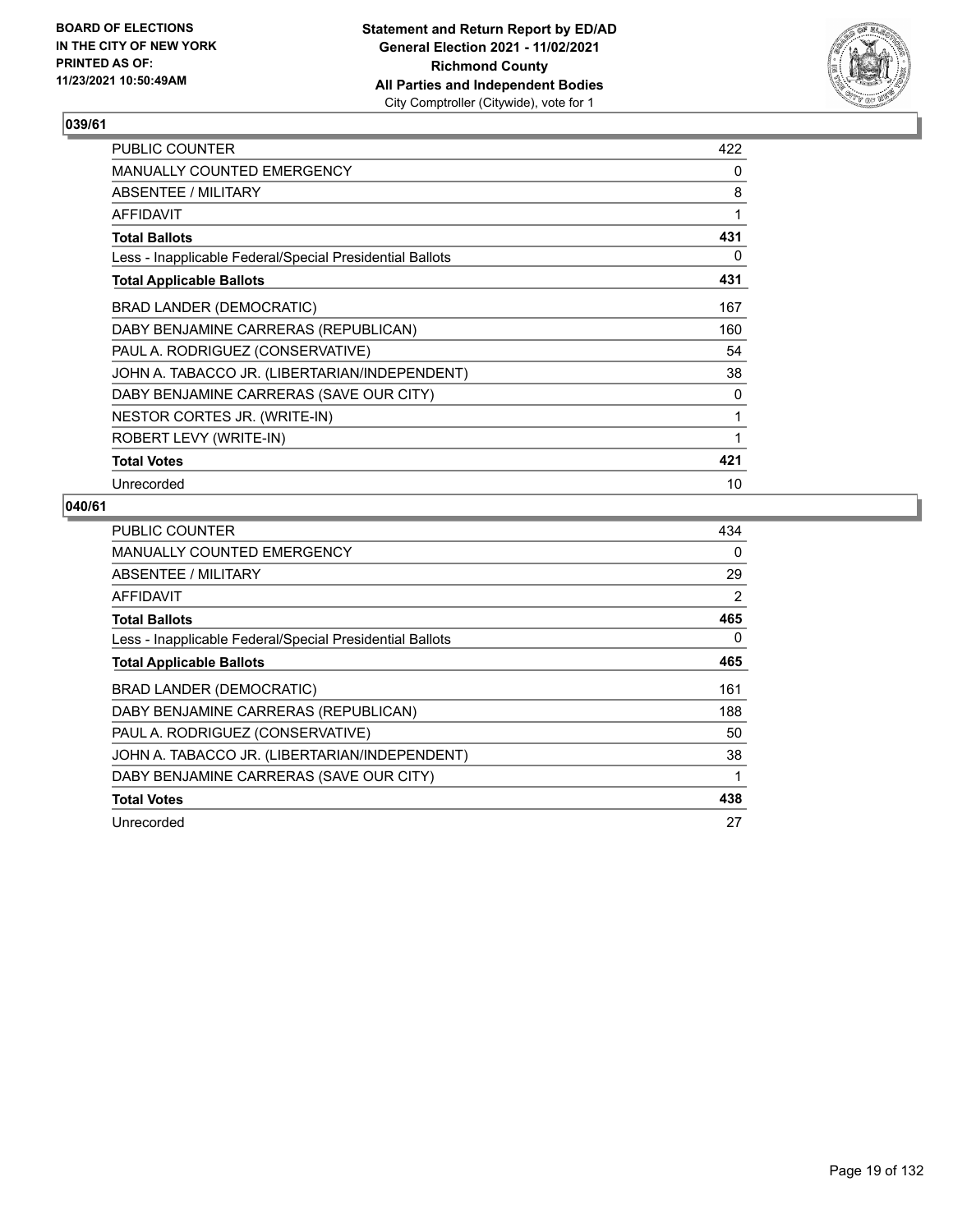

| <b>PUBLIC COUNTER</b>                                    | 399 |
|----------------------------------------------------------|-----|
| <b>MANUALLY COUNTED EMERGENCY</b>                        | 0   |
| ABSENTEE / MILITARY                                      | 16  |
| AFFIDAVIT                                                | 2   |
| <b>Total Ballots</b>                                     | 417 |
| Less - Inapplicable Federal/Special Presidential Ballots | 0   |
| <b>Total Applicable Ballots</b>                          | 417 |
| BRAD LANDER (DEMOCRATIC)                                 | 106 |
| DABY BENJAMINE CARRERAS (REPUBLICAN)                     | 213 |
| PAUL A. RODRIGUEZ (CONSERVATIVE)                         | 45  |
| JOHN A. TABACCO JR. (LIBERTARIAN/INDEPENDENT)            | 40  |
| DABY BENJAMINE CARRERAS (SAVE OUR CITY)                  | 2   |
| <b>Total Votes</b>                                       | 406 |
| Unrecorded                                               | 11  |

| <b>PUBLIC COUNTER</b>                                    | 544 |
|----------------------------------------------------------|-----|
| <b>MANUALLY COUNTED EMERGENCY</b>                        | 0   |
| ABSENTEE / MILITARY                                      | 29  |
| AFFIDAVIT                                                | 1   |
| <b>Total Ballots</b>                                     | 574 |
| Less - Inapplicable Federal/Special Presidential Ballots | 0   |
| <b>Total Applicable Ballots</b>                          | 574 |
| BRAD LANDER (DEMOCRATIC)                                 | 182 |
| DABY BENJAMINE CARRERAS (REPUBLICAN)                     | 257 |
| PAUL A. RODRIGUEZ (CONSERVATIVE)                         | 51  |
| JOHN A. TABACCO JR. (LIBERTARIAN/INDEPENDENT)            | 51  |
| DABY BENJAMINE CARRERAS (SAVE OUR CITY)                  | 2   |
| JERROLD O. KAVANAGH (WRITE-IN)                           | 1   |
| <b>Total Votes</b>                                       | 544 |
| Unrecorded                                               | 30  |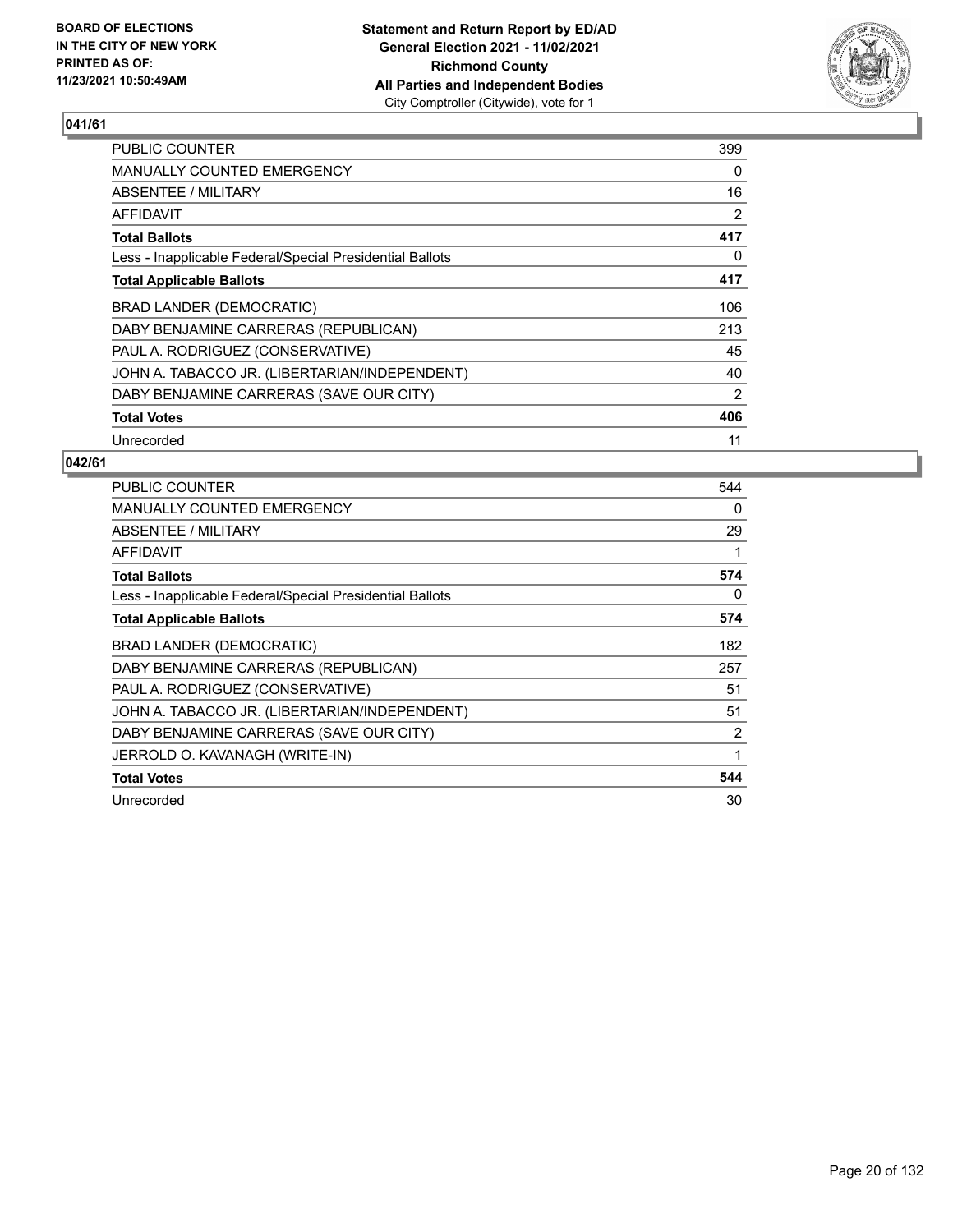

| PUBLIC COUNTER                                           | 351 |
|----------------------------------------------------------|-----|
| <b>MANUALLY COUNTED EMERGENCY</b>                        | 0   |
| ABSENTEE / MILITARY                                      | 8   |
| AFFIDAVIT                                                | 1   |
| <b>Total Ballots</b>                                     | 360 |
| Less - Inapplicable Federal/Special Presidential Ballots | 0   |
| <b>Total Applicable Ballots</b>                          | 360 |
| <b>BRAD LANDER (DEMOCRATIC)</b>                          | 111 |
| DABY BENJAMINE CARRERAS (REPUBLICAN)                     | 176 |
| PAUL A. RODRIGUEZ (CONSERVATIVE)                         | 42  |
| JOHN A. TABACCO JR. (LIBERTARIAN/INDEPENDENT)            | 21  |
| DABY BENJAMINE CARRERAS (SAVE OUR CITY)                  | 2   |
| DWAYNE JOHNSON (WRITE-IN)                                | 1   |
| MARK O'BRIEN (WRITE-IN)                                  | 1   |
| <b>Total Votes</b>                                       | 354 |
| Unrecorded                                               | 6   |

| <b>PUBLIC COUNTER</b>                                    | 319      |
|----------------------------------------------------------|----------|
| <b>MANUALLY COUNTED EMERGENCY</b>                        | 0        |
| ABSENTEE / MILITARY                                      | 25       |
| AFFIDAVIT                                                | 1        |
| <b>Total Ballots</b>                                     | 345      |
| Less - Inapplicable Federal/Special Presidential Ballots | 0        |
| <b>Total Applicable Ballots</b>                          | 345      |
| BRAD LANDER (DEMOCRATIC)                                 | 106      |
| DABY BENJAMINE CARRERAS (REPUBLICAN)                     | 150      |
| PAUL A. RODRIGUEZ (CONSERVATIVE)                         | 43       |
| JOHN A. TABACCO JR. (LIBERTARIAN/INDEPENDENT)            | 25       |
| DABY BENJAMINE CARRERAS (SAVE OUR CITY)                  | $\Omega$ |
| <b>Total Votes</b>                                       | 324      |
| Unrecorded                                               | 21       |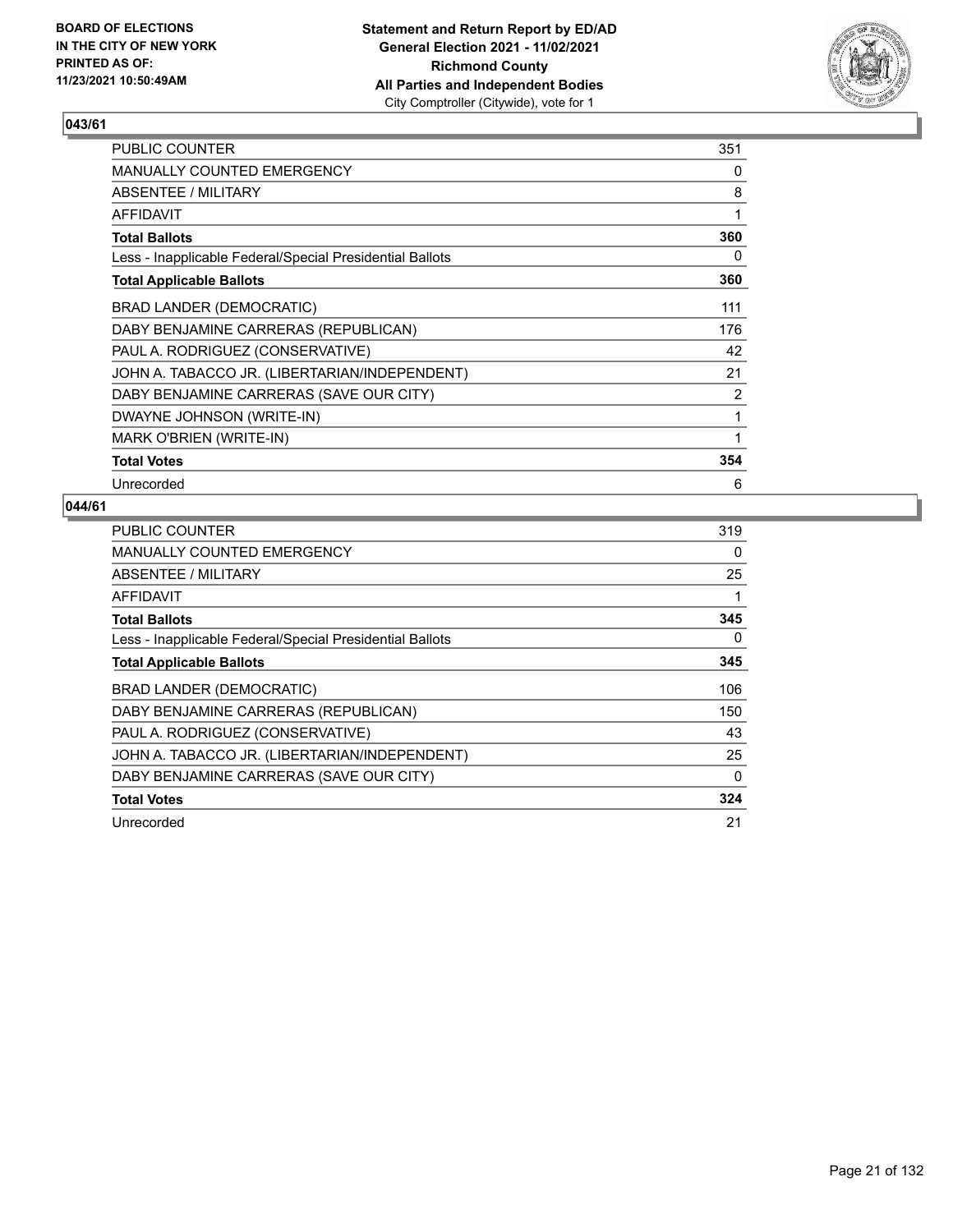

| <b>PUBLIC COUNTER</b>                                    | 410 |
|----------------------------------------------------------|-----|
| MANUALLY COUNTED EMERGENCY                               | 0   |
| ABSENTEE / MILITARY                                      | 20  |
| AFFIDAVIT                                                | 1   |
| <b>Total Ballots</b>                                     | 431 |
| Less - Inapplicable Federal/Special Presidential Ballots | 0   |
| <b>Total Applicable Ballots</b>                          | 431 |
| <b>BRAD LANDER (DEMOCRATIC)</b>                          | 123 |
| DABY BENJAMINE CARRERAS (REPUBLICAN)                     | 185 |
| PAUL A. RODRIGUEZ (CONSERVATIVE)                         | 61  |
| JOHN A. TABACCO JR. (LIBERTARIAN/INDEPENDENT)            | 43  |
| DABY BENJAMINE CARRERAS (SAVE OUR CITY)                  | 3   |
| <b>Total Votes</b>                                       | 415 |
| Unrecorded                                               | 16  |

## **046/61**

| <b>PUBLIC COUNTER</b>                                    | 364 |
|----------------------------------------------------------|-----|
| <b>MANUALLY COUNTED EMERGENCY</b>                        | 0   |
| ABSENTEE / MILITARY                                      | 11  |
| AFFIDAVIT                                                | 0   |
| <b>Total Ballots</b>                                     | 375 |
| Less - Inapplicable Federal/Special Presidential Ballots | 0   |
| <b>Total Applicable Ballots</b>                          | 375 |
| BRAD LANDER (DEMOCRATIC)                                 | 103 |
| DABY BENJAMINE CARRERAS (REPUBLICAN)                     | 189 |
| PAUL A. RODRIGUEZ (CONSERVATIVE)                         | 35  |
| JOHN A. TABACCO JR. (LIBERTARIAN/INDEPENDENT)            | 31  |
| DABY BENJAMINE CARRERAS (SAVE OUR CITY)                  | 0   |
| UNATTRIBUTABLE WRITE-IN (WRITE-IN)                       | 1   |
| <b>Total Votes</b>                                       | 359 |
| Unrecorded                                               | 16  |

| PUBLIC COUNTER                                           | 436 |
|----------------------------------------------------------|-----|
| <b>MANUALLY COUNTED EMERGENCY</b>                        | 0   |
| ABSENTEE / MILITARY                                      | 16  |
| <b>AFFIDAVIT</b>                                         | 2   |
| <b>Total Ballots</b>                                     | 454 |
| Less - Inapplicable Federal/Special Presidential Ballots | 0   |
| <b>Total Applicable Ballots</b>                          | 454 |
| BRAD LANDER (DEMOCRATIC)                                 | 119 |
| DABY BENJAMINE CARRERAS (REPUBLICAN)                     | 231 |
| PAUL A. RODRIGUEZ (CONSERVATIVE)                         | 40  |
| JOHN A. TABACCO JR. (LIBERTARIAN/INDEPENDENT)            | 42  |
| DABY BENJAMINE CARRERAS (SAVE OUR CITY)                  | 4   |
| <b>Total Votes</b>                                       | 436 |
| Unrecorded                                               | 18  |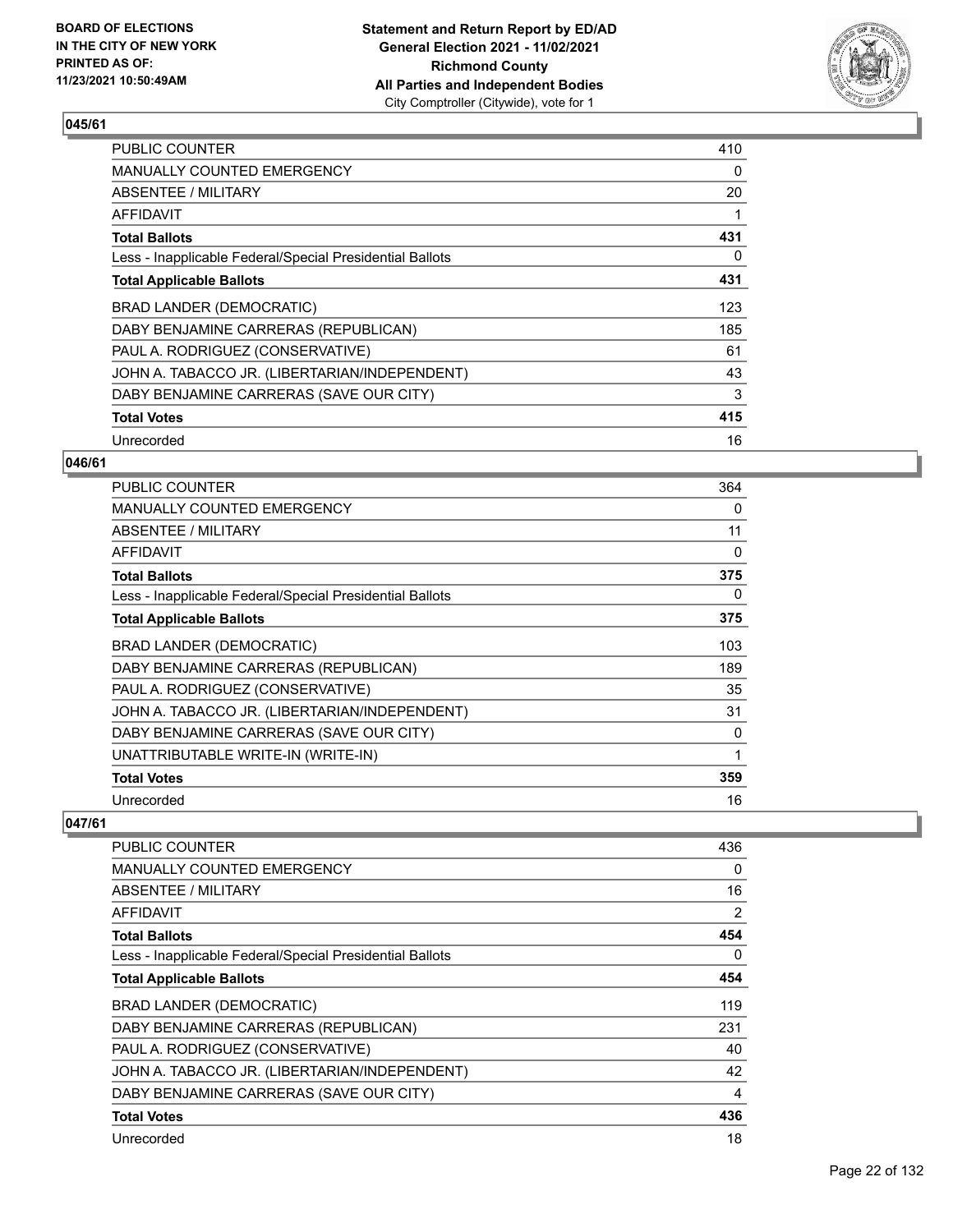

| PUBLIC COUNTER                                           | 478 |
|----------------------------------------------------------|-----|
| <b>MANUALLY COUNTED EMERGENCY</b>                        | 0   |
| ABSENTEE / MILITARY                                      | 19  |
| <b>AFFIDAVIT</b>                                         | 4   |
| <b>Total Ballots</b>                                     | 501 |
| Less - Inapplicable Federal/Special Presidential Ballots | 0   |
| <b>Total Applicable Ballots</b>                          | 501 |
| BRAD LANDER (DEMOCRATIC)                                 | 98  |
| DABY BENJAMINE CARRERAS (REPUBLICAN)                     | 284 |
| PAUL A. RODRIGUEZ (CONSERVATIVE)                         | 49  |
| JOHN A. TABACCO JR. (LIBERTARIAN/INDEPENDENT)            | 44  |
| DABY BENJAMINE CARRERAS (SAVE OUR CITY)                  | 0   |
| ANTHONY RUSSO (WRITE-IN)                                 | 1   |
| ROBERT LEVY (WRITE-IN)                                   | 3   |
| <b>Total Votes</b>                                       | 479 |
| Unrecorded                                               | 22  |

| <b>PUBLIC COUNTER</b>                                    | 144 |
|----------------------------------------------------------|-----|
| <b>MANUALLY COUNTED EMERGENCY</b>                        | 0   |
| ABSENTEE / MILITARY                                      | 3   |
| AFFIDAVIT                                                | 0   |
| <b>Total Ballots</b>                                     | 147 |
| Less - Inapplicable Federal/Special Presidential Ballots | 0   |
| <b>Total Applicable Ballots</b>                          | 147 |
| BRAD LANDER (DEMOCRATIC)                                 | 105 |
| DABY BENJAMINE CARRERAS (REPUBLICAN)                     | 21  |
| PAUL A. RODRIGUEZ (CONSERVATIVE)                         | 8   |
| JOHN A. TABACCO JR. (LIBERTARIAN/INDEPENDENT)            | 4   |
| DABY BENJAMINE CARRERAS (SAVE OUR CITY)                  | 1   |
| <b>Total Votes</b>                                       | 139 |
| Unrecorded                                               | 8   |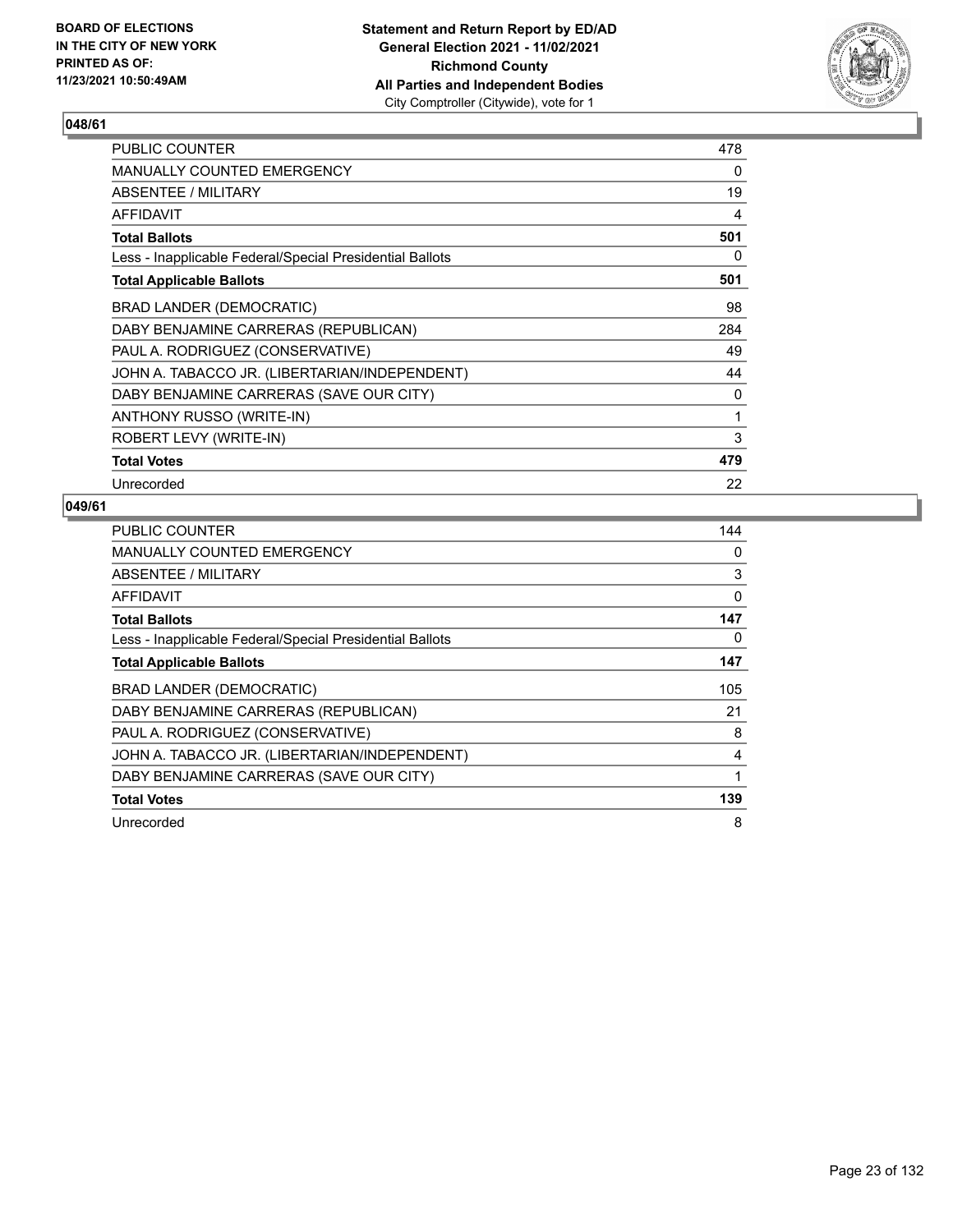

| <b>PUBLIC COUNTER</b>                                    | 163 |
|----------------------------------------------------------|-----|
| <b>MANUALLY COUNTED EMERGENCY</b>                        | 0   |
| ABSENTEE / MILITARY                                      | 7   |
| AFFIDAVIT                                                | 0   |
| <b>Total Ballots</b>                                     | 170 |
| Less - Inapplicable Federal/Special Presidential Ballots | 0   |
| <b>Total Applicable Ballots</b>                          | 170 |
| BRAD LANDER (DEMOCRATIC)                                 | 114 |
| DABY BENJAMINE CARRERAS (REPUBLICAN)                     | 36  |
| PAUL A. RODRIGUEZ (CONSERVATIVE)                         | 10  |
| JOHN A. TABACCO JR. (LIBERTARIAN/INDEPENDENT)            | 5   |
| DABY BENJAMINE CARRERAS (SAVE OUR CITY)                  | 1   |
| <b>Total Votes</b>                                       | 166 |
| Unrecorded                                               | 4   |

## **051/61**

| <b>PUBLIC COUNTER</b>                                    | 290 |
|----------------------------------------------------------|-----|
| <b>MANUALLY COUNTED EMERGENCY</b>                        | 0   |
| ABSENTEE / MILITARY                                      | 21  |
| AFFIDAVIT                                                | 0   |
| <b>Total Ballots</b>                                     | 311 |
| Less - Inapplicable Federal/Special Presidential Ballots | 0   |
| <b>Total Applicable Ballots</b>                          | 311 |
| BRAD LANDER (DEMOCRATIC)                                 | 204 |
| DABY BENJAMINE CARRERAS (REPUBLICAN)                     | 72  |
| PAUL A. RODRIGUEZ (CONSERVATIVE)                         | 14  |
| JOHN A. TABACCO JR. (LIBERTARIAN/INDEPENDENT)            | 11  |
| DABY BENJAMINE CARRERAS (SAVE OUR CITY)                  | 4   |
| <b>Total Votes</b>                                       | 305 |
|                                                          |     |

| PUBLIC COUNTER                                           | 278 |
|----------------------------------------------------------|-----|
| <b>MANUALLY COUNTED EMERGENCY</b>                        | 0   |
| ABSENTEE / MILITARY                                      | 29  |
| AFFIDAVIT                                                |     |
| <b>Total Ballots</b>                                     | 308 |
| Less - Inapplicable Federal/Special Presidential Ballots | 0   |
| <b>Total Applicable Ballots</b>                          | 308 |
| BRAD LANDER (DEMOCRATIC)                                 | 147 |
| DABY BENJAMINE CARRERAS (REPUBLICAN)                     | 103 |
| PAUL A. RODRIGUEZ (CONSERVATIVE)                         | 24  |
| JOHN A. TABACCO JR. (LIBERTARIAN/INDEPENDENT)            | 10  |
| DABY BENJAMINE CARRERAS (SAVE OUR CITY)                  | 2   |
| <b>Total Votes</b>                                       | 286 |
| Unrecorded                                               | 22  |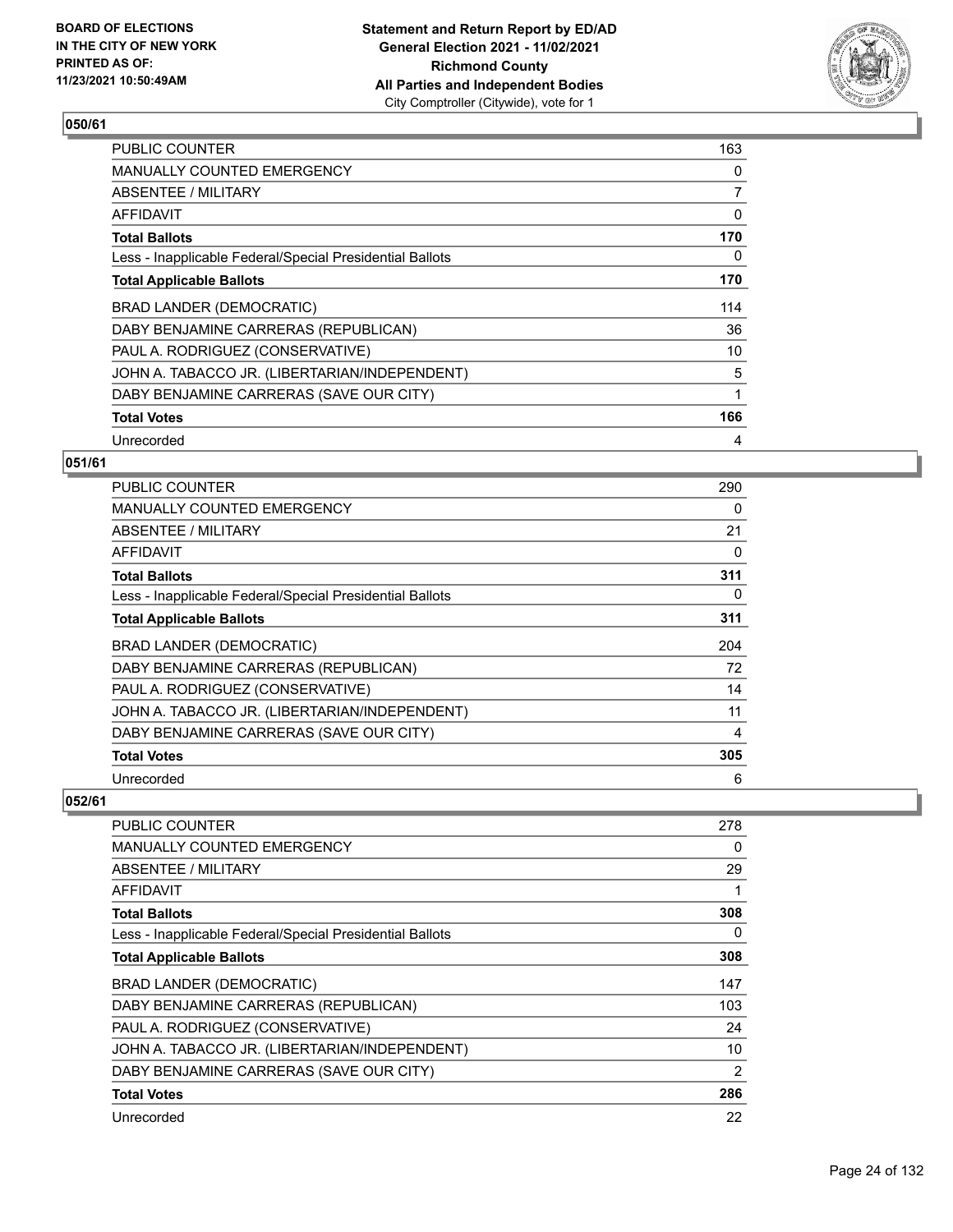

| <b>PUBLIC COUNTER</b>                                    | 187            |
|----------------------------------------------------------|----------------|
| MANUALLY COUNTED EMERGENCY                               | 0              |
| ABSENTEE / MILITARY                                      | 12             |
| <b>AFFIDAVIT</b>                                         | $\overline{2}$ |
| <b>Total Ballots</b>                                     | 201            |
| Less - Inapplicable Federal/Special Presidential Ballots | 0              |
| <b>Total Applicable Ballots</b>                          | 201            |
| <b>BRAD LANDER (DEMOCRATIC)</b>                          | 160            |
| DABY BENJAMINE CARRERAS (REPUBLICAN)                     | 13             |
| PAUL A. RODRIGUEZ (CONSERVATIVE)                         | 10             |
| JOHN A. TABACCO JR. (LIBERTARIAN/INDEPENDENT)            | 1              |
| DABY BENJAMINE CARRERAS (SAVE OUR CITY)                  | 3              |
| <b>Total Votes</b>                                       | 187            |
| Unrecorded                                               | 14             |

## **054/61**

| <b>PUBLIC COUNTER</b>                                    | 132 |
|----------------------------------------------------------|-----|
| <b>MANUALLY COUNTED EMERGENCY</b>                        | 0   |
| ABSENTEE / MILITARY                                      | 78  |
| AFFIDAVIT                                                | 2   |
| <b>Total Ballots</b>                                     | 212 |
| Less - Inapplicable Federal/Special Presidential Ballots | 0   |
| <b>Total Applicable Ballots</b>                          | 212 |
| BRAD LANDER (DEMOCRATIC)                                 | 137 |
| DABY BENJAMINE CARRERAS (REPUBLICAN)                     | 27  |
| PAUL A. RODRIGUEZ (CONSERVATIVE)                         | 18  |
| JOHN A. TABACCO JR. (LIBERTARIAN/INDEPENDENT)            | 4   |
| DABY BENJAMINE CARRERAS (SAVE OUR CITY)                  | 0   |
| <b>Total Votes</b>                                       | 186 |
| Unrecorded                                               | 26  |

| <b>PUBLIC COUNTER</b>                                    | 216 |
|----------------------------------------------------------|-----|
| <b>MANUALLY COUNTED EMERGENCY</b>                        | 0   |
| ABSENTEE / MILITARY                                      | 9   |
| AFFIDAVIT                                                | 1   |
| <b>Total Ballots</b>                                     | 226 |
| Less - Inapplicable Federal/Special Presidential Ballots | 0   |
| <b>Total Applicable Ballots</b>                          | 226 |
| BRAD LANDER (DEMOCRATIC)                                 | 186 |
| DABY BENJAMINE CARRERAS (REPUBLICAN)                     | 22  |
| PAUL A. RODRIGUEZ (CONSERVATIVE)                         | 11  |
| JOHN A. TABACCO JR. (LIBERTARIAN/INDEPENDENT)            |     |
| DABY BENJAMINE CARRERAS (SAVE OUR CITY)                  | 0   |
| <b>Total Votes</b>                                       | 220 |
| Unrecorded                                               | 6   |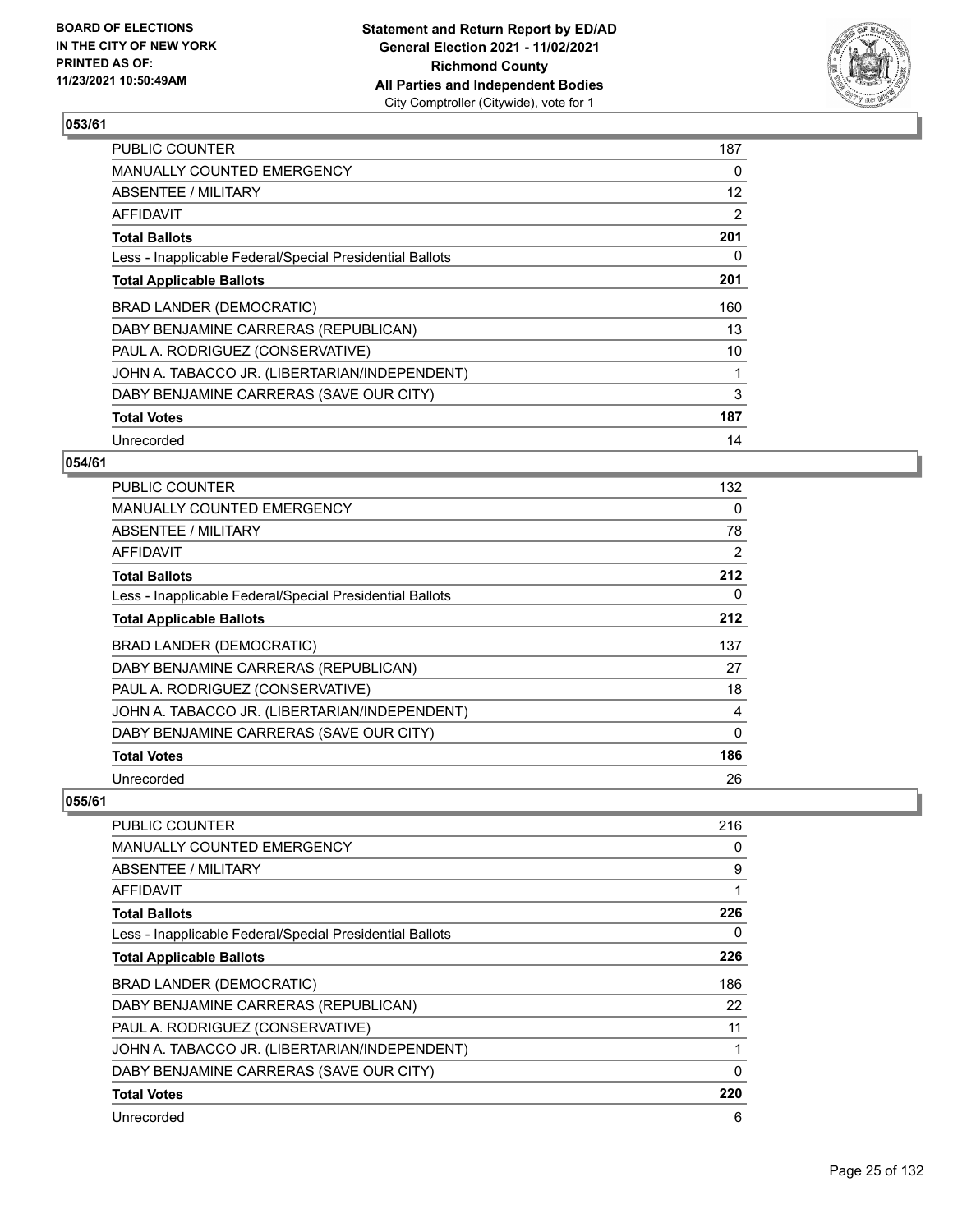

| <b>PUBLIC COUNTER</b>                                    | 214      |
|----------------------------------------------------------|----------|
| MANUALLY COUNTED EMERGENCY                               | 0        |
| ABSENTEE / MILITARY                                      | 20       |
| AFFIDAVIT                                                | 1        |
| <b>Total Ballots</b>                                     | 235      |
| Less - Inapplicable Federal/Special Presidential Ballots | 0        |
| <b>Total Applicable Ballots</b>                          | 235      |
| <b>BRAD LANDER (DEMOCRATIC)</b>                          | 162      |
| DABY BENJAMINE CARRERAS (REPUBLICAN)                     | 46       |
| PAUL A. RODRIGUEZ (CONSERVATIVE)                         | 12       |
| JOHN A. TABACCO JR. (LIBERTARIAN/INDEPENDENT)            | 5        |
| DABY BENJAMINE CARRERAS (SAVE OUR CITY)                  | $\Omega$ |
| <b>Total Votes</b>                                       | 225      |
| Unrecorded                                               | 10       |

## **057/61**

| <b>PUBLIC COUNTER</b>                                    | 298 |
|----------------------------------------------------------|-----|
| <b>MANUALLY COUNTED EMERGENCY</b>                        | 0   |
| ABSENTEE / MILITARY                                      | 23  |
| AFFIDAVIT                                                |     |
| <b>Total Ballots</b>                                     | 322 |
| Less - Inapplicable Federal/Special Presidential Ballots | 0   |
| <b>Total Applicable Ballots</b>                          | 322 |
| BRAD LANDER (DEMOCRATIC)                                 | 179 |
| DABY BENJAMINE CARRERAS (REPUBLICAN)                     | 87  |
| PAUL A. RODRIGUEZ (CONSERVATIVE)                         | 20  |
| JOHN A. TABACCO JR. (LIBERTARIAN/INDEPENDENT)            | 19  |
| DABY BENJAMINE CARRERAS (SAVE OUR CITY)                  |     |
| UNATTRIBUTABLE WRITE-IN (WRITE-IN)                       |     |
| <b>Total Votes</b>                                       | 307 |
| Unrecorded                                               | 15  |

| PUBLIC COUNTER                                           | 168          |
|----------------------------------------------------------|--------------|
| <b>MANUALLY COUNTED EMERGENCY</b>                        | 0            |
| ABSENTEE / MILITARY                                      | 9            |
| AFFIDAVIT                                                | $\mathbf{0}$ |
| <b>Total Ballots</b>                                     | 177          |
| Less - Inapplicable Federal/Special Presidential Ballots | 0            |
| <b>Total Applicable Ballots</b>                          | 177          |
| BRAD LANDER (DEMOCRATIC)                                 | 156          |
| DABY BENJAMINE CARRERAS (REPUBLICAN)                     | 3            |
| PAUL A. RODRIGUEZ (CONSERVATIVE)                         | 1            |
| JOHN A. TABACCO JR. (LIBERTARIAN/INDEPENDENT)            | 3            |
| DABY BENJAMINE CARRERAS (SAVE OUR CITY)                  | 0            |
| <b>Total Votes</b>                                       | 163          |
| Unrecorded                                               | 14           |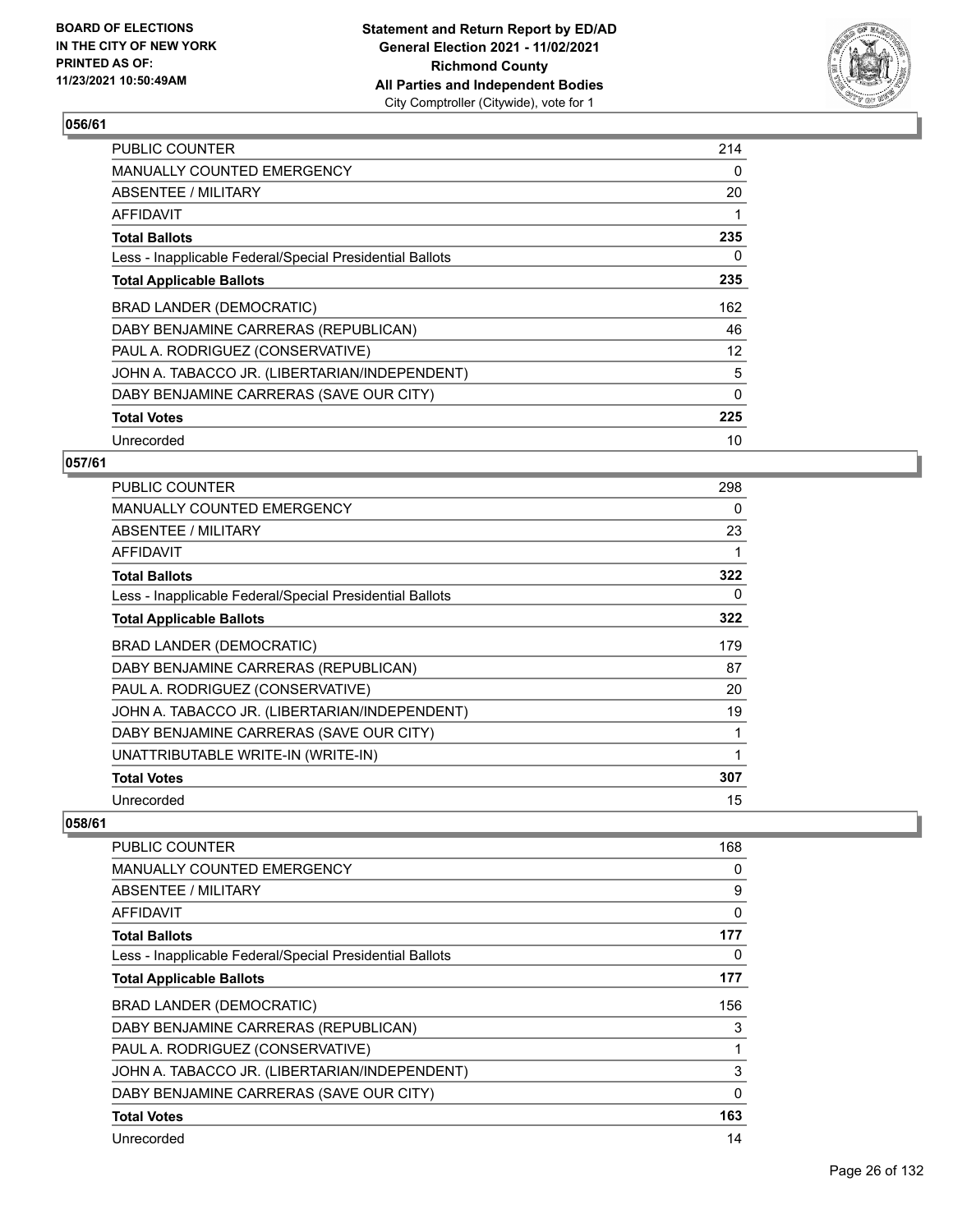

| <b>PUBLIC COUNTER</b>                                    | 222 |
|----------------------------------------------------------|-----|
| <b>MANUALLY COUNTED EMERGENCY</b>                        | 0   |
| ABSENTEE / MILITARY                                      | 23  |
| AFFIDAVIT                                                | 0   |
| <b>Total Ballots</b>                                     | 245 |
| Less - Inapplicable Federal/Special Presidential Ballots | 0   |
| <b>Total Applicable Ballots</b>                          | 245 |
| BRAD LANDER (DEMOCRATIC)                                 | 195 |
| DABY BENJAMINE CARRERAS (REPUBLICAN)                     | 28  |
| PAUL A. RODRIGUEZ (CONSERVATIVE)                         | 9   |
| JOHN A. TABACCO JR. (LIBERTARIAN/INDEPENDENT)            | 1   |
| DABY BENJAMINE CARRERAS (SAVE OUR CITY)                  | 1   |
| <b>Total Votes</b>                                       | 234 |
| Unrecorded                                               | 11  |

## **060/61**

| <b>PUBLIC COUNTER</b>                                    | 182 |
|----------------------------------------------------------|-----|
| <b>MANUALLY COUNTED EMERGENCY</b>                        | 0   |
| ABSENTEE / MILITARY                                      | 11  |
| AFFIDAVIT                                                | 0   |
| <b>Total Ballots</b>                                     | 193 |
| Less - Inapplicable Federal/Special Presidential Ballots | 0   |
| <b>Total Applicable Ballots</b>                          | 193 |
| BRAD LANDER (DEMOCRATIC)                                 | 100 |
| DABY BENJAMINE CARRERAS (REPUBLICAN)                     | 61  |
| PAUL A. RODRIGUEZ (CONSERVATIVE)                         | 14  |
| JOHN A. TABACCO JR. (LIBERTARIAN/INDEPENDENT)            | 5   |
| DABY BENJAMINE CARRERAS (SAVE OUR CITY)                  | 0   |
| <b>Total Votes</b>                                       | 180 |
| Unrecorded                                               | 13  |

| PUBLIC COUNTER                                           | 218      |
|----------------------------------------------------------|----------|
| <b>MANUALLY COUNTED EMERGENCY</b>                        | 0        |
| ABSENTEE / MILITARY                                      | 7        |
| AFFIDAVIT                                                | $\Omega$ |
| <b>Total Ballots</b>                                     | 225      |
| Less - Inapplicable Federal/Special Presidential Ballots | 0        |
| <b>Total Applicable Ballots</b>                          | 225      |
| <b>BRAD LANDER (DEMOCRATIC)</b>                          | 193      |
|                                                          | 17       |
| DABY BENJAMINE CARRERAS (REPUBLICAN)                     |          |
| PAUL A. RODRIGUEZ (CONSERVATIVE)                         | 3        |
| JOHN A. TABACCO JR. (LIBERTARIAN/INDEPENDENT)            | 1        |
| DABY BENJAMINE CARRERAS (SAVE OUR CITY)                  | 1        |
| <b>Total Votes</b>                                       | 215      |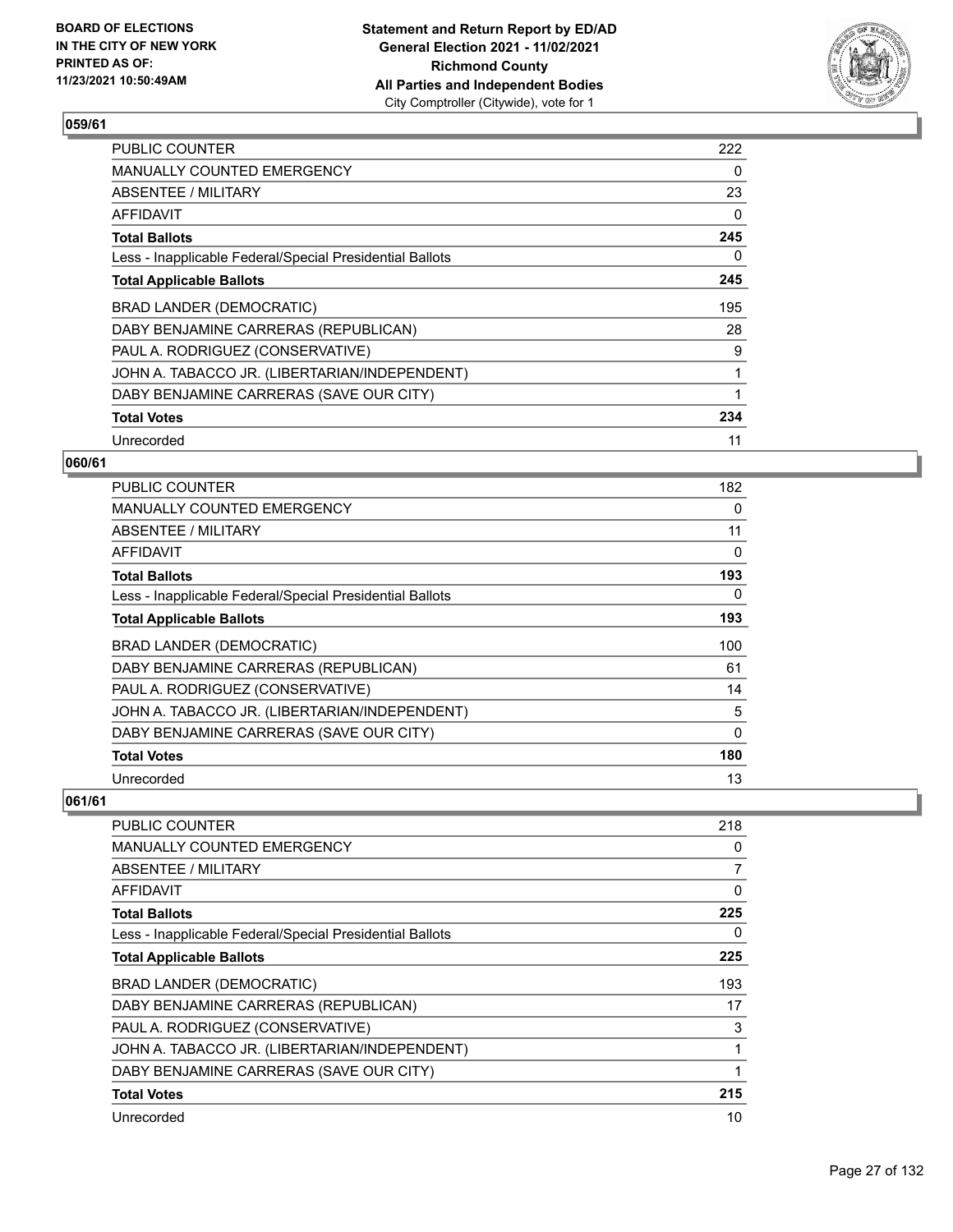

| <b>PUBLIC COUNTER</b>                                    | 278 |
|----------------------------------------------------------|-----|
| <b>MANUALLY COUNTED EMERGENCY</b>                        | 0   |
| ABSENTEE / MILITARY                                      | 8   |
| AFFIDAVIT                                                | 4   |
| <b>Total Ballots</b>                                     | 290 |
| Less - Inapplicable Federal/Special Presidential Ballots | 0   |
| <b>Total Applicable Ballots</b>                          | 290 |
| BRAD LANDER (DEMOCRATIC)                                 | 102 |
| DABY BENJAMINE CARRERAS (REPUBLICAN)                     | 130 |
| PAUL A. RODRIGUEZ (CONSERVATIVE)                         | 21  |
| JOHN A. TABACCO JR. (LIBERTARIAN/INDEPENDENT)            | 21  |
| DABY BENJAMINE CARRERAS (SAVE OUR CITY)                  | 3   |
| <b>Total Votes</b>                                       | 277 |
| Unrecorded                                               | 13  |

## **063/61**

| PUBLIC COUNTER                                           | 86 |
|----------------------------------------------------------|----|
| <b>MANUALLY COUNTED EMERGENCY</b>                        | 0  |
| ABSENTEE / MILITARY                                      | 10 |
| AFFIDAVIT                                                | 2  |
| <b>Total Ballots</b>                                     | 98 |
| Less - Inapplicable Federal/Special Presidential Ballots | 0  |
| <b>Total Applicable Ballots</b>                          | 98 |
| BRAD LANDER (DEMOCRATIC)                                 | 42 |
| DABY BENJAMINE CARRERAS (REPUBLICAN)                     | 36 |
| PAUL A. RODRIGUEZ (CONSERVATIVE)                         | 6  |
| JOHN A. TABACCO JR. (LIBERTARIAN/INDEPENDENT)            | 9  |
| DABY BENJAMINE CARRERAS (SAVE OUR CITY)                  | 0  |
| <b>Total Votes</b>                                       | 93 |
| Unrecorded                                               | 5  |

| <b>PUBLIC COUNTER</b>                                    | 102            |
|----------------------------------------------------------|----------------|
| MANUALLY COUNTED EMERGENCY                               | 0              |
| ABSENTEE / MILITARY                                      | 14             |
| <b>AFFIDAVIT</b>                                         | $\overline{2}$ |
| <b>Total Ballots</b>                                     | 118            |
| Less - Inapplicable Federal/Special Presidential Ballots | 0              |
| <b>Total Applicable Ballots</b>                          | 118            |
| BRAD LANDER (DEMOCRATIC)                                 | 82             |
| DABY BENJAMINE CARRERAS (REPUBLICAN)                     | 18             |
| PAUL A. RODRIGUEZ (CONSERVATIVE)                         | 3              |
| JOHN A. TABACCO JR. (LIBERTARIAN/INDEPENDENT)            | 6              |
| DABY BENJAMINE CARRERAS (SAVE OUR CITY)                  |                |
| <b>Total Votes</b>                                       | 110            |
| Unrecorded                                               | 8              |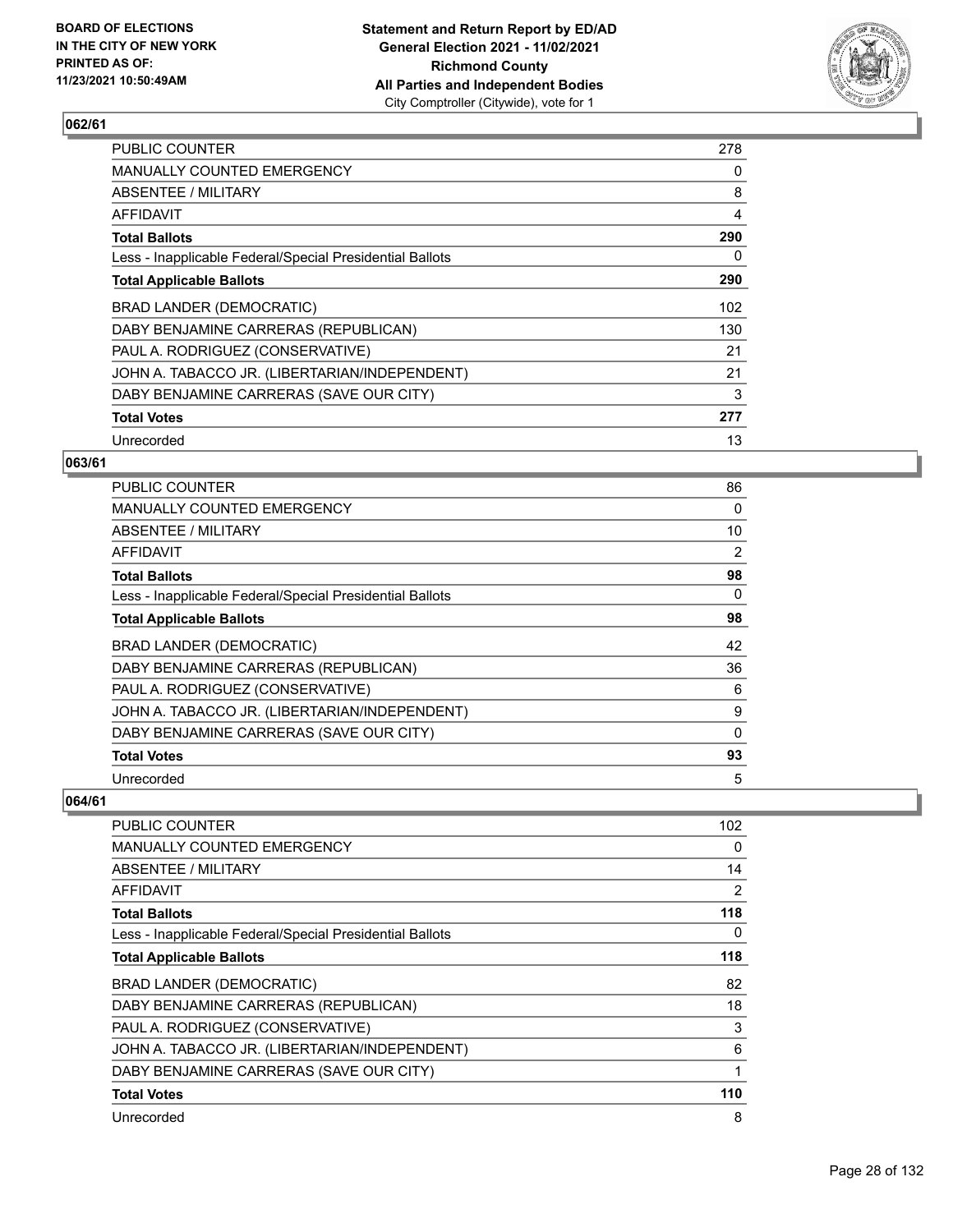

| <b>PUBLIC COUNTER</b>                                    | 305 |
|----------------------------------------------------------|-----|
| <b>MANUALLY COUNTED EMERGENCY</b>                        | 0   |
| ABSENTEE / MILITARY                                      | 22  |
| AFFIDAVIT                                                | 1   |
| <b>Total Ballots</b>                                     | 328 |
| Less - Inapplicable Federal/Special Presidential Ballots | 0   |
| <b>Total Applicable Ballots</b>                          | 328 |
| BRAD LANDER (DEMOCRATIC)                                 | 232 |
| DABY BENJAMINE CARRERAS (REPUBLICAN)                     | 46  |
| PAUL A. RODRIGUEZ (CONSERVATIVE)                         | 27  |
| JOHN A. TABACCO JR. (LIBERTARIAN/INDEPENDENT)            | 11  |
| DABY BENJAMINE CARRERAS (SAVE OUR CITY)                  | 1   |
| <b>Total Votes</b>                                       | 317 |
| Unrecorded                                               | 11  |

| <b>PUBLIC COUNTER</b>                                    | 228 |
|----------------------------------------------------------|-----|
| <b>MANUALLY COUNTED EMERGENCY</b>                        | 0   |
| <b>ABSENTEE / MILITARY</b>                               | 17  |
| <b>AFFIDAVIT</b>                                         | 0   |
| <b>Total Ballots</b>                                     | 245 |
| Less - Inapplicable Federal/Special Presidential Ballots | 0   |
| <b>Total Applicable Ballots</b>                          | 245 |
| BRAD LANDER (DEMOCRATIC)                                 | 169 |
| DABY BENJAMINE CARRERAS (REPUBLICAN)                     | 50  |
| PAUL A. RODRIGUEZ (CONSERVATIVE)                         | 11  |
| JOHN A. TABACCO JR. (LIBERTARIAN/INDEPENDENT)            | 8   |
| DABY BENJAMINE CARRERAS (SAVE OUR CITY)                  | 2   |
| UNATTRIBUTABLE WRITE-IN (WRITE-IN)                       | 1   |
| <b>Total Votes</b>                                       | 241 |
| Unrecorded                                               | 4   |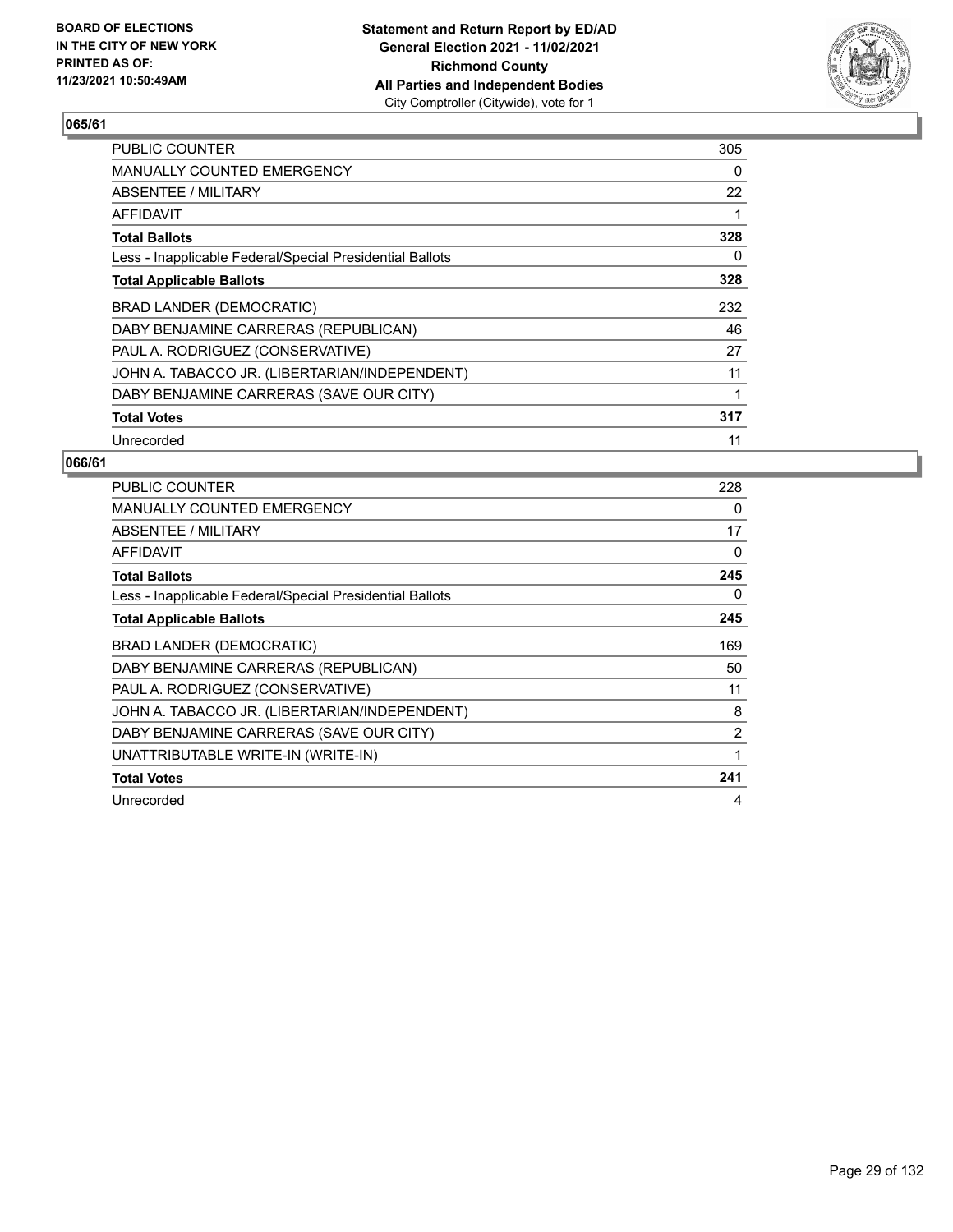

| <b>PUBLIC COUNTER</b>                                    | 260 |
|----------------------------------------------------------|-----|
| <b>MANUALLY COUNTED EMERGENCY</b>                        | 0   |
| ABSENTEE / MILITARY                                      | 20  |
| <b>AFFIDAVIT</b>                                         | 1   |
| <b>Total Ballots</b>                                     | 281 |
| Less - Inapplicable Federal/Special Presidential Ballots | 0   |
| <b>Total Applicable Ballots</b>                          | 281 |
| BRAD LANDER (DEMOCRATIC)                                 | 172 |
| DABY BENJAMINE CARRERAS (REPUBLICAN)                     | 75  |
| PAUL A. RODRIGUEZ (CONSERVATIVE)                         | 16  |
| JOHN A. TABACCO JR. (LIBERTARIAN/INDEPENDENT)            | 10  |
| DABY BENJAMINE CARRERAS (SAVE OUR CITY)                  | 0   |
| <b>GABRIEL ROJA (WRITE-IN)</b>                           | 1   |
| <b>Total Votes</b>                                       | 274 |
| Unrecorded                                               | 7   |

#### **068/61**

| <b>PUBLIC COUNTER</b>                                    | 239      |
|----------------------------------------------------------|----------|
| <b>MANUALLY COUNTED EMERGENCY</b>                        | $\Omega$ |
| ABSENTEE / MILITARY                                      | 16       |
| AFFIDAVIT                                                | 1        |
| <b>Total Ballots</b>                                     | 256      |
| Less - Inapplicable Federal/Special Presidential Ballots | 0        |
| <b>Total Applicable Ballots</b>                          | 256      |
| BRAD LANDER (DEMOCRATIC)                                 | 179      |
| DABY BENJAMINE CARRERAS (REPUBLICAN)                     | 48       |
| PAUL A. RODRIGUEZ (CONSERVATIVE)                         | 8        |
| JOHN A. TABACCO JR. (LIBERTARIAN/INDEPENDENT)            | 9        |
| DABY BENJAMINE CARRERAS (SAVE OUR CITY)                  | 2        |
| <b>Total Votes</b>                                       | 246      |
| Unrecorded                                               | 10       |

| PUBLIC COUNTER                                           | 210               |
|----------------------------------------------------------|-------------------|
| MANUALLY COUNTED EMERGENCY                               | 0                 |
| ABSENTEE / MILITARY                                      | 13                |
| <b>AFFIDAVIT</b>                                         | 0                 |
| <b>Total Ballots</b>                                     | 223               |
| Less - Inapplicable Federal/Special Presidential Ballots | 0                 |
| <b>Total Applicable Ballots</b>                          | 223               |
| <b>BRAD LANDER (DEMOCRATIC)</b>                          | 146               |
| DABY BENJAMINE CARRERAS (REPUBLICAN)                     | 50                |
| PAUL A. RODRIGUEZ (CONSERVATIVE)                         | $12 \overline{ }$ |
| JOHN A. TABACCO JR. (LIBERTARIAN/INDEPENDENT)            | 5                 |
| DABY BENJAMINE CARRERAS (SAVE OUR CITY)                  | $\mathbf{0}$      |
| <b>Total Votes</b>                                       | 213               |
| Unrecorded                                               | 10                |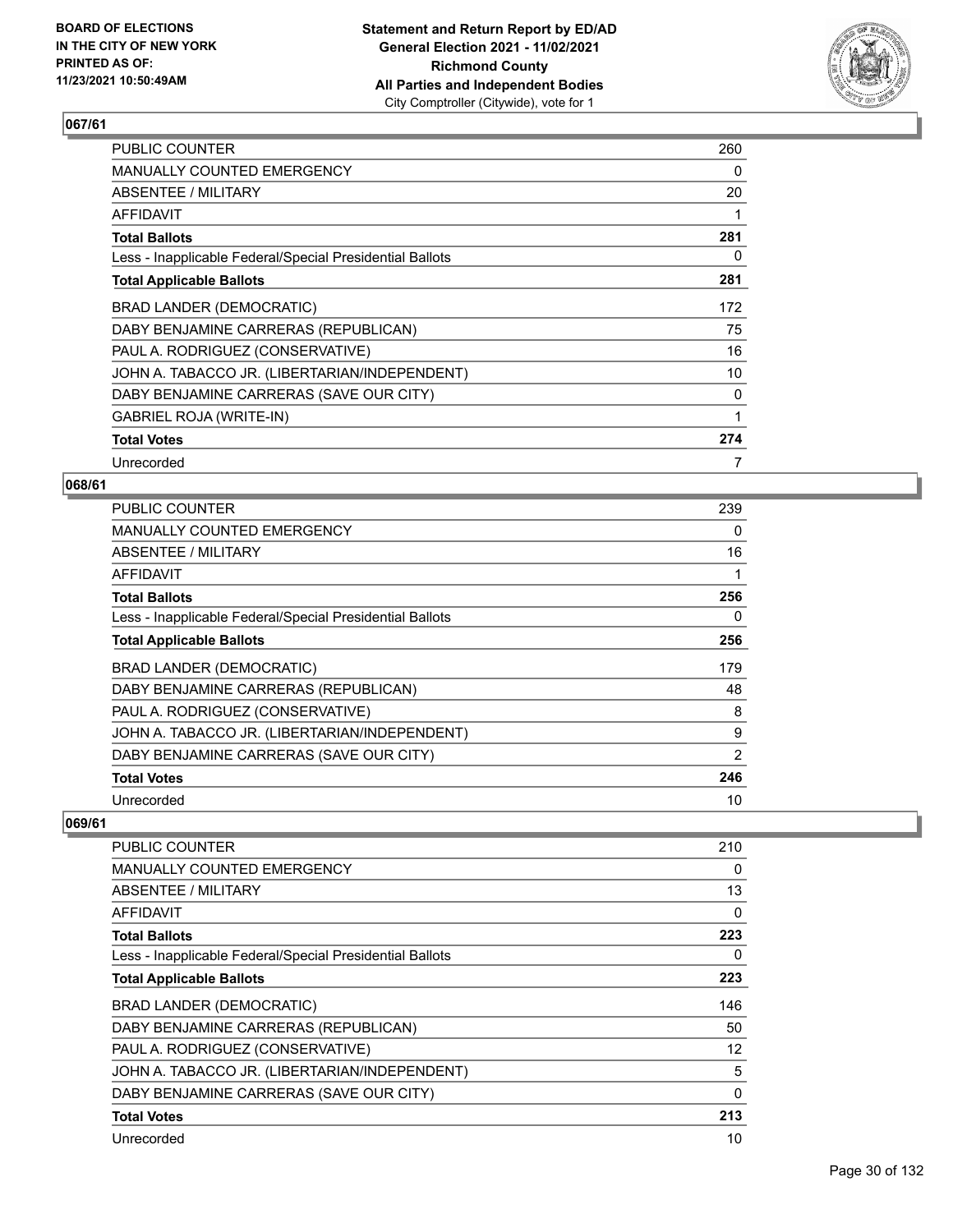

| <b>PUBLIC COUNTER</b>                                    | 140 |
|----------------------------------------------------------|-----|
| <b>MANUALLY COUNTED EMERGENCY</b>                        | 0   |
| ABSENTEE / MILITARY                                      | 9   |
| AFFIDAVIT                                                | 0   |
| <b>Total Ballots</b>                                     | 149 |
| Less - Inapplicable Federal/Special Presidential Ballots | 0   |
| <b>Total Applicable Ballots</b>                          | 149 |
| BRAD LANDER (DEMOCRATIC)                                 | 114 |
| DABY BENJAMINE CARRERAS (REPUBLICAN)                     | 13  |
| PAUL A. RODRIGUEZ (CONSERVATIVE)                         | 5   |
| JOHN A. TABACCO JR. (LIBERTARIAN/INDEPENDENT)            | 4   |
| DABY BENJAMINE CARRERAS (SAVE OUR CITY)                  | 2   |
| <b>Total Votes</b>                                       | 138 |
| Unrecorded                                               | 11  |

| <b>PUBLIC COUNTER</b>                                    | 332      |
|----------------------------------------------------------|----------|
| <b>MANUALLY COUNTED EMERGENCY</b>                        | 0        |
| ABSENTEE / MILITARY                                      | 25       |
| AFFIDAVIT                                                | $\Omega$ |
| <b>Total Ballots</b>                                     | 357      |
| Less - Inapplicable Federal/Special Presidential Ballots | 0        |
| <b>Total Applicable Ballots</b>                          | 357      |
| BRAD LANDER (DEMOCRATIC)                                 | 120      |
| DABY BENJAMINE CARRERAS (REPUBLICAN)                     | 143      |
| PAUL A. RODRIGUEZ (CONSERVATIVE)                         | 34       |
| JOHN A. TABACCO JR. (LIBERTARIAN/INDEPENDENT)            | 35       |
| DABY BENJAMINE CARRERAS (SAVE OUR CITY)                  | 2        |
| ROWAN A. BARRETT JR. (WRITE-IN)                          | 1        |
| <b>Total Votes</b>                                       | 335      |
| Unrecorded                                               | 22       |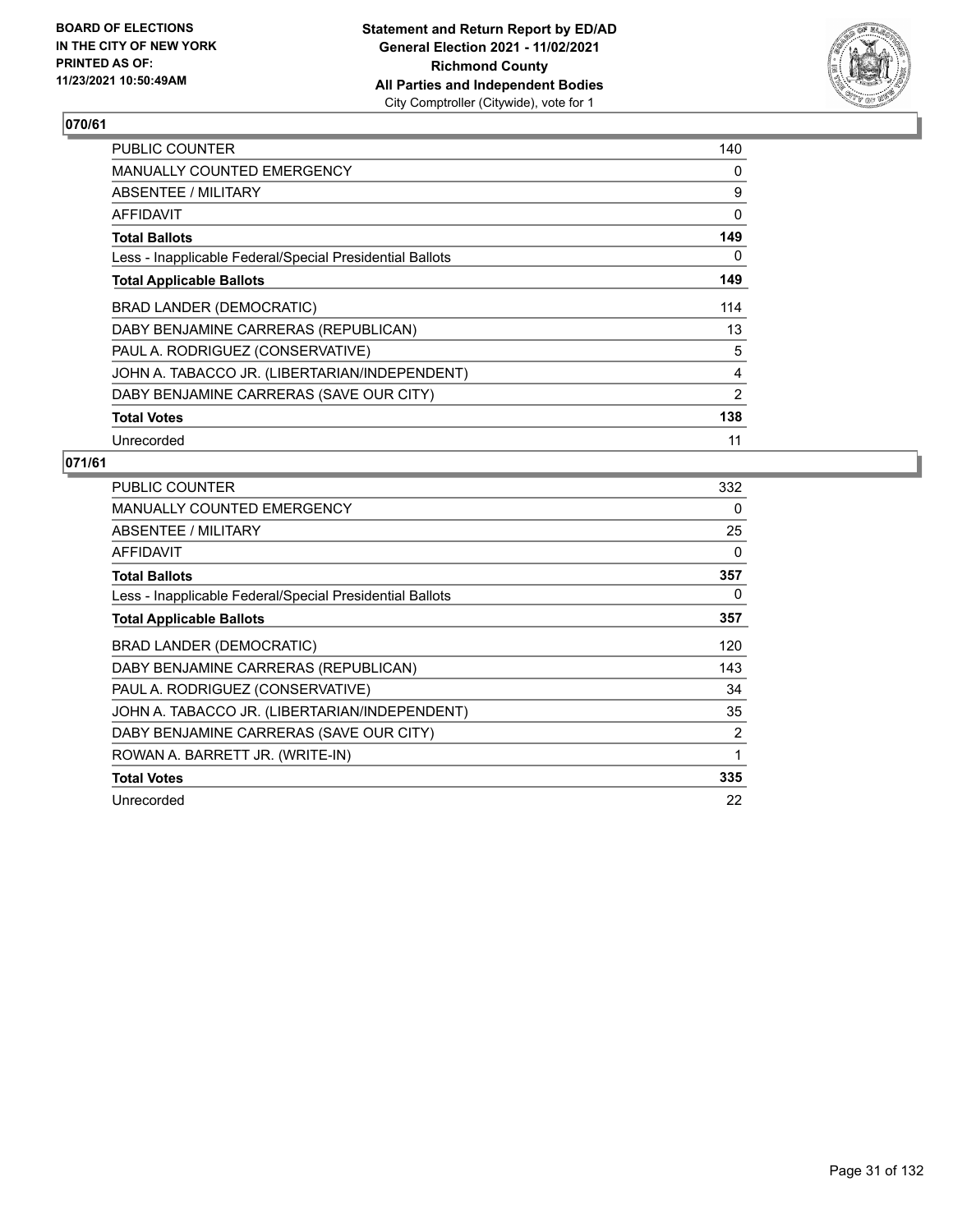

| PUBLIC COUNTER                                           | 307 |
|----------------------------------------------------------|-----|
| MANUALLY COUNTED EMERGENCY                               | 0   |
| <b>ABSENTEE / MILITARY</b>                               | 16  |
| <b>AFFIDAVIT</b>                                         | 1   |
| <b>Total Ballots</b>                                     | 324 |
| Less - Inapplicable Federal/Special Presidential Ballots | 0   |
| <b>Total Applicable Ballots</b>                          | 324 |
| BRAD LANDER (DEMOCRATIC)                                 | 140 |
| DABY BENJAMINE CARRERAS (REPUBLICAN)                     | 99  |
| PAUL A. RODRIGUEZ (CONSERVATIVE)                         | 44  |
| JOHN A. TABACCO JR. (LIBERTARIAN/INDEPENDENT)            | 29  |
| DABY BENJAMINE CARRERAS (SAVE OUR CITY)                  | 0   |
| FRANK SOECI (WRITE-IN)                                   | 1   |
| HILLARY RODHAM CLINTON (WRITE-IN)                        | 1   |
| TOM VANDERMADEN (WRITE-IN)                               | 1   |
| <b>Total Votes</b>                                       | 315 |
| Unrecorded                                               | 9   |

| PUBLIC COUNTER                                           | 235 |
|----------------------------------------------------------|-----|
| <b>MANUALLY COUNTED EMERGENCY</b>                        | 0   |
| ABSENTEE / MILITARY                                      | 8   |
| AFFIDAVIT                                                | 0   |
| <b>Total Ballots</b>                                     | 243 |
| Less - Inapplicable Federal/Special Presidential Ballots | 0   |
| <b>Total Applicable Ballots</b>                          | 243 |
| BRAD LANDER (DEMOCRATIC)                                 | 189 |
| DABY BENJAMINE CARRERAS (REPUBLICAN)                     | 25  |
| PAUL A. RODRIGUEZ (CONSERVATIVE)                         | 5   |
| JOHN A. TABACCO JR. (LIBERTARIAN/INDEPENDENT)            | 1   |
| DABY BENJAMINE CARRERAS (SAVE OUR CITY)                  | 0   |
| <b>Total Votes</b>                                       | 220 |
| Unrecorded                                               | 23  |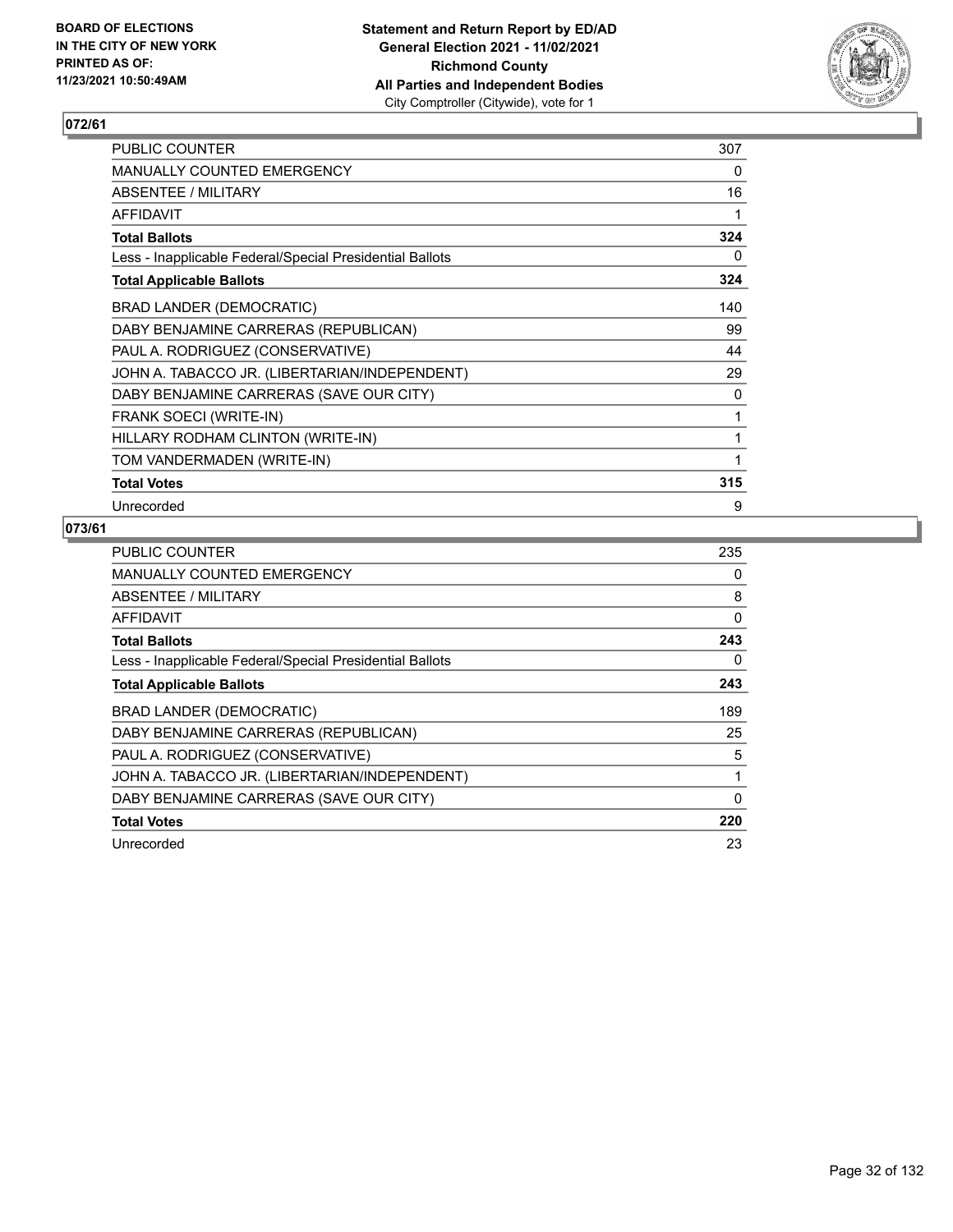

| PUBLIC COUNTER                                           | 138 |
|----------------------------------------------------------|-----|
| <b>MANUALLY COUNTED EMERGENCY</b>                        | 0   |
| ABSENTEE / MILITARY                                      | 8   |
| AFFIDAVIT                                                | 0   |
| <b>Total Ballots</b>                                     | 146 |
| Less - Inapplicable Federal/Special Presidential Ballots | 0   |
| <b>Total Applicable Ballots</b>                          | 146 |
| BRAD LANDER (DEMOCRATIC)                                 | 92  |
| DABY BENJAMINE CARRERAS (REPUBLICAN)                     | 28  |
| PAUL A. RODRIGUEZ (CONSERVATIVE)                         | 12  |
| JOHN A. TABACCO JR. (LIBERTARIAN/INDEPENDENT)            | 4   |
| DABY BENJAMINE CARRERAS (SAVE OUR CITY)                  | 2   |
| <b>Total Votes</b>                                       | 138 |
| Unrecorded                                               | 8   |

## **075/61**

| <b>PUBLIC COUNTER</b>                                    | 204         |
|----------------------------------------------------------|-------------|
| <b>MANUALLY COUNTED EMERGENCY</b>                        | 0           |
| ABSENTEE / MILITARY                                      | 16          |
| AFFIDAVIT                                                | 1           |
| <b>Total Ballots</b>                                     | 221         |
| Less - Inapplicable Federal/Special Presidential Ballots | 0           |
| <b>Total Applicable Ballots</b>                          | 221         |
| BRAD LANDER (DEMOCRATIC)                                 | 135         |
| DABY BENJAMINE CARRERAS (REPUBLICAN)                     | 50          |
| PAUL A. RODRIGUEZ (CONSERVATIVE)                         | 25          |
| JOHN A. TABACCO JR. (LIBERTARIAN/INDEPENDENT)            | 4           |
| DABY BENJAMINE CARRERAS (SAVE OUR CITY)                  | $\mathbf 1$ |
| <b>Total Votes</b>                                       | 215         |
| Unrecorded                                               | 6           |

| <b>PUBLIC COUNTER</b>                                    | 285 |
|----------------------------------------------------------|-----|
| <b>MANUALLY COUNTED EMERGENCY</b>                        | 0   |
| ABSENTEE / MILITARY                                      | 16  |
| AFFIDAVIT                                                | 4   |
| <b>Total Ballots</b>                                     | 305 |
| Less - Inapplicable Federal/Special Presidential Ballots | 0   |
| <b>Total Applicable Ballots</b>                          | 305 |
| BRAD LANDER (DEMOCRATIC)                                 | 154 |
| DABY BENJAMINE CARRERAS (REPUBLICAN)                     | 91  |
| PAUL A. RODRIGUEZ (CONSERVATIVE)                         | 23  |
| JOHN A. TABACCO JR. (LIBERTARIAN/INDEPENDENT)            | 10  |
| DABY BENJAMINE CARRERAS (SAVE OUR CITY)                  | 2   |
| ROBERT LEVY (WRITE-IN)                                   | 1   |
| <b>Total Votes</b>                                       | 281 |
| Unrecorded                                               | 24  |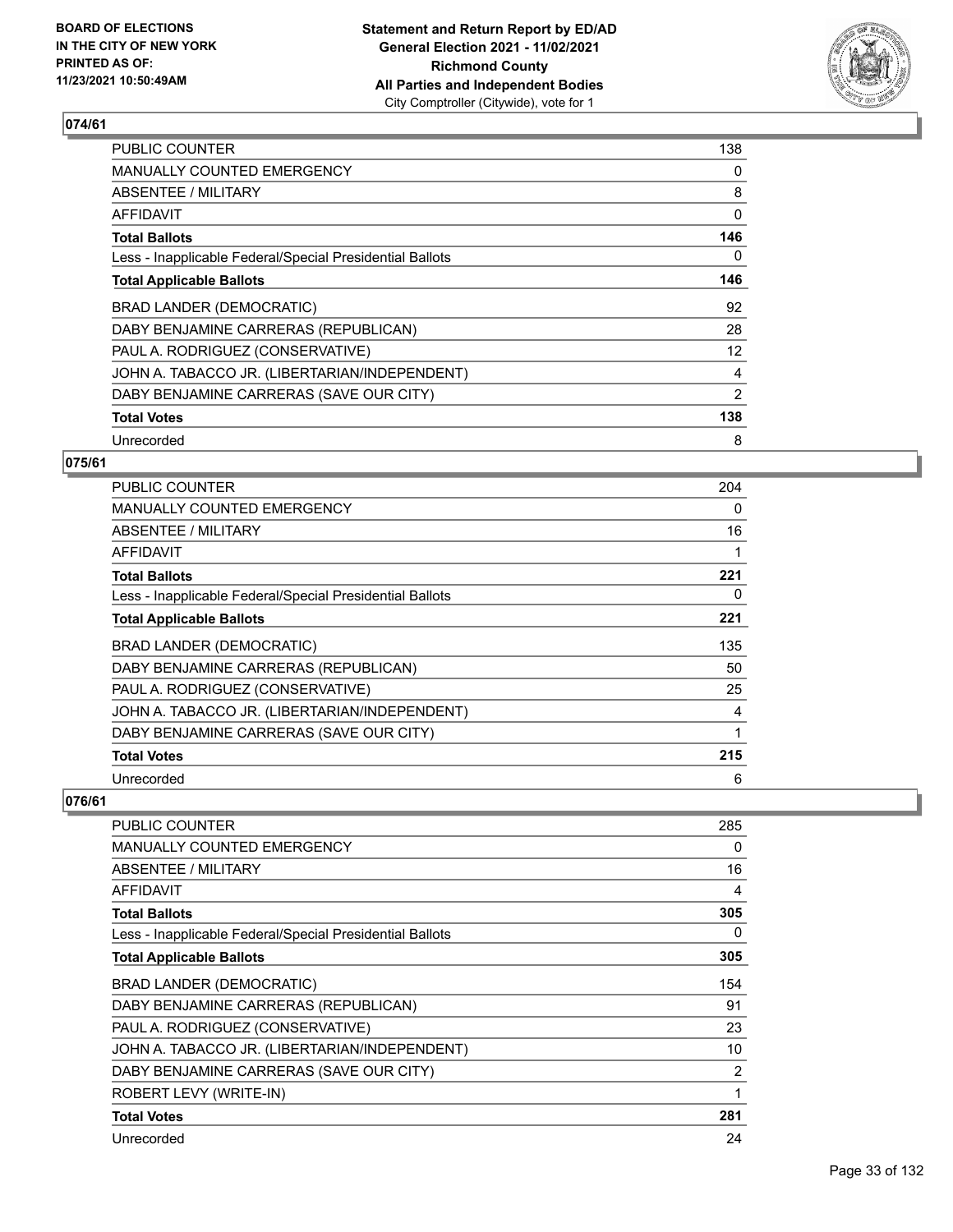

| <b>PUBLIC COUNTER</b>                                    | 154 |
|----------------------------------------------------------|-----|
| <b>MANUALLY COUNTED EMERGENCY</b>                        | 0   |
| ABSENTEE / MILITARY                                      | 8   |
| <b>AFFIDAVIT</b>                                         | 0   |
| <b>Total Ballots</b>                                     | 162 |
| Less - Inapplicable Federal/Special Presidential Ballots | 0   |
| <b>Total Applicable Ballots</b>                          | 162 |
| BRAD LANDER (DEMOCRATIC)                                 | 138 |
| DABY BENJAMINE CARRERAS (REPUBLICAN)                     | 15  |
| PAUL A. RODRIGUEZ (CONSERVATIVE)                         | 5   |
| JOHN A. TABACCO JR. (LIBERTARIAN/INDEPENDENT)            | 1   |
| DABY BENJAMINE CARRERAS (SAVE OUR CITY)                  | 3   |
| <b>Total Votes</b>                                       | 162 |

## **078/61**

| <b>PUBLIC COUNTER</b>                                    | 93             |
|----------------------------------------------------------|----------------|
| <b>MANUALLY COUNTED EMERGENCY</b>                        | 0              |
| ABSENTEE / MILITARY                                      | 12             |
| <b>AFFIDAVIT</b>                                         | 3              |
| <b>Total Ballots</b>                                     | 108            |
| Less - Inapplicable Federal/Special Presidential Ballots | $\Omega$       |
| <b>Total Applicable Ballots</b>                          | 108            |
| BRAD LANDER (DEMOCRATIC)                                 | 81             |
| DABY BENJAMINE CARRERAS (REPUBLICAN)                     | 16             |
| PAUL A. RODRIGUEZ (CONSERVATIVE)                         | 6              |
| JOHN A. TABACCO JR. (LIBERTARIAN/INDEPENDENT)            | $\overline{2}$ |
| DABY BENJAMINE CARRERAS (SAVE OUR CITY)                  |                |
| <b>Total Votes</b>                                       | 106            |
| Unrecorded                                               | $\overline{2}$ |

| 0        |
|----------|
| 0        |
| 0        |
| 0        |
| 0        |
| 0        |
| 0        |
| 0        |
| 0        |
| 0        |
| 0        |
| $\Omega$ |
| 0        |
|          |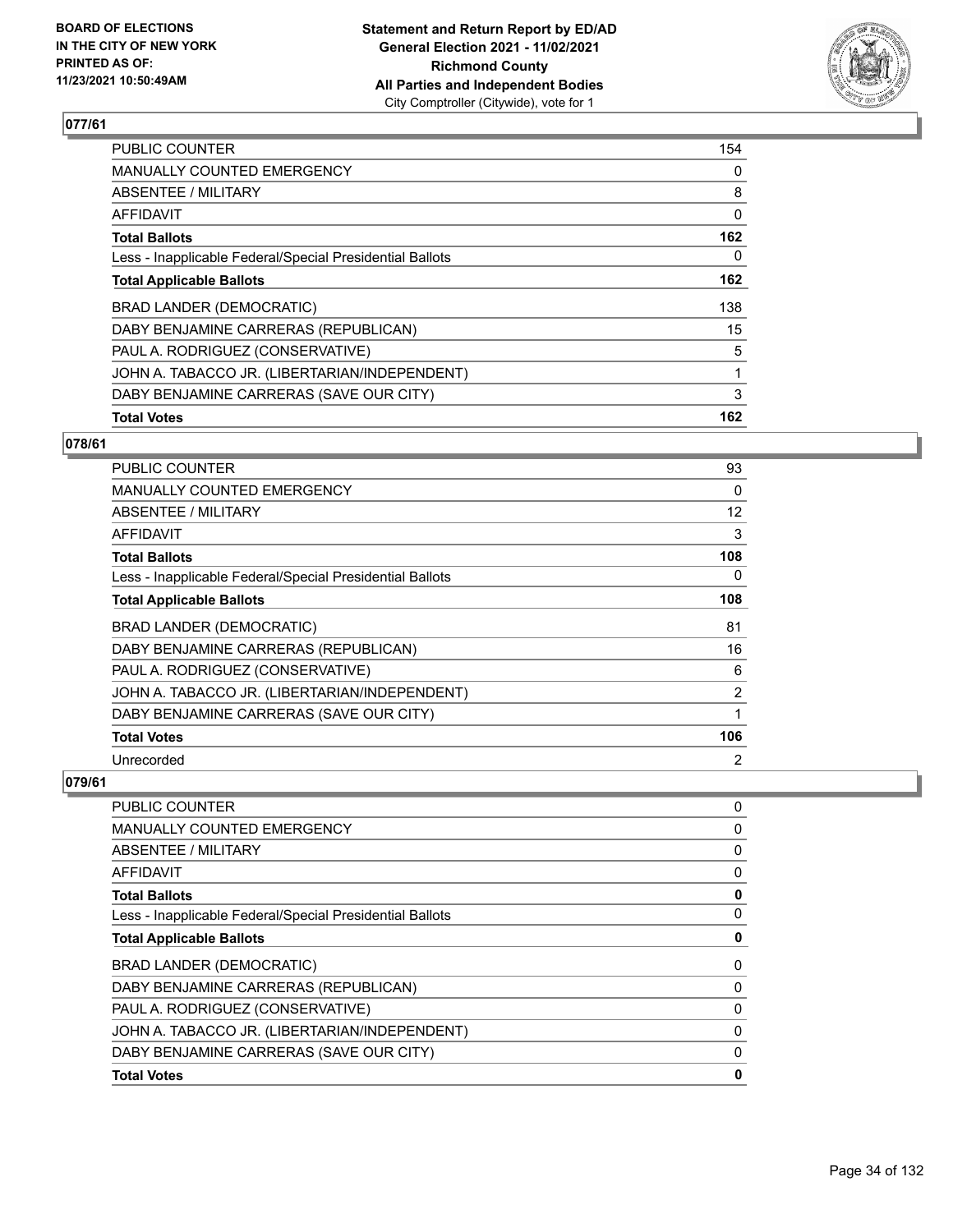

| <b>PUBLIC COUNTER</b>                                    | 473 |
|----------------------------------------------------------|-----|
| <b>MANUALLY COUNTED EMERGENCY</b>                        | 0   |
| ABSENTEE / MILITARY                                      | 13  |
| AFFIDAVIT                                                | 2   |
| <b>Total Ballots</b>                                     | 488 |
| Less - Inapplicable Federal/Special Presidential Ballots | 0   |
| <b>Total Applicable Ballots</b>                          | 488 |
| BRAD LANDER (DEMOCRATIC)                                 | 50  |
| DABY BENJAMINE CARRERAS (REPUBLICAN)                     | 308 |
| PAUL A. RODRIGUEZ (CONSERVATIVE)                         | 34  |
| JOHN A. TABACCO JR. (LIBERTARIAN/INDEPENDENT)            | 69  |
| DABY BENJAMINE CARRERAS (SAVE OUR CITY)                  | 2   |
| <b>Total Votes</b>                                       | 463 |
| Unrecorded                                               | 25  |

| <b>PUBLIC COUNTER</b>                                    | 539 |
|----------------------------------------------------------|-----|
| <b>MANUALLY COUNTED EMERGENCY</b>                        | 0   |
| ABSENTEE / MILITARY                                      | 19  |
| <b>AFFIDAVIT</b>                                         | 1   |
| <b>Total Ballots</b>                                     | 559 |
| Less - Inapplicable Federal/Special Presidential Ballots | 0   |
| <b>Total Applicable Ballots</b>                          | 559 |
| BRAD LANDER (DEMOCRATIC)                                 | 75  |
| DABY BENJAMINE CARRERAS (REPUBLICAN)                     | 346 |
| PAUL A. RODRIGUEZ (CONSERVATIVE)                         | 46  |
| JOHN A. TABACCO JR. (LIBERTARIAN/INDEPENDENT)            | 63  |
| DABY BENJAMINE CARRERAS (SAVE OUR CITY)                  | 0   |
| TOM FRAHER (WRITE-IN)                                    | 1   |
| UNATTRIBUTABLE WRITE-IN (WRITE-IN)                       | 1   |
| <b>Total Votes</b>                                       | 532 |
| Unrecorded                                               | 27  |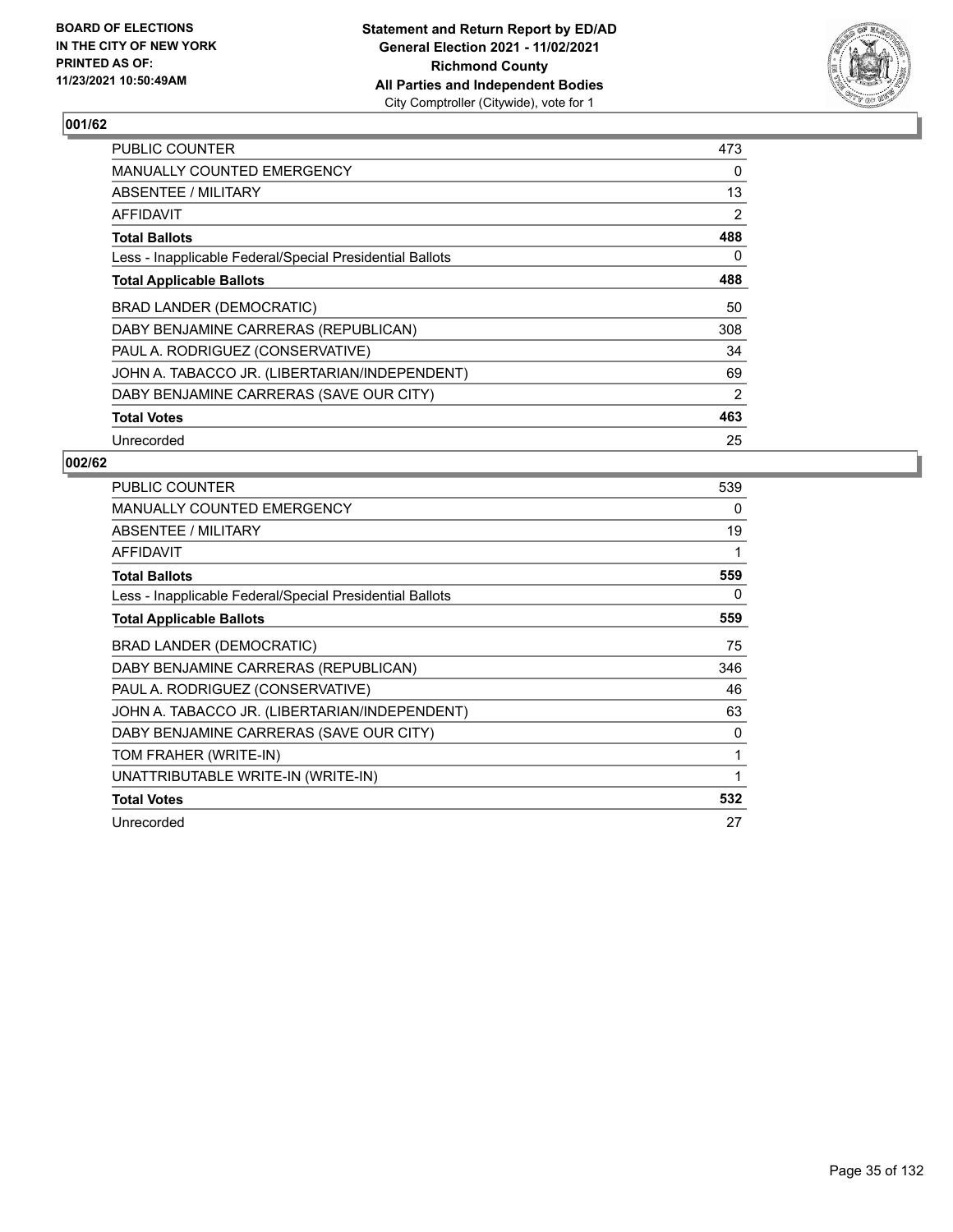

| <b>PUBLIC COUNTER</b>                                    | 411      |
|----------------------------------------------------------|----------|
| MANUALLY COUNTED EMERGENCY                               | 0        |
| ABSENTEE / MILITARY                                      | 13       |
| AFFIDAVIT                                                | 1        |
| <b>Total Ballots</b>                                     | 425      |
| Less - Inapplicable Federal/Special Presidential Ballots | 0        |
| <b>Total Applicable Ballots</b>                          | 425      |
| BRAD LANDER (DEMOCRATIC)                                 | 51       |
| DABY BENJAMINE CARRERAS (REPUBLICAN)                     | 290      |
| PAUL A. RODRIGUEZ (CONSERVATIVE)                         | 31       |
| JOHN A. TABACCO JR. (LIBERTARIAN/INDEPENDENT)            | 34       |
| DABY BENJAMINE CARRERAS (SAVE OUR CITY)                  | $\Omega$ |
| <b>Total Votes</b>                                       | 406      |
| Unrecorded                                               | 19       |

## **004/62**

| <b>PUBLIC COUNTER</b>                                    | 458            |
|----------------------------------------------------------|----------------|
| <b>MANUALLY COUNTED EMERGENCY</b>                        | 0              |
| ABSENTEE / MILITARY                                      | 16             |
| AFFIDAVIT                                                | 9              |
| <b>Total Ballots</b>                                     | 483            |
| Less - Inapplicable Federal/Special Presidential Ballots | 0              |
| <b>Total Applicable Ballots</b>                          | 483            |
| BRAD LANDER (DEMOCRATIC)                                 | 69             |
| DABY BENJAMINE CARRERAS (REPUBLICAN)                     | 298            |
| PAUL A. RODRIGUEZ (CONSERVATIVE)                         | 34             |
| JOHN A. TABACCO JR. (LIBERTARIAN/INDEPENDENT)            | 58             |
| DABY BENJAMINE CARRERAS (SAVE OUR CITY)                  | $\overline{2}$ |
| ROBERT LEVY (WRITE-IN)                                   | 1              |
| <b>Total Votes</b>                                       | 462            |
| Unrecorded                                               | 21             |

| PUBLIC COUNTER                                           | 505 |
|----------------------------------------------------------|-----|
| MANUALLY COUNTED EMERGENCY                               | 0   |
| ABSENTEE / MILITARY                                      | 9   |
| AFFIDAVIT                                                | 5   |
| <b>Total Ballots</b>                                     | 519 |
| Less - Inapplicable Federal/Special Presidential Ballots | 0   |
| <b>Total Applicable Ballots</b>                          | 519 |
| <b>BRAD LANDER (DEMOCRATIC)</b>                          | 47  |
| DABY BENJAMINE CARRERAS (REPUBLICAN)                     | 340 |
| PAUL A. RODRIGUEZ (CONSERVATIVE)                         | 28  |
| JOHN A. TABACCO JR. (LIBERTARIAN/INDEPENDENT)            | 79  |
| DABY BENJAMINE CARRERAS (SAVE OUR CITY)                  | 0   |
| <b>Total Votes</b>                                       | 494 |
| Unrecorded                                               | 25  |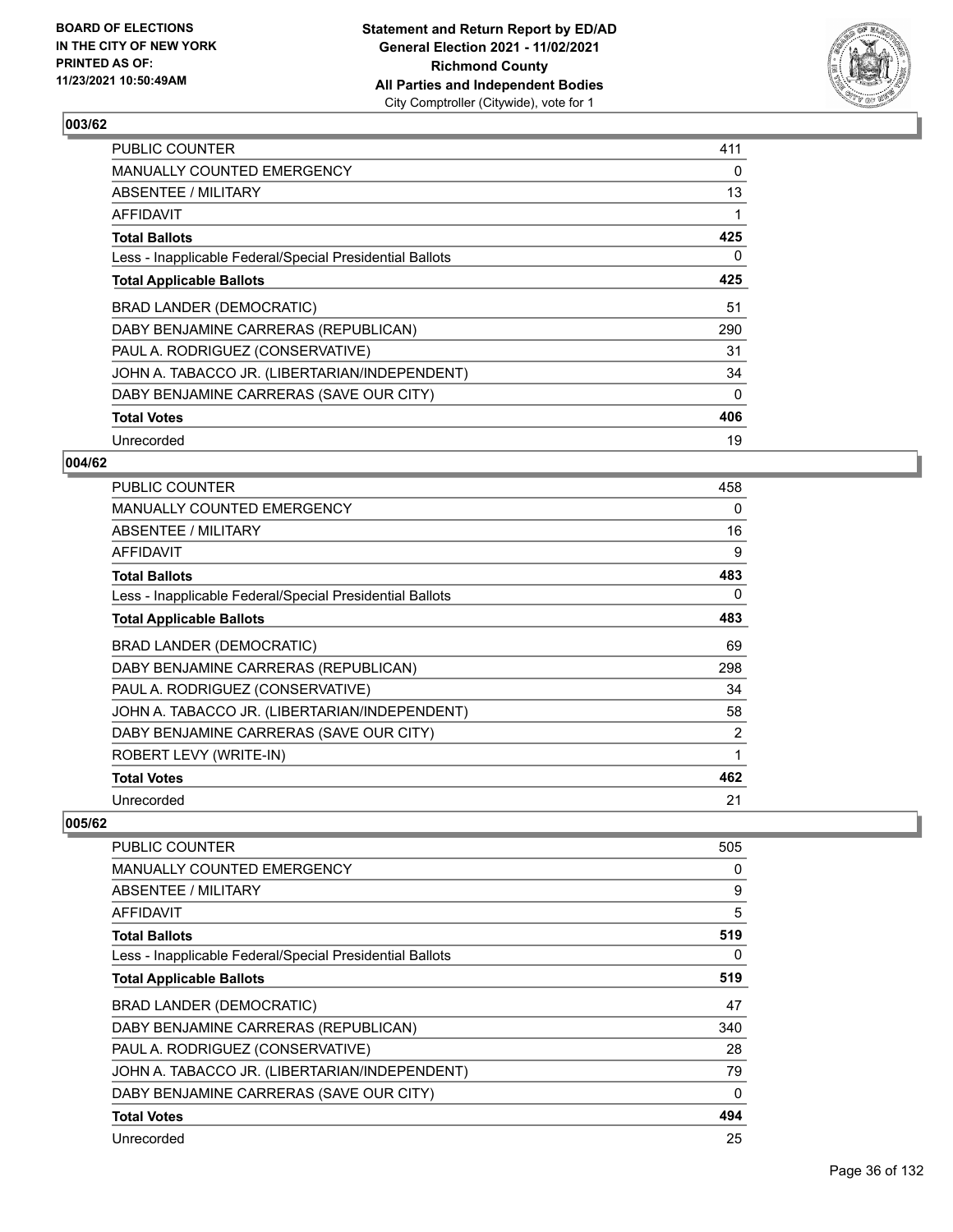

| <b>PUBLIC COUNTER</b>                                    | 370      |
|----------------------------------------------------------|----------|
| <b>MANUALLY COUNTED EMERGENCY</b>                        | 0        |
| ABSENTEE / MILITARY                                      | 17       |
| AFFIDAVIT                                                | 5        |
| <b>Total Ballots</b>                                     | 392      |
| Less - Inapplicable Federal/Special Presidential Ballots | 0        |
| <b>Total Applicable Ballots</b>                          | 392      |
| BRAD LANDER (DEMOCRATIC)                                 | 79       |
| DABY BENJAMINE CARRERAS (REPUBLICAN)                     | 210      |
| PAUL A. RODRIGUEZ (CONSERVATIVE)                         | 39       |
| JOHN A. TABACCO JR. (LIBERTARIAN/INDEPENDENT)            | 53       |
| DABY BENJAMINE CARRERAS (SAVE OUR CITY)                  | $\Omega$ |
| <b>Total Votes</b>                                       | 381      |
| Unrecorded                                               | 11       |

## **007/62**

| PUBLIC COUNTER                                           | 454 |
|----------------------------------------------------------|-----|
| <b>MANUALLY COUNTED EMERGENCY</b>                        | 0   |
| ABSENTEE / MILITARY                                      | 12  |
| <b>AFFIDAVIT</b>                                         | 11  |
| <b>Total Ballots</b>                                     | 477 |
| Less - Inapplicable Federal/Special Presidential Ballots | 0   |
| <b>Total Applicable Ballots</b>                          | 477 |
| <b>BRAD LANDER (DEMOCRATIC)</b>                          | 65  |
| DABY BENJAMINE CARRERAS (REPUBLICAN)                     | 276 |
| PAUL A. RODRIGUEZ (CONSERVATIVE)                         | 36  |
| JOHN A. TABACCO JR. (LIBERTARIAN/INDEPENDENT)            | 78  |
| DABY BENJAMINE CARRERAS (SAVE OUR CITY)                  | 1   |
| <b>Total Votes</b>                                       | 456 |
| Unrecorded                                               | 21  |

| PUBLIC COUNTER                                           | 403 |
|----------------------------------------------------------|-----|
| <b>MANUALLY COUNTED EMERGENCY</b>                        | 0   |
| <b>ABSENTEE / MILITARY</b>                               | 12  |
| <b>AFFIDAVIT</b>                                         | 3   |
| <b>Total Ballots</b>                                     | 418 |
| Less - Inapplicable Federal/Special Presidential Ballots | 0   |
| <b>Total Applicable Ballots</b>                          | 418 |
| BRAD LANDER (DEMOCRATIC)                                 | 67  |
| DABY BENJAMINE CARRERAS (REPUBLICAN)                     | 263 |
| PAUL A. RODRIGUEZ (CONSERVATIVE)                         | 42  |
| JOHN A. TABACCO JR. (LIBERTARIAN/INDEPENDENT)            | 31  |
| DABY BENJAMINE CARRERAS (SAVE OUR CITY)                  | 1   |
| UNATTRIBUTABLE WRITE-IN (WRITE-IN)                       |     |
| <b>Total Votes</b>                                       | 405 |
| Unrecorded                                               | 13  |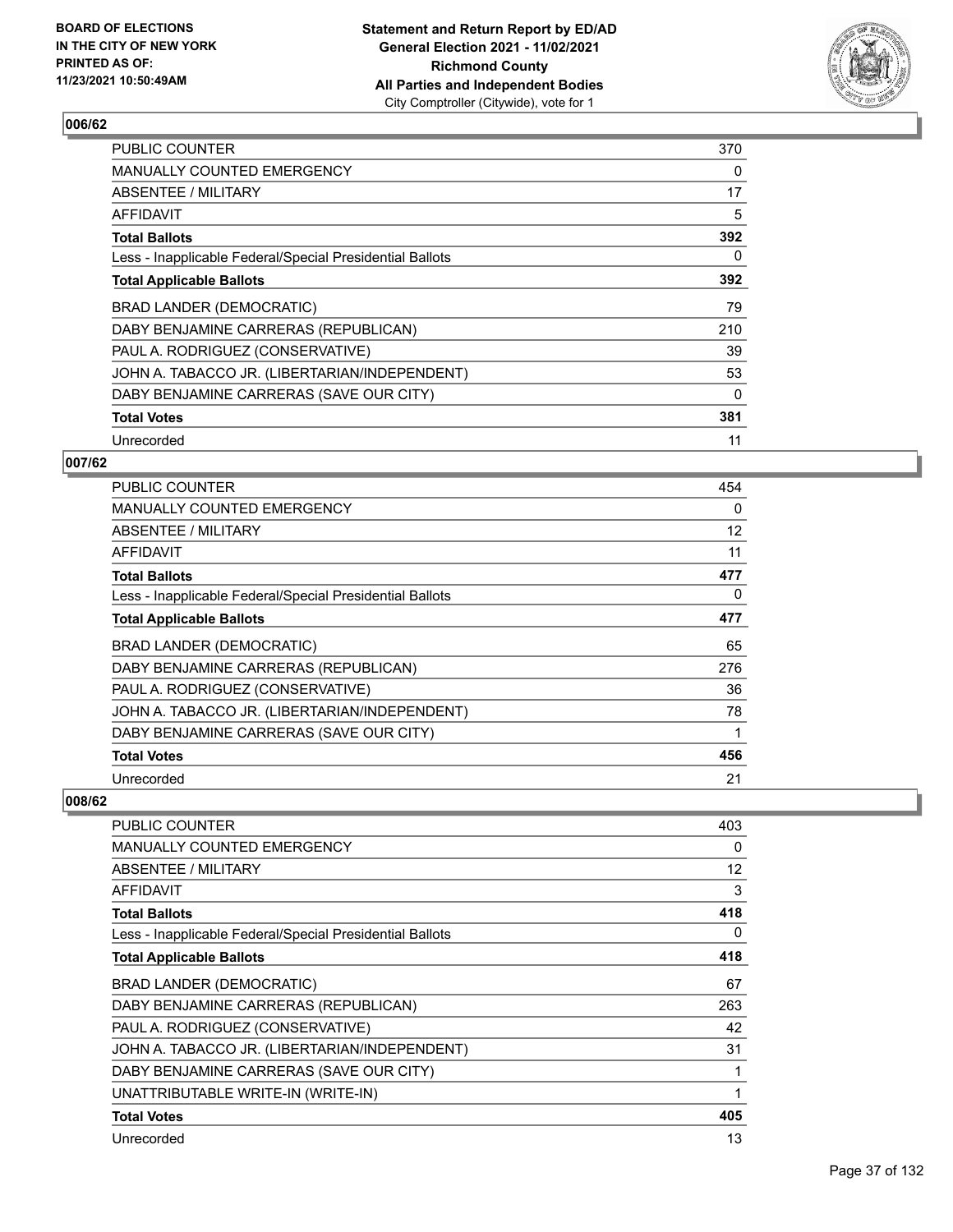

| <b>PUBLIC COUNTER</b>                                    | 253 |
|----------------------------------------------------------|-----|
| <b>MANUALLY COUNTED EMERGENCY</b>                        | 0   |
| ABSENTEE / MILITARY                                      | 4   |
| <b>AFFIDAVIT</b>                                         | 0   |
| <b>Total Ballots</b>                                     | 257 |
| Less - Inapplicable Federal/Special Presidential Ballots | 0   |
| <b>Total Applicable Ballots</b>                          | 257 |
| BRAD LANDER (DEMOCRATIC)                                 | 53  |
| DABY BENJAMINE CARRERAS (REPUBLICAN)                     | 149 |
| PAUL A. RODRIGUEZ (CONSERVATIVE)                         | 15  |
| JOHN A. TABACCO JR. (LIBERTARIAN/INDEPENDENT)            | 20  |
| DABY BENJAMINE CARRERAS (SAVE OUR CITY)                  | 0   |
| ROBERT LEVY (WRITE-IN)                                   | 1   |
| <b>Total Votes</b>                                       | 238 |
| Unrecorded                                               | 19  |

| <b>PUBLIC COUNTER</b>                                    | 310      |
|----------------------------------------------------------|----------|
| <b>MANUALLY COUNTED EMERGENCY</b>                        | 0        |
| ABSENTEE / MILITARY                                      | 8        |
| AFFIDAVIT                                                | 3        |
| <b>Total Ballots</b>                                     | 321      |
| Less - Inapplicable Federal/Special Presidential Ballots | 0        |
| <b>Total Applicable Ballots</b>                          | 321      |
| <b>BRAD LANDER (DEMOCRATIC)</b>                          | 33       |
| DABY BENJAMINE CARRERAS (REPUBLICAN)                     | 221      |
| PAUL A. RODRIGUEZ (CONSERVATIVE)                         | 22       |
| JOHN A. TABACCO JR. (LIBERTARIAN/INDEPENDENT)            | 31       |
| DABY BENJAMINE CARRERAS (SAVE OUR CITY)                  | $\Omega$ |
| <b>Total Votes</b>                                       | 307      |
| Unrecorded                                               | 14       |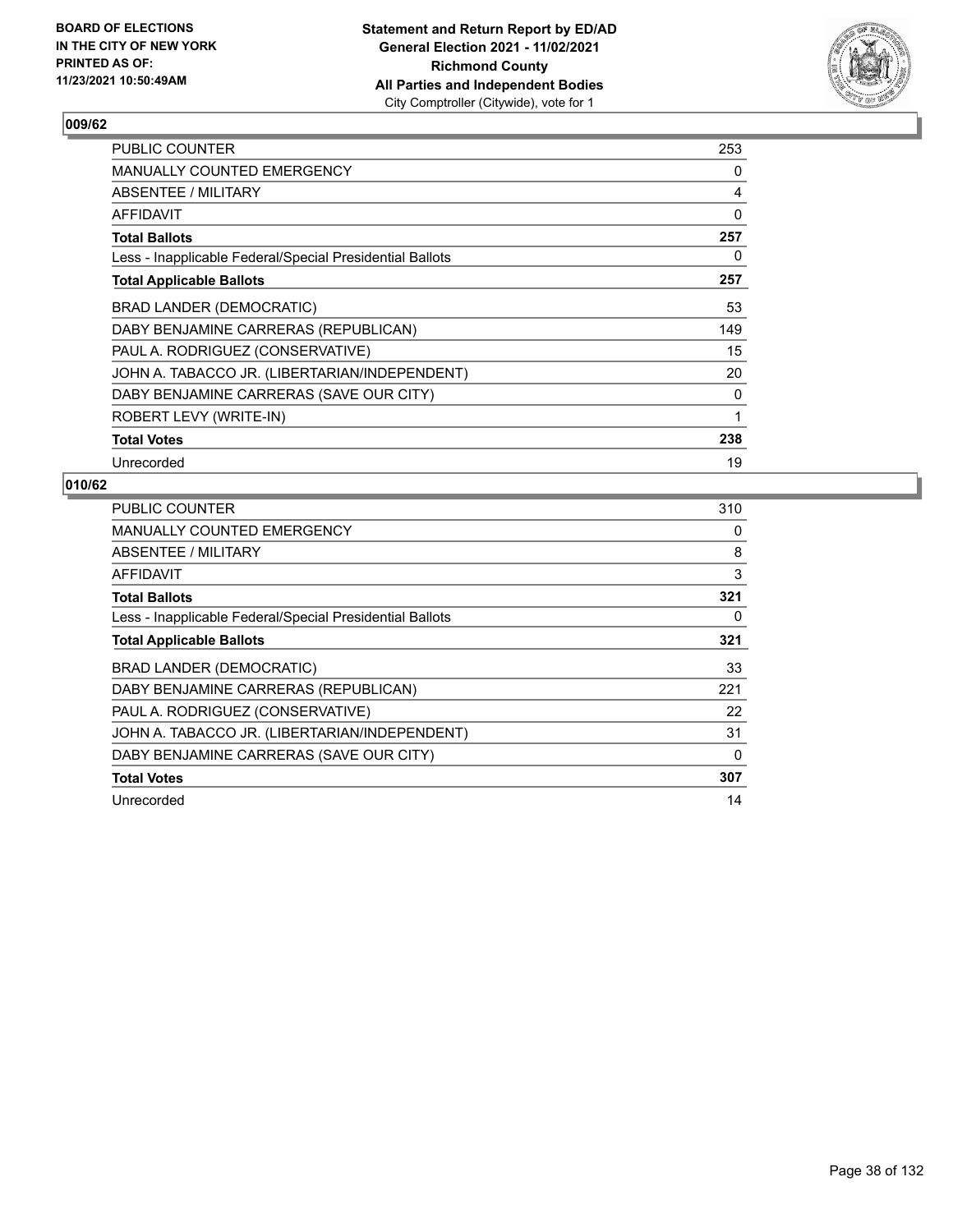

| PUBLIC COUNTER                                           | 444 |
|----------------------------------------------------------|-----|
| <b>MANUALLY COUNTED EMERGENCY</b>                        | 0   |
| ABSENTEE / MILITARY                                      | 16  |
| <b>AFFIDAVIT</b>                                         |     |
| <b>Total Ballots</b>                                     | 461 |
| Less - Inapplicable Federal/Special Presidential Ballots | 0   |
| <b>Total Applicable Ballots</b>                          | 461 |
| BRAD LANDER (DEMOCRATIC)                                 | 57  |
| DABY BENJAMINE CARRERAS (REPUBLICAN)                     | 273 |
| PAUL A. RODRIGUEZ (CONSERVATIVE)                         | 50  |
| JOHN A. TABACCO JR. (LIBERTARIAN/INDEPENDENT)            | 59  |
| DABY BENJAMINE CARRERAS (SAVE OUR CITY)                  | 0   |
| CHARLES TANTILLO (WRITE-IN)                              | 1   |
| <b>Total Votes</b>                                       | 440 |
| Unrecorded                                               | 21  |

## **012/62**

| <b>PUBLIC COUNTER</b>                                    | 301 |
|----------------------------------------------------------|-----|
| <b>MANUALLY COUNTED EMERGENCY</b>                        | 0   |
| ABSENTEE / MILITARY                                      | 14  |
| AFFIDAVIT                                                |     |
| <b>Total Ballots</b>                                     | 316 |
| Less - Inapplicable Federal/Special Presidential Ballots | 0   |
| <b>Total Applicable Ballots</b>                          | 316 |
| BRAD LANDER (DEMOCRATIC)                                 | 52  |
| DABY BENJAMINE CARRERAS (REPUBLICAN)                     | 212 |
| PAUL A. RODRIGUEZ (CONSERVATIVE)                         | 18  |
| JOHN A. TABACCO JR. (LIBERTARIAN/INDEPENDENT)            | 25  |
| DABY BENJAMINE CARRERAS (SAVE OUR CITY)                  | 1   |
| <b>Total Votes</b>                                       | 308 |
| Unrecorded                                               | 8   |

| <b>PUBLIC COUNTER</b>                                    | 429 |
|----------------------------------------------------------|-----|
| <b>MANUALLY COUNTED EMERGENCY</b>                        | 0   |
| ABSENTEE / MILITARY                                      | 18  |
| AFFIDAVIT                                                | 1   |
| <b>Total Ballots</b>                                     | 448 |
| Less - Inapplicable Federal/Special Presidential Ballots | 0   |
| <b>Total Applicable Ballots</b>                          | 448 |
| BRAD LANDER (DEMOCRATIC)                                 | 75  |
| DABY BENJAMINE CARRERAS (REPUBLICAN)                     | 297 |
| PAUL A. RODRIGUEZ (CONSERVATIVE)                         | 33  |
| JOHN A. TABACCO JR. (LIBERTARIAN/INDEPENDENT)            | 27  |
| DABY BENJAMINE CARRERAS (SAVE OUR CITY)                  | 1   |
| <b>Total Votes</b>                                       | 433 |
| Unrecorded                                               | 15  |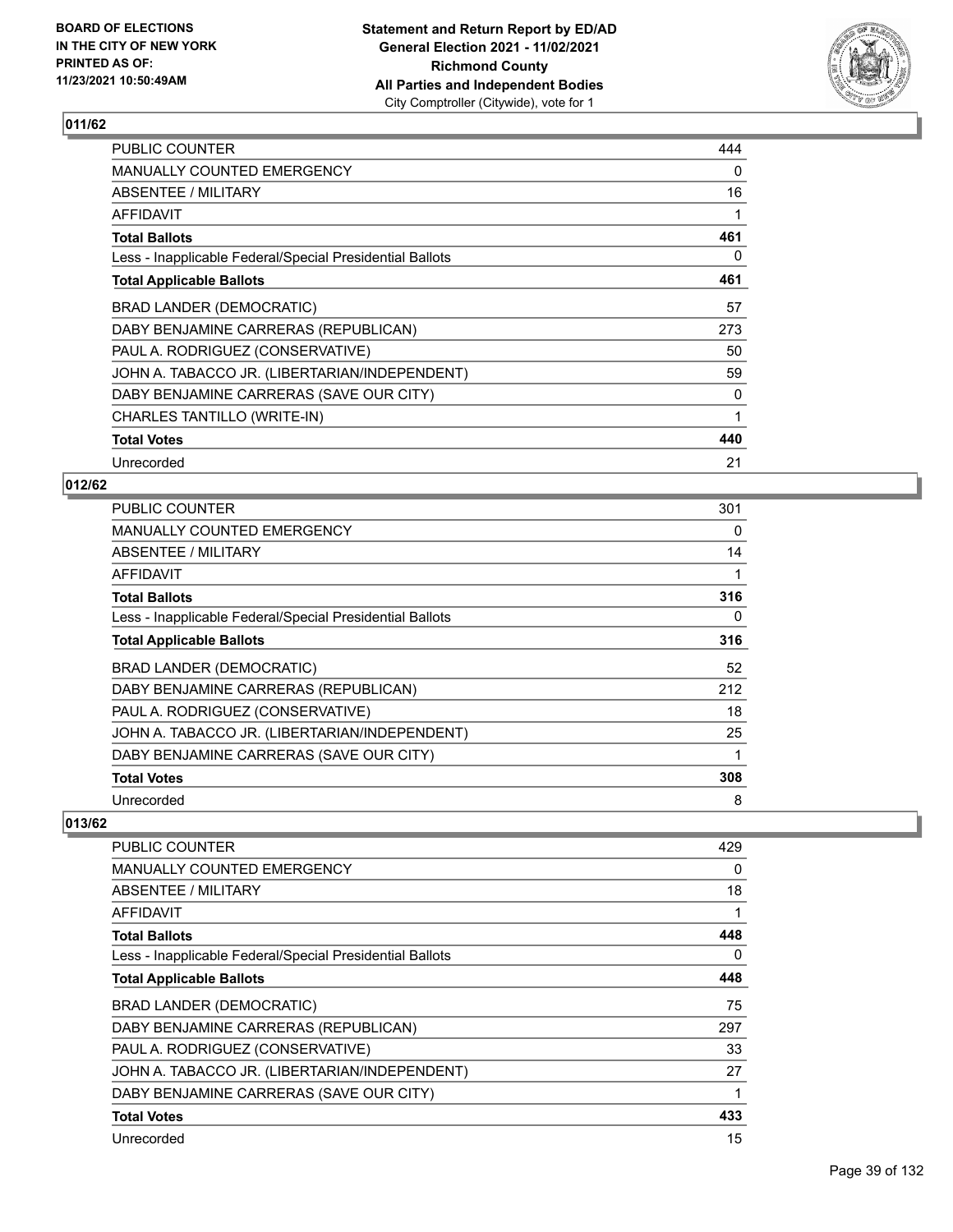

| <b>PUBLIC COUNTER</b>                                    | 261      |
|----------------------------------------------------------|----------|
| <b>MANUALLY COUNTED EMERGENCY</b>                        | 0        |
| ABSENTEE / MILITARY                                      | 11       |
| AFFIDAVIT                                                |          |
| <b>Total Ballots</b>                                     | 273      |
| Less - Inapplicable Federal/Special Presidential Ballots | 0        |
| <b>Total Applicable Ballots</b>                          | 273      |
| <b>BRAD LANDER (DEMOCRATIC)</b>                          | 44       |
| DABY BENJAMINE CARRERAS (REPUBLICAN)                     | 179      |
| PAUL A. RODRIGUEZ (CONSERVATIVE)                         | 17       |
| JOHN A. TABACCO JR. (LIBERTARIAN/INDEPENDENT)            | 18       |
| DABY BENJAMINE CARRERAS (SAVE OUR CITY)                  | $\Omega$ |
| <b>Total Votes</b>                                       | 258      |
| Unrecorded                                               | 15       |

### **015/62**

| <b>PUBLIC COUNTER</b>                                    | 391 |
|----------------------------------------------------------|-----|
| <b>MANUALLY COUNTED EMERGENCY</b>                        | 0   |
| ABSENTEE / MILITARY                                      | 14  |
| <b>AFFIDAVIT</b>                                         | 3   |
| <b>Total Ballots</b>                                     | 408 |
| Less - Inapplicable Federal/Special Presidential Ballots | 0   |
| <b>Total Applicable Ballots</b>                          | 408 |
| <b>BRAD LANDER (DEMOCRATIC)</b>                          | 76  |
| DABY BENJAMINE CARRERAS (REPUBLICAN)                     | 252 |
| PAUL A. RODRIGUEZ (CONSERVATIVE)                         | 24  |
| JOHN A. TABACCO JR. (LIBERTARIAN/INDEPENDENT)            | 36  |
| DABY BENJAMINE CARRERAS (SAVE OUR CITY)                  | 0   |
| <b>Total Votes</b>                                       | 388 |
| Unrecorded                                               | 20  |

| PUBLIC COUNTER                                           | 391            |
|----------------------------------------------------------|----------------|
| <b>MANUALLY COUNTED EMERGENCY</b>                        | 0              |
| ABSENTEE / MILITARY                                      | 15             |
| <b>AFFIDAVIT</b>                                         | 2              |
| <b>Total Ballots</b>                                     | 408            |
| Less - Inapplicable Federal/Special Presidential Ballots | 0              |
| <b>Total Applicable Ballots</b>                          | 408            |
| BRAD LANDER (DEMOCRATIC)                                 | 89             |
| DABY BENJAMINE CARRERAS (REPUBLICAN)                     | 230            |
| PAUL A. RODRIGUEZ (CONSERVATIVE)                         | 36             |
| JOHN A. TABACCO JR. (LIBERTARIAN/INDEPENDENT)            | 34             |
| DABY BENJAMINE CARRERAS (SAVE OUR CITY)                  | 2              |
| UNATTRIBUTABLE WRITE-IN (WRITE-IN)                       | $\overline{2}$ |
| <b>Total Votes</b>                                       | 393            |
| Unrecorded                                               | 15             |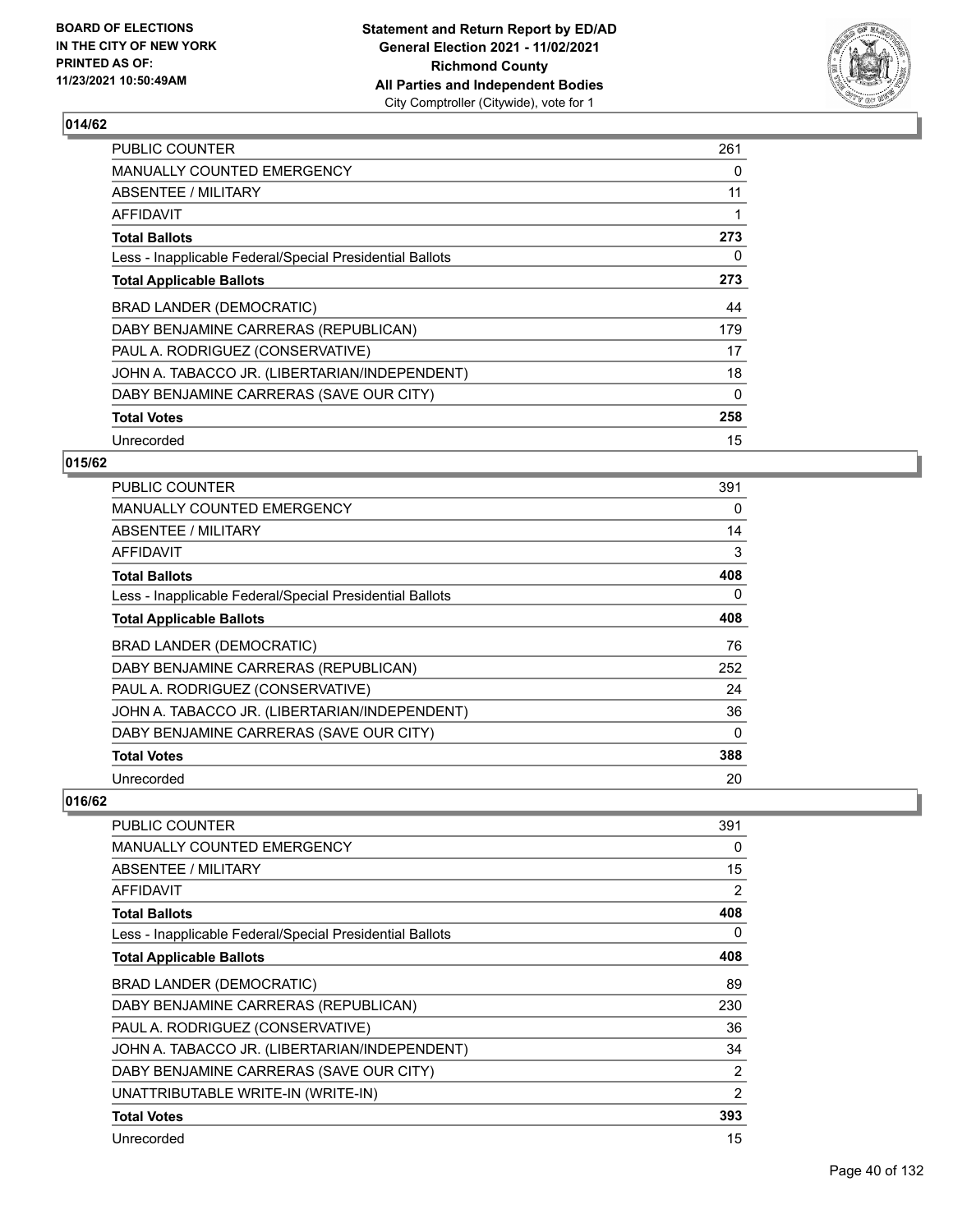

| PUBLIC COUNTER                                           | 312 |
|----------------------------------------------------------|-----|
| <b>MANUALLY COUNTED EMERGENCY</b>                        | 0   |
| ABSENTEE / MILITARY                                      | 12  |
| AFFIDAVIT                                                | 0   |
| <b>Total Ballots</b>                                     | 324 |
| Less - Inapplicable Federal/Special Presidential Ballots | 0   |
| <b>Total Applicable Ballots</b>                          | 324 |
| <b>BRAD LANDER (DEMOCRATIC)</b>                          | 33  |
| DABY BENJAMINE CARRERAS (REPUBLICAN)                     | 227 |
| PAUL A. RODRIGUEZ (CONSERVATIVE)                         | 30  |
| JOHN A. TABACCO JR. (LIBERTARIAN/INDEPENDENT)            | 24  |
| DABY BENJAMINE CARRERAS (SAVE OUR CITY)                  | 1   |
| HARIS RAMOS (WRITE-IN)                                   | 1   |
| <b>Total Votes</b>                                       | 316 |
| Unrecorded                                               | 8   |

#### **018/62**

| <b>PUBLIC COUNTER</b>                                    | 369 |
|----------------------------------------------------------|-----|
| <b>MANUALLY COUNTED EMERGENCY</b>                        | 0   |
| ABSENTEE / MILITARY                                      | 7   |
| AFFIDAVIT                                                | 2   |
| <b>Total Ballots</b>                                     | 378 |
| Less - Inapplicable Federal/Special Presidential Ballots | 0   |
| <b>Total Applicable Ballots</b>                          | 378 |
| BRAD LANDER (DEMOCRATIC)                                 | 42  |
| DABY BENJAMINE CARRERAS (REPUBLICAN)                     | 269 |
| PAUL A. RODRIGUEZ (CONSERVATIVE)                         | 25  |
| JOHN A. TABACCO JR. (LIBERTARIAN/INDEPENDENT)            | 34  |
| DABY BENJAMINE CARRERAS (SAVE OUR CITY)                  | 2   |
| <b>Total Votes</b>                                       | 372 |
| Unrecorded                                               | 6   |

| <b>PUBLIC COUNTER</b>                                    | 351 |
|----------------------------------------------------------|-----|
| MANUALLY COUNTED EMERGENCY                               | 0   |
| ABSENTEE / MILITARY                                      | 18  |
| <b>AFFIDAVIT</b>                                         | 1   |
| <b>Total Ballots</b>                                     | 370 |
| Less - Inapplicable Federal/Special Presidential Ballots | 0   |
| <b>Total Applicable Ballots</b>                          | 370 |
| BRAD LANDER (DEMOCRATIC)                                 | 59  |
| DABY BENJAMINE CARRERAS (REPUBLICAN)                     | 240 |
| PAUL A. RODRIGUEZ (CONSERVATIVE)                         | 24  |
| JOHN A. TABACCO JR. (LIBERTARIAN/INDEPENDENT)            | 33  |
| DABY BENJAMINE CARRERAS (SAVE OUR CITY)                  | 0   |
| <b>Total Votes</b>                                       | 356 |
| Unrecorded                                               | 14  |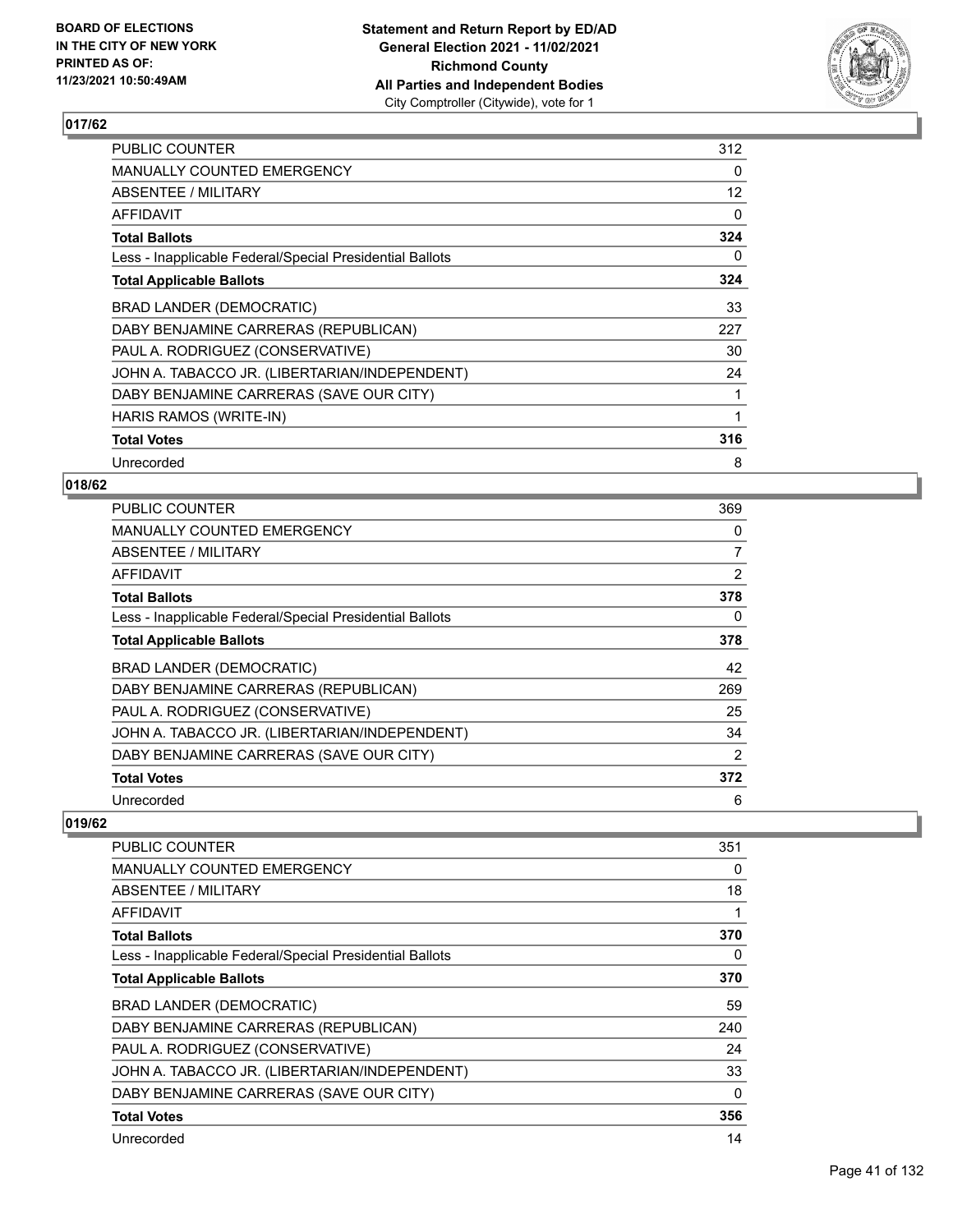

| <b>PUBLIC COUNTER</b>                                    | 412 |
|----------------------------------------------------------|-----|
| MANUALLY COUNTED EMERGENCY                               | 0   |
| ABSENTEE / MILITARY                                      | 10  |
| AFFIDAVIT                                                | 3   |
| <b>Total Ballots</b>                                     | 425 |
| Less - Inapplicable Federal/Special Presidential Ballots | 0   |
| <b>Total Applicable Ballots</b>                          | 425 |
| BRAD LANDER (DEMOCRATIC)                                 | 44  |
| DABY BENJAMINE CARRERAS (REPUBLICAN)                     | 279 |
| PAUL A. RODRIGUEZ (CONSERVATIVE)                         | 38  |
| JOHN A. TABACCO JR. (LIBERTARIAN/INDEPENDENT)            | 39  |
| DABY BENJAMINE CARRERAS (SAVE OUR CITY)                  |     |
| <b>Total Votes</b>                                       | 401 |
| Unrecorded                                               | 24  |

### **021/62**

| <b>PUBLIC COUNTER</b>                                    | 441      |
|----------------------------------------------------------|----------|
| <b>MANUALLY COUNTED EMERGENCY</b>                        | 0        |
| ABSENTEE / MILITARY                                      | 22       |
| AFFIDAVIT                                                | 3        |
| <b>Total Ballots</b>                                     | 466      |
| Less - Inapplicable Federal/Special Presidential Ballots | 0        |
| <b>Total Applicable Ballots</b>                          | 466      |
| <b>BRAD LANDER (DEMOCRATIC)</b>                          | 57       |
| DABY BENJAMINE CARRERAS (REPUBLICAN)                     | 296      |
| PAUL A. RODRIGUEZ (CONSERVATIVE)                         | 52       |
| JOHN A. TABACCO JR. (LIBERTARIAN/INDEPENDENT)            | 49       |
| DABY BENJAMINE CARRERAS (SAVE OUR CITY)                  | $\Omega$ |
| <b>Total Votes</b>                                       | 454      |
| Unrecorded                                               | 12       |

| PUBLIC COUNTER                                           | 395          |
|----------------------------------------------------------|--------------|
| <b>MANUALLY COUNTED EMERGENCY</b>                        | 0            |
| <b>ABSENTEE / MILITARY</b>                               | 17           |
| <b>AFFIDAVIT</b>                                         | 2            |
| <b>Total Ballots</b>                                     | 414          |
| Less - Inapplicable Federal/Special Presidential Ballots | 0            |
| <b>Total Applicable Ballots</b>                          | 414          |
| BRAD LANDER (DEMOCRATIC)                                 | 59           |
| DABY BENJAMINE CARRERAS (REPUBLICAN)                     | 259          |
| PAUL A. RODRIGUEZ (CONSERVATIVE)                         | 35           |
| JOHN A. TABACCO JR. (LIBERTARIAN/INDEPENDENT)            | 37           |
| DABY BENJAMINE CARRERAS (SAVE OUR CITY)                  | 3            |
| MICHAEL J. CUSICK (WRITE-IN)                             | $\mathbf{1}$ |
| <b>Total Votes</b>                                       | 394          |
| Unrecorded                                               | 20           |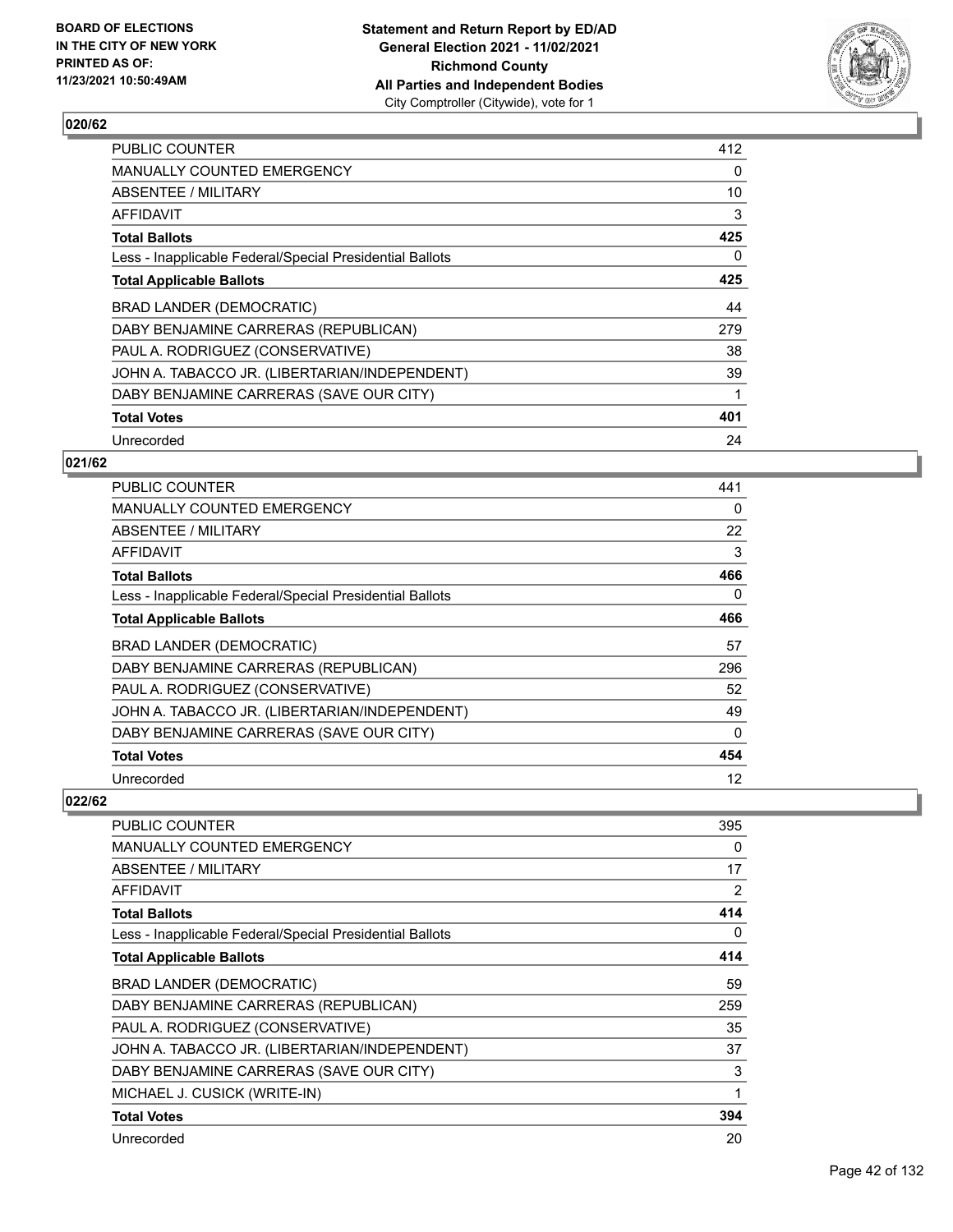

| <b>PUBLIC COUNTER</b>                                    | 342 |
|----------------------------------------------------------|-----|
| MANUALLY COUNTED EMERGENCY                               | 0   |
| ABSENTEE / MILITARY                                      | 16  |
| AFFIDAVIT                                                | 3   |
| <b>Total Ballots</b>                                     | 361 |
| Less - Inapplicable Federal/Special Presidential Ballots | 0   |
| <b>Total Applicable Ballots</b>                          | 361 |
| BRAD LANDER (DEMOCRATIC)                                 | 45  |
| DABY BENJAMINE CARRERAS (REPUBLICAN)                     | 215 |
| PAUL A. RODRIGUEZ (CONSERVATIVE)                         | 27  |
| JOHN A. TABACCO JR. (LIBERTARIAN/INDEPENDENT)            | 51  |
| DABY BENJAMINE CARRERAS (SAVE OUR CITY)                  | 5   |
| <b>Total Votes</b>                                       | 343 |
| Unrecorded                                               | 18  |

### **024/62**

| <b>PUBLIC COUNTER</b>                                    | 283          |
|----------------------------------------------------------|--------------|
| <b>MANUALLY COUNTED EMERGENCY</b>                        | 0            |
| ABSENTEE / MILITARY                                      | 28           |
| AFFIDAVIT                                                | 3            |
| <b>Total Ballots</b>                                     | 314          |
| Less - Inapplicable Federal/Special Presidential Ballots | 0            |
| <b>Total Applicable Ballots</b>                          | 314          |
| BRAD LANDER (DEMOCRATIC)                                 | 67           |
| DABY BENJAMINE CARRERAS (REPUBLICAN)                     | 182          |
| PAUL A. RODRIGUEZ (CONSERVATIVE)                         | 29           |
| JOHN A. TABACCO JR. (LIBERTARIAN/INDEPENDENT)            | 20           |
| DABY BENJAMINE CARRERAS (SAVE OUR CITY)                  | 0            |
| UNATTRIBUTABLE WRITE-IN (WRITE-IN)                       | $\mathbf{1}$ |
| <b>Total Votes</b>                                       | 299          |
| Unrecorded                                               | 15           |

| <b>PUBLIC COUNTER</b>                                    | 408 |
|----------------------------------------------------------|-----|
| <b>MANUALLY COUNTED EMERGENCY</b>                        | 0   |
| ABSENTEE / MILITARY                                      | 19  |
| AFFIDAVIT                                                | 3   |
| <b>Total Ballots</b>                                     | 430 |
| Less - Inapplicable Federal/Special Presidential Ballots | 0   |
| <b>Total Applicable Ballots</b>                          | 430 |
| BRAD LANDER (DEMOCRATIC)                                 | 60  |
| DABY BENJAMINE CARRERAS (REPUBLICAN)                     | 269 |
| PAUL A. RODRIGUEZ (CONSERVATIVE)                         | 41  |
| JOHN A. TABACCO JR. (LIBERTARIAN/INDEPENDENT)            | 36  |
| DABY BENJAMINE CARRERAS (SAVE OUR CITY)                  | 1   |
| <b>Total Votes</b>                                       | 407 |
| Unrecorded                                               | 23  |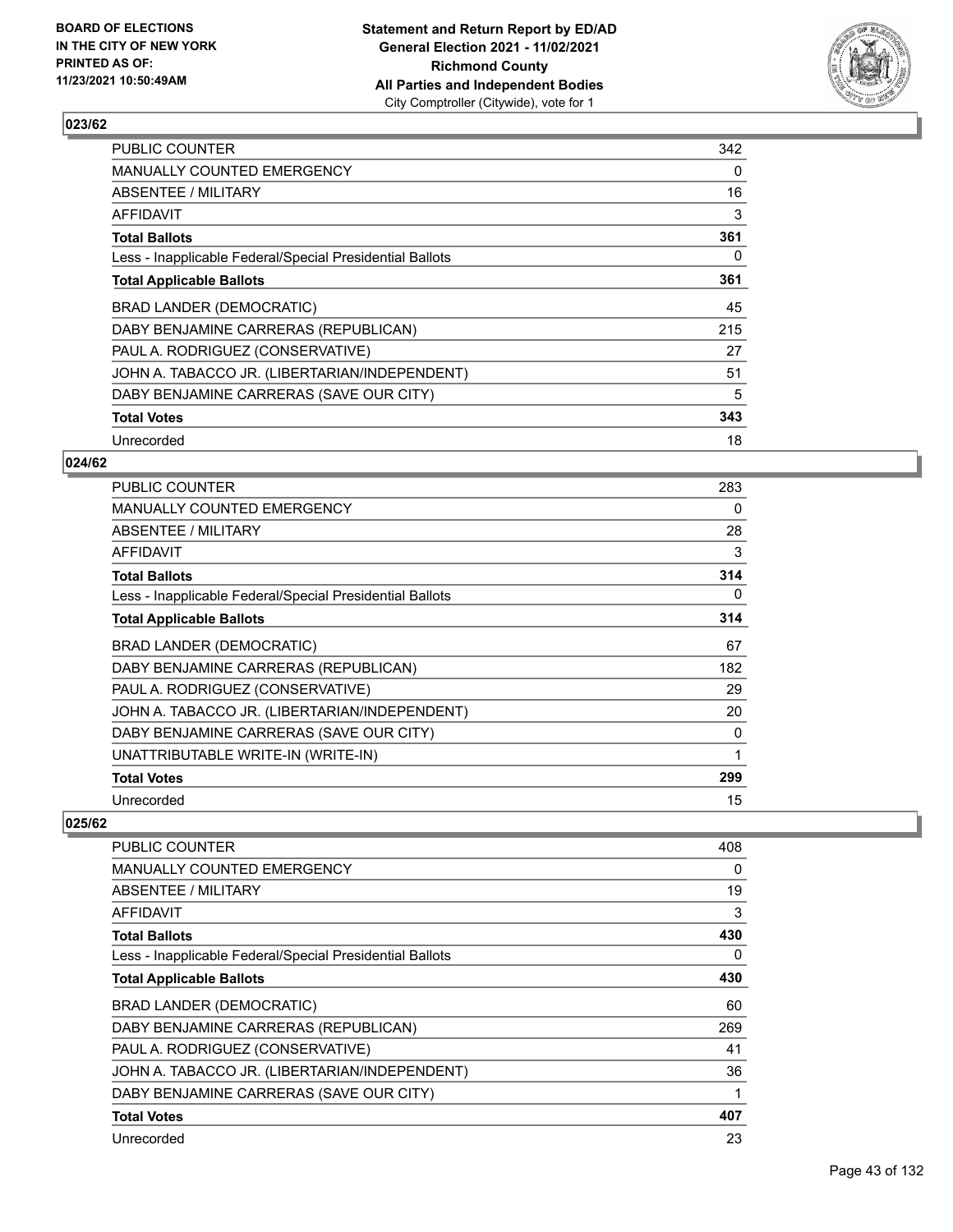

| <b>PUBLIC COUNTER</b>                                    | 360 |
|----------------------------------------------------------|-----|
| MANUALLY COUNTED EMERGENCY                               | 0   |
| ABSENTEE / MILITARY                                      | 26  |
| AFFIDAVIT                                                | 1   |
| <b>Total Ballots</b>                                     | 387 |
| Less - Inapplicable Federal/Special Presidential Ballots | 0   |
| <b>Total Applicable Ballots</b>                          | 387 |
| BRAD LANDER (DEMOCRATIC)                                 | 118 |
| DABY BENJAMINE CARRERAS (REPUBLICAN)                     | 184 |
| PAUL A. RODRIGUEZ (CONSERVATIVE)                         | 30  |
| JOHN A. TABACCO JR. (LIBERTARIAN/INDEPENDENT)            | 30  |
| DABY BENJAMINE CARRERAS (SAVE OUR CITY)                  | 1   |
| ROBERT LEVY (WRITE-IN)                                   | 1   |
| <b>Total Votes</b>                                       | 364 |
| Unrecorded                                               | 23  |

## **027/62**

| <b>PUBLIC COUNTER</b>                                    | 499      |
|----------------------------------------------------------|----------|
| MANUALLY COUNTED EMERGENCY                               | $\Omega$ |
| ABSENTEE / MILITARY                                      | 22       |
| AFFIDAVIT                                                |          |
| <b>Total Ballots</b>                                     | 522      |
| Less - Inapplicable Federal/Special Presidential Ballots | 0        |
| <b>Total Applicable Ballots</b>                          | 522      |
| <b>BRAD LANDER (DEMOCRATIC)</b>                          | 89       |
| DABY BENJAMINE CARRERAS (REPUBLICAN)                     | 326      |
| PAUL A. RODRIGUEZ (CONSERVATIVE)                         | 30       |
| JOHN A. TABACCO JR. (LIBERTARIAN/INDEPENDENT)            | 55       |
| DABY BENJAMINE CARRERAS (SAVE OUR CITY)                  | 1        |
| <b>Total Votes</b>                                       | 501      |
| Unrecorded                                               | 21       |

| <b>PUBLIC COUNTER</b>                                    | 421 |
|----------------------------------------------------------|-----|
| <b>MANUALLY COUNTED EMERGENCY</b>                        | 0   |
| ABSENTEE / MILITARY                                      | 17  |
| <b>AFFIDAVIT</b>                                         | 3   |
| <b>Total Ballots</b>                                     | 441 |
| Less - Inapplicable Federal/Special Presidential Ballots | 0   |
| <b>Total Applicable Ballots</b>                          | 441 |
| BRAD LANDER (DEMOCRATIC)                                 | 75  |
| DABY BENJAMINE CARRERAS (REPUBLICAN)                     | 284 |
| PAUL A. RODRIGUEZ (CONSERVATIVE)                         | 34  |
| JOHN A. TABACCO JR. (LIBERTARIAN/INDEPENDENT)            | 33  |
| DABY BENJAMINE CARRERAS (SAVE OUR CITY)                  | 0   |
| <b>Total Votes</b>                                       | 426 |
| Unrecorded                                               | 15  |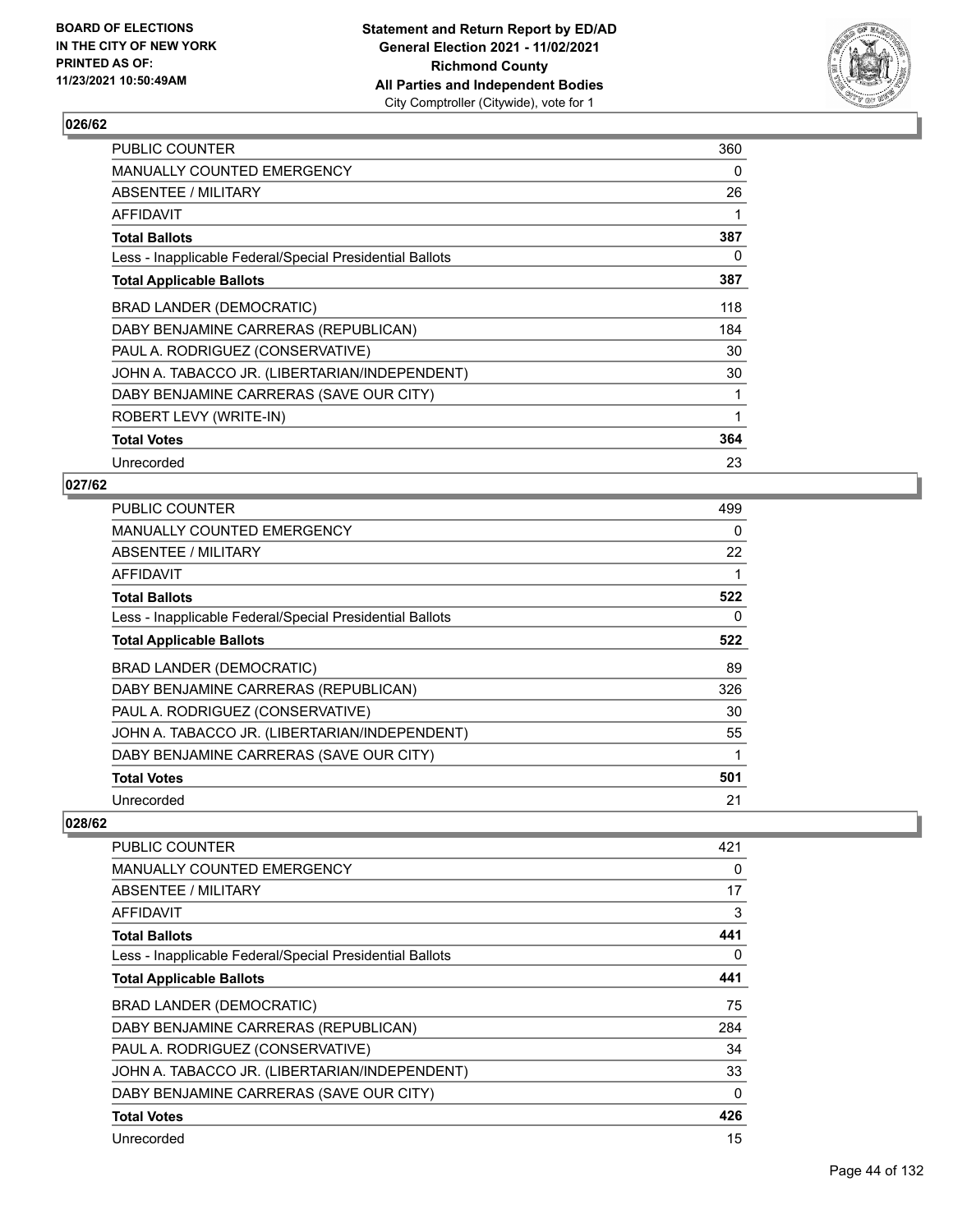

| <b>PUBLIC COUNTER</b>                                    | 334      |
|----------------------------------------------------------|----------|
| MANUALLY COUNTED EMERGENCY                               | 0        |
| ABSENTEE / MILITARY                                      | 9        |
| AFFIDAVIT                                                | 3        |
| <b>Total Ballots</b>                                     | 346      |
| Less - Inapplicable Federal/Special Presidential Ballots | 0        |
| <b>Total Applicable Ballots</b>                          | 346      |
| BRAD LANDER (DEMOCRATIC)                                 | 51       |
| DABY BENJAMINE CARRERAS (REPUBLICAN)                     | 228      |
| PAUL A. RODRIGUEZ (CONSERVATIVE)                         | 32       |
| JOHN A. TABACCO JR. (LIBERTARIAN/INDEPENDENT)            | 22       |
| DABY BENJAMINE CARRERAS (SAVE OUR CITY)                  | $\Omega$ |
| <b>Total Votes</b>                                       | 333      |
| Unrecorded                                               | 13       |

### **030/62**

| <b>PUBLIC COUNTER</b>                                    | 445 |
|----------------------------------------------------------|-----|
| <b>MANUALLY COUNTED EMERGENCY</b>                        |     |
| ABSENTEE / MILITARY                                      | 14  |
| AFFIDAVIT                                                | 3   |
| <b>Total Ballots</b>                                     | 463 |
| Less - Inapplicable Federal/Special Presidential Ballots | 0   |
| <b>Total Applicable Ballots</b>                          | 463 |
| BRAD LANDER (DEMOCRATIC)                                 | 66  |
| DABY BENJAMINE CARRERAS (REPUBLICAN)                     | 300 |
| PAUL A. RODRIGUEZ (CONSERVATIVE)                         | 45  |
| JOHN A. TABACCO JR. (LIBERTARIAN/INDEPENDENT)            | 39  |
| DABY BENJAMINE CARRERAS (SAVE OUR CITY)                  | 0   |
| DAMIAN DUANE (WRITE-IN)                                  | 1   |
| <b>Total Votes</b>                                       | 451 |
| Unrecorded                                               | 12  |

| <b>PUBLIC COUNTER</b>                                    | 438 |
|----------------------------------------------------------|-----|
| <b>MANUALLY COUNTED EMERGENCY</b>                        |     |
| ABSENTEE / MILITARY                                      | 26  |
| AFFIDAVIT                                                | 2   |
| <b>Total Ballots</b>                                     | 467 |
| Less - Inapplicable Federal/Special Presidential Ballots | 0   |
| <b>Total Applicable Ballots</b>                          | 467 |
| BRAD LANDER (DEMOCRATIC)                                 | 68  |
| DABY BENJAMINE CARRERAS (REPUBLICAN)                     | 286 |
| PAUL A. RODRIGUEZ (CONSERVATIVE)                         | 34  |
| JOHN A. TABACCO JR. (LIBERTARIAN/INDEPENDENT)            | 57  |
| DABY BENJAMINE CARRERAS (SAVE OUR CITY)                  | 1   |
| <b>Total Votes</b>                                       | 446 |
| Unrecorded                                               | 21  |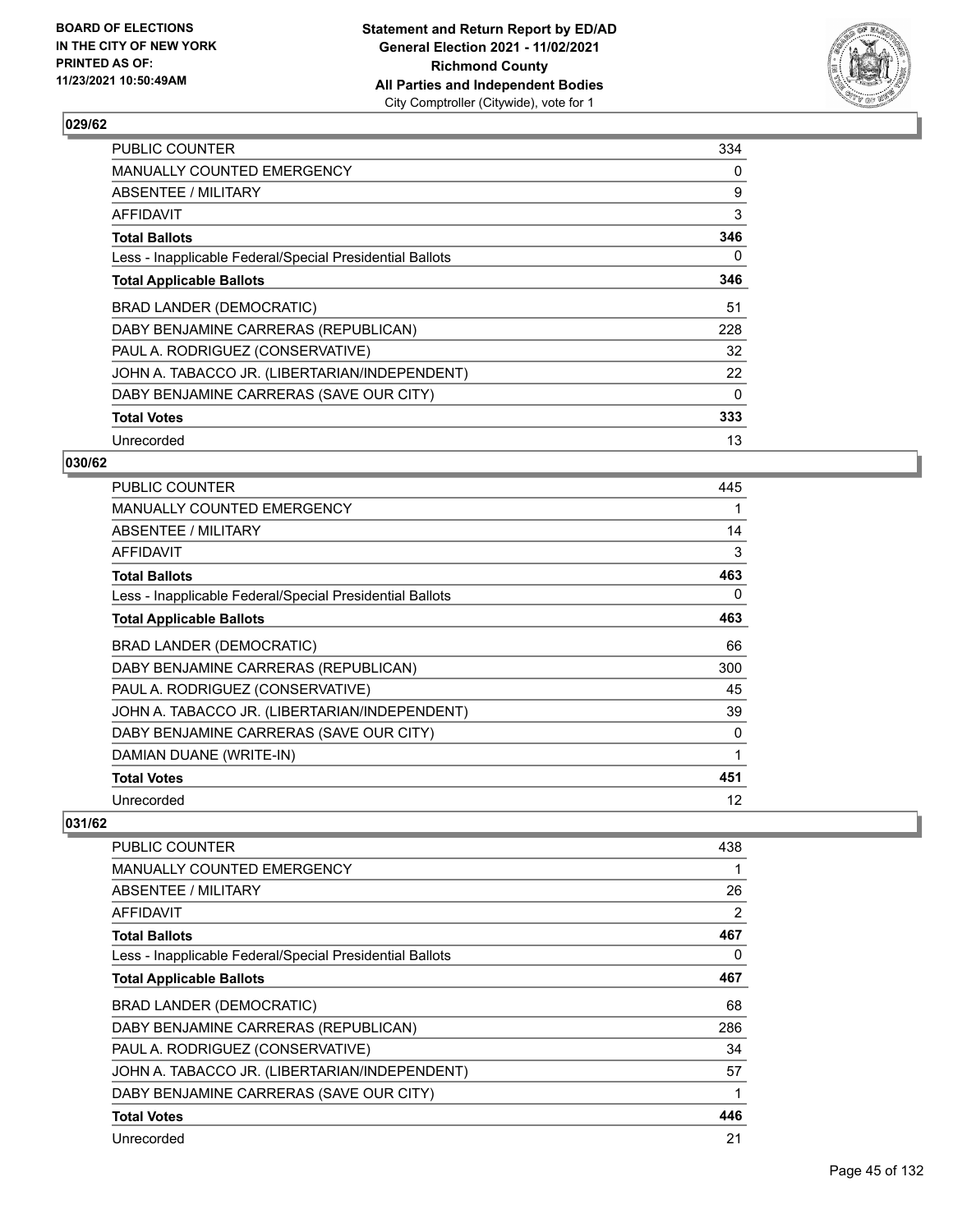

| <b>PUBLIC COUNTER</b>                                    | 386 |
|----------------------------------------------------------|-----|
| <b>MANUALLY COUNTED EMERGENCY</b>                        | 0   |
| ABSENTEE / MILITARY                                      | 15  |
| AFFIDAVIT                                                | 5   |
| <b>Total Ballots</b>                                     | 406 |
| Less - Inapplicable Federal/Special Presidential Ballots | 0   |
| <b>Total Applicable Ballots</b>                          | 406 |
| BRAD LANDER (DEMOCRATIC)                                 | 49  |
| DABY BENJAMINE CARRERAS (REPUBLICAN)                     | 256 |
| PAUL A. RODRIGUEZ (CONSERVATIVE)                         | 39  |
| JOHN A. TABACCO JR. (LIBERTARIAN/INDEPENDENT)            | 44  |
| DABY BENJAMINE CARRERAS (SAVE OUR CITY)                  | 1   |
| <b>Total Votes</b>                                       | 389 |
| Unrecorded                                               | 17  |

### **033/62**

| <b>PUBLIC COUNTER</b>                                    | 406 |
|----------------------------------------------------------|-----|
| <b>MANUALLY COUNTED EMERGENCY</b>                        | 0   |
| ABSENTEE / MILITARY                                      | 12  |
| <b>AFFIDAVIT</b>                                         | 2   |
| <b>Total Ballots</b>                                     | 420 |
| Less - Inapplicable Federal/Special Presidential Ballots | 0   |
| <b>Total Applicable Ballots</b>                          | 420 |
| <b>BRAD LANDER (DEMOCRATIC)</b>                          | 51  |
| DABY BENJAMINE CARRERAS (REPUBLICAN)                     | 247 |
| PAUL A. RODRIGUEZ (CONSERVATIVE)                         | 37  |
| JOHN A. TABACCO JR. (LIBERTARIAN/INDEPENDENT)            | 60  |
| DABY BENJAMINE CARRERAS (SAVE OUR CITY)                  | 0   |
| <b>Total Votes</b>                                       | 395 |
| Unrecorded                                               | 25  |

| PUBLIC COUNTER                                           | 458 |
|----------------------------------------------------------|-----|
| <b>MANUALLY COUNTED EMERGENCY</b>                        | 0   |
| ABSENTEE / MILITARY                                      | 14  |
| AFFIDAVIT                                                | 0   |
| <b>Total Ballots</b>                                     | 472 |
| Less - Inapplicable Federal/Special Presidential Ballots | 0   |
| <b>Total Applicable Ballots</b>                          | 472 |
| <b>BRAD LANDER (DEMOCRATIC)</b>                          | 63  |
| DABY BENJAMINE CARRERAS (REPUBLICAN)                     | 282 |
| PAUL A. RODRIGUEZ (CONSERVATIVE)                         | 38  |
| JOHN A. TABACCO JR. (LIBERTARIAN/INDEPENDENT)            | 65  |
| DABY BENJAMINE CARRERAS (SAVE OUR CITY)                  | 2   |
| VINCENT M. IGNIZIO (WRITE-IN)                            | 1   |
| <b>Total Votes</b>                                       | 451 |
| Unrecorded                                               | 21  |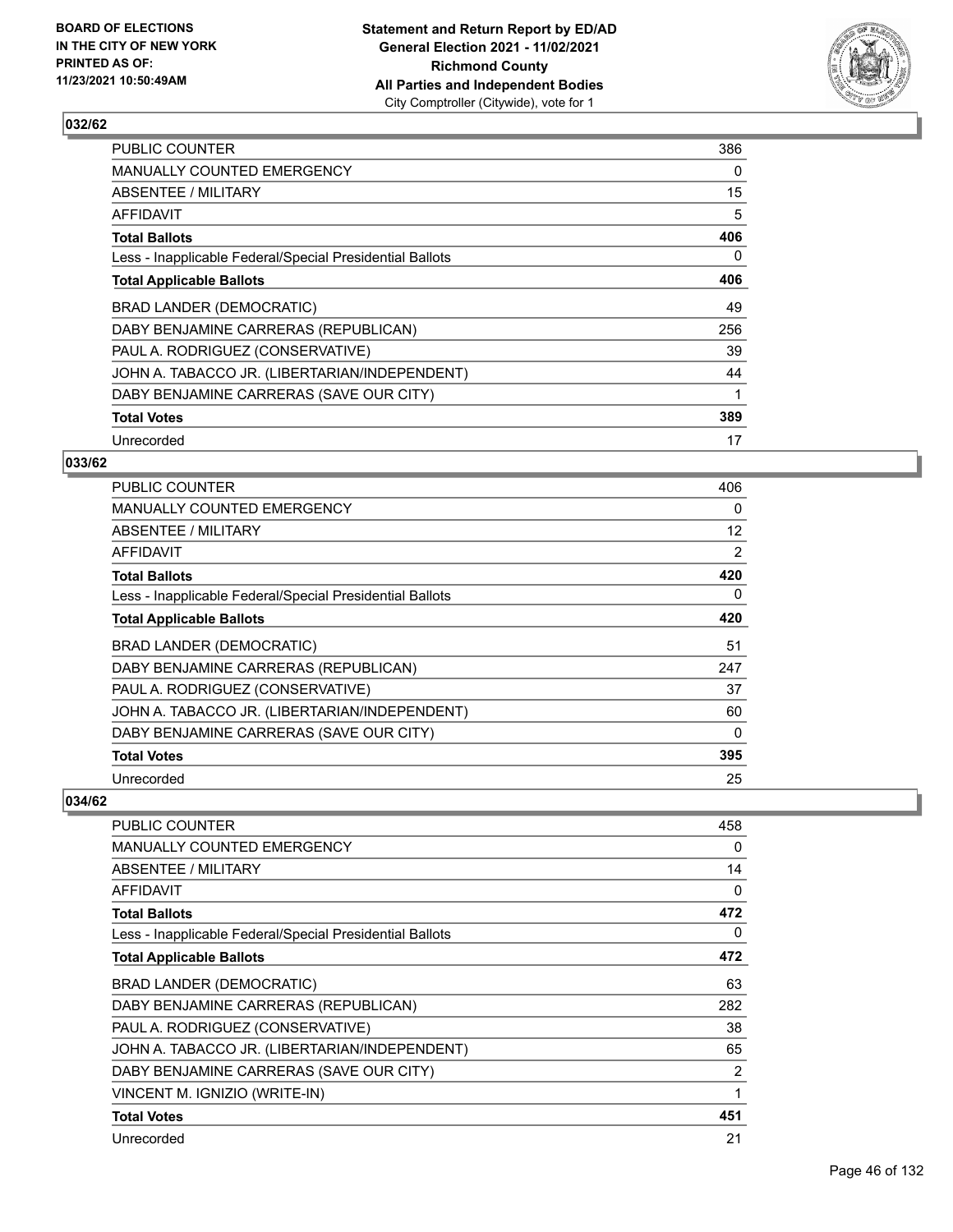

| PUBLIC COUNTER                                           | 412 |
|----------------------------------------------------------|-----|
| <b>MANUALLY COUNTED EMERGENCY</b>                        | 0   |
| ABSENTEE / MILITARY                                      | 7   |
| AFFIDAVIT                                                | 2   |
| <b>Total Ballots</b>                                     | 421 |
| Less - Inapplicable Federal/Special Presidential Ballots | 0   |
| <b>Total Applicable Ballots</b>                          | 421 |
| <b>BRAD LANDER (DEMOCRATIC)</b>                          | 46  |
| DABY BENJAMINE CARRERAS (REPUBLICAN)                     | 282 |
| PAUL A. RODRIGUEZ (CONSERVATIVE)                         | 36  |
| JOHN A. TABACCO JR. (LIBERTARIAN/INDEPENDENT)            | 39  |
| DABY BENJAMINE CARRERAS (SAVE OUR CITY)                  | 1   |
| JOSEPH C. BORELLI (WRITE-IN)                             | 1   |
| KATHLEEN K. DORMAN (WRITE-IN)                            | 1   |
| <b>Total Votes</b>                                       | 406 |
| Unrecorded                                               | 15  |

| PUBLIC COUNTER                                           | 377 |
|----------------------------------------------------------|-----|
| <b>MANUALLY COUNTED EMERGENCY</b>                        | 0   |
| ABSENTEE / MILITARY                                      | 23  |
| AFFIDAVIT                                                | 1   |
| <b>Total Ballots</b>                                     | 401 |
| Less - Inapplicable Federal/Special Presidential Ballots | 0   |
| <b>Total Applicable Ballots</b>                          | 401 |
| <b>BRAD LANDER (DEMOCRATIC)</b>                          | 65  |
| DABY BENJAMINE CARRERAS (REPUBLICAN)                     | 252 |
| PAUL A. RODRIGUEZ (CONSERVATIVE)                         | 29  |
| JOHN A. TABACCO JR. (LIBERTARIAN/INDEPENDENT)            | 40  |
| DABY BENJAMINE CARRERAS (SAVE OUR CITY)                  | 0   |
| ROBERT LEVY (WRITE-IN)                                   | 1   |
| <b>Total Votes</b>                                       | 387 |
| Unrecorded                                               | 14  |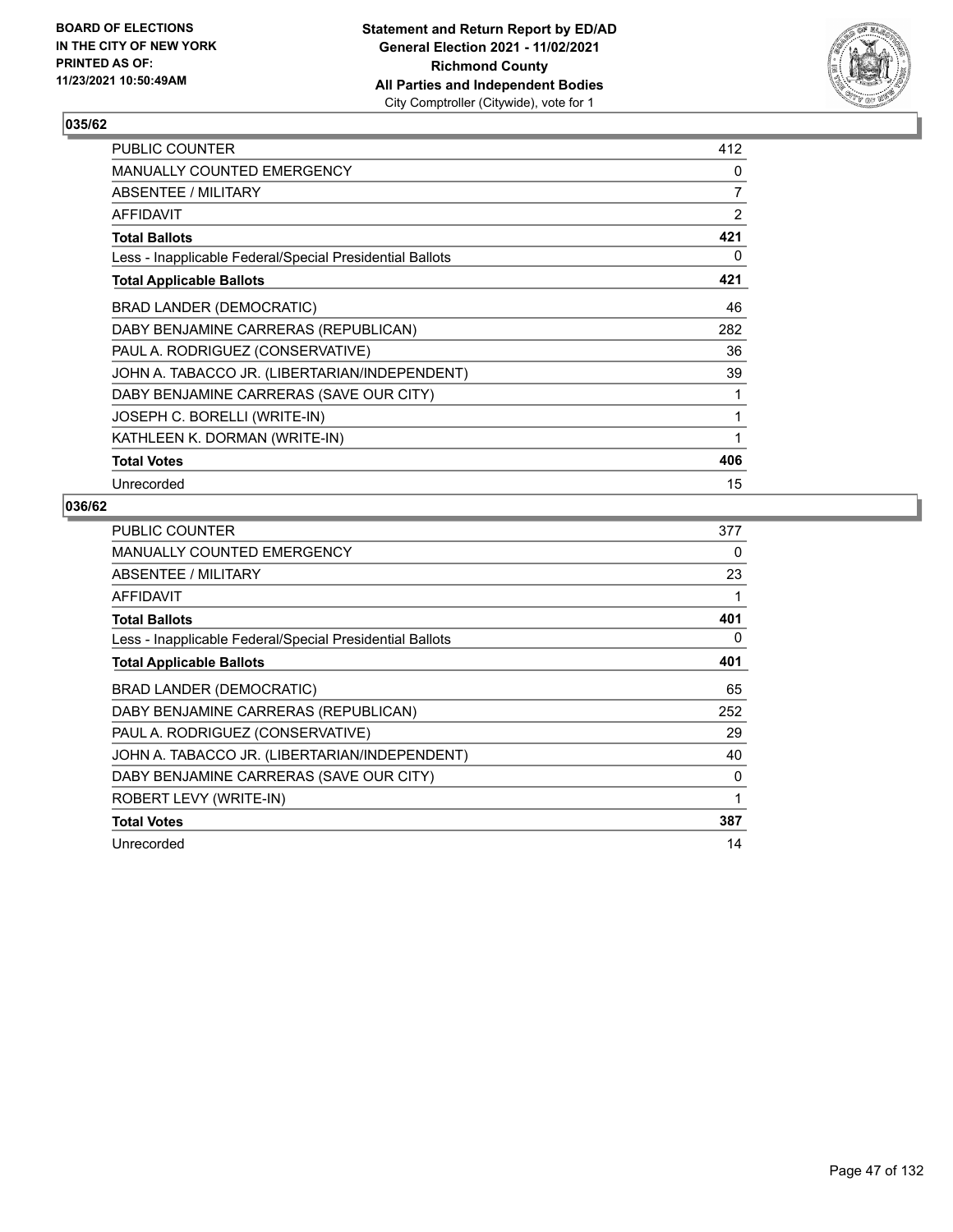

| <b>PUBLIC COUNTER</b>                                    | 445      |
|----------------------------------------------------------|----------|
| <b>MANUALLY COUNTED EMERGENCY</b>                        | 0        |
| ABSENTEE / MILITARY                                      | 23       |
| AFFIDAVIT                                                | 3        |
| <b>Total Ballots</b>                                     | 471      |
| Less - Inapplicable Federal/Special Presidential Ballots | 0        |
| <b>Total Applicable Ballots</b>                          | 471      |
| BRAD LANDER (DEMOCRATIC)                                 | 75       |
| DABY BENJAMINE CARRERAS (REPUBLICAN)                     | 293      |
| PAUL A. RODRIGUEZ (CONSERVATIVE)                         | 40       |
| JOHN A. TABACCO JR. (LIBERTARIAN/INDEPENDENT)            | 38       |
| DABY BENJAMINE CARRERAS (SAVE OUR CITY)                  | $\Omega$ |
| <b>Total Votes</b>                                       | 446      |
| Unrecorded                                               | 25       |

### **038/62**

| <b>PUBLIC COUNTER</b>                                    | 446 |
|----------------------------------------------------------|-----|
| <b>MANUALLY COUNTED EMERGENCY</b>                        | 0   |
| ABSENTEE / MILITARY                                      | 9   |
| <b>AFFIDAVIT</b>                                         | 4   |
| <b>Total Ballots</b>                                     | 459 |
| Less - Inapplicable Federal/Special Presidential Ballots | 0   |
| <b>Total Applicable Ballots</b>                          | 459 |
| <b>BRAD LANDER (DEMOCRATIC)</b>                          | 94  |
| DABY BENJAMINE CARRERAS (REPUBLICAN)                     | 286 |
| PAUL A. RODRIGUEZ (CONSERVATIVE)                         | 36  |
| JOHN A. TABACCO JR. (LIBERTARIAN/INDEPENDENT)            | 32  |
| DABY BENJAMINE CARRERAS (SAVE OUR CITY)                  | 1   |
| <b>Total Votes</b>                                       | 449 |
| Unrecorded                                               | 10  |

| <b>PUBLIC COUNTER</b>                                    | 454 |
|----------------------------------------------------------|-----|
| <b>MANUALLY COUNTED EMERGENCY</b>                        | 0   |
| ABSENTEE / MILITARY                                      | 16  |
| AFFIDAVIT                                                | 7   |
| <b>Total Ballots</b>                                     | 477 |
| Less - Inapplicable Federal/Special Presidential Ballots | 0   |
| <b>Total Applicable Ballots</b>                          | 477 |
| BRAD LANDER (DEMOCRATIC)                                 | 56  |
| DABY BENJAMINE CARRERAS (REPUBLICAN)                     | 285 |
| PAUL A. RODRIGUEZ (CONSERVATIVE)                         | 59  |
| JOHN A. TABACCO JR. (LIBERTARIAN/INDEPENDENT)            | 52  |
| DABY BENJAMINE CARRERAS (SAVE OUR CITY)                  | 3   |
| <b>Total Votes</b>                                       | 455 |
| Unrecorded                                               | 22  |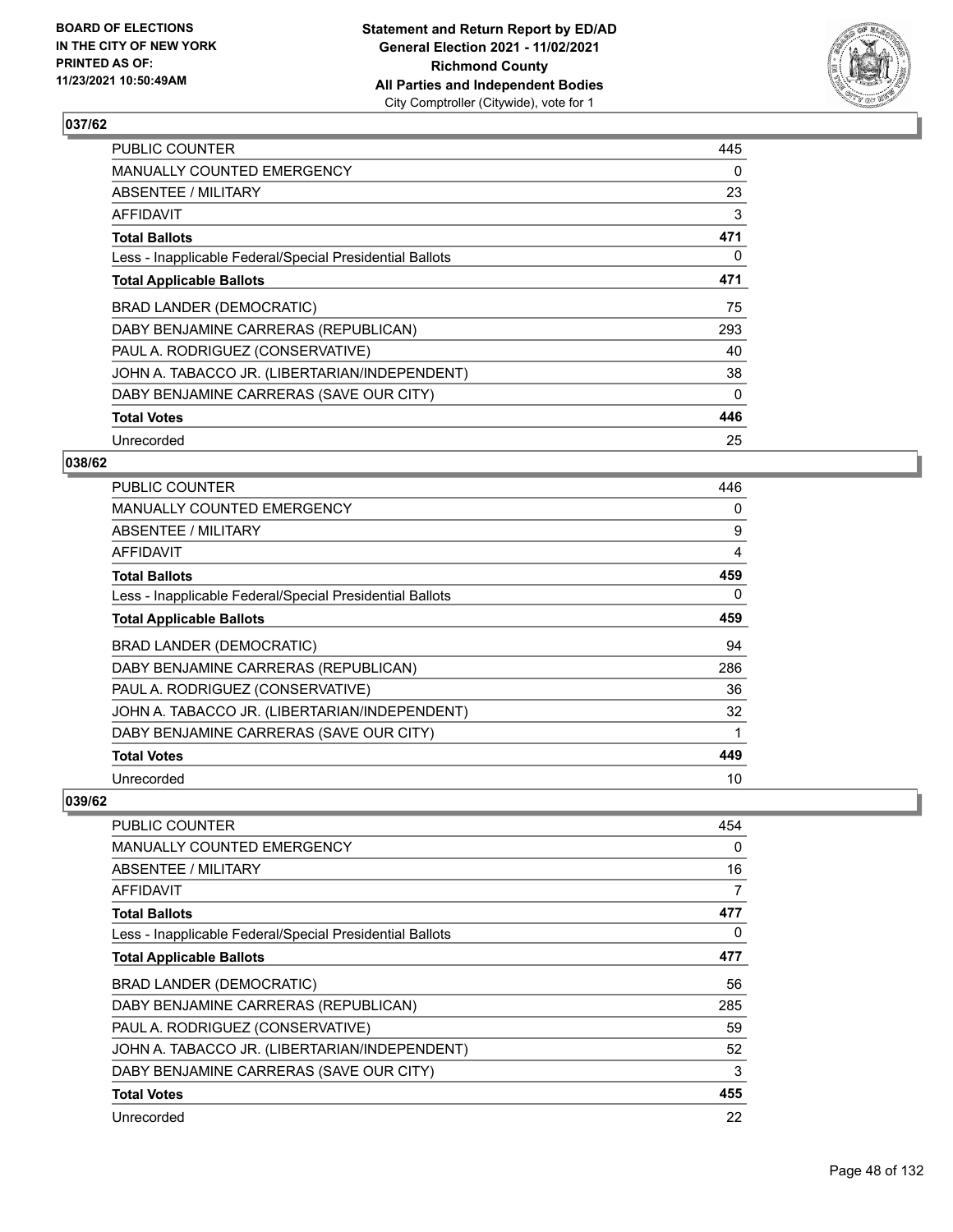

| <b>PUBLIC COUNTER</b>                                    | 449      |
|----------------------------------------------------------|----------|
| <b>MANUALLY COUNTED EMERGENCY</b>                        | $\Omega$ |
| ABSENTEE / MILITARY                                      | 32       |
| AFFIDAVIT                                                | 3        |
| <b>Total Ballots</b>                                     | 484      |
| Less - Inapplicable Federal/Special Presidential Ballots | 0        |
| <b>Total Applicable Ballots</b>                          | 484      |
| BRAD LANDER (DEMOCRATIC)                                 | 83       |
| DABY BENJAMINE CARRERAS (REPUBLICAN)                     | 280      |
| PAUL A. RODRIGUEZ (CONSERVATIVE)                         | 48       |
| JOHN A. TABACCO JR. (LIBERTARIAN/INDEPENDENT)            | 56       |
| DABY BENJAMINE CARRERAS (SAVE OUR CITY)                  | 0        |
| ROBERT LEVY (WRITE-IN)                                   | 1        |
| <b>Total Votes</b>                                       | 468      |
| Unrecorded                                               | 16       |

#### **041/62**

| <b>PUBLIC COUNTER</b>                                    | 473      |
|----------------------------------------------------------|----------|
| <b>MANUALLY COUNTED EMERGENCY</b>                        | $\Omega$ |
| ABSENTEE / MILITARY                                      | 16       |
| AFFIDAVIT                                                | 3        |
| <b>Total Ballots</b>                                     | 492      |
| Less - Inapplicable Federal/Special Presidential Ballots | $\Omega$ |
| <b>Total Applicable Ballots</b>                          | 492      |
| <b>BRAD LANDER (DEMOCRATIC)</b>                          | 80       |
| DABY BENJAMINE CARRERAS (REPUBLICAN)                     | 291      |
| PAUL A. RODRIGUEZ (CONSERVATIVE)                         | 41       |
| JOHN A. TABACCO JR. (LIBERTARIAN/INDEPENDENT)            | 68       |
| DABY BENJAMINE CARRERAS (SAVE OUR CITY)                  | $\Omega$ |
| <b>Total Votes</b>                                       | 480      |
| Unrecorded                                               | 12       |

| <b>PUBLIC COUNTER</b>                                    | 414 |
|----------------------------------------------------------|-----|
| MANUALLY COUNTED EMERGENCY                               | 0   |
| ABSENTEE / MILITARY                                      | 26  |
| <b>AFFIDAVIT</b>                                         | 3   |
| <b>Total Ballots</b>                                     | 443 |
| Less - Inapplicable Federal/Special Presidential Ballots | 0   |
| <b>Total Applicable Ballots</b>                          | 443 |
| BRAD LANDER (DEMOCRATIC)                                 | 89  |
| DABY BENJAMINE CARRERAS (REPUBLICAN)                     | 261 |
| PAUL A. RODRIGUEZ (CONSERVATIVE)                         | 39  |
| JOHN A. TABACCO JR. (LIBERTARIAN/INDEPENDENT)            | 41  |
| DABY BENJAMINE CARRERAS (SAVE OUR CITY)                  | 1   |
| <b>Total Votes</b>                                       | 431 |
| Unrecorded                                               | 12  |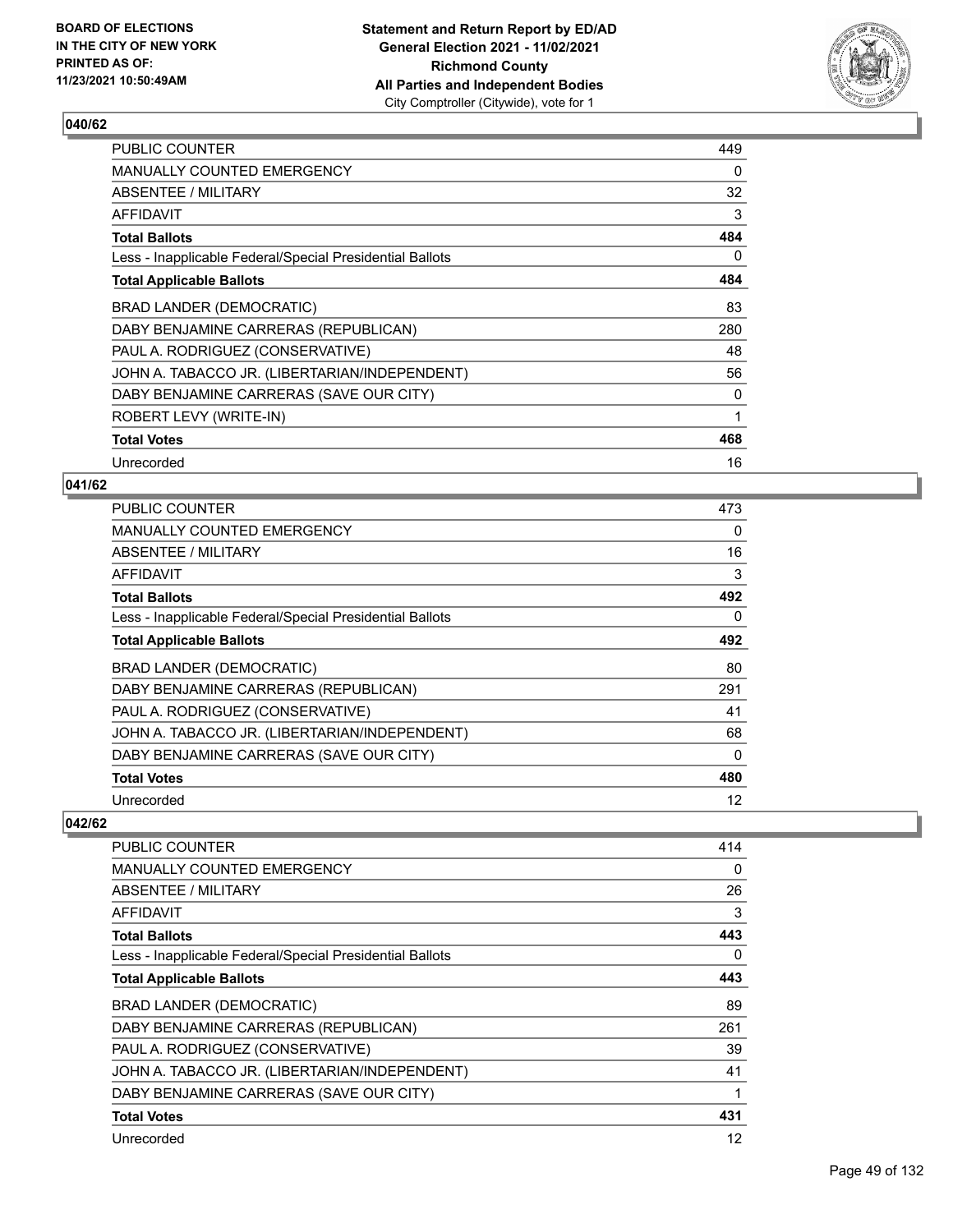

| PUBLIC COUNTER                                           | 469 |
|----------------------------------------------------------|-----|
| MANUALLY COUNTED EMERGENCY                               | 0   |
| <b>ABSENTEE / MILITARY</b>                               | 13  |
| AFFIDAVIT                                                | 2   |
| <b>Total Ballots</b>                                     | 484 |
| Less - Inapplicable Federal/Special Presidential Ballots | 0   |
| <b>Total Applicable Ballots</b>                          | 484 |
| BRAD LANDER (DEMOCRATIC)                                 | 75  |
| DABY BENJAMINE CARRERAS (REPUBLICAN)                     | 291 |
| PAUL A. RODRIGUEZ (CONSERVATIVE)                         | 43  |
| JOHN A. TABACCO JR. (LIBERTARIAN/INDEPENDENT)            | 44  |
| DABY BENJAMINE CARRERAS (SAVE OUR CITY)                  | 2   |
| ROBERT LEVY (WRITE-IN)                                   | 3   |
| STEVEN KRAMER (WRITE-IN)                                 | 1   |
| <b>Total Votes</b>                                       | 459 |
| Unrecorded                                               | 25  |

| PUBLIC COUNTER                                           | 439 |
|----------------------------------------------------------|-----|
| MANUALLY COUNTED EMERGENCY                               | 0   |
| ABSENTEE / MILITARY                                      | 15  |
| <b>AFFIDAVIT</b>                                         | 1   |
| <b>Total Ballots</b>                                     | 455 |
| Less - Inapplicable Federal/Special Presidential Ballots | 0   |
| <b>Total Applicable Ballots</b>                          | 455 |
| BRAD LANDER (DEMOCRATIC)                                 | 70  |
| DABY BENJAMINE CARRERAS (REPUBLICAN)                     | 270 |
| PAUL A. RODRIGUEZ (CONSERVATIVE)                         | 38  |
| JOHN A. TABACCO JR. (LIBERTARIAN/INDEPENDENT)            | 43  |
| DABY BENJAMINE CARRERAS (SAVE OUR CITY)                  | 0   |
| FRANCIS T. GRAHAM (WRITE-IN)                             | 1   |
| <b>Total Votes</b>                                       | 422 |
| Unrecorded                                               | 33  |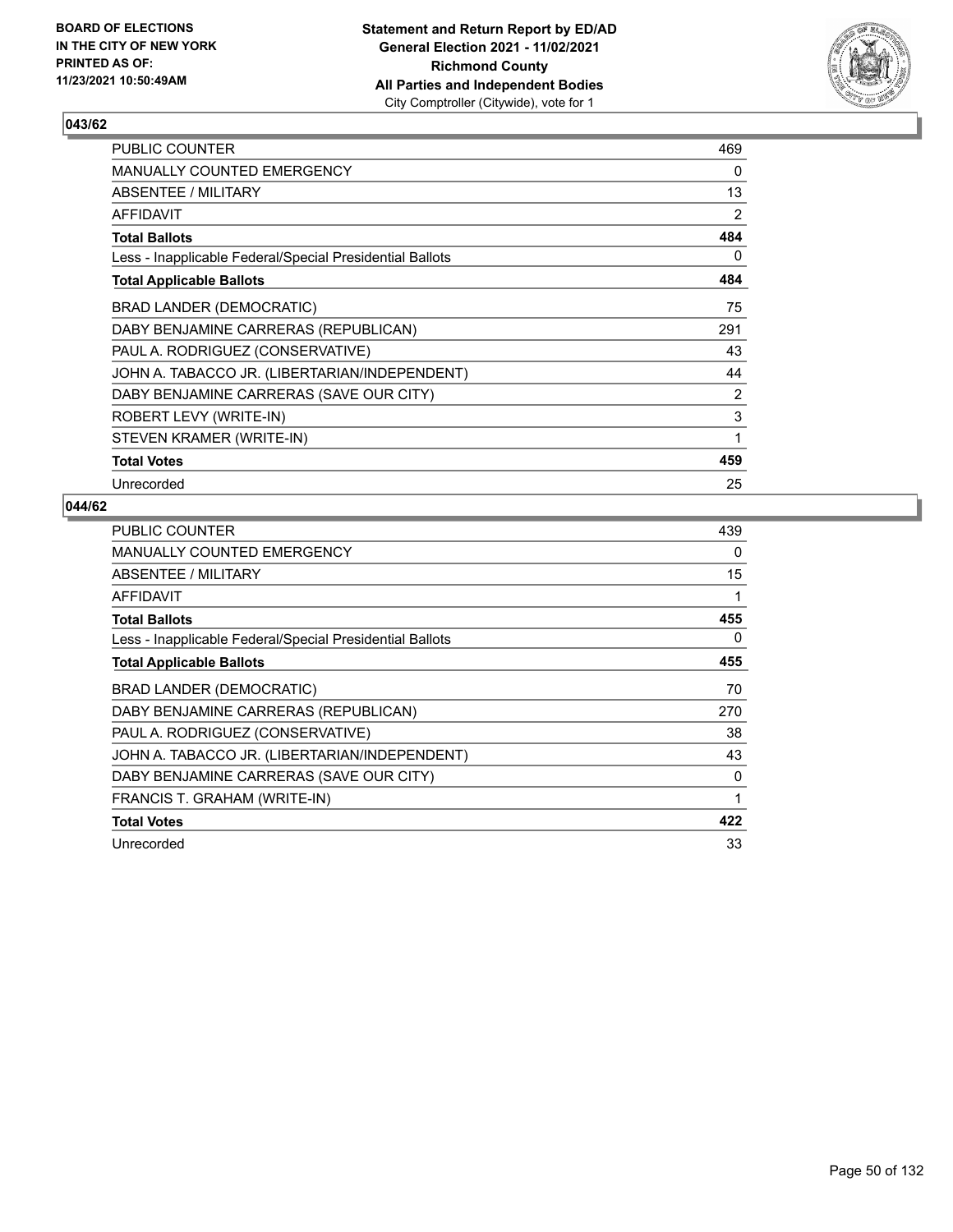

| PUBLIC COUNTER                                           | 392      |
|----------------------------------------------------------|----------|
| MANUALLY COUNTED EMERGENCY                               | $\Omega$ |
| ABSENTEE / MILITARY                                      | 15       |
| AFFIDAVIT                                                | 0        |
| <b>Total Ballots</b>                                     | 407      |
| Less - Inapplicable Federal/Special Presidential Ballots | 0        |
| <b>Total Applicable Ballots</b>                          | 407      |
| BRAD LANDER (DEMOCRATIC)                                 | 46       |
| DABY BENJAMINE CARRERAS (REPUBLICAN)                     | 269      |
| PAUL A. RODRIGUEZ (CONSERVATIVE)                         | 35       |
| JOHN A. TABACCO JR. (LIBERTARIAN/INDEPENDENT)            | 35       |
| DABY BENJAMINE CARRERAS (SAVE OUR CITY)                  | 0        |
| ROBERT LEVY (WRITE-IN)                                   | 1        |
| <b>Total Votes</b>                                       | 386      |
| Unrecorded                                               | 21       |

| <b>PUBLIC COUNTER</b>                                    | 450 |
|----------------------------------------------------------|-----|
| <b>MANUALLY COUNTED EMERGENCY</b>                        | 0   |
| ABSENTEE / MILITARY                                      | 18  |
| <b>AFFIDAVIT</b>                                         | 1   |
| <b>Total Ballots</b>                                     | 469 |
| Less - Inapplicable Federal/Special Presidential Ballots | 0   |
| <b>Total Applicable Ballots</b>                          | 469 |
| BRAD LANDER (DEMOCRATIC)                                 | 75  |
| DABY BENJAMINE CARRERAS (REPUBLICAN)                     | 283 |
| PAUL A. RODRIGUEZ (CONSERVATIVE)                         | 34  |
| JOHN A. TABACCO JR. (LIBERTARIAN/INDEPENDENT)            | 46  |
| DABY BENJAMINE CARRERAS (SAVE OUR CITY)                  | 0   |
| DAVID DELISA (WRITE-IN)                                  | 1   |
| <b>Total Votes</b>                                       | 439 |
| Unrecorded                                               | 30  |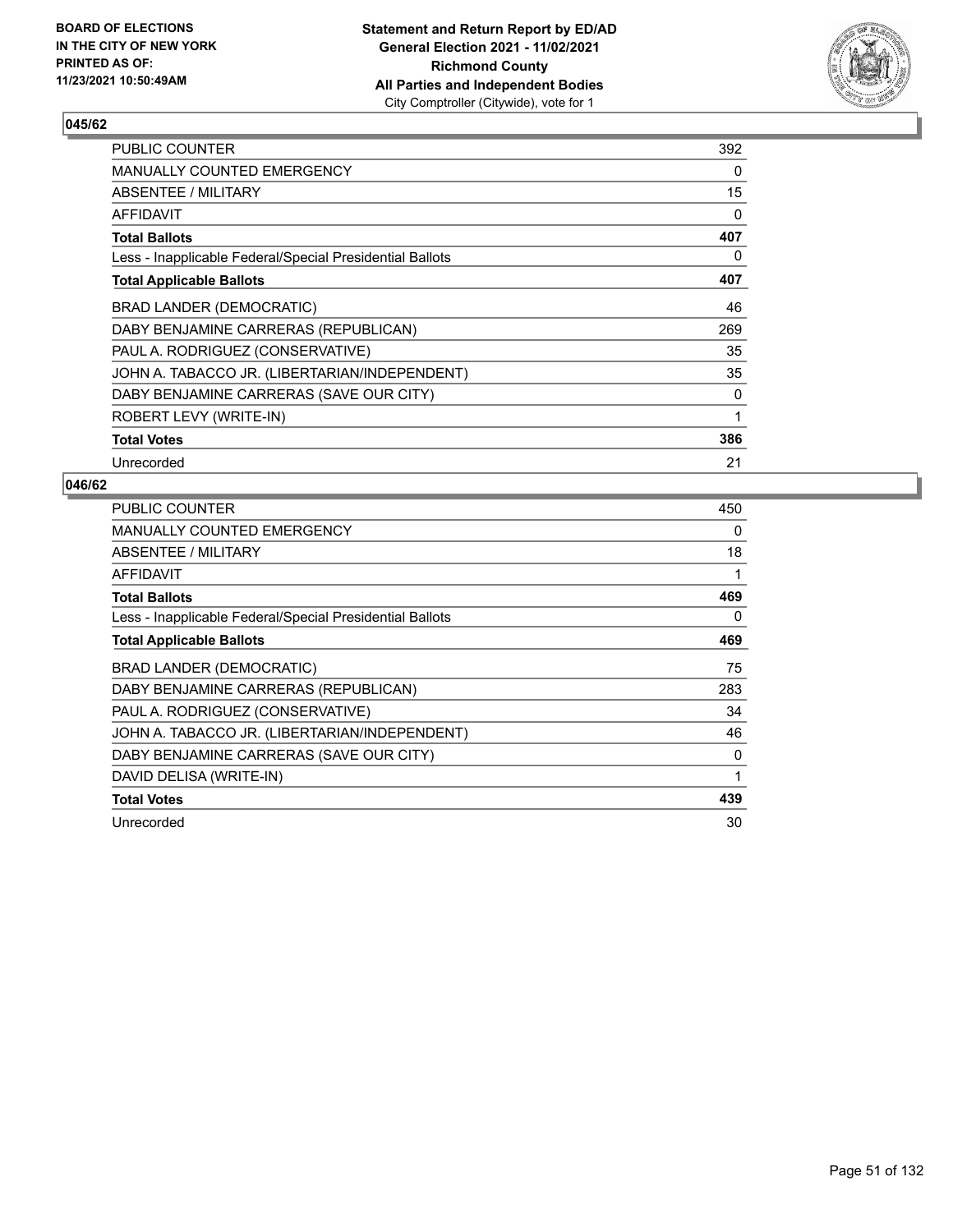

| PUBLIC COUNTER                                           | 415 |
|----------------------------------------------------------|-----|
| <b>MANUALLY COUNTED EMERGENCY</b>                        | 0   |
| ABSENTEE / MILITARY                                      | 16  |
| AFFIDAVIT                                                | 3   |
| <b>Total Ballots</b>                                     | 434 |
| Less - Inapplicable Federal/Special Presidential Ballots | 0   |
| <b>Total Applicable Ballots</b>                          | 434 |
| <b>BRAD LANDER (DEMOCRATIC)</b>                          | 58  |
| DABY BENJAMINE CARRERAS (REPUBLICAN)                     | 278 |
| PAUL A. RODRIGUEZ (CONSERVATIVE)                         | 46  |
| JOHN A. TABACCO JR. (LIBERTARIAN/INDEPENDENT)            | 34  |
| DABY BENJAMINE CARRERAS (SAVE OUR CITY)                  | 0   |
| COREY BOOKER (WRITE-IN)                                  | 1   |
| <b>Total Votes</b>                                       | 417 |
| Unrecorded                                               | 17  |

| <b>PUBLIC COUNTER</b>                                    | 353      |
|----------------------------------------------------------|----------|
| MANUALLY COUNTED EMERGENCY                               | 0        |
| ABSENTEE / MILITARY                                      | 10       |
| AFFIDAVIT                                                | $\Omega$ |
| <b>Total Ballots</b>                                     | 363      |
| Less - Inapplicable Federal/Special Presidential Ballots | 0        |
| <b>Total Applicable Ballots</b>                          | 363      |
| BRAD LANDER (DEMOCRATIC)                                 | 66       |
| DABY BENJAMINE CARRERAS (REPUBLICAN)                     | 237      |
| PAUL A. RODRIGUEZ (CONSERVATIVE)                         | 28       |
| JOHN A. TABACCO JR. (LIBERTARIAN/INDEPENDENT)            | 21       |
| DABY BENJAMINE CARRERAS (SAVE OUR CITY)                  | 0        |
| UNATTRIBUTABLE WRITE-IN (WRITE-IN)                       | 1        |
| <b>Total Votes</b>                                       | 353      |
| Unrecorded                                               | 10       |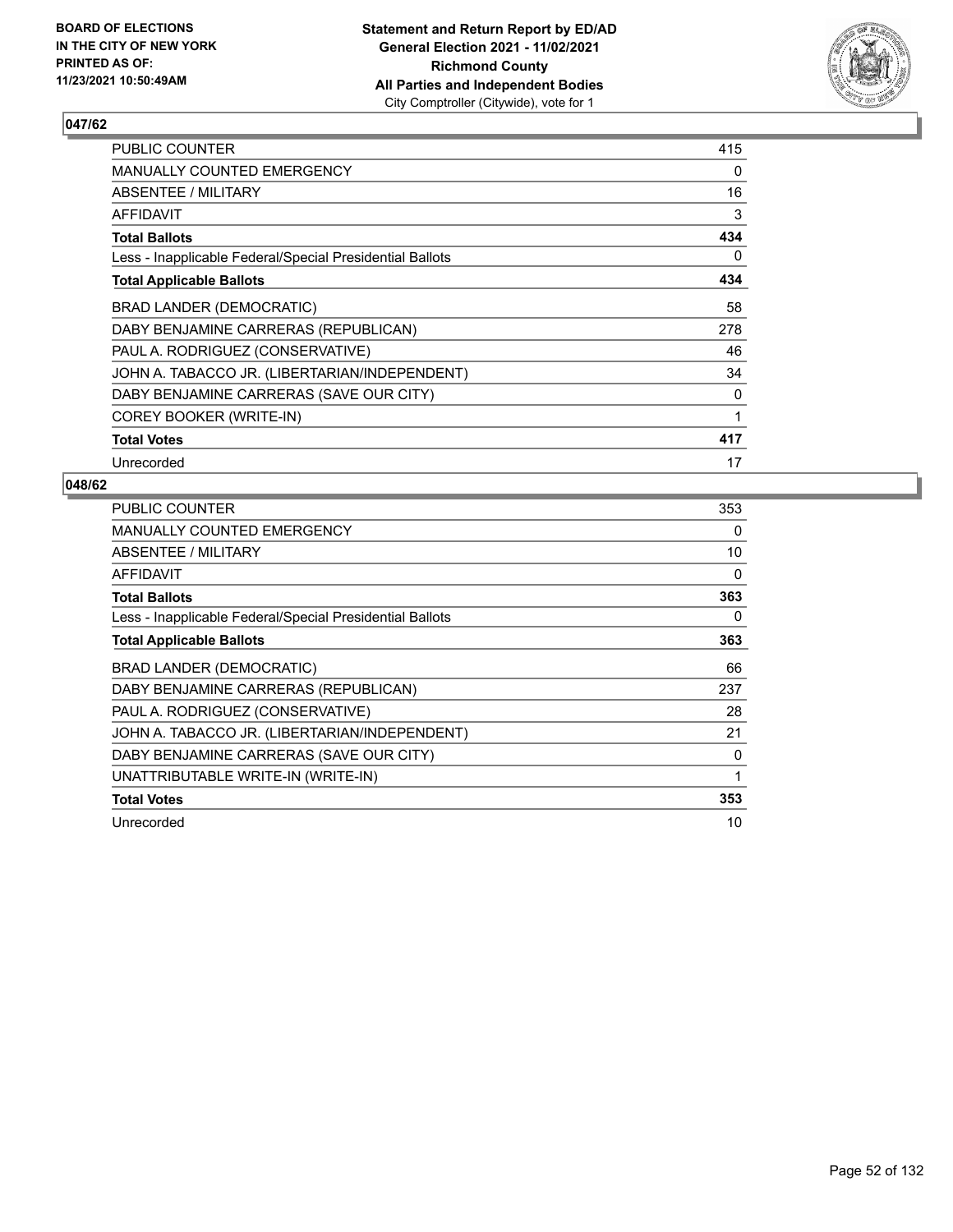

| <b>PUBLIC COUNTER</b>                                    | 418      |
|----------------------------------------------------------|----------|
| MANUALLY COUNTED EMERGENCY                               | 0        |
| ABSENTEE / MILITARY                                      | 17       |
| <b>AFFIDAVIT</b>                                         | 0        |
| <b>Total Ballots</b>                                     | 435      |
| Less - Inapplicable Federal/Special Presidential Ballots | 0        |
| <b>Total Applicable Ballots</b>                          | 435      |
| BRAD LANDER (DEMOCRATIC)                                 | 92       |
| DABY BENJAMINE CARRERAS (REPUBLICAN)                     | 252      |
| PAUL A. RODRIGUEZ (CONSERVATIVE)                         | 42       |
|                                                          |          |
| JOHN A. TABACCO JR. (LIBERTARIAN/INDEPENDENT)            | 34       |
| DABY BENJAMINE CARRERAS (SAVE OUR CITY)                  | $\Omega$ |
| <b>Total Votes</b>                                       | 420      |

## **050/62**

| <b>PUBLIC COUNTER</b>                                    | 473 |
|----------------------------------------------------------|-----|
| <b>MANUALLY COUNTED EMERGENCY</b>                        | 0   |
| ABSENTEE / MILITARY                                      | 28  |
| AFFIDAVIT                                                | 5   |
| <b>Total Ballots</b>                                     | 506 |
| Less - Inapplicable Federal/Special Presidential Ballots | 0   |
| <b>Total Applicable Ballots</b>                          | 506 |
| BRAD LANDER (DEMOCRATIC)                                 | 74  |
| DABY BENJAMINE CARRERAS (REPUBLICAN)                     | 301 |
| PAUL A. RODRIGUEZ (CONSERVATIVE)                         | 43  |
| JOHN A. TABACCO JR. (LIBERTARIAN/INDEPENDENT)            | 70  |
| DABY BENJAMINE CARRERAS (SAVE OUR CITY)                  |     |
| MICHAEL T. MATTEO (WRITE-IN)                             | 1   |
| <b>Total Votes</b>                                       | 490 |
| Unrecorded                                               | 16  |

| PUBLIC COUNTER                                           | 406 |
|----------------------------------------------------------|-----|
| MANUALLY COUNTED EMERGENCY                               | 0   |
| ABSENTEE / MILITARY                                      | 23  |
| <b>AFFIDAVIT</b>                                         | 2   |
| <b>Total Ballots</b>                                     | 431 |
| Less - Inapplicable Federal/Special Presidential Ballots | 0   |
| <b>Total Applicable Ballots</b>                          | 431 |
| BRAD LANDER (DEMOCRATIC)                                 | 94  |
| DABY BENJAMINE CARRERAS (REPUBLICAN)                     | 239 |
| PAUL A. RODRIGUEZ (CONSERVATIVE)                         | 33  |
| JOHN A. TABACCO JR. (LIBERTARIAN/INDEPENDENT)            | 35  |
| DABY BENJAMINE CARRERAS (SAVE OUR CITY)                  | 1   |
| <b>Total Votes</b>                                       | 402 |
| Unrecorded                                               | 29  |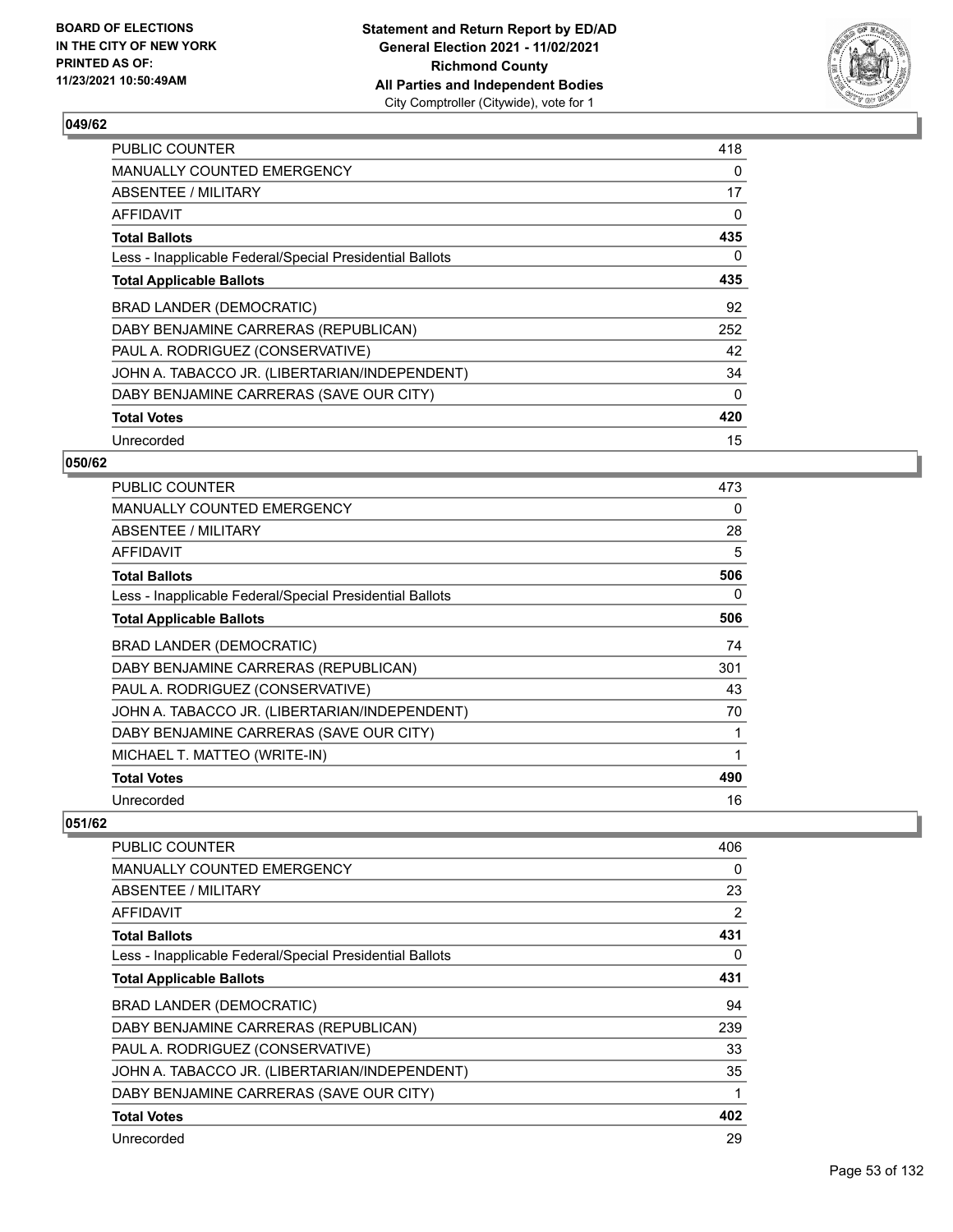

| PUBLIC COUNTER                                           | 463 |
|----------------------------------------------------------|-----|
| <b>MANUALLY COUNTED EMERGENCY</b>                        | 0   |
| ABSENTEE / MILITARY                                      | 16  |
| AFFIDAVIT                                                | 4   |
| <b>Total Ballots</b>                                     | 483 |
| Less - Inapplicable Federal/Special Presidential Ballots | 0   |
| <b>Total Applicable Ballots</b>                          | 483 |
| <b>BRAD LANDER (DEMOCRATIC)</b>                          | 95  |
| DABY BENJAMINE CARRERAS (REPUBLICAN)                     | 274 |
| PAUL A. RODRIGUEZ (CONSERVATIVE)                         | 42  |
| JOHN A. TABACCO JR. (LIBERTARIAN/INDEPENDENT)            | 50  |
| DABY BENJAMINE CARRERAS (SAVE OUR CITY)                  | 3   |
| ROBERT LEVY (WRITE-IN)                                   | 2   |
| <b>Total Votes</b>                                       | 466 |
| Unrecorded                                               | 17  |

| PUBLIC COUNTER                                           | 449 |
|----------------------------------------------------------|-----|
| <b>MANUALLY COUNTED EMERGENCY</b>                        | 0   |
| ABSENTEE / MILITARY                                      | 20  |
| <b>AFFIDAVIT</b>                                         | 2   |
| <b>Total Ballots</b>                                     | 471 |
| Less - Inapplicable Federal/Special Presidential Ballots | 0   |
| <b>Total Applicable Ballots</b>                          | 471 |
| BRAD LANDER (DEMOCRATIC)                                 | 85  |
| DABY BENJAMINE CARRERAS (REPUBLICAN)                     | 305 |
| PAUL A. RODRIGUEZ (CONSERVATIVE)                         | 33  |
| JOHN A. TABACCO JR. (LIBERTARIAN/INDEPENDENT)            | 32  |
| DABY BENJAMINE CARRERAS (SAVE OUR CITY)                  | 0   |
| ROBERT LEVY (WRITE-IN)                                   | 5   |
| <b>Total Votes</b>                                       | 460 |
| Unrecorded                                               | 11  |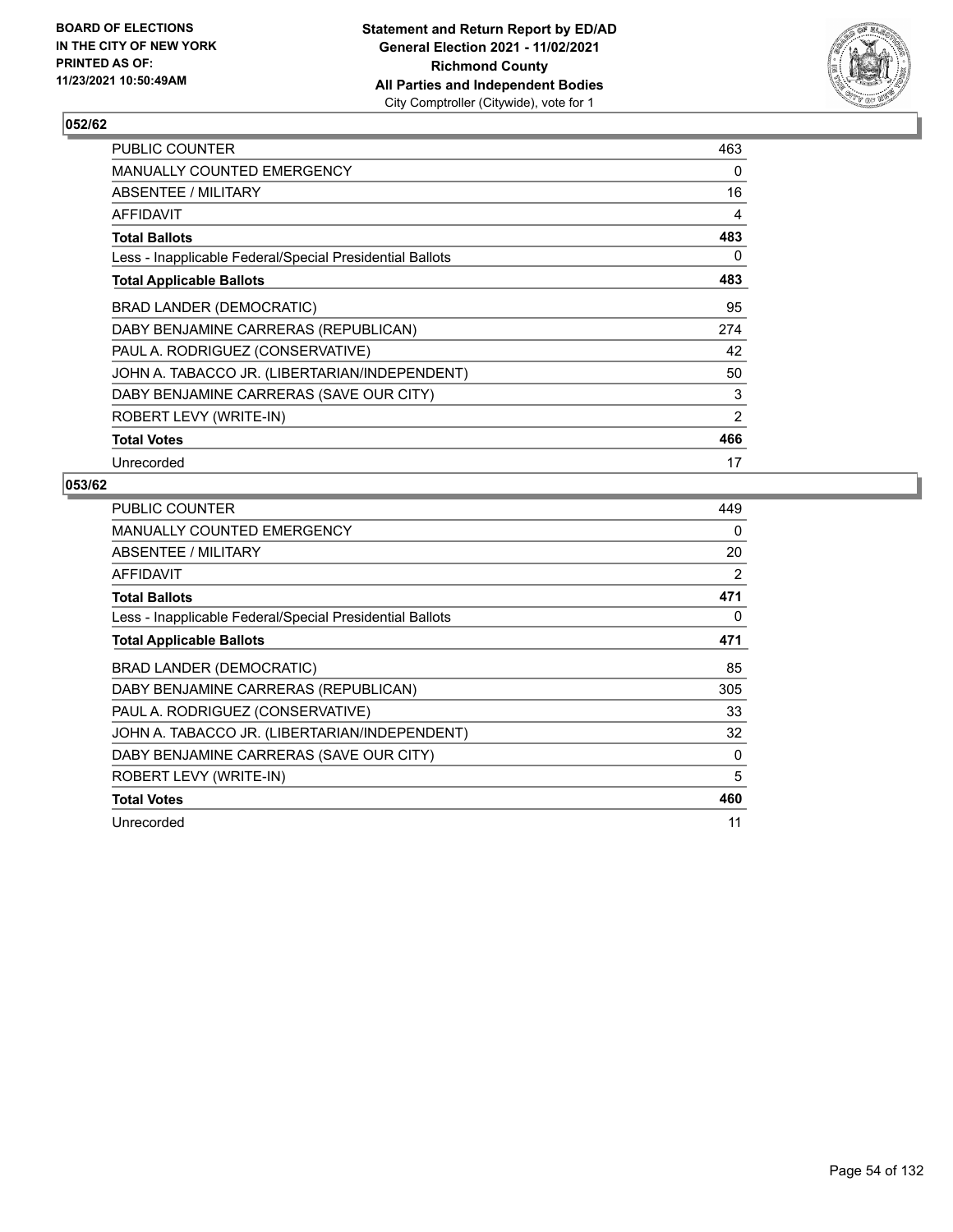

| <b>PUBLIC COUNTER</b>                                    | 387 |
|----------------------------------------------------------|-----|
| <b>MANUALLY COUNTED EMERGENCY</b>                        | 0   |
| ABSENTEE / MILITARY                                      | 22  |
| AFFIDAVIT                                                | 4   |
| <b>Total Ballots</b>                                     | 413 |
| Less - Inapplicable Federal/Special Presidential Ballots | 0   |
| <b>Total Applicable Ballots</b>                          | 413 |
| BRAD LANDER (DEMOCRATIC)                                 | 72  |
| DABY BENJAMINE CARRERAS (REPUBLICAN)                     | 253 |
| PAUL A. RODRIGUEZ (CONSERVATIVE)                         | 41  |
| JOHN A. TABACCO JR. (LIBERTARIAN/INDEPENDENT)            | 26  |
| DABY BENJAMINE CARRERAS (SAVE OUR CITY)                  | 2   |
| <b>Total Votes</b>                                       | 394 |
| Unrecorded                                               | 19  |

| <b>PUBLIC COUNTER</b>                                    | 475            |
|----------------------------------------------------------|----------------|
| <b>MANUALLY COUNTED EMERGENCY</b>                        | 0              |
| <b>ABSENTEE / MILITARY</b>                               | 21             |
| AFFIDAVIT                                                |                |
| <b>Total Ballots</b>                                     | 497            |
| Less - Inapplicable Federal/Special Presidential Ballots | 0              |
| <b>Total Applicable Ballots</b>                          | 497            |
| <b>BRAD LANDER (DEMOCRATIC)</b>                          | 95             |
| DABY BENJAMINE CARRERAS (REPUBLICAN)                     | 284            |
| PAUL A. RODRIGUEZ (CONSERVATIVE)                         | 30             |
| JOHN A. TABACCO JR. (LIBERTARIAN/INDEPENDENT)            | 67             |
| DABY BENJAMINE CARRERAS (SAVE OUR CITY)                  |                |
| UNATTRIBUTABLE WRITE-IN (WRITE-IN)                       | $\overline{2}$ |
| <b>Total Votes</b>                                       | 479            |
| Unrecorded                                               | 18             |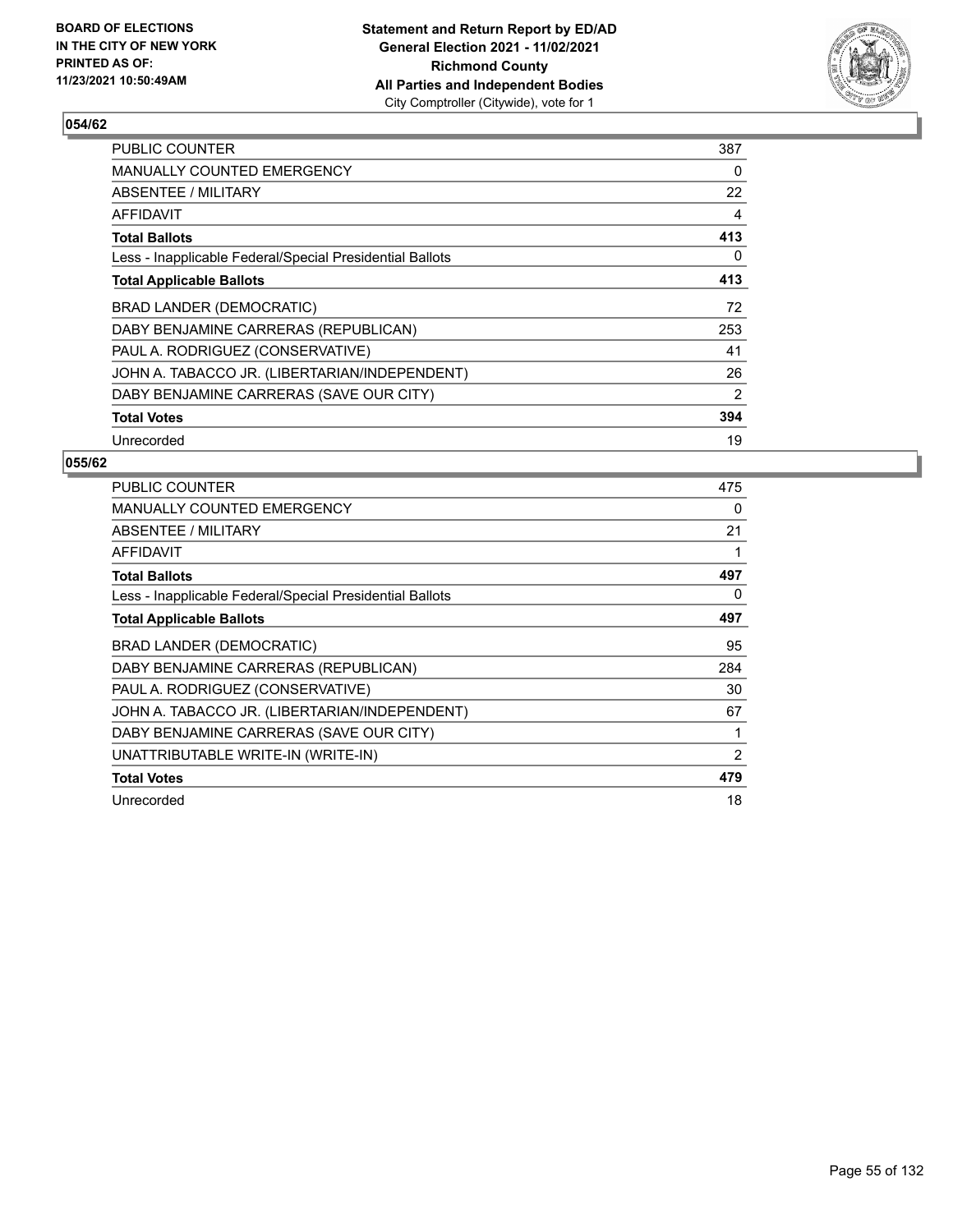

| <b>PUBLIC COUNTER</b>                                    | 372 |
|----------------------------------------------------------|-----|
| MANUALLY COUNTED EMERGENCY                               | 0   |
| ABSENTEE / MILITARY                                      | 18  |
| AFFIDAVIT                                                | 2   |
| <b>Total Ballots</b>                                     | 392 |
| Less - Inapplicable Federal/Special Presidential Ballots | 0   |
| <b>Total Applicable Ballots</b>                          | 392 |
| <b>BRAD LANDER (DEMOCRATIC)</b>                          | 77  |
| DABY BENJAMINE CARRERAS (REPUBLICAN)                     | 231 |
| PAUL A. RODRIGUEZ (CONSERVATIVE)                         | 29  |
| JOHN A. TABACCO JR. (LIBERTARIAN/INDEPENDENT)            | 27  |
| DABY BENJAMINE CARRERAS (SAVE OUR CITY)                  | 2   |
| CABRINNA DESALVO (WRITE-IN)                              | 1   |
| DAVID WEPRIN (WRITE-IN)                                  | 1   |
| MICHELLE CARUSO-CABRERA (WRITE-IN)                       | 4   |
| <b>Total Votes</b>                                       | 372 |
| Unrecorded                                               | 20  |

| PUBLIC COUNTER                                           | 407 |
|----------------------------------------------------------|-----|
| <b>MANUALLY COUNTED EMERGENCY</b>                        | 0   |
| ABSENTEE / MILITARY                                      | 14  |
| <b>AFFIDAVIT</b>                                         | 1   |
| <b>Total Ballots</b>                                     | 422 |
| Less - Inapplicable Federal/Special Presidential Ballots | 0   |
| <b>Total Applicable Ballots</b>                          | 422 |
| <b>BRAD LANDER (DEMOCRATIC)</b>                          | 67  |
| DABY BENJAMINE CARRERAS (REPUBLICAN)                     | 275 |
| PAUL A. RODRIGUEZ (CONSERVATIVE)                         | 26  |
| JOHN A. TABACCO JR. (LIBERTARIAN/INDEPENDENT)            | 37  |
| DABY BENJAMINE CARRERAS (SAVE OUR CITY)                  | 1   |
| UNATTRIBUTABLE WRITE-IN (WRITE-IN)                       | 1   |
| <b>Total Votes</b>                                       | 407 |
| Unrecorded                                               | 15  |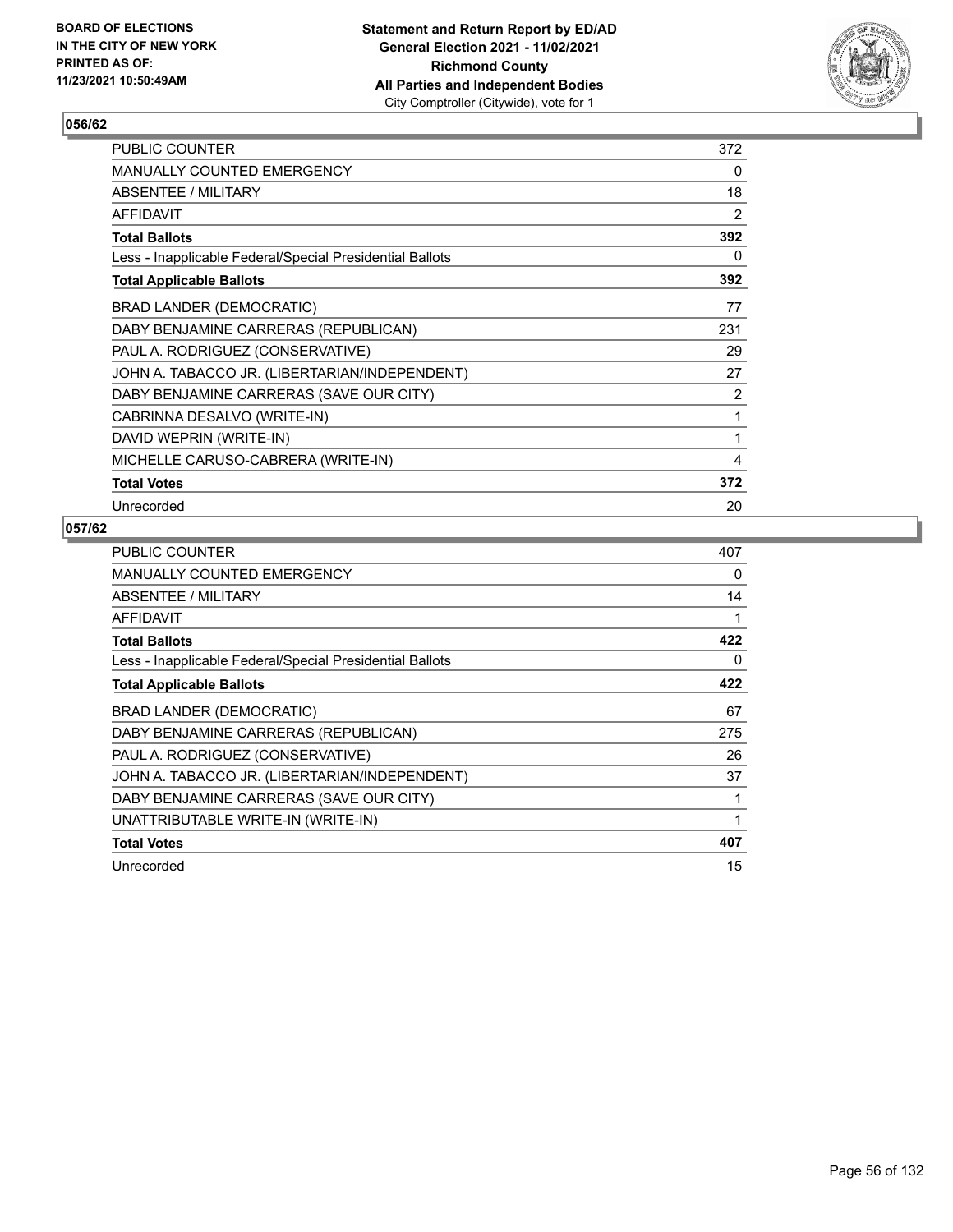

| <b>PUBLIC COUNTER</b>                                    | 479 |
|----------------------------------------------------------|-----|
| MANUALLY COUNTED EMERGENCY                               | 0   |
| ABSENTEE / MILITARY                                      | 8   |
| AFFIDAVIT                                                | 1   |
| <b>Total Ballots</b>                                     | 488 |
| Less - Inapplicable Federal/Special Presidential Ballots | 0   |
| <b>Total Applicable Ballots</b>                          | 488 |
| BRAD LANDER (DEMOCRATIC)                                 | 82  |
| DABY BENJAMINE CARRERAS (REPUBLICAN)                     | 292 |
| PAUL A. RODRIGUEZ (CONSERVATIVE)                         | 36  |
| JOHN A. TABACCO JR. (LIBERTARIAN/INDEPENDENT)            | 45  |
| DABY BENJAMINE CARRERAS (SAVE OUR CITY)                  | 2   |
| <b>Total Votes</b>                                       | 457 |
| Unrecorded                                               | 31  |

## **059/62**

| PUBLIC COUNTER                                           | 371 |
|----------------------------------------------------------|-----|
| <b>MANUALLY COUNTED EMERGENCY</b>                        | 0   |
| ABSENTEE / MILITARY                                      | 35  |
| <b>AFFIDAVIT</b>                                         | 4   |
| <b>Total Ballots</b>                                     | 410 |
| Less - Inapplicable Federal/Special Presidential Ballots | 0   |
| <b>Total Applicable Ballots</b>                          | 410 |
| <b>BRAD LANDER (DEMOCRATIC)</b>                          | 80  |
| DABY BENJAMINE CARRERAS (REPUBLICAN)                     | 238 |
| PAUL A. RODRIGUEZ (CONSERVATIVE)                         | 46  |
| JOHN A. TABACCO JR. (LIBERTARIAN/INDEPENDENT)            | 30  |
| DABY BENJAMINE CARRERAS (SAVE OUR CITY)                  | 1   |
| <b>Total Votes</b>                                       | 395 |
| Unrecorded                                               | 15  |

| PUBLIC COUNTER                                           | 460 |
|----------------------------------------------------------|-----|
| <b>MANUALLY COUNTED EMERGENCY</b>                        | 0   |
| <b>ABSENTEE / MILITARY</b>                               | 13  |
| <b>AFFIDAVIT</b>                                         | 2   |
| <b>Total Ballots</b>                                     | 475 |
| Less - Inapplicable Federal/Special Presidential Ballots | 0   |
| <b>Total Applicable Ballots</b>                          | 475 |
| BRAD LANDER (DEMOCRATIC)                                 | 86  |
| DABY BENJAMINE CARRERAS (REPUBLICAN)                     | 290 |
| PAUL A. RODRIGUEZ (CONSERVATIVE)                         | 39  |
| JOHN A. TABACCO JR. (LIBERTARIAN/INDEPENDENT)            | 30  |
| DABY BENJAMINE CARRERAS (SAVE OUR CITY)                  | 0   |
| UNATTRIBUTABLE WRITE-IN (WRITE-IN)                       | 1   |
| <b>Total Votes</b>                                       | 446 |
| Unrecorded                                               | 29  |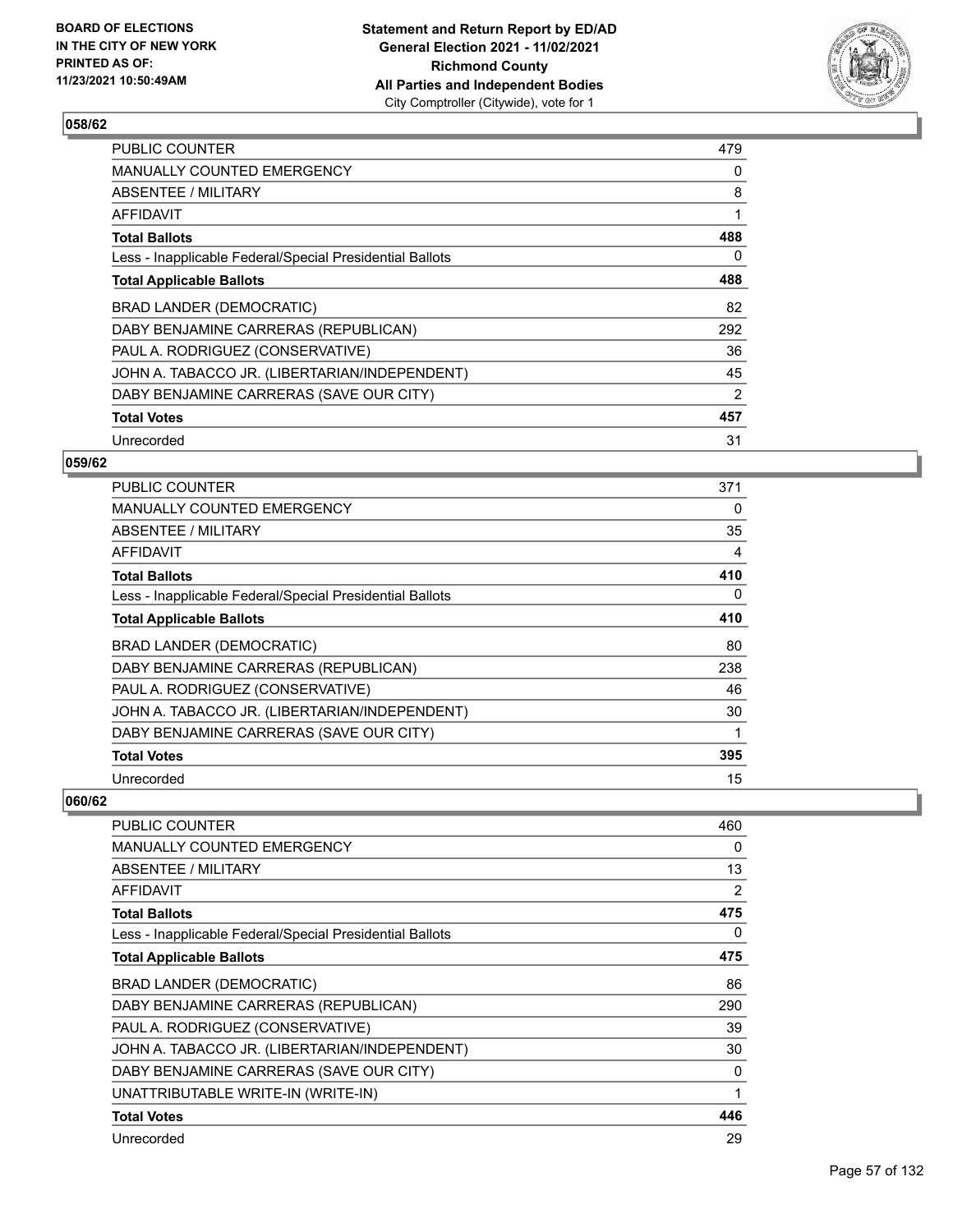

| <b>PUBLIC COUNTER</b>                                    | 450 |
|----------------------------------------------------------|-----|
| <b>MANUALLY COUNTED EMERGENCY</b>                        | 0   |
| ABSENTEE / MILITARY                                      | 13  |
| <b>AFFIDAVIT</b>                                         | 0   |
| <b>Total Ballots</b>                                     | 463 |
| Less - Inapplicable Federal/Special Presidential Ballots | 0   |
| <b>Total Applicable Ballots</b>                          | 463 |
| BRAD LANDER (DEMOCRATIC)                                 | 72  |
| DABY BENJAMINE CARRERAS (REPUBLICAN)                     | 271 |
| PAUL A. RODRIGUEZ (CONSERVATIVE)                         | 47  |
| JOHN A. TABACCO JR. (LIBERTARIAN/INDEPENDENT)            | 55  |
| DABY BENJAMINE CARRERAS (SAVE OUR CITY)                  | 2   |
| ROBERT LEVY (WRITE-IN)                                   | 1   |
| <b>Total Votes</b>                                       | 448 |
| Unrecorded                                               | 15  |

| PUBLIC COUNTER                                           | 391          |
|----------------------------------------------------------|--------------|
| MANUALLY COUNTED EMERGENCY                               | 0            |
| ABSENTEE / MILITARY                                      | 21           |
| AFFIDAVIT                                                | 2            |
| <b>Total Ballots</b>                                     | 414          |
| Less - Inapplicable Federal/Special Presidential Ballots | 0            |
| <b>Total Applicable Ballots</b>                          | 414          |
| <b>BRAD LANDER (DEMOCRATIC)</b>                          | 78           |
| DABY BENJAMINE CARRERAS (REPUBLICAN)                     | 242          |
| PAUL A. RODRIGUEZ (CONSERVATIVE)                         | 38           |
| JOHN A. TABACCO JR. (LIBERTARIAN/INDEPENDENT)            | 33           |
| DABY BENJAMINE CARRERAS (SAVE OUR CITY)                  | 1            |
| ROBERT LEVY (WRITE-IN)                                   | 4            |
| UNATTRIBUTABLE WRITE-IN (WRITE-IN)                       | $\mathbf{1}$ |
| <b>Total Votes</b>                                       | 397          |
| Unrecorded                                               | 17           |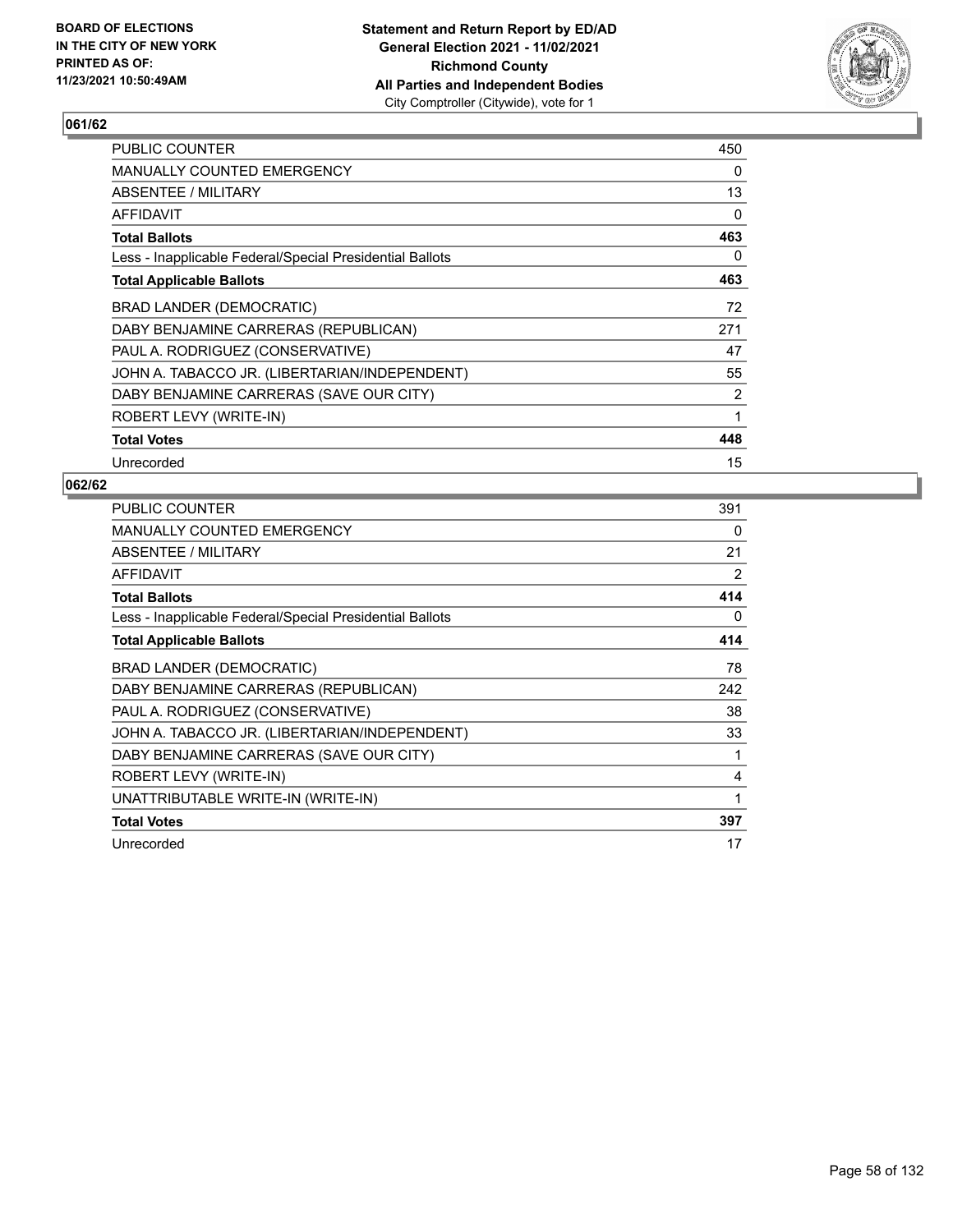

| <b>PUBLIC COUNTER</b>                                    | 282 |
|----------------------------------------------------------|-----|
| MANUALLY COUNTED EMERGENCY                               | 0   |
| ABSENTEE / MILITARY                                      | 11  |
| AFFIDAVIT                                                |     |
| <b>Total Ballots</b>                                     | 294 |
| Less - Inapplicable Federal/Special Presidential Ballots | 0   |
| <b>Total Applicable Ballots</b>                          | 294 |
| BRAD LANDER (DEMOCRATIC)                                 | 67  |
| DABY BENJAMINE CARRERAS (REPUBLICAN)                     | 181 |
| PAUL A. RODRIGUEZ (CONSERVATIVE)                         | 20  |
| JOHN A. TABACCO JR. (LIBERTARIAN/INDEPENDENT)            | 13  |
| DABY BENJAMINE CARRERAS (SAVE OUR CITY)                  |     |
| <b>Total Votes</b>                                       | 282 |
| Unrecorded                                               | 12  |

### **064/62**

| PUBLIC COUNTER                                           | 267 |
|----------------------------------------------------------|-----|
| MANUALLY COUNTED EMERGENCY                               | 0   |
| <b>ABSENTEE / MILITARY</b>                               | 19  |
| <b>AFFIDAVIT</b>                                         | 0   |
| <b>Total Ballots</b>                                     | 286 |
| Less - Inapplicable Federal/Special Presidential Ballots | 0   |
| <b>Total Applicable Ballots</b>                          | 286 |
| <b>BRAD LANDER (DEMOCRATIC)</b>                          | 59  |
| DABY BENJAMINE CARRERAS (REPUBLICAN)                     | 165 |
| PAUL A. RODRIGUEZ (CONSERVATIVE)                         | 27  |
| JOHN A. TABACCO JR. (LIBERTARIAN/INDEPENDENT)            | 23  |
| DABY BENJAMINE CARRERAS (SAVE OUR CITY)                  | 0   |
| <b>Total Votes</b>                                       | 274 |
| Unrecorded                                               | 12  |

| PUBLIC COUNTER                                           | 541 |
|----------------------------------------------------------|-----|
| <b>MANUALLY COUNTED EMERGENCY</b>                        | 0   |
| ABSENTEE / MILITARY                                      | 15  |
| AFFIDAVIT                                                | 2   |
| <b>Total Ballots</b>                                     | 558 |
| Less - Inapplicable Federal/Special Presidential Ballots | 0   |
| <b>Total Applicable Ballots</b>                          | 558 |
| BRAD LANDER (DEMOCRATIC)                                 | 88  |
| DABY BENJAMINE CARRERAS (REPUBLICAN)                     | 349 |
| PAUL A. RODRIGUEZ (CONSERVATIVE)                         | 49  |
| JOHN A. TABACCO JR. (LIBERTARIAN/INDEPENDENT)            | 47  |
| DABY BENJAMINE CARRERAS (SAVE OUR CITY)                  | 0   |
| <b>Total Votes</b>                                       | 533 |
| Unrecorded                                               | 25  |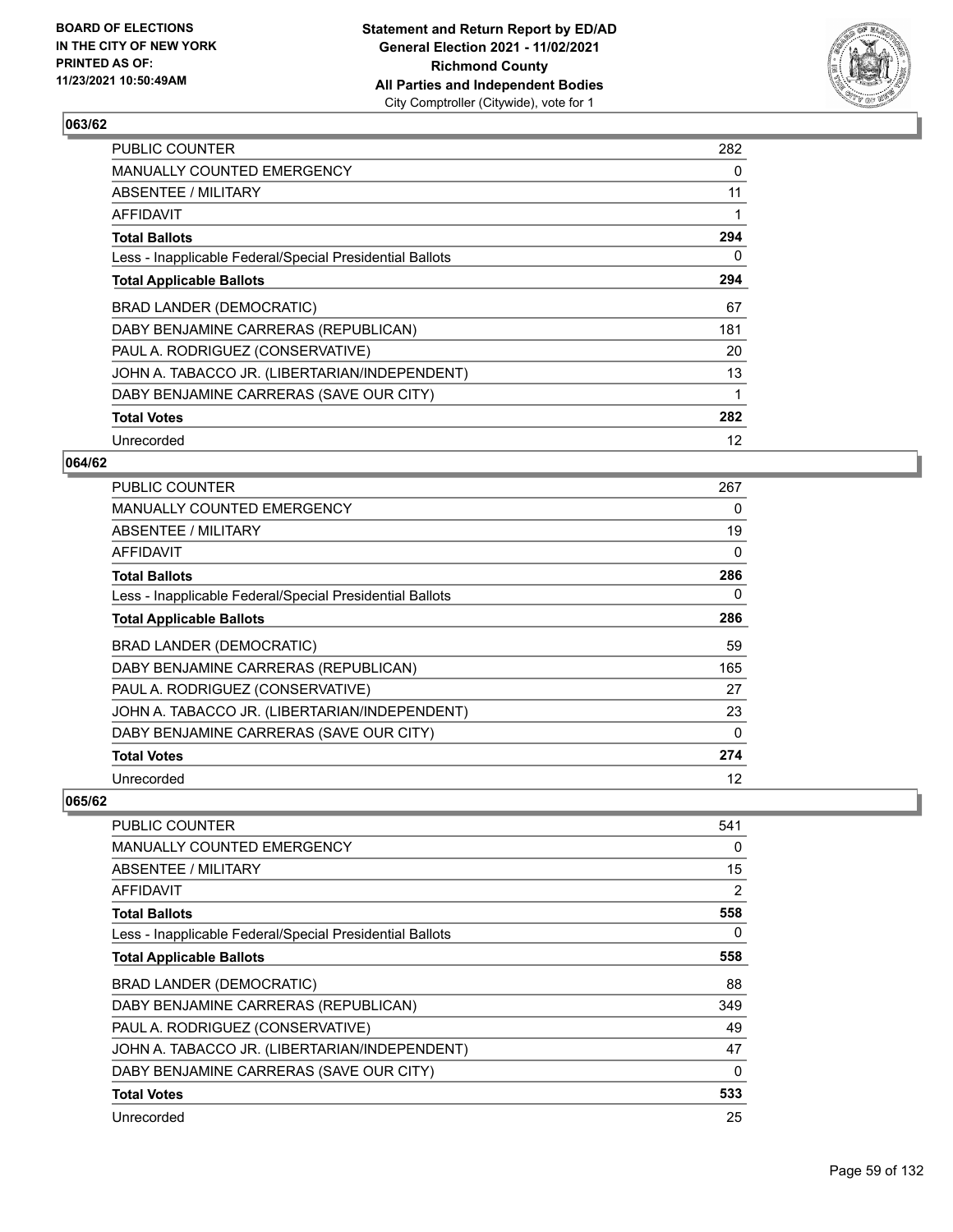

| <b>PUBLIC COUNTER</b>                                    | 468 |
|----------------------------------------------------------|-----|
| <b>MANUALLY COUNTED EMERGENCY</b>                        | 0   |
| ABSENTEE / MILITARY                                      | 21  |
| <b>AFFIDAVIT</b>                                         | 1   |
| <b>Total Ballots</b>                                     | 490 |
| Less - Inapplicable Federal/Special Presidential Ballots | 0   |
| <b>Total Applicable Ballots</b>                          | 490 |
| BRAD LANDER (DEMOCRATIC)                                 | 68  |
| DABY BENJAMINE CARRERAS (REPUBLICAN)                     | 328 |
| PAUL A. RODRIGUEZ (CONSERVATIVE)                         | 29  |
| JOHN A. TABACCO JR. (LIBERTARIAN/INDEPENDENT)            | 40  |
| DABY BENJAMINE CARRERAS (SAVE OUR CITY)                  | 2   |
| <b>VICTORIA WICKMAN (WRITE-IN)</b>                       | 1   |
| <b>Total Votes</b>                                       | 468 |
| Unrecorded                                               | 22  |

| PUBLIC COUNTER                                           | 417 |
|----------------------------------------------------------|-----|
| <b>MANUALLY COUNTED EMERGENCY</b>                        | 0   |
| ABSENTEE / MILITARY                                      | 19  |
| AFFIDAVIT                                                | 0   |
| <b>Total Ballots</b>                                     | 436 |
| Less - Inapplicable Federal/Special Presidential Ballots | 0   |
| <b>Total Applicable Ballots</b>                          | 436 |
| BRAD LANDER (DEMOCRATIC)                                 | 86  |
| DABY BENJAMINE CARRERAS (REPUBLICAN)                     | 236 |
| PAUL A. RODRIGUEZ (CONSERVATIVE)                         | 34  |
| JOHN A. TABACCO JR. (LIBERTARIAN/INDEPENDENT)            | 53  |
| DABY BENJAMINE CARRERAS (SAVE OUR CITY)                  | 1   |
| FRANK HERBERT (WRITE-IN)                                 | 1   |
| <b>Total Votes</b>                                       | 411 |
| Unrecorded                                               | 25  |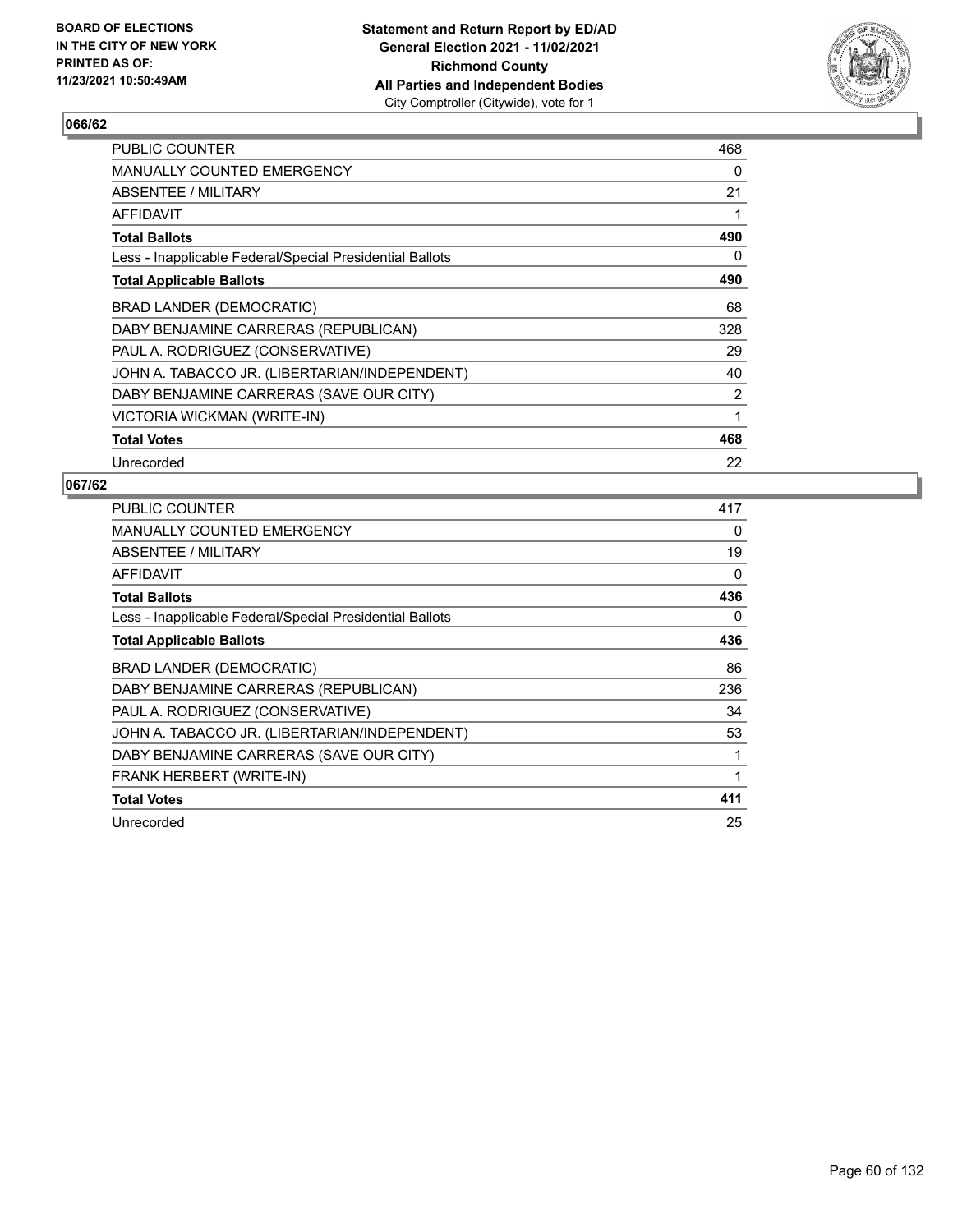

| <b>PUBLIC COUNTER</b>                                    | 399 |
|----------------------------------------------------------|-----|
| <b>MANUALLY COUNTED EMERGENCY</b>                        | 0   |
| ABSENTEE / MILITARY                                      | 19  |
| AFFIDAVIT                                                | 2   |
| <b>Total Ballots</b>                                     | 420 |
| Less - Inapplicable Federal/Special Presidential Ballots | 0   |
| <b>Total Applicable Ballots</b>                          | 420 |
| BRAD LANDER (DEMOCRATIC)                                 | 116 |
| DABY BENJAMINE CARRERAS (REPUBLICAN)                     | 223 |
| PAUL A. RODRIGUEZ (CONSERVATIVE)                         | 32  |
| JOHN A. TABACCO JR. (LIBERTARIAN/INDEPENDENT)            | 29  |
| DABY BENJAMINE CARRERAS (SAVE OUR CITY)                  |     |
| <b>Total Votes</b>                                       | 401 |
| Unrecorded                                               | 19  |

## **069/62**

| <b>PUBLIC COUNTER</b>                                    | 363 |
|----------------------------------------------------------|-----|
| <b>MANUALLY COUNTED EMERGENCY</b>                        | 0   |
| ABSENTEE / MILITARY                                      | 25  |
| AFFIDAVIT                                                | 8   |
| <b>Total Ballots</b>                                     | 396 |
| Less - Inapplicable Federal/Special Presidential Ballots | 0   |
| <b>Total Applicable Ballots</b>                          | 396 |
| BRAD LANDER (DEMOCRATIC)                                 | 90  |
| DABY BENJAMINE CARRERAS (REPUBLICAN)                     | 202 |
| PAUL A. RODRIGUEZ (CONSERVATIVE)                         | 42  |
| JOHN A. TABACCO JR. (LIBERTARIAN/INDEPENDENT)            | 46  |
| DABY BENJAMINE CARRERAS (SAVE OUR CITY)                  |     |
| ROBERT LEVY (WRITE-IN)                                   | 1   |
| <b>Total Votes</b>                                       | 382 |
| Unrecorded                                               | 14  |

| PUBLIC COUNTER                                           | 179 |
|----------------------------------------------------------|-----|
| <b>MANUALLY COUNTED EMERGENCY</b>                        | 0   |
| ABSENTEE / MILITARY                                      | 13  |
| <b>AFFIDAVIT</b>                                         | 0   |
| <b>Total Ballots</b>                                     | 192 |
| Less - Inapplicable Federal/Special Presidential Ballots | 0   |
| <b>Total Applicable Ballots</b>                          | 192 |
| BRAD LANDER (DEMOCRATIC)                                 | 45  |
| DABY BENJAMINE CARRERAS (REPUBLICAN)                     | 107 |
| PAUL A. RODRIGUEZ (CONSERVATIVE)                         | 19  |
| JOHN A. TABACCO JR. (LIBERTARIAN/INDEPENDENT)            | 15  |
| DABY BENJAMINE CARRERAS (SAVE OUR CITY)                  | 1   |
| <b>Total Votes</b>                                       | 187 |
| Unrecorded                                               | 5   |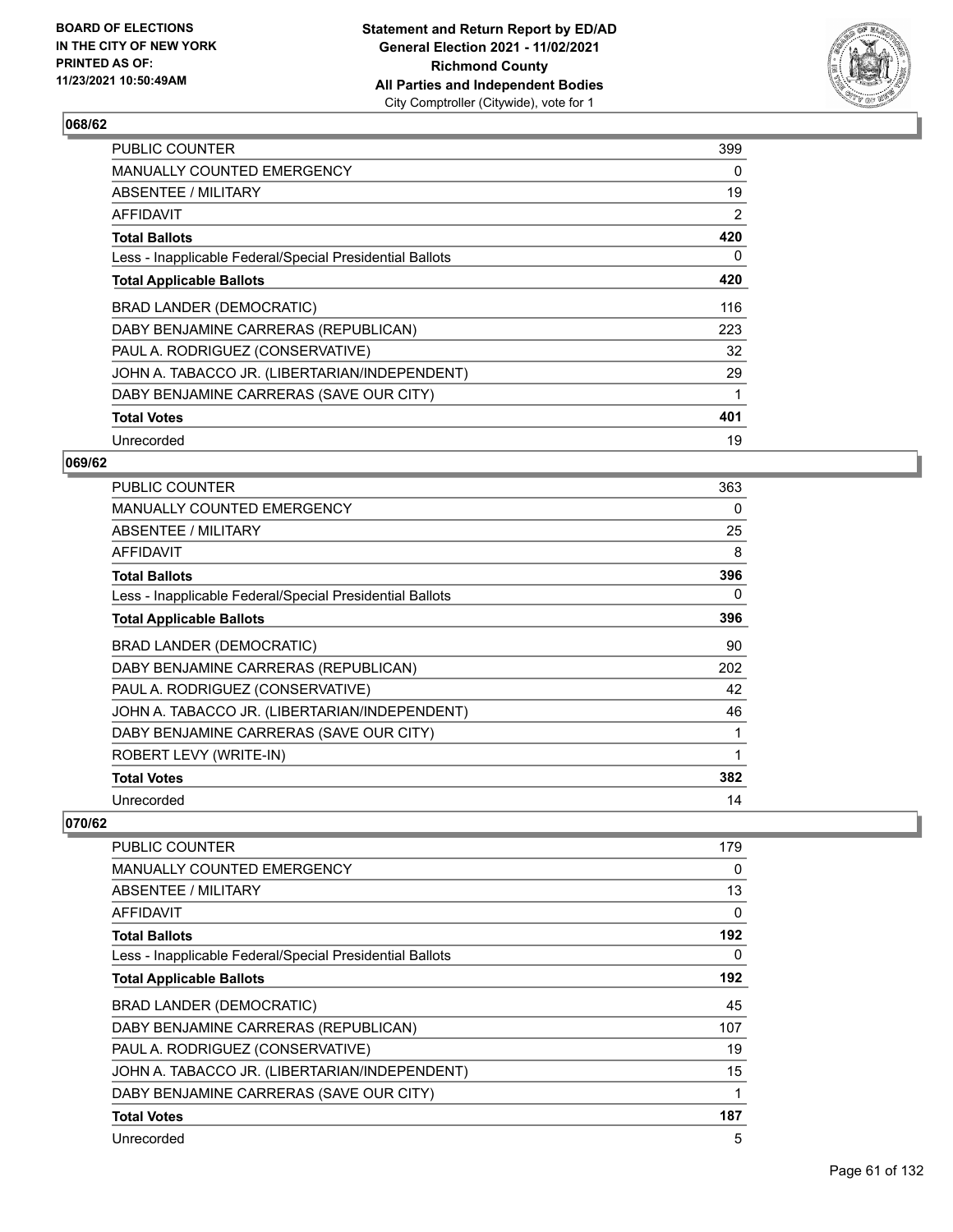

| PUBLIC COUNTER                                           | 420 |
|----------------------------------------------------------|-----|
| MANUALLY COUNTED EMERGENCY                               | 0   |
| ABSENTEE / MILITARY                                      | 16  |
| AFFIDAVIT                                                | 3   |
| <b>Total Ballots</b>                                     | 439 |
| Less - Inapplicable Federal/Special Presidential Ballots | 0   |
| <b>Total Applicable Ballots</b>                          | 439 |
| BRAD LANDER (DEMOCRATIC)                                 | 85  |
| DABY BENJAMINE CARRERAS (REPUBLICAN)                     | 250 |
| PAUL A. RODRIGUEZ (CONSERVATIVE)                         | 34  |
| JOHN A. TABACCO JR. (LIBERTARIAN/INDEPENDENT)            | 40  |
| DABY BENJAMINE CARRERAS (SAVE OUR CITY)                  | 0   |
| ELLIOT WEISS (WRITE-IN)                                  | 1   |
| ROBERT LEVY (WRITE-IN)                                   | 1   |
| <b>Total Votes</b>                                       | 411 |
| Unrecorded                                               | 28  |

| <b>PUBLIC COUNTER</b>                                    | 369 |
|----------------------------------------------------------|-----|
| <b>MANUALLY COUNTED EMERGENCY</b>                        | 0   |
| ABSENTEE / MILITARY                                      | 8   |
| <b>AFFIDAVIT</b>                                         | 0   |
| <b>Total Ballots</b>                                     | 377 |
| Less - Inapplicable Federal/Special Presidential Ballots | 0   |
| <b>Total Applicable Ballots</b>                          | 377 |
| BRAD LANDER (DEMOCRATIC)                                 | 71  |
| DABY BENJAMINE CARRERAS (REPUBLICAN)                     | 210 |
| PAUL A. RODRIGUEZ (CONSERVATIVE)                         | 24  |
| JOHN A. TABACCO JR. (LIBERTARIAN/INDEPENDENT)            | 50  |
| DABY BENJAMINE CARRERAS (SAVE OUR CITY)                  | 0   |
| <b>Total Votes</b>                                       | 355 |
|                                                          |     |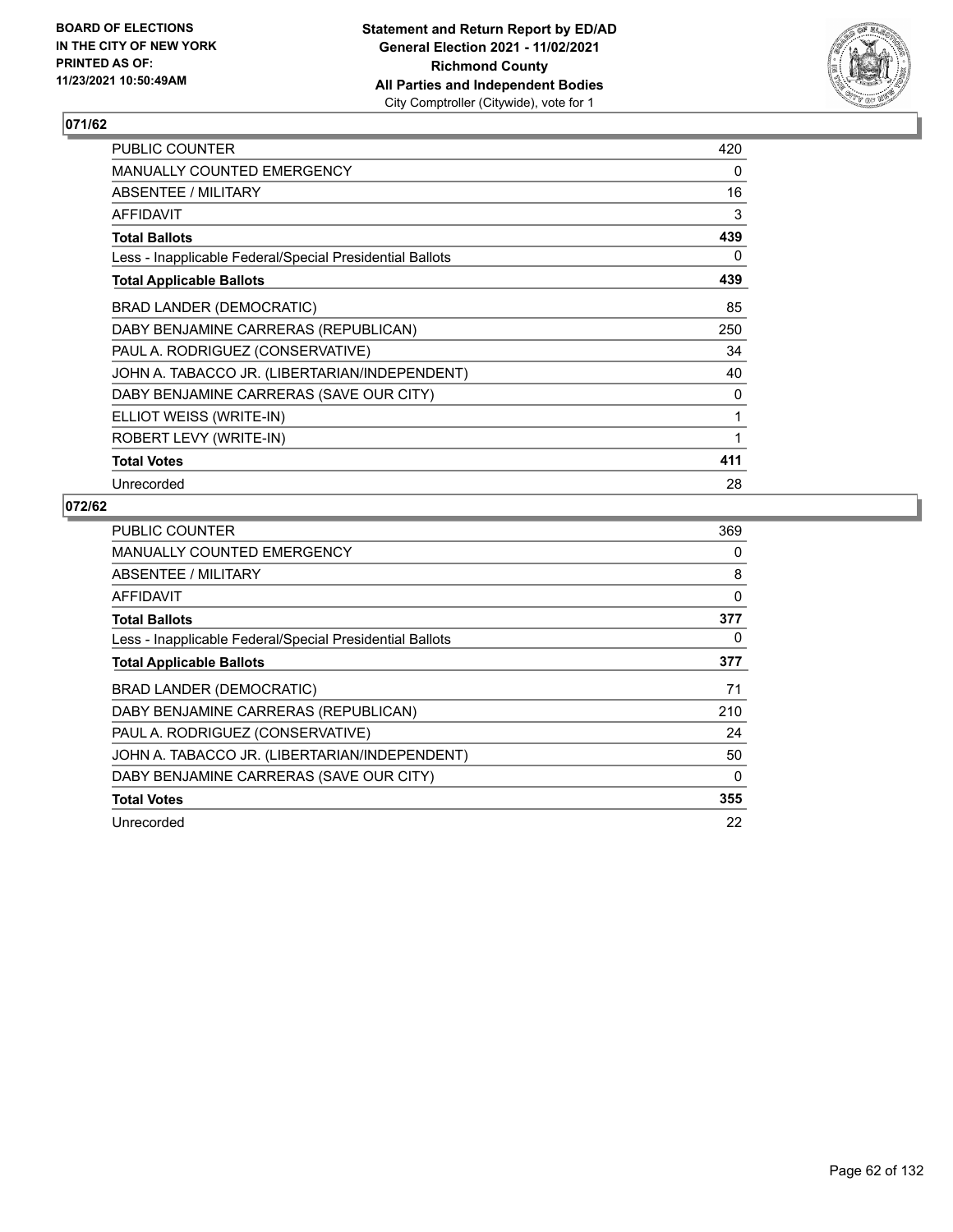

| PUBLIC COUNTER                                           | 398 |
|----------------------------------------------------------|-----|
| MANUALLY COUNTED EMERGENCY                               | 0   |
| ABSENTEE / MILITARY                                      | 31  |
| AFFIDAVIT                                                | 1   |
| <b>Total Ballots</b>                                     | 430 |
| Less - Inapplicable Federal/Special Presidential Ballots | 0   |
| <b>Total Applicable Ballots</b>                          | 430 |
| BRAD LANDER (DEMOCRATIC)                                 | 89  |
| DABY BENJAMINE CARRERAS (REPUBLICAN)                     | 227 |
| PAUL A. RODRIGUEZ (CONSERVATIVE)                         | 42  |
| JOHN A. TABACCO JR. (LIBERTARIAN/INDEPENDENT)            | 42  |
| DABY BENJAMINE CARRERAS (SAVE OUR CITY)                  | 1   |
| ROBERT LEVY (WRITE-IN)                                   | 1   |
| WILLIAM CARR (WRITE-IN)                                  | 1   |
| <b>Total Votes</b>                                       | 403 |
| Unrecorded                                               | 27  |

| <b>PUBLIC COUNTER</b>                                    | 502 |
|----------------------------------------------------------|-----|
| <b>MANUALLY COUNTED EMERGENCY</b>                        | 0   |
| ABSENTEE / MILITARY                                      | 17  |
| <b>AFFIDAVIT</b>                                         | 0   |
| <b>Total Ballots</b>                                     | 519 |
| Less - Inapplicable Federal/Special Presidential Ballots | 0   |
| <b>Total Applicable Ballots</b>                          | 519 |
| BRAD LANDER (DEMOCRATIC)                                 | 58  |
| DABY BENJAMINE CARRERAS (REPUBLICAN)                     | 331 |
| PAUL A. RODRIGUEZ (CONSERVATIVE)                         | 41  |
| JOHN A. TABACCO JR. (LIBERTARIAN/INDEPENDENT)            | 64  |
| DABY BENJAMINE CARRERAS (SAVE OUR CITY)                  | 2   |
| UNATTRIBUTABLE WRITE-IN (WRITE-IN)                       | 1   |
| <b>Total Votes</b>                                       | 497 |
| Unrecorded                                               | 22  |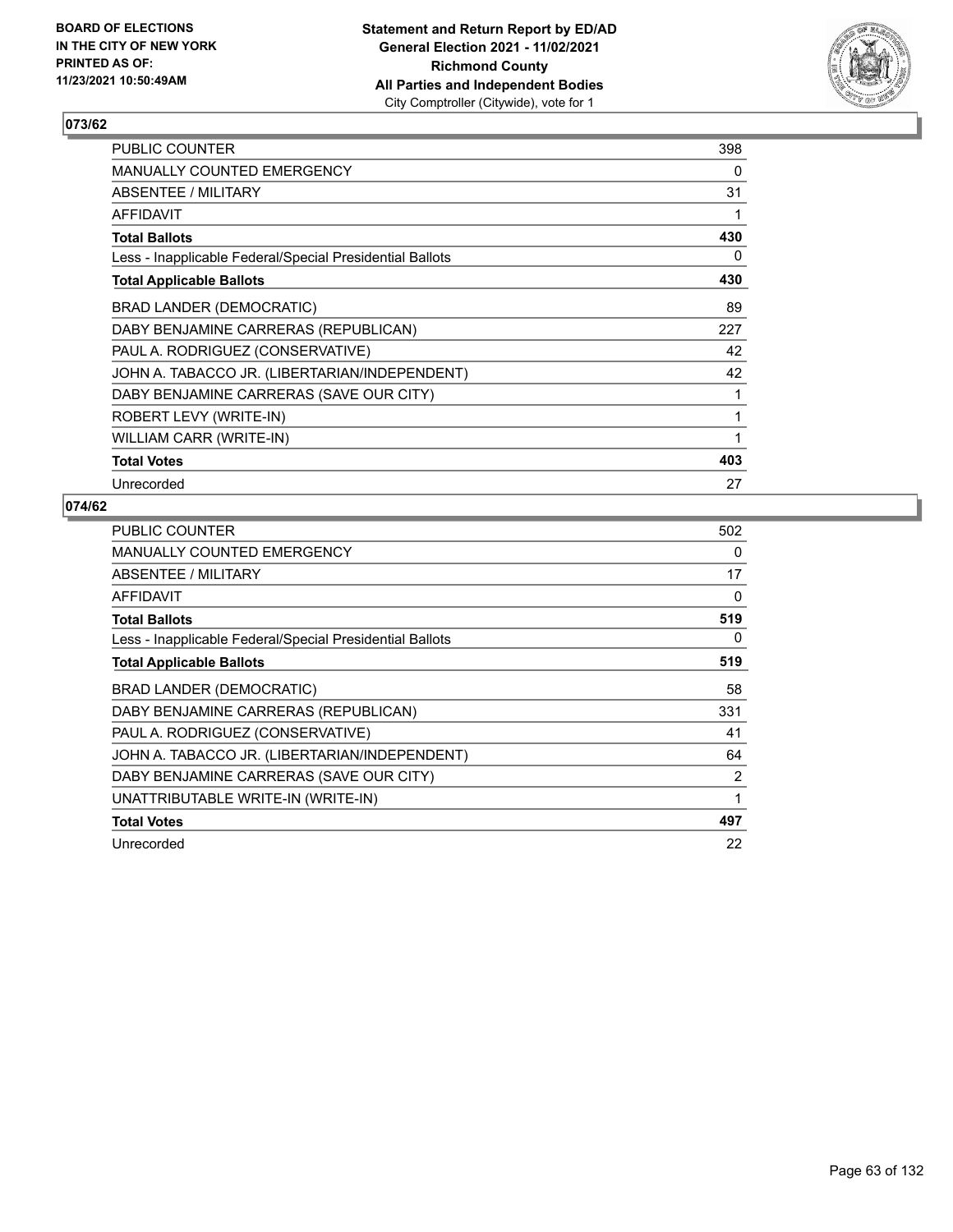

| <b>PUBLIC COUNTER</b>                                    | 411 |
|----------------------------------------------------------|-----|
| MANUALLY COUNTED EMERGENCY                               | 0   |
| ABSENTEE / MILITARY                                      | 19  |
| AFFIDAVIT                                                | 6   |
| <b>Total Ballots</b>                                     | 436 |
| Less - Inapplicable Federal/Special Presidential Ballots | 0   |
| <b>Total Applicable Ballots</b>                          | 436 |
| BRAD LANDER (DEMOCRATIC)                                 | 58  |
| DABY BENJAMINE CARRERAS (REPUBLICAN)                     | 273 |
| PAUL A. RODRIGUEZ (CONSERVATIVE)                         | 34  |
| JOHN A. TABACCO JR. (LIBERTARIAN/INDEPENDENT)            | 50  |
| DABY BENJAMINE CARRERAS (SAVE OUR CITY)                  |     |
| <b>Total Votes</b>                                       | 416 |
| Unrecorded                                               | 20  |

### **076/62**

| <b>PUBLIC COUNTER</b>                                    | 445 |
|----------------------------------------------------------|-----|
| <b>MANUALLY COUNTED EMERGENCY</b>                        | 0   |
| ABSENTEE / MILITARY                                      | 6   |
| AFFIDAVIT                                                | 9   |
| <b>Total Ballots</b>                                     | 460 |
| Less - Inapplicable Federal/Special Presidential Ballots | 0   |
| <b>Total Applicable Ballots</b>                          | 460 |
| BRAD LANDER (DEMOCRATIC)                                 | 53  |
| DABY BENJAMINE CARRERAS (REPUBLICAN)                     | 307 |
| PAUL A. RODRIGUEZ (CONSERVATIVE)                         | 34  |
| JOHN A. TABACCO JR. (LIBERTARIAN/INDEPENDENT)            | 52  |
| DABY BENJAMINE CARRERAS (SAVE OUR CITY)                  | 0   |
| JOSEPH DECICCO (WRITE-IN)                                | 1   |
| <b>Total Votes</b>                                       | 447 |
| Unrecorded                                               | 13  |

| PUBLIC COUNTER                                           | 474 |
|----------------------------------------------------------|-----|
| MANUALLY COUNTED EMERGENCY                               | 0   |
| ABSENTEE / MILITARY                                      | 23  |
| AFFIDAVIT                                                | 2   |
| <b>Total Ballots</b>                                     | 499 |
| Less - Inapplicable Federal/Special Presidential Ballots | 0   |
| <b>Total Applicable Ballots</b>                          | 499 |
| <b>BRAD LANDER (DEMOCRATIC)</b>                          | 51  |
| DABY BENJAMINE CARRERAS (REPUBLICAN)                     | 335 |
| PAUL A. RODRIGUEZ (CONSERVATIVE)                         | 42  |
| JOHN A. TABACCO JR. (LIBERTARIAN/INDEPENDENT)            | 49  |
| DABY BENJAMINE CARRERAS (SAVE OUR CITY)                  | 1   |
| <b>Total Votes</b>                                       | 478 |
| Unrecorded                                               | 21  |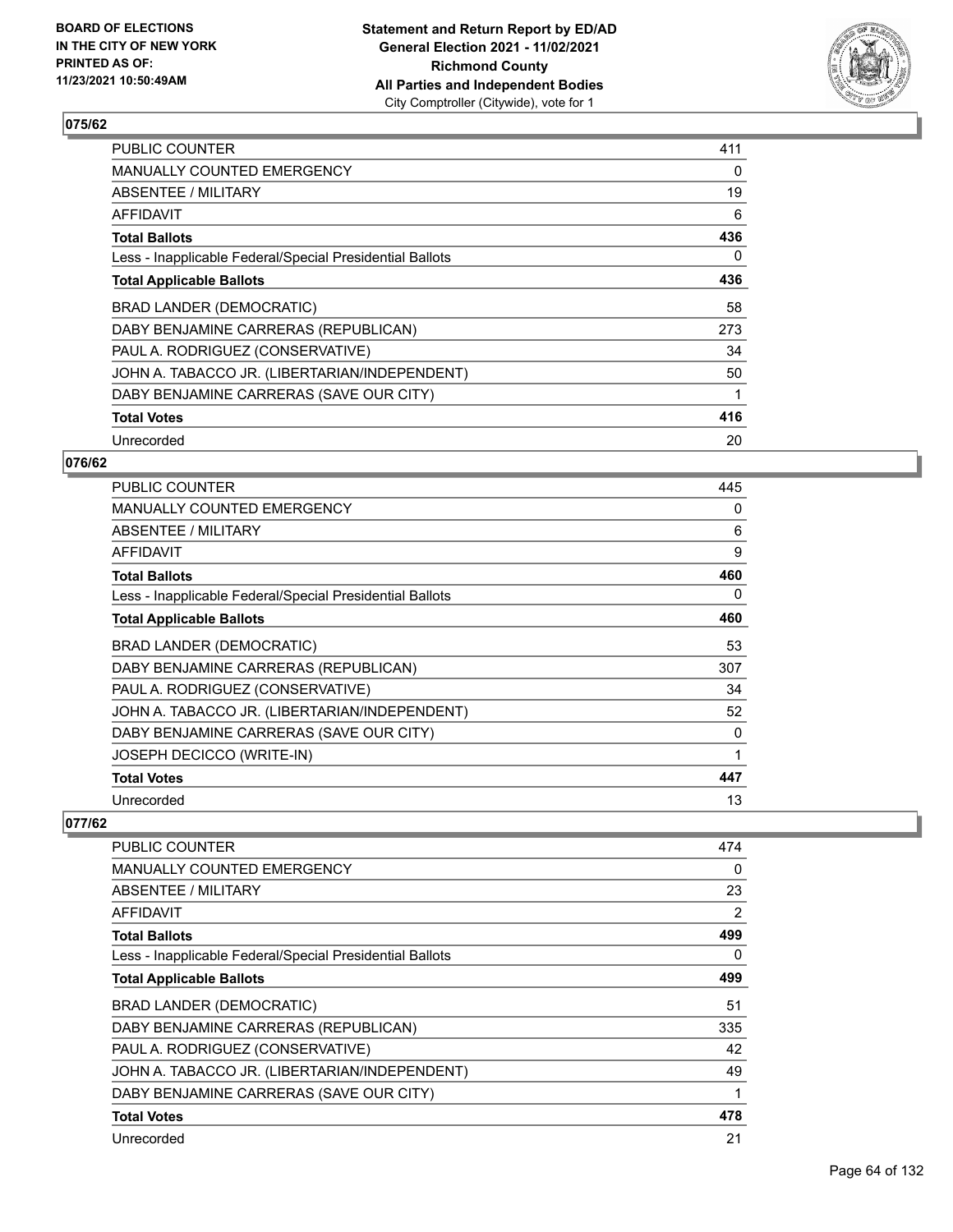

| <b>PUBLIC COUNTER</b>                                    | 447 |
|----------------------------------------------------------|-----|
| <b>MANUALLY COUNTED EMERGENCY</b>                        | 0   |
| ABSENTEE / MILITARY                                      | 14  |
| <b>AFFIDAVIT</b>                                         | 2   |
| <b>Total Ballots</b>                                     | 463 |
| Less - Inapplicable Federal/Special Presidential Ballots | 0   |
| <b>Total Applicable Ballots</b>                          | 463 |
| BRAD LANDER (DEMOCRATIC)                                 | 60  |
| DABY BENJAMINE CARRERAS (REPUBLICAN)                     | 293 |
| PAUL A. RODRIGUEZ (CONSERVATIVE)                         | 35  |
| JOHN A. TABACCO JR. (LIBERTARIAN/INDEPENDENT)            | 67  |
| DABY BENJAMINE CARRERAS (SAVE OUR CITY)                  | 1   |
| OLIVIA M. FRASCA (WRITE-IN)                              | 1   |
| <b>Total Votes</b>                                       | 457 |
| Unrecorded                                               | 6   |

| <b>PUBLIC COUNTER</b>                                    | 263      |
|----------------------------------------------------------|----------|
| <b>MANUALLY COUNTED EMERGENCY</b>                        | 0        |
| <b>ABSENTEE / MILITARY</b>                               | 14       |
| AFFIDAVIT                                                | 0        |
| <b>Total Ballots</b>                                     | 277      |
| Less - Inapplicable Federal/Special Presidential Ballots | 0        |
| <b>Total Applicable Ballots</b>                          | 277      |
| BRAD LANDER (DEMOCRATIC)                                 | 34       |
| DABY BENJAMINE CARRERAS (REPUBLICAN)                     | 191      |
|                                                          |          |
| PAUL A. RODRIGUEZ (CONSERVATIVE)                         | 21       |
| JOHN A. TABACCO JR. (LIBERTARIAN/INDEPENDENT)            | 22       |
| DABY BENJAMINE CARRERAS (SAVE OUR CITY)                  | $\Omega$ |
| <b>Total Votes</b>                                       | 268      |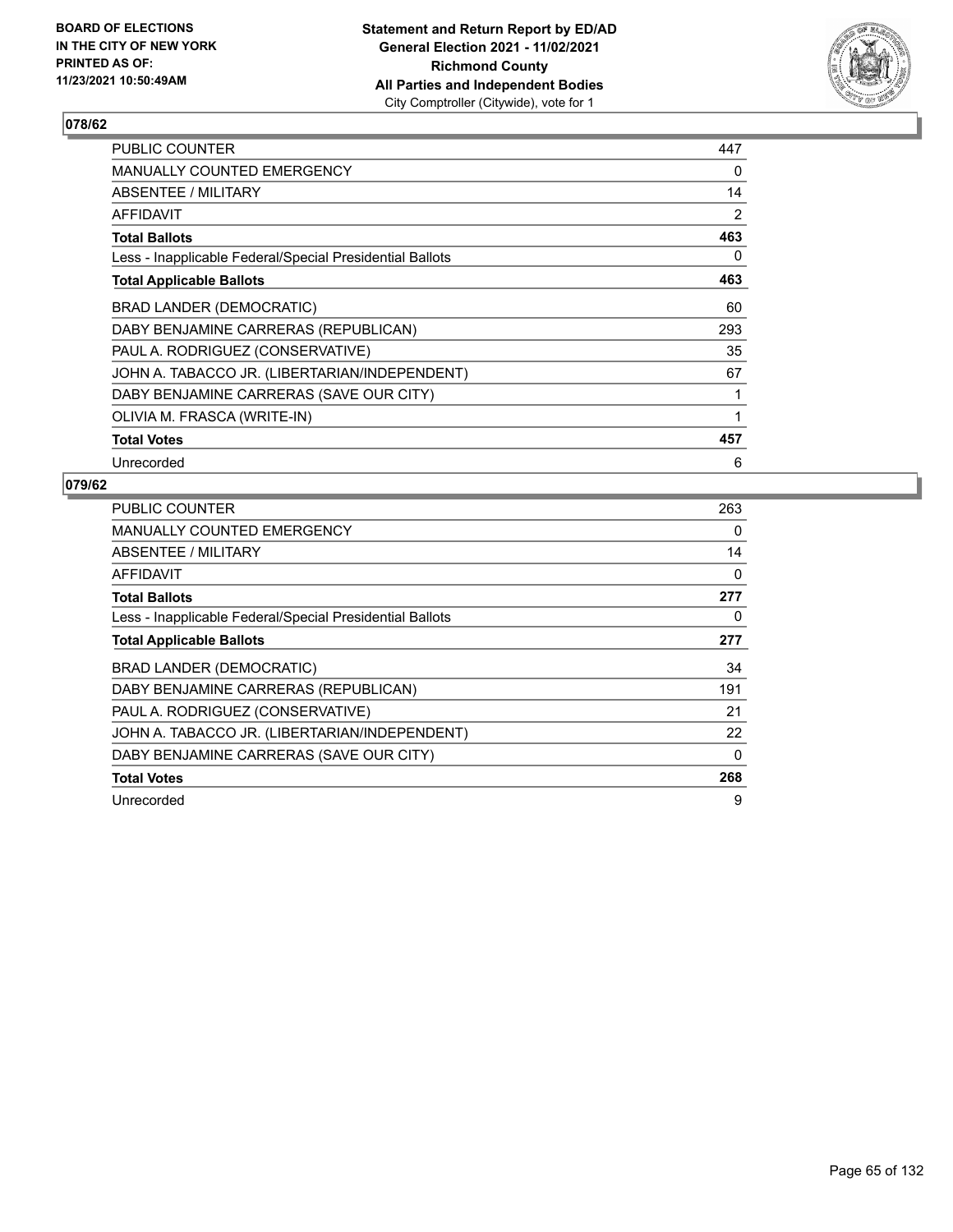

| PUBLIC COUNTER                                           | 461      |
|----------------------------------------------------------|----------|
| MANUALLY COUNTED EMERGENCY                               | $\Omega$ |
| ABSENTEE / MILITARY                                      | 13       |
| AFFIDAVIT                                                | 4        |
| <b>Total Ballots</b>                                     | 478      |
| Less - Inapplicable Federal/Special Presidential Ballots | 0        |
| <b>Total Applicable Ballots</b>                          | 478      |
| BRAD LANDER (DEMOCRATIC)                                 | 90       |
| DABY BENJAMINE CARRERAS (REPUBLICAN)                     | 296      |
| PAUL A. RODRIGUEZ (CONSERVATIVE)                         | 40       |
| JOHN A. TABACCO JR. (LIBERTARIAN/INDEPENDENT)            | 36       |
| DABY BENJAMINE CARRERAS (SAVE OUR CITY)                  | 2        |
| ROBERT LEVY (WRITE-IN)                                   | 1        |
| <b>Total Votes</b>                                       | 465      |
| Unrecorded                                               | 13       |

| PUBLIC COUNTER                                           | 479      |
|----------------------------------------------------------|----------|
| <b>MANUALLY COUNTED EMERGENCY</b>                        | 0        |
| ABSENTEE / MILITARY                                      | 28       |
| AFFIDAVIT                                                | 0        |
| <b>Total Ballots</b>                                     | 507      |
| Less - Inapplicable Federal/Special Presidential Ballots | 0        |
| <b>Total Applicable Ballots</b>                          | 507      |
| <b>BRAD LANDER (DEMOCRATIC)</b>                          | 62       |
| DABY BENJAMINE CARRERAS (REPUBLICAN)                     | 344      |
|                                                          | 27       |
| PAUL A. RODRIGUEZ (CONSERVATIVE)                         |          |
| JOHN A. TABACCO JR. (LIBERTARIAN/INDEPENDENT)            | 57       |
| DABY BENJAMINE CARRERAS (SAVE OUR CITY)                  | $\Omega$ |
| <b>Total Votes</b>                                       | 490      |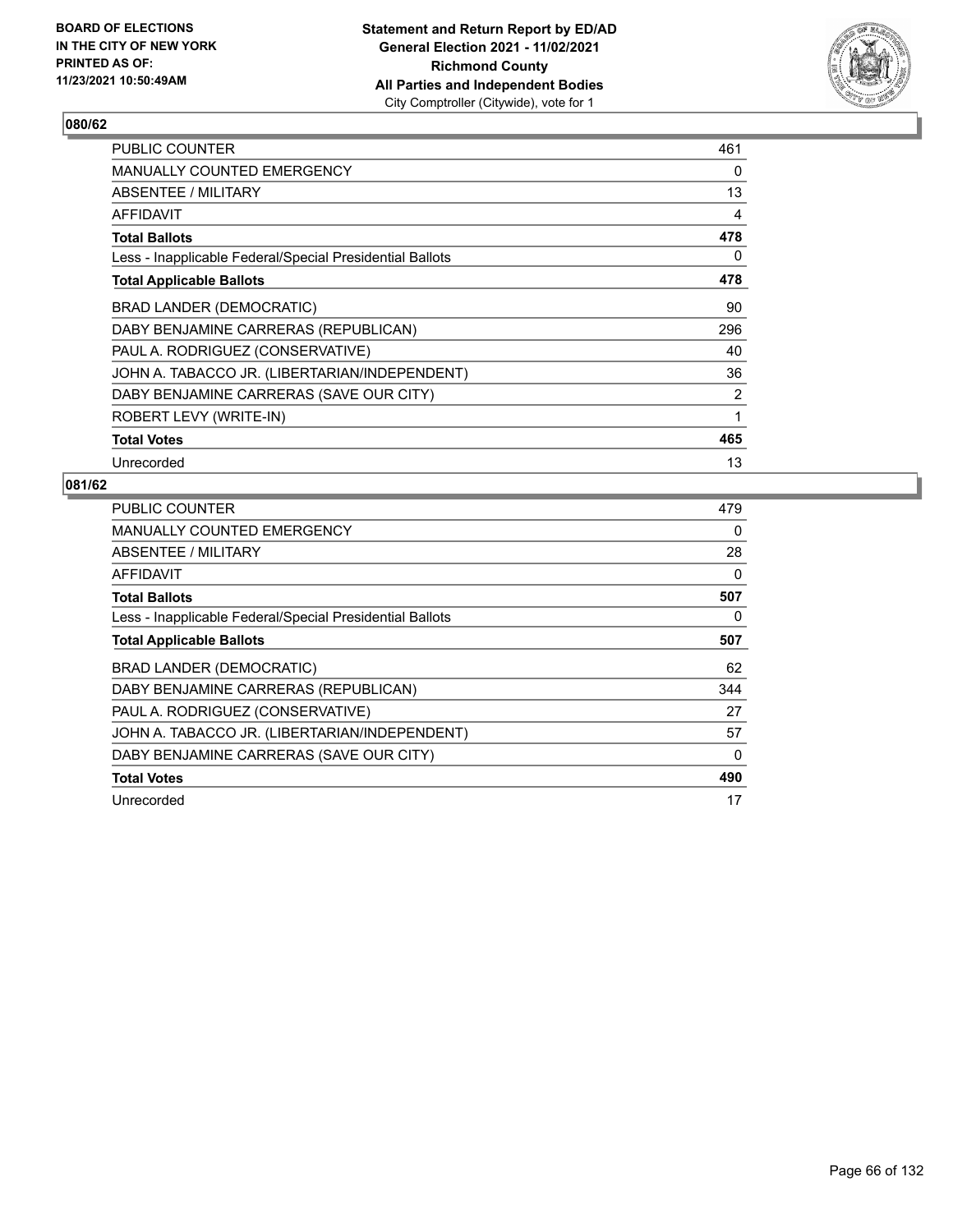

| PUBLIC COUNTER                                           | 418 |
|----------------------------------------------------------|-----|
| <b>MANUALLY COUNTED EMERGENCY</b>                        | 0   |
| ABSENTEE / MILITARY                                      | 23  |
| AFFIDAVIT                                                | 3   |
| <b>Total Ballots</b>                                     | 444 |
| Less - Inapplicable Federal/Special Presidential Ballots | 0   |
| <b>Total Applicable Ballots</b>                          | 444 |
| <b>BRAD LANDER (DEMOCRATIC)</b>                          | 64  |
| DABY BENJAMINE CARRERAS (REPUBLICAN)                     | 277 |
| PAUL A. RODRIGUEZ (CONSERVATIVE)                         | 36  |
| JOHN A. TABACCO JR. (LIBERTARIAN/INDEPENDENT)            | 45  |
| DABY BENJAMINE CARRERAS (SAVE OUR CITY)                  | 1   |
| ROBERT LEVY (WRITE-IN)                                   | 1   |
| <b>Total Votes</b>                                       | 424 |
| Unrecorded                                               | 20  |

| <b>PUBLIC COUNTER</b>                                    | 419            |
|----------------------------------------------------------|----------------|
| <b>MANUALLY COUNTED EMERGENCY</b>                        | 0              |
| ABSENTEE / MILITARY                                      | $\overline{7}$ |
| <b>AFFIDAVIT</b>                                         | $\mathbf 1$    |
| <b>Total Ballots</b>                                     | 427            |
| Less - Inapplicable Federal/Special Presidential Ballots | 0              |
| <b>Total Applicable Ballots</b>                          | 427            |
| BRAD LANDER (DEMOCRATIC)                                 | 48             |
| DABY BENJAMINE CARRERAS (REPUBLICAN)                     | 285            |
| PAUL A. RODRIGUEZ (CONSERVATIVE)                         | 32             |
| JOHN A. TABACCO JR. (LIBERTARIAN/INDEPENDENT)            | 49             |
| DABY BENJAMINE CARRERAS (SAVE OUR CITY)                  | 0              |
| KEMBA WALKER (WRITE-IN)                                  |                |
| <b>Total Votes</b>                                       | 415            |
| Unrecorded                                               | 12             |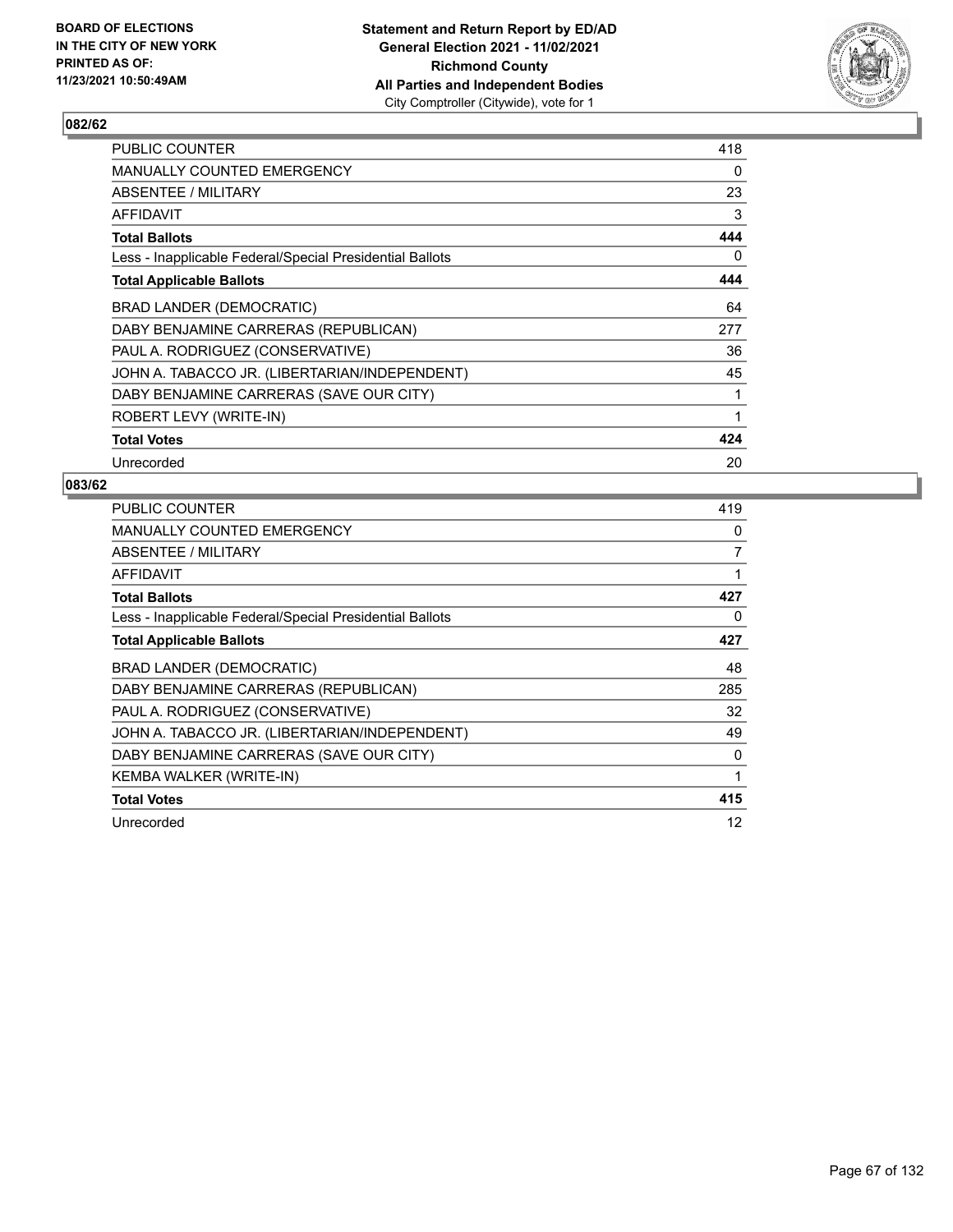

| PUBLIC COUNTER                                           | 477 |
|----------------------------------------------------------|-----|
| MANUALLY COUNTED EMERGENCY                               | 0   |
| ABSENTEE / MILITARY                                      | 21  |
| AFFIDAVIT                                                | 0   |
| <b>Total Ballots</b>                                     | 498 |
| Less - Inapplicable Federal/Special Presidential Ballots | 0   |
| <b>Total Applicable Ballots</b>                          | 498 |
| BRAD LANDER (DEMOCRATIC)                                 | 50  |
| DABY BENJAMINE CARRERAS (REPUBLICAN)                     | 300 |
| PAUL A. RODRIGUEZ (CONSERVATIVE)                         | 52  |
| JOHN A. TABACCO JR. (LIBERTARIAN/INDEPENDENT)            | 69  |
| DABY BENJAMINE CARRERAS (SAVE OUR CITY)                  | 4   |
| KATHY FELCI (WRITE-IN)                                   | 1   |
| ROBERT LEVY (WRITE-IN)                                   | 1   |
| <b>Total Votes</b>                                       | 477 |
| Unrecorded                                               | 21  |

| <b>PUBLIC COUNTER</b>                                    | 342 |
|----------------------------------------------------------|-----|
| MANUALLY COUNTED EMERGENCY                               | 0   |
| ABSENTEE / MILITARY                                      | 18  |
| AFFIDAVIT                                                | 1   |
| <b>Total Ballots</b>                                     | 361 |
| Less - Inapplicable Federal/Special Presidential Ballots | 0   |
| <b>Total Applicable Ballots</b>                          | 361 |
| <b>BRAD LANDER (DEMOCRATIC)</b>                          | 77  |
| DABY BENJAMINE CARRERAS (REPUBLICAN)                     | 211 |
| PAUL A. RODRIGUEZ (CONSERVATIVE)                         | 23  |
| JOHN A. TABACCO JR. (LIBERTARIAN/INDEPENDENT)            | 31  |
| DABY BENJAMINE CARRERAS (SAVE OUR CITY)                  | 1   |
| <b>Total Votes</b>                                       | 343 |
| Unrecorded                                               | 18  |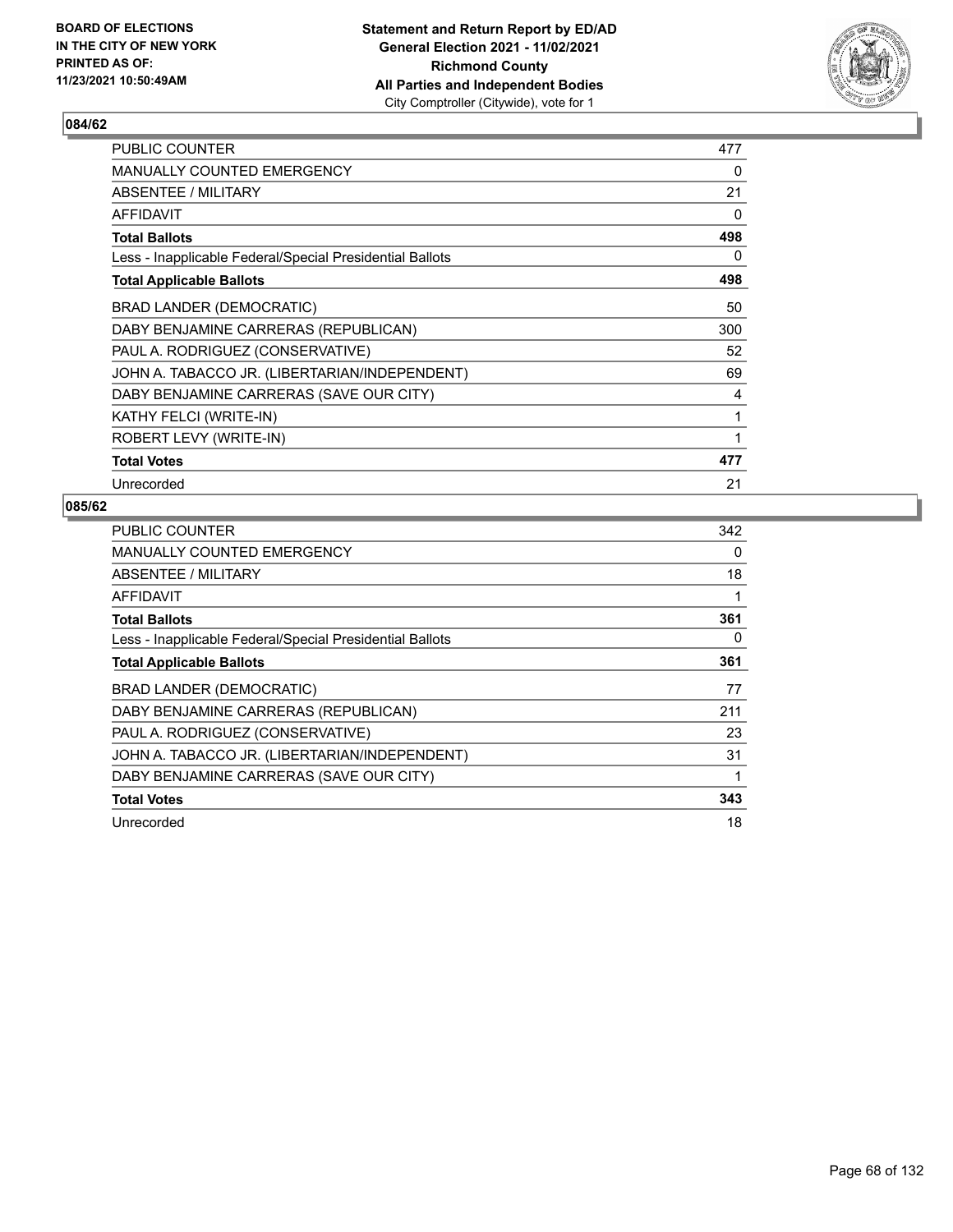

| <b>PUBLIC COUNTER</b>                                    | 389 |
|----------------------------------------------------------|-----|
| <b>MANUALLY COUNTED EMERGENCY</b>                        | 0   |
| ABSENTEE / MILITARY                                      | 12  |
| AFFIDAVIT                                                | 0   |
| <b>Total Ballots</b>                                     | 401 |
| Less - Inapplicable Federal/Special Presidential Ballots | 0   |
| <b>Total Applicable Ballots</b>                          | 401 |
| BRAD LANDER (DEMOCRATIC)                                 | 72  |
| DABY BENJAMINE CARRERAS (REPUBLICAN)                     | 225 |
| PAUL A. RODRIGUEZ (CONSERVATIVE)                         | 27  |
| JOHN A. TABACCO JR. (LIBERTARIAN/INDEPENDENT)            | 56  |
| DABY BENJAMINE CARRERAS (SAVE OUR CITY)                  | 1   |
| <b>Total Votes</b>                                       | 381 |
| Unrecorded                                               | 20  |

## **087/62**

| <b>PUBLIC COUNTER</b>                                    | 0 |
|----------------------------------------------------------|---|
| MANUALLY COUNTED EMERGENCY                               | 0 |
| ABSENTEE / MILITARY                                      | 0 |
| AFFIDAVIT                                                | 0 |
| <b>Total Ballots</b>                                     | 0 |
| Less - Inapplicable Federal/Special Presidential Ballots | 0 |
| <b>Total Applicable Ballots</b>                          | 0 |
| <b>BRAD LANDER (DEMOCRATIC)</b>                          | 0 |
| DABY BENJAMINE CARRERAS (REPUBLICAN)                     | 0 |
| PAUL A. RODRIGUEZ (CONSERVATIVE)                         | 0 |
| JOHN A. TABACCO JR. (LIBERTARIAN/INDEPENDENT)            | 0 |
| DABY BENJAMINE CARRERAS (SAVE OUR CITY)                  | 0 |
| <b>Total Votes</b>                                       | 0 |

| <b>PUBLIC COUNTER</b>                                    | 0 |
|----------------------------------------------------------|---|
| <b>MANUALLY COUNTED EMERGENCY</b>                        | 0 |
| <b>ABSENTEE / MILITARY</b>                               | 0 |
| <b>AFFIDAVIT</b>                                         | 0 |
| <b>Total Ballots</b>                                     | 0 |
| Less - Inapplicable Federal/Special Presidential Ballots | 0 |
| <b>Total Applicable Ballots</b>                          | 0 |
| <b>BRAD LANDER (DEMOCRATIC)</b>                          | 0 |
| DABY BENJAMINE CARRERAS (REPUBLICAN)                     | 0 |
| PAUL A. RODRIGUEZ (CONSERVATIVE)                         | 0 |
| JOHN A. TABACCO JR. (LIBERTARIAN/INDEPENDENT)            | 0 |
| DABY BENJAMINE CARRERAS (SAVE OUR CITY)                  | 0 |
| <b>Total Votes</b>                                       | 0 |
|                                                          |   |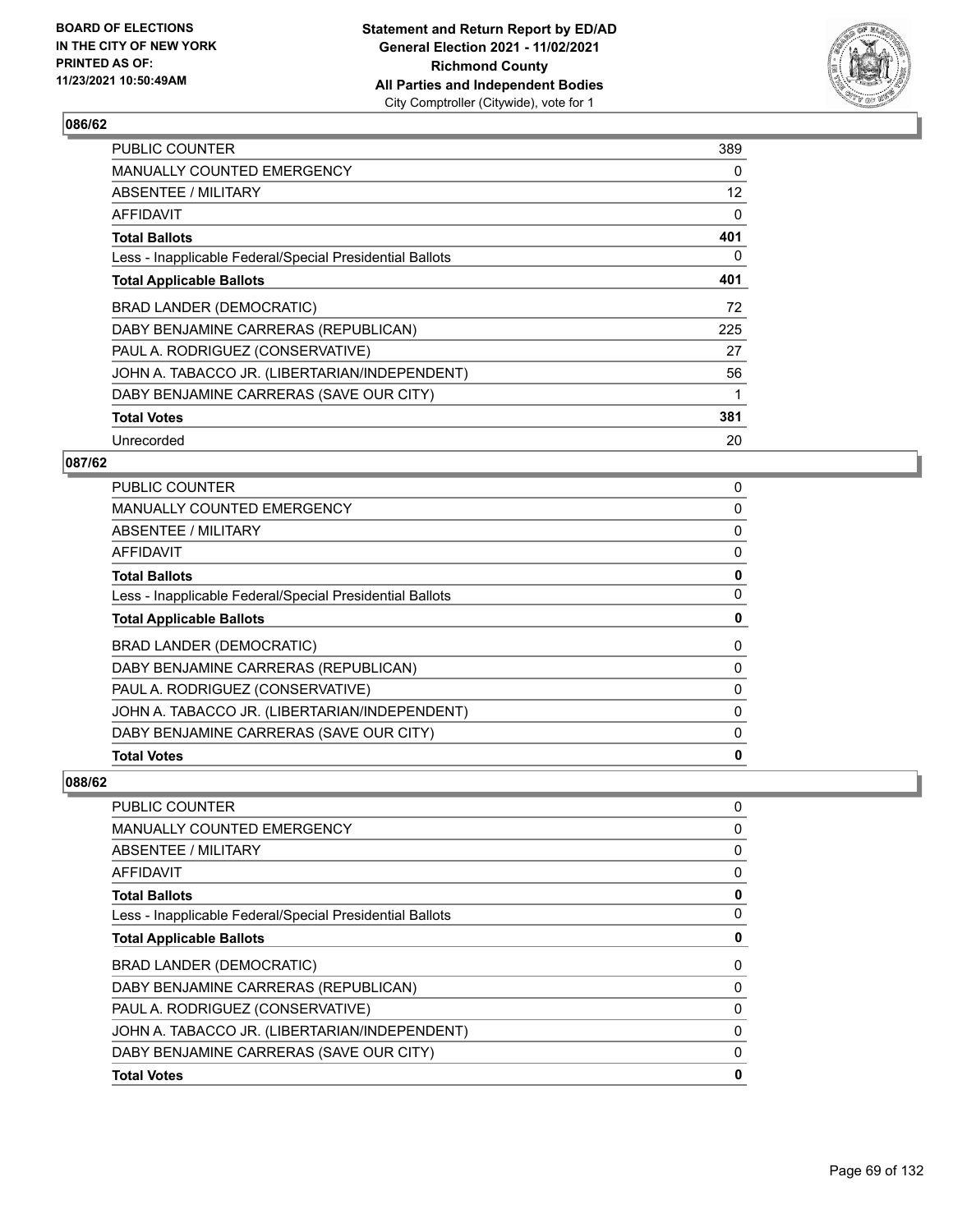

| PUBLIC COUNTER                                           | 409 |
|----------------------------------------------------------|-----|
| <b>MANUALLY COUNTED EMERGENCY</b>                        | 0   |
| ABSENTEE / MILITARY                                      | 20  |
| AFFIDAVIT                                                |     |
| <b>Total Ballots</b>                                     | 430 |
| Less - Inapplicable Federal/Special Presidential Ballots | 0   |
| <b>Total Applicable Ballots</b>                          | 430 |
| <b>BRAD LANDER (DEMOCRATIC)</b>                          | 98  |
| DABY BENJAMINE CARRERAS (REPUBLICAN)                     | 237 |
| PAUL A. RODRIGUEZ (CONSERVATIVE)                         | 44  |
| JOHN A. TABACCO JR. (LIBERTARIAN/INDEPENDENT)            | 36  |
| DABY BENJAMINE CARRERAS (SAVE OUR CITY)                  | 1   |
| ROBERT LEVY (WRITE-IN)                                   | 1   |
| UNATTRIBUTABLE WRITE-IN (WRITE-IN)                       | 1   |
| <b>Total Votes</b>                                       | 418 |
| Unrecorded                                               | 12  |

| <b>PUBLIC COUNTER</b>                                    | 359 |
|----------------------------------------------------------|-----|
| MANUALLY COUNTED EMERGENCY                               | 0   |
| ABSENTEE / MILITARY                                      | 23  |
| AFFIDAVIT                                                | 0   |
| <b>Total Ballots</b>                                     | 382 |
| Less - Inapplicable Federal/Special Presidential Ballots | 0   |
| <b>Total Applicable Ballots</b>                          | 382 |
| <b>BRAD LANDER (DEMOCRATIC)</b>                          | 121 |
| DABY BENJAMINE CARRERAS (REPUBLICAN)                     | 206 |
| PAUL A. RODRIGUEZ (CONSERVATIVE)                         | 26  |
| JOHN A. TABACCO JR. (LIBERTARIAN/INDEPENDENT)            | 13  |
| DABY BENJAMINE CARRERAS (SAVE OUR CITY)                  | 2   |
| <b>Total Votes</b>                                       | 368 |
| Unrecorded                                               | 14  |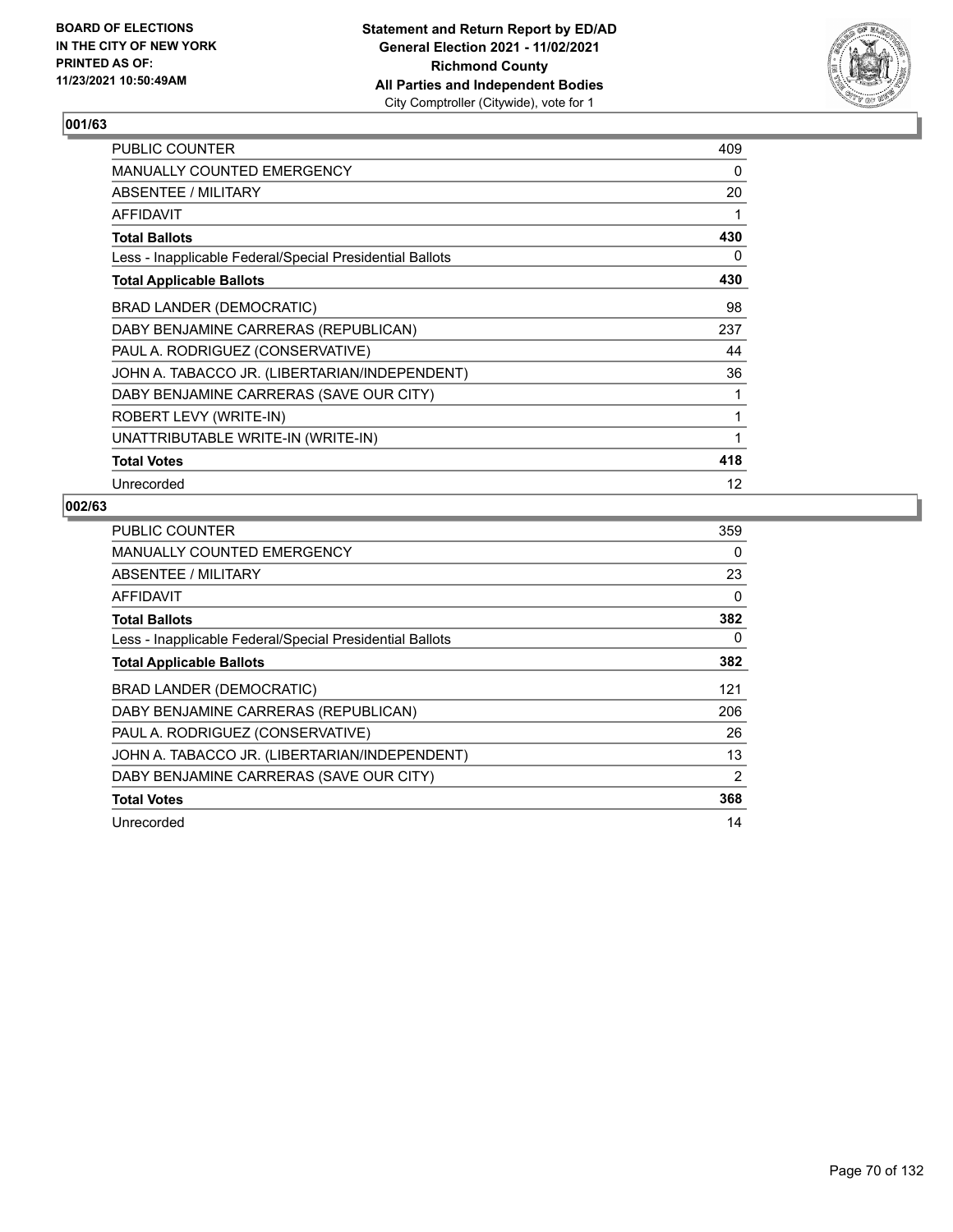

| PUBLIC COUNTER                                           | 234 |
|----------------------------------------------------------|-----|
| MANUALLY COUNTED EMERGENCY                               | 0   |
| ABSENTEE / MILITARY                                      | 15  |
| AFFIDAVIT                                                | 2   |
| <b>Total Ballots</b>                                     | 251 |
| Less - Inapplicable Federal/Special Presidential Ballots | 0   |
| <b>Total Applicable Ballots</b>                          | 251 |
| BRAD LANDER (DEMOCRATIC)                                 | 84  |
| DABY BENJAMINE CARRERAS (REPUBLICAN)                     | 117 |
| PAUL A. RODRIGUEZ (CONSERVATIVE)                         | 29  |
| JOHN A. TABACCO JR. (LIBERTARIAN/INDEPENDENT)            | 7   |
| DABY BENJAMINE CARRERAS (SAVE OUR CITY)                  | 3   |
| EDWARD KOCH (WRITE-IN)                                   | 1   |
| ROBERT LEVY (WRITE-IN)                                   | 2   |
| <b>Total Votes</b>                                       | 243 |
| Unrecorded                                               | 8   |

| <b>PUBLIC COUNTER</b>                                    | 399 |
|----------------------------------------------------------|-----|
| MANUALLY COUNTED EMERGENCY                               | 0   |
| ABSENTEE / MILITARY                                      | 42  |
| AFFIDAVIT                                                | 2   |
| <b>Total Ballots</b>                                     | 443 |
| Less - Inapplicable Federal/Special Presidential Ballots | 0   |
| <b>Total Applicable Ballots</b>                          | 443 |
| <b>BRAD LANDER (DEMOCRATIC)</b>                          | 96  |
| DABY BENJAMINE CARRERAS (REPUBLICAN)                     | 264 |
| PAUL A. RODRIGUEZ (CONSERVATIVE)                         | 23  |
| JOHN A. TABACCO JR. (LIBERTARIAN/INDEPENDENT)            | 42  |
| DABY BENJAMINE CARRERAS (SAVE OUR CITY)                  | 1   |
| <b>Total Votes</b>                                       | 426 |
| Unrecorded                                               | 17  |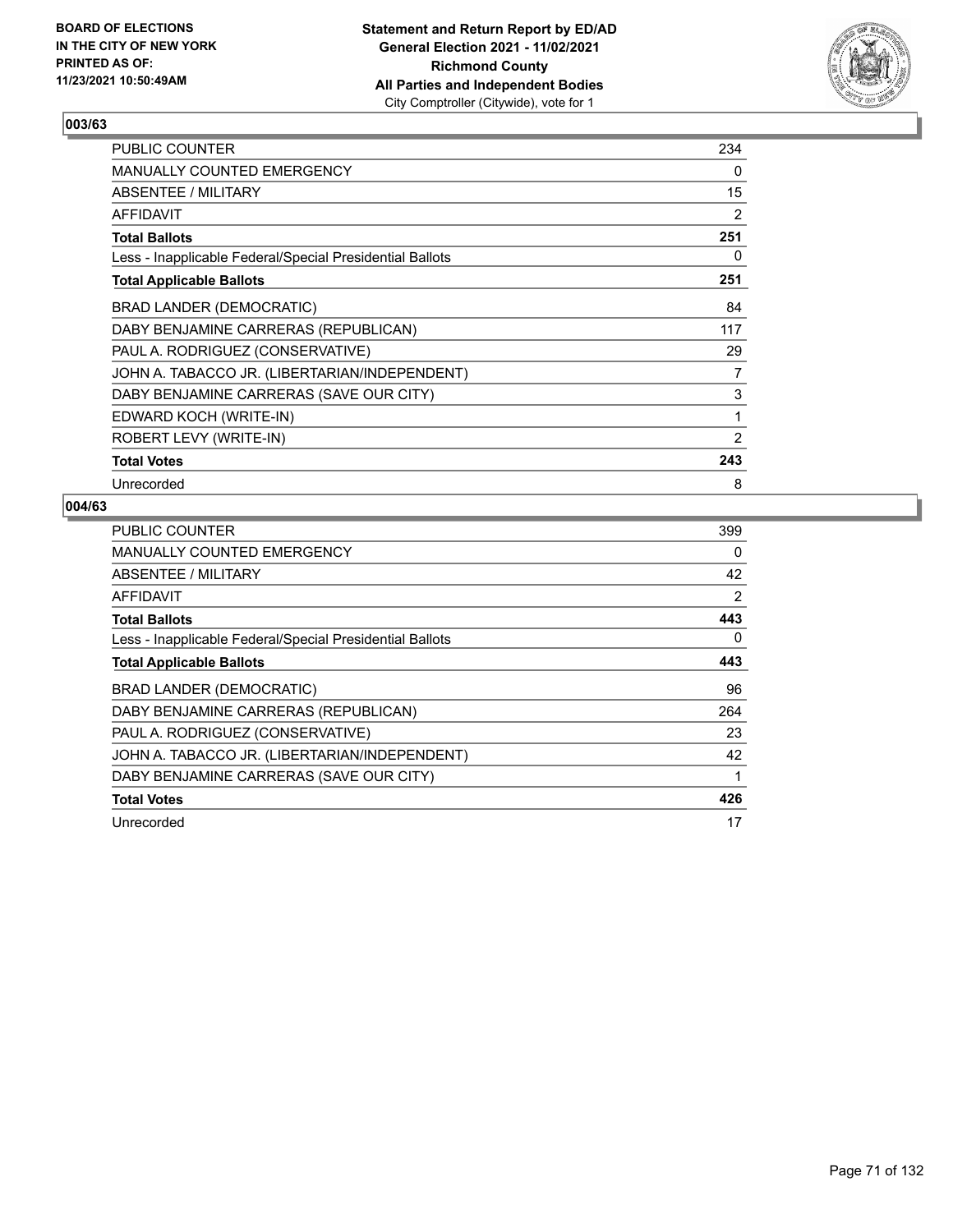

| <b>PUBLIC COUNTER</b>                                    | 362 |
|----------------------------------------------------------|-----|
| MANUALLY COUNTED EMERGENCY                               | 0   |
| ABSENTEE / MILITARY                                      | 17  |
| AFFIDAVIT                                                | 1   |
| <b>Total Ballots</b>                                     | 380 |
| Less - Inapplicable Federal/Special Presidential Ballots | 0   |
| <b>Total Applicable Ballots</b>                          | 380 |
| BRAD LANDER (DEMOCRATIC)                                 | 82  |
| DABY BENJAMINE CARRERAS (REPUBLICAN)                     | 214 |
| PAUL A. RODRIGUEZ (CONSERVATIVE)                         | 37  |
| JOHN A. TABACCO JR. (LIBERTARIAN/INDEPENDENT)            | 29  |
| DABY BENJAMINE CARRERAS (SAVE OUR CITY)                  | 1   |
| <b>Total Votes</b>                                       | 363 |
| Unrecorded                                               | 17  |

### **006/63**

| PUBLIC COUNTER                                           | 338 |
|----------------------------------------------------------|-----|
| <b>MANUALLY COUNTED EMERGENCY</b>                        | 0   |
| <b>ABSENTEE / MILITARY</b>                               | 20  |
| AFFIDAVIT                                                | 0   |
| <b>Total Ballots</b>                                     | 358 |
| Less - Inapplicable Federal/Special Presidential Ballots | 0   |
| <b>Total Applicable Ballots</b>                          | 358 |
| BRAD LANDER (DEMOCRATIC)                                 | 84  |
| DABY BENJAMINE CARRERAS (REPUBLICAN)                     | 202 |
| PAUL A. RODRIGUEZ (CONSERVATIVE)                         | 20  |
| JOHN A. TABACCO JR. (LIBERTARIAN/INDEPENDENT)            | 36  |
| DABY BENJAMINE CARRERAS (SAVE OUR CITY)                  |     |
| <b>Total Votes</b>                                       | 343 |
| Unrecorded                                               | 15  |

| <b>PUBLIC COUNTER</b>                                    | 270 |
|----------------------------------------------------------|-----|
| <b>MANUALLY COUNTED EMERGENCY</b>                        | 0   |
| ABSENTEE / MILITARY                                      | 11  |
| AFFIDAVIT                                                |     |
| <b>Total Ballots</b>                                     | 282 |
| Less - Inapplicable Federal/Special Presidential Ballots | 0   |
| <b>Total Applicable Ballots</b>                          | 282 |
| BRAD LANDER (DEMOCRATIC)                                 | 103 |
| DABY BENJAMINE CARRERAS (REPUBLICAN)                     | 144 |
| PAUL A. RODRIGUEZ (CONSERVATIVE)                         | 14  |
| JOHN A. TABACCO JR. (LIBERTARIAN/INDEPENDENT)            | 8   |
| DABY BENJAMINE CARRERAS (SAVE OUR CITY)                  | 3   |
| <b>Total Votes</b>                                       | 272 |
| Unrecorded                                               | 10  |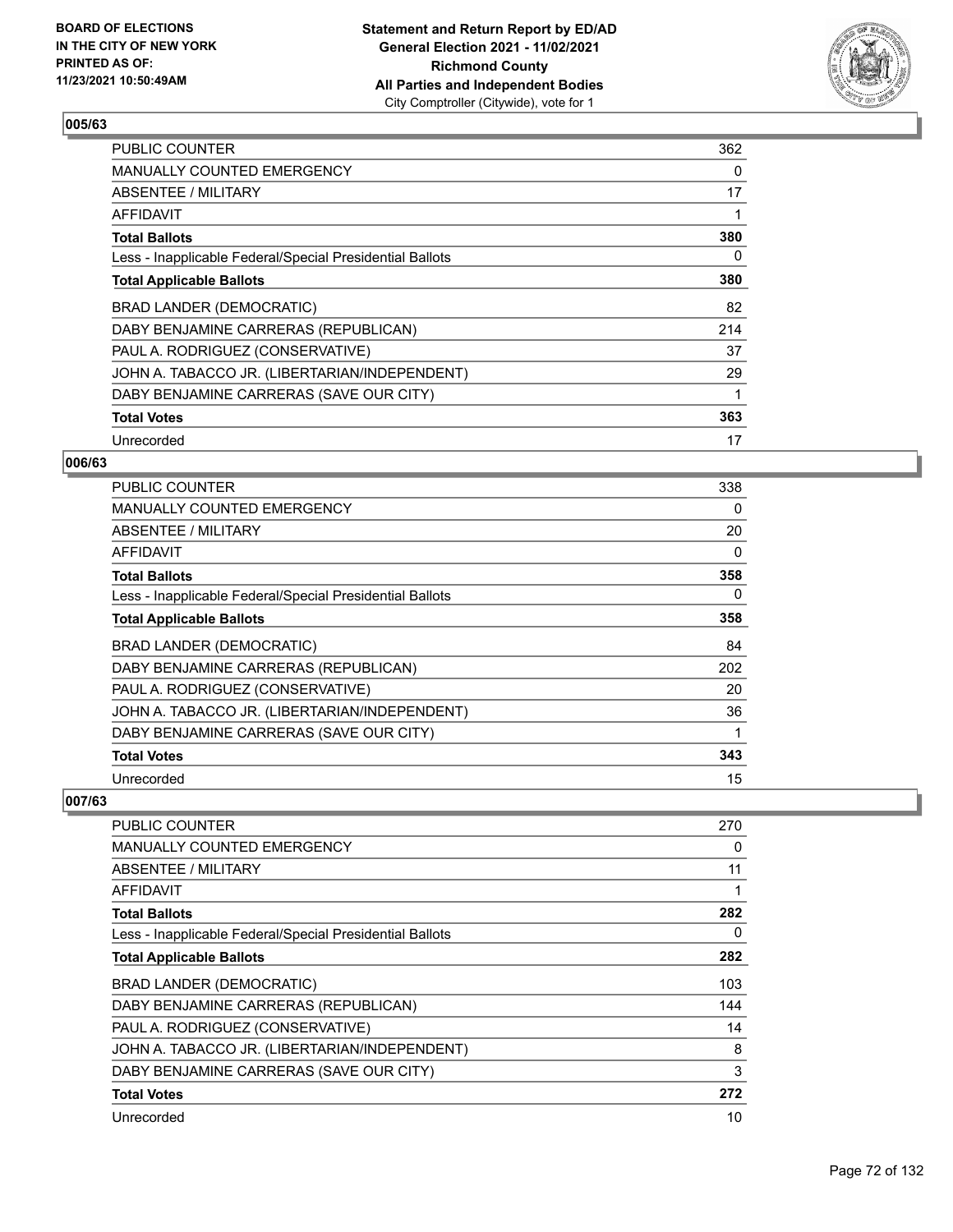

| <b>PUBLIC COUNTER</b>                                    | 350 |
|----------------------------------------------------------|-----|
| <b>MANUALLY COUNTED EMERGENCY</b>                        | 0   |
| ABSENTEE / MILITARY                                      | 17  |
| AFFIDAVIT                                                |     |
| <b>Total Ballots</b>                                     | 368 |
| Less - Inapplicable Federal/Special Presidential Ballots | 0   |
| <b>Total Applicable Ballots</b>                          | 368 |
| BRAD LANDER (DEMOCRATIC)                                 | 102 |
| DABY BENJAMINE CARRERAS (REPUBLICAN)                     | 209 |
| PAUL A. RODRIGUEZ (CONSERVATIVE)                         | 24  |
| JOHN A. TABACCO JR. (LIBERTARIAN/INDEPENDENT)            | 22  |
| DABY BENJAMINE CARRERAS (SAVE OUR CITY)                  |     |
| <b>Total Votes</b>                                       | 358 |
| Unrecorded                                               | 10  |

## **009/63**

| <b>PUBLIC COUNTER</b>                                    | 30 |
|----------------------------------------------------------|----|
| <b>MANUALLY COUNTED EMERGENCY</b>                        | 0  |
| ABSENTEE / MILITARY                                      | 4  |
| AFFIDAVIT                                                | 0  |
| <b>Total Ballots</b>                                     | 34 |
| Less - Inapplicable Federal/Special Presidential Ballots | 0  |
| <b>Total Applicable Ballots</b>                          | 34 |
| BRAD LANDER (DEMOCRATIC)                                 | 8  |
| DABY BENJAMINE CARRERAS (REPUBLICAN)                     | 22 |
| PAUL A. RODRIGUEZ (CONSERVATIVE)                         | 3  |
| JOHN A. TABACCO JR. (LIBERTARIAN/INDEPENDENT)            | 0  |
| DABY BENJAMINE CARRERAS (SAVE OUR CITY)                  | 0  |
| <b>Total Votes</b>                                       | 33 |
| Unrecorded                                               | 1  |

| PUBLIC COUNTER                                           | 167 |
|----------------------------------------------------------|-----|
| <b>MANUALLY COUNTED EMERGENCY</b>                        | 0   |
| ABSENTEE / MILITARY                                      | 19  |
| AFFIDAVIT                                                | 0   |
| <b>Total Ballots</b>                                     | 186 |
| Less - Inapplicable Federal/Special Presidential Ballots | 0   |
| <b>Total Applicable Ballots</b>                          | 186 |
| BRAD LANDER (DEMOCRATIC)                                 | 100 |
| DABY BENJAMINE CARRERAS (REPUBLICAN)                     | 58  |
| PAUL A. RODRIGUEZ (CONSERVATIVE)                         | 16  |
| JOHN A. TABACCO JR. (LIBERTARIAN/INDEPENDENT)            | 9   |
| DABY BENJAMINE CARRERAS (SAVE OUR CITY)                  | 0   |
| LEONORA BATTEN (WRITE-IN)                                | 1   |
| <b>Total Votes</b>                                       | 184 |
| Unrecorded                                               | 2   |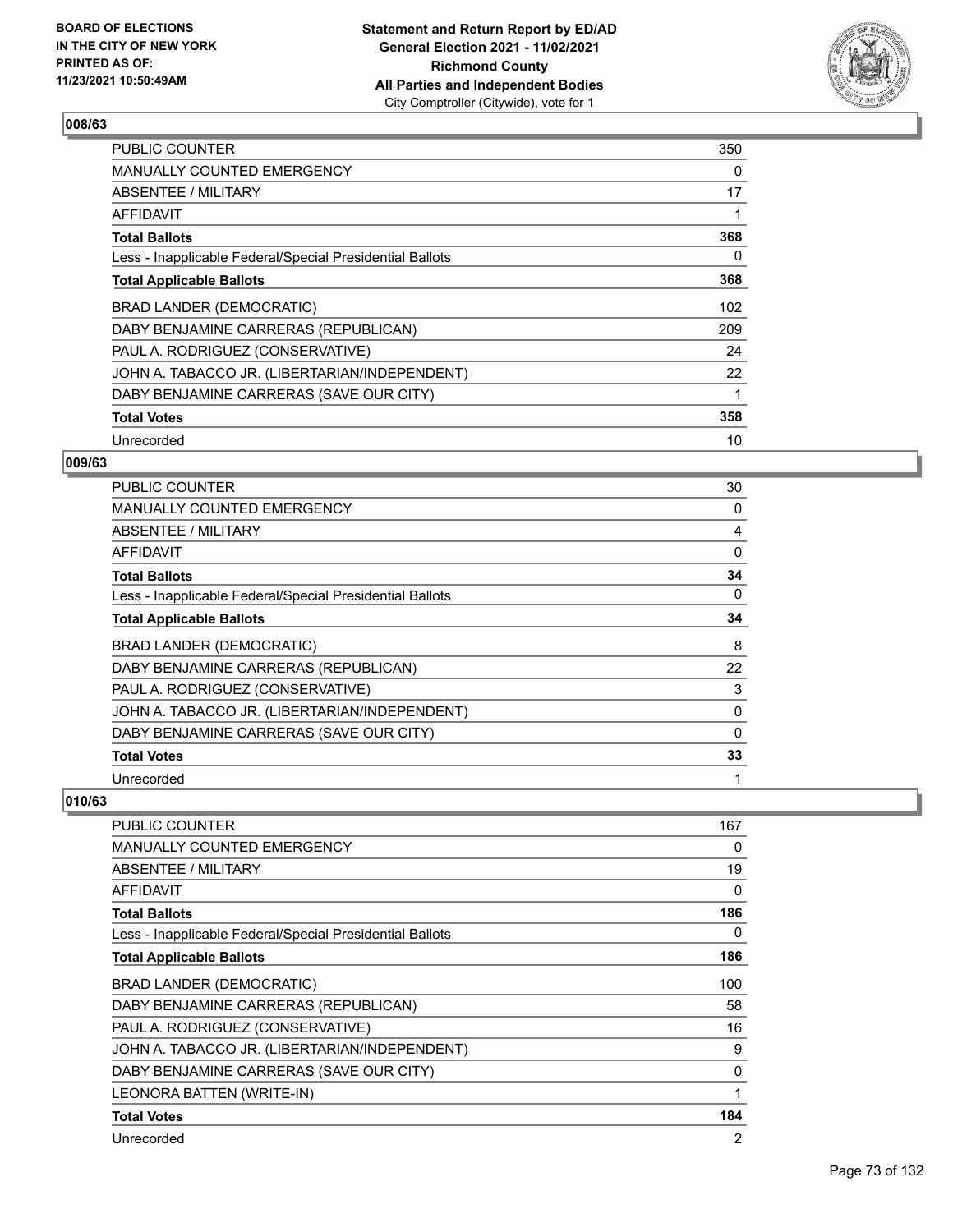

| <b>PUBLIC COUNTER</b>                                    | 269 |
|----------------------------------------------------------|-----|
| <b>MANUALLY COUNTED EMERGENCY</b>                        | 0   |
| ABSENTEE / MILITARY                                      | 27  |
| <b>AFFIDAVIT</b>                                         | 0   |
| <b>Total Ballots</b>                                     | 296 |
| Less - Inapplicable Federal/Special Presidential Ballots | 0   |
| <b>Total Applicable Ballots</b>                          | 296 |
| BRAD LANDER (DEMOCRATIC)                                 | 110 |
| DABY BENJAMINE CARRERAS (REPUBLICAN)                     | 139 |
| PAUL A. RODRIGUEZ (CONSERVATIVE)                         | 23  |
| JOHN A. TABACCO JR. (LIBERTARIAN/INDEPENDENT)            | 13  |
| DABY BENJAMINE CARRERAS (SAVE OUR CITY)                  |     |
| <b>Total Votes</b>                                       | 286 |
| Unrecorded                                               | 10  |

## **012/63**

| <b>PUBLIC COUNTER</b>                                    | 258 |
|----------------------------------------------------------|-----|
| <b>MANUALLY COUNTED EMERGENCY</b>                        | 0   |
| ABSENTEE / MILITARY                                      | 20  |
| AFFIDAVIT                                                | 0   |
| <b>Total Ballots</b>                                     | 278 |
| Less - Inapplicable Federal/Special Presidential Ballots | 0   |
| <b>Total Applicable Ballots</b>                          | 278 |
| BRAD LANDER (DEMOCRATIC)                                 | 100 |
| DABY BENJAMINE CARRERAS (REPUBLICAN)                     | 137 |
| PAUL A. RODRIGUEZ (CONSERVATIVE)                         | 15  |
| JOHN A. TABACCO JR. (LIBERTARIAN/INDEPENDENT)            | 14  |
| DABY BENJAMINE CARRERAS (SAVE OUR CITY)                  | 2   |
| LINUL VAN PELT (WRITE-IN)                                | 1   |
| <b>Total Votes</b>                                       | 269 |
| Unrecorded                                               | 9   |

| PUBLIC COUNTER                                           | 284 |
|----------------------------------------------------------|-----|
| MANUALLY COUNTED EMERGENCY                               | 0   |
| ABSENTEE / MILITARY                                      | 30  |
| <b>AFFIDAVIT</b>                                         | 3   |
| <b>Total Ballots</b>                                     | 317 |
| Less - Inapplicable Federal/Special Presidential Ballots | 0   |
| <b>Total Applicable Ballots</b>                          | 317 |
| <b>BRAD LANDER (DEMOCRATIC)</b>                          | 123 |
| DABY BENJAMINE CARRERAS (REPUBLICAN)                     | 140 |
| PAUL A. RODRIGUEZ (CONSERVATIVE)                         | 17  |
| JOHN A. TABACCO JR. (LIBERTARIAN/INDEPENDENT)            | 16  |
| DABY BENJAMINE CARRERAS (SAVE OUR CITY)                  | 0   |
| <b>Total Votes</b>                                       | 296 |
| Unrecorded                                               | 21  |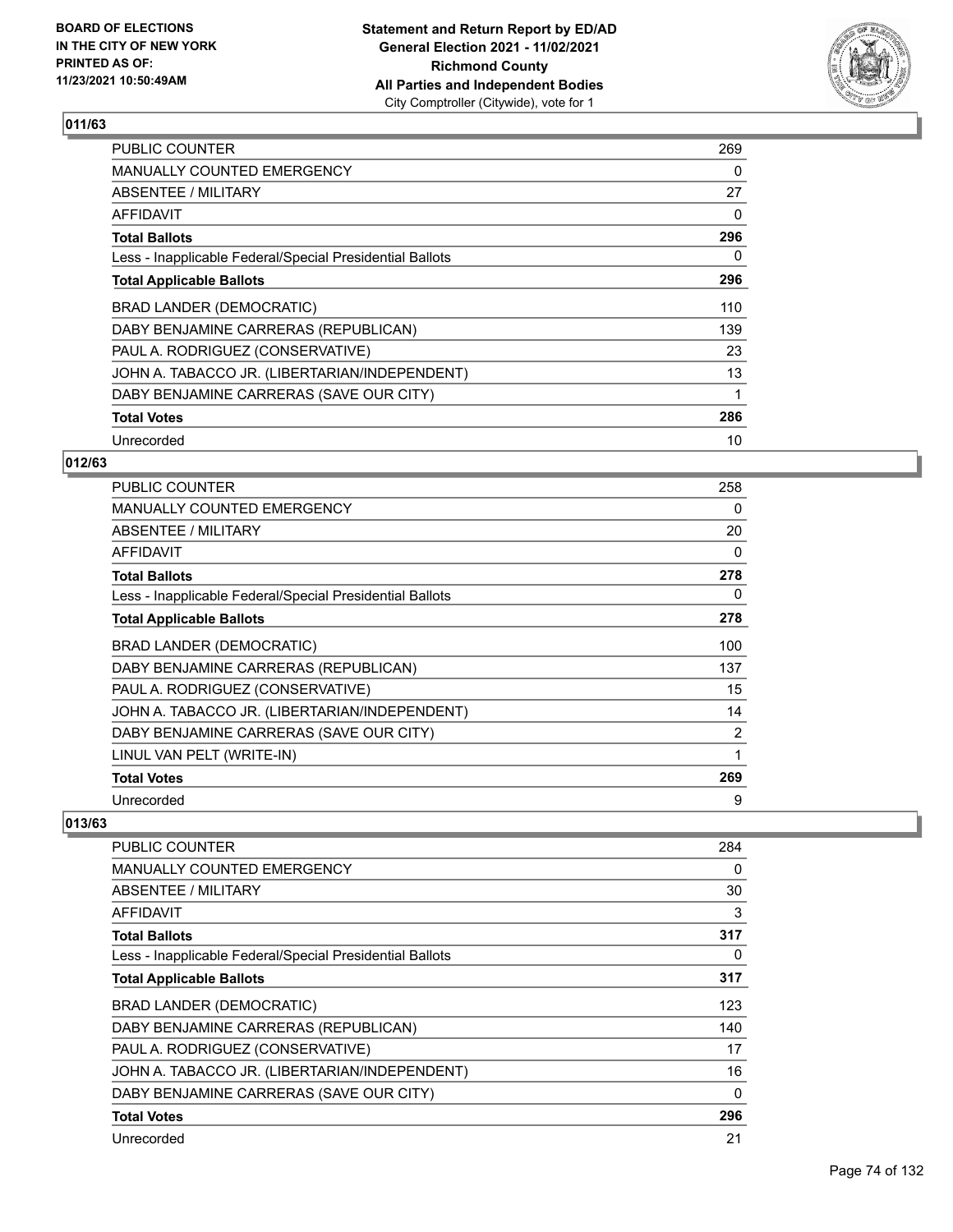

| <b>PUBLIC COUNTER</b>                                    | 290 |
|----------------------------------------------------------|-----|
| MANUALLY COUNTED EMERGENCY                               | 0   |
| ABSENTEE / MILITARY                                      | 13  |
| AFFIDAVIT                                                |     |
| <b>Total Ballots</b>                                     | 304 |
| Less - Inapplicable Federal/Special Presidential Ballots | 0   |
| <b>Total Applicable Ballots</b>                          | 304 |
| BRAD LANDER (DEMOCRATIC)                                 | 108 |
| DABY BENJAMINE CARRERAS (REPUBLICAN)                     | 144 |
| PAUL A. RODRIGUEZ (CONSERVATIVE)                         | 19  |
| JOHN A. TABACCO JR. (LIBERTARIAN/INDEPENDENT)            | 17  |
| DABY BENJAMINE CARRERAS (SAVE OUR CITY)                  | 2   |
| <b>Total Votes</b>                                       | 290 |
| Unrecorded                                               | 14  |

## **015/63**

| <b>PUBLIC COUNTER</b>                                    | 303 |
|----------------------------------------------------------|-----|
| <b>MANUALLY COUNTED EMERGENCY</b>                        | 0   |
| ABSENTEE / MILITARY                                      | 20  |
| AFFIDAVIT                                                | 0   |
| <b>Total Ballots</b>                                     | 323 |
| Less - Inapplicable Federal/Special Presidential Ballots | 0   |
| <b>Total Applicable Ballots</b>                          | 323 |
| <b>BRAD LANDER (DEMOCRATIC)</b>                          | 110 |
| DABY BENJAMINE CARRERAS (REPUBLICAN)                     | 160 |
| PAUL A. RODRIGUEZ (CONSERVATIVE)                         | 25  |
| JOHN A. TABACCO JR. (LIBERTARIAN/INDEPENDENT)            | 13  |
| DABY BENJAMINE CARRERAS (SAVE OUR CITY)                  | 1   |
| UNCOUNTED WRITE-IN PER STATUTE (WRITE-IN)                | 1   |
| <b>Total Votes</b>                                       | 310 |
| Unrecorded                                               | 13  |

| <b>PUBLIC COUNTER</b>                                    | 221 |
|----------------------------------------------------------|-----|
| MANUALLY COUNTED EMERGENCY                               | 0   |
| ABSENTEE / MILITARY                                      | 6   |
| AFFIDAVIT                                                | 1   |
| <b>Total Ballots</b>                                     | 228 |
| Less - Inapplicable Federal/Special Presidential Ballots | 0   |
| <b>Total Applicable Ballots</b>                          | 228 |
| BRAD LANDER (DEMOCRATIC)                                 | 77  |
| DABY BENJAMINE CARRERAS (REPUBLICAN)                     | 117 |
| PAUL A. RODRIGUEZ (CONSERVATIVE)                         | 16  |
| JOHN A. TABACCO JR. (LIBERTARIAN/INDEPENDENT)            | 13  |
| DABY BENJAMINE CARRERAS (SAVE OUR CITY)                  | 0   |
| <b>Total Votes</b>                                       | 223 |
| Unrecorded                                               | 5   |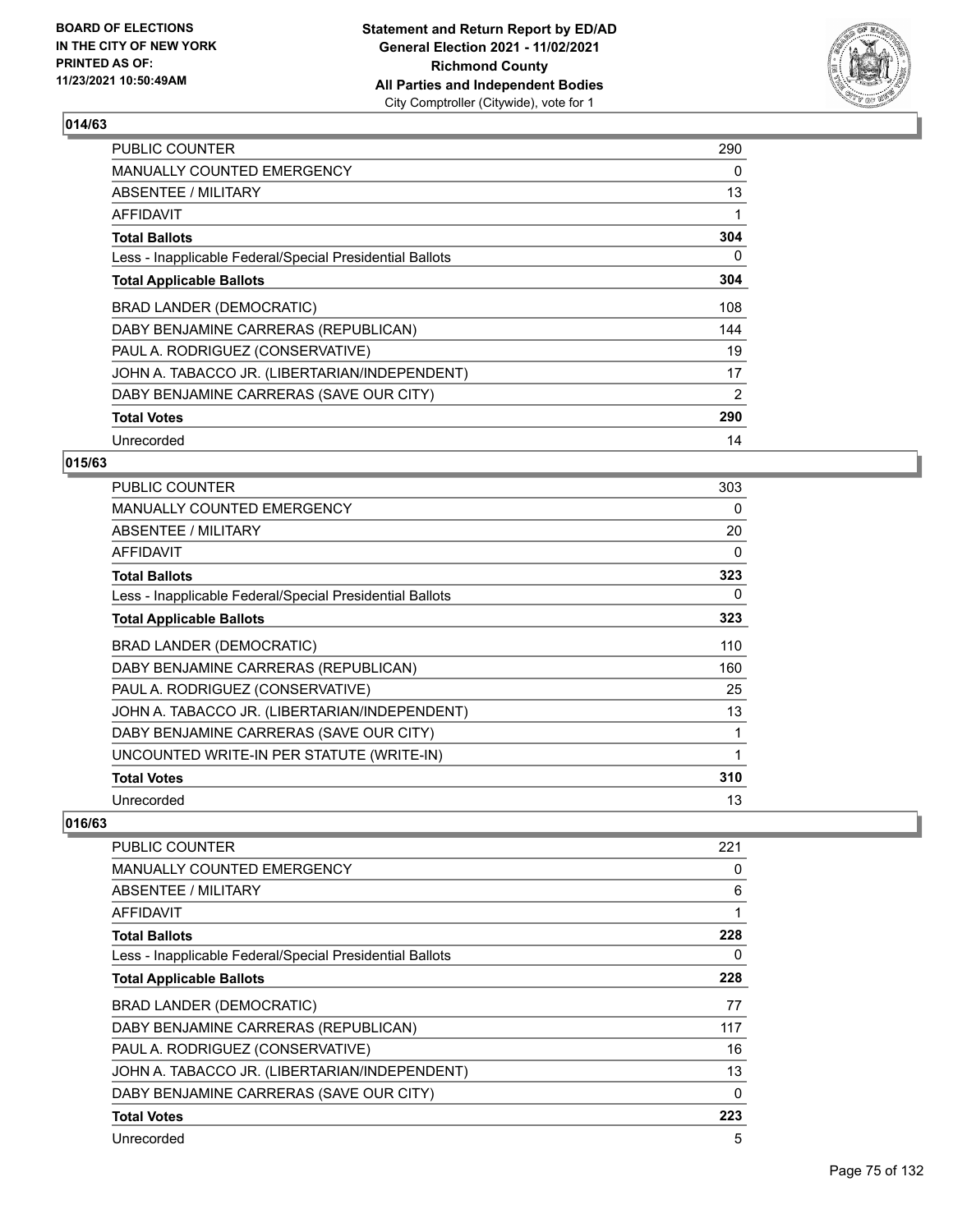

| <b>PUBLIC COUNTER</b>                                    | 122            |
|----------------------------------------------------------|----------------|
| <b>MANUALLY COUNTED EMERGENCY</b>                        | 0              |
| ABSENTEE / MILITARY                                      | 10             |
| AFFIDAVIT                                                | 0              |
| <b>Total Ballots</b>                                     | 132            |
| Less - Inapplicable Federal/Special Presidential Ballots | 0              |
| <b>Total Applicable Ballots</b>                          | 132            |
| BRAD LANDER (DEMOCRATIC)                                 | 60             |
| DABY BENJAMINE CARRERAS (REPUBLICAN)                     | 47             |
| PAUL A. RODRIGUEZ (CONSERVATIVE)                         | 10             |
| JOHN A. TABACCO JR. (LIBERTARIAN/INDEPENDENT)            | 10             |
| DABY BENJAMINE CARRERAS (SAVE OUR CITY)                  | $\overline{2}$ |
| <b>Total Votes</b>                                       | 129            |
| Unrecorded                                               | 3              |

## **018/63**

| <b>PUBLIC COUNTER</b>                                    | 448 |
|----------------------------------------------------------|-----|
| <b>MANUALLY COUNTED EMERGENCY</b>                        | 0   |
| ABSENTEE / MILITARY                                      | 15  |
| <b>AFFIDAVIT</b>                                         | 2   |
| <b>Total Ballots</b>                                     | 465 |
| Less - Inapplicable Federal/Special Presidential Ballots | 0   |
| <b>Total Applicable Ballots</b>                          | 465 |
| <b>BRAD LANDER (DEMOCRATIC)</b>                          | 95  |
| DABY BENJAMINE CARRERAS (REPUBLICAN)                     | 282 |
| PAUL A. RODRIGUEZ (CONSERVATIVE)                         | 24  |
| JOHN A. TABACCO JR. (LIBERTARIAN/INDEPENDENT)            | 42  |
| DABY BENJAMINE CARRERAS (SAVE OUR CITY)                  | 1   |
| <b>Total Votes</b>                                       | 444 |
| Unrecorded                                               | 21  |

| <b>PUBLIC COUNTER</b>                                    | 252            |
|----------------------------------------------------------|----------------|
| <b>MANUALLY COUNTED EMERGENCY</b>                        | 0              |
| <b>ABSENTEE / MILITARY</b>                               | 5              |
| <b>AFFIDAVIT</b>                                         | $\overline{2}$ |
| <b>Total Ballots</b>                                     | 259            |
| Less - Inapplicable Federal/Special Presidential Ballots | 0              |
| <b>Total Applicable Ballots</b>                          | 259            |
| BRAD LANDER (DEMOCRATIC)                                 | 58             |
| DABY BENJAMINE CARRERAS (REPUBLICAN)                     | 141            |
| PAUL A. RODRIGUEZ (CONSERVATIVE)                         | 24             |
| JOHN A. TABACCO JR. (LIBERTARIAN/INDEPENDENT)            | 24             |
| DABY BENJAMINE CARRERAS (SAVE OUR CITY)                  | $\overline{2}$ |
| <b>Total Votes</b>                                       | 249            |
| Unrecorded                                               | 10             |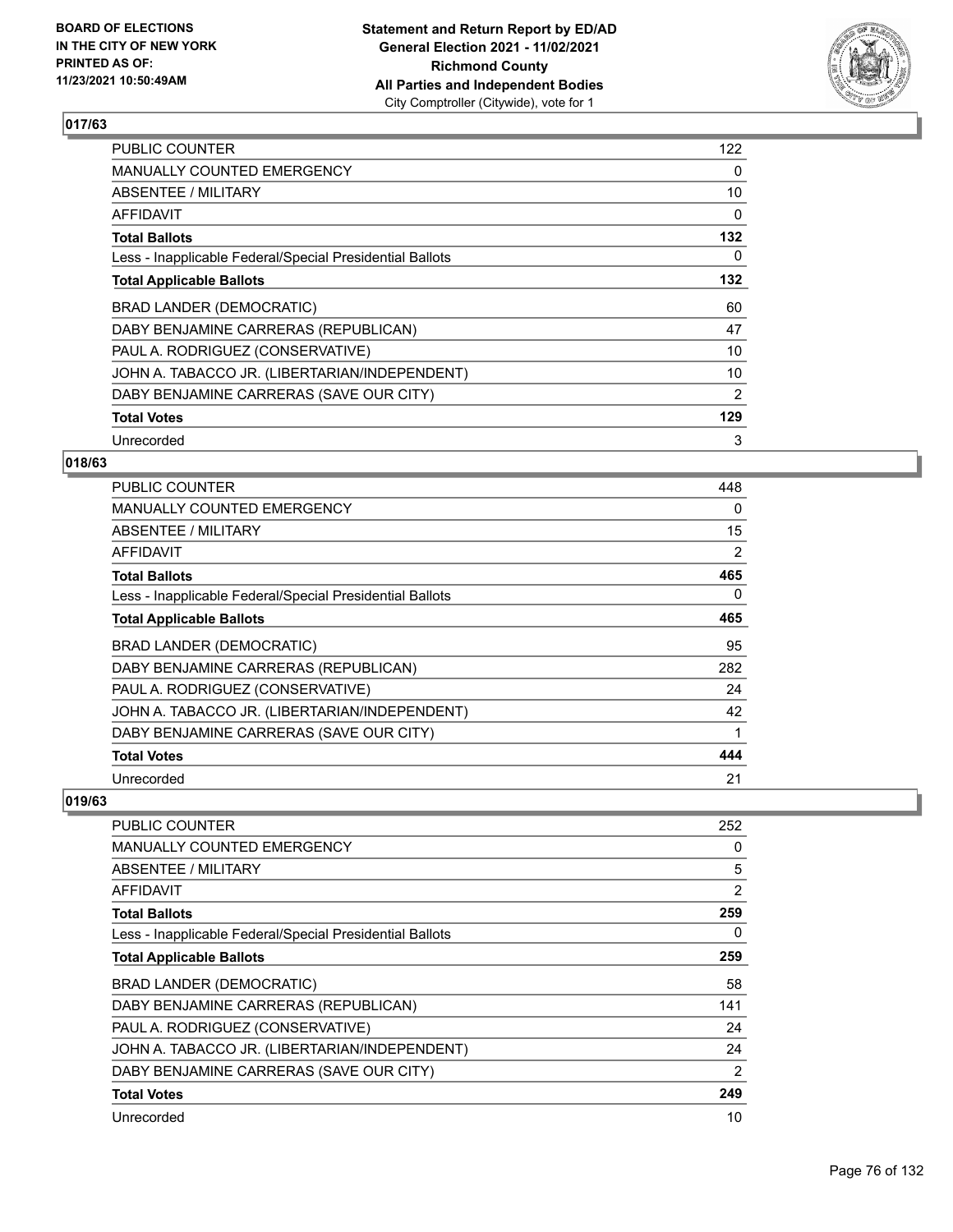

| <b>PUBLIC COUNTER</b>                                    | 241      |
|----------------------------------------------------------|----------|
| MANUALLY COUNTED EMERGENCY                               | 0        |
| ABSENTEE / MILITARY                                      | 39       |
| AFFIDAVIT                                                | $\Omega$ |
| <b>Total Ballots</b>                                     | 280      |
| Less - Inapplicable Federal/Special Presidential Ballots | 0        |
| <b>Total Applicable Ballots</b>                          | 280      |
| BRAD LANDER (DEMOCRATIC)                                 | 75       |
| DABY BENJAMINE CARRERAS (REPUBLICAN)                     | 138      |
| PAUL A. RODRIGUEZ (CONSERVATIVE)                         | 25       |
| JOHN A. TABACCO JR. (LIBERTARIAN/INDEPENDENT)            | 20       |
| DABY BENJAMINE CARRERAS (SAVE OUR CITY)                  | $\Omega$ |
| <b>Total Votes</b>                                       | 258      |
| Unrecorded                                               | 22       |

## **021/63**

| <b>PUBLIC COUNTER</b>                                    | 294 |
|----------------------------------------------------------|-----|
| <b>MANUALLY COUNTED EMERGENCY</b>                        | 0   |
| ABSENTEE / MILITARY                                      | 24  |
| AFFIDAVIT                                                |     |
| <b>Total Ballots</b>                                     | 319 |
| Less - Inapplicable Federal/Special Presidential Ballots | 0   |
| <b>Total Applicable Ballots</b>                          | 319 |
| BRAD LANDER (DEMOCRATIC)                                 | 86  |
| DABY BENJAMINE CARRERAS (REPUBLICAN)                     | 183 |
| PAUL A. RODRIGUEZ (CONSERVATIVE)                         | 22  |
| JOHN A. TABACCO JR. (LIBERTARIAN/INDEPENDENT)            | 16  |
| DABY BENJAMINE CARRERAS (SAVE OUR CITY)                  | 0   |
| <b>Total Votes</b>                                       | 307 |
| Unrecorded                                               | 12  |

| <b>PUBLIC COUNTER</b>                                    | 321            |
|----------------------------------------------------------|----------------|
| <b>MANUALLY COUNTED EMERGENCY</b>                        | 0              |
| <b>ABSENTEE / MILITARY</b>                               | 10             |
| AFFIDAVIT                                                | $\overline{2}$ |
| <b>Total Ballots</b>                                     | 333            |
| Less - Inapplicable Federal/Special Presidential Ballots | 0              |
| <b>Total Applicable Ballots</b>                          | 333            |
| BRAD LANDER (DEMOCRATIC)                                 | 92             |
| DABY BENJAMINE CARRERAS (REPUBLICAN)                     | 180            |
| PAUL A. RODRIGUEZ (CONSERVATIVE)                         | 23             |
| JOHN A. TABACCO JR. (LIBERTARIAN/INDEPENDENT)            | 23             |
| DABY BENJAMINE CARRERAS (SAVE OUR CITY)                  | 3              |
| <b>Total Votes</b>                                       | 321            |
| Unrecorded                                               | 12             |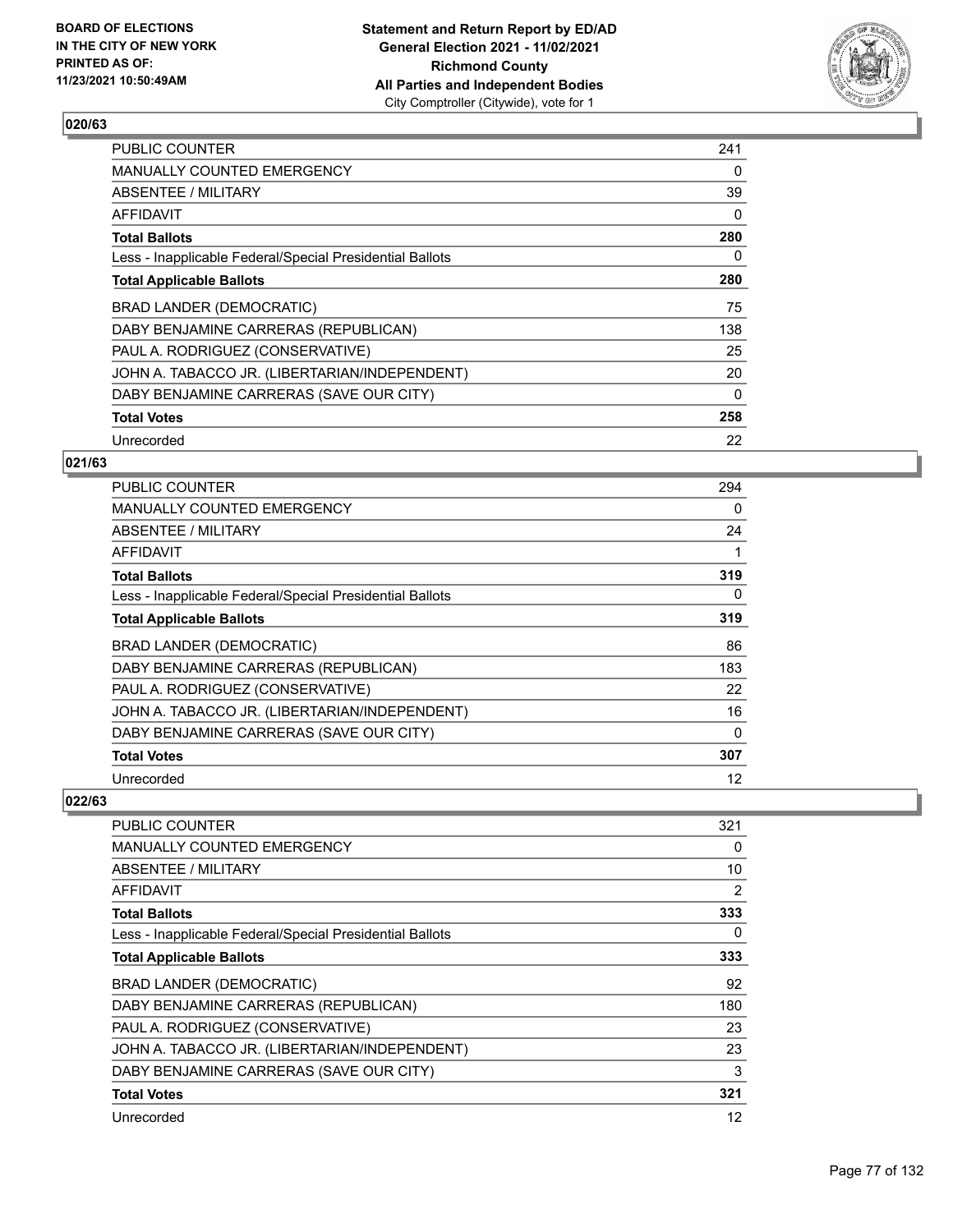

| <b>PUBLIC COUNTER</b>                                    | 282 |
|----------------------------------------------------------|-----|
| <b>MANUALLY COUNTED EMERGENCY</b>                        | 0   |
| ABSENTEE / MILITARY                                      | 7   |
| AFFIDAVIT                                                | 1   |
| <b>Total Ballots</b>                                     | 290 |
| Less - Inapplicable Federal/Special Presidential Ballots | 0   |
| <b>Total Applicable Ballots</b>                          | 290 |
| BRAD LANDER (DEMOCRATIC)                                 | 94  |
| DABY BENJAMINE CARRERAS (REPUBLICAN)                     | 155 |
| PAUL A. RODRIGUEZ (CONSERVATIVE)                         | 22  |
| JOHN A. TABACCO JR. (LIBERTARIAN/INDEPENDENT)            | 9   |
| DABY BENJAMINE CARRERAS (SAVE OUR CITY)                  | 1   |
| <b>Total Votes</b>                                       | 281 |
| Unrecorded                                               | 9   |

## **024/63**

| <b>PUBLIC COUNTER</b>                                    | 337 |
|----------------------------------------------------------|-----|
| <b>MANUALLY COUNTED EMERGENCY</b>                        | 0   |
| ABSENTEE / MILITARY                                      | 16  |
| AFFIDAVIT                                                | 1   |
| <b>Total Ballots</b>                                     | 354 |
| Less - Inapplicable Federal/Special Presidential Ballots | 0   |
| <b>Total Applicable Ballots</b>                          | 354 |
| BRAD LANDER (DEMOCRATIC)                                 | 121 |
| DABY BENJAMINE CARRERAS (REPUBLICAN)                     | 179 |
| PAUL A. RODRIGUEZ (CONSERVATIVE)                         | 24  |
| JOHN A. TABACCO JR. (LIBERTARIAN/INDEPENDENT)            | 12  |
| DABY BENJAMINE CARRERAS (SAVE OUR CITY)                  | 0   |
| <b>Total Votes</b>                                       | 336 |
| Unrecorded                                               | 18  |

| PUBLIC COUNTER                                           | 267 |
|----------------------------------------------------------|-----|
| <b>MANUALLY COUNTED EMERGENCY</b>                        | 0   |
| <b>ABSENTEE / MILITARY</b>                               | 6   |
| <b>AFFIDAVIT</b>                                         | 1   |
| <b>Total Ballots</b>                                     | 274 |
| Less - Inapplicable Federal/Special Presidential Ballots | 0   |
| <b>Total Applicable Ballots</b>                          | 274 |
| BRAD LANDER (DEMOCRATIC)                                 | 84  |
| DABY BENJAMINE CARRERAS (REPUBLICAN)                     | 145 |
| PAUL A. RODRIGUEZ (CONSERVATIVE)                         | 24  |
| JOHN A. TABACCO JR. (LIBERTARIAN/INDEPENDENT)            | 5   |
| DABY BENJAMINE CARRERAS (SAVE OUR CITY)                  | 0   |
| BENZION OBSTFELD (WRITE-IN)                              | 1   |
| <b>Total Votes</b>                                       | 259 |
| Unrecorded                                               | 15  |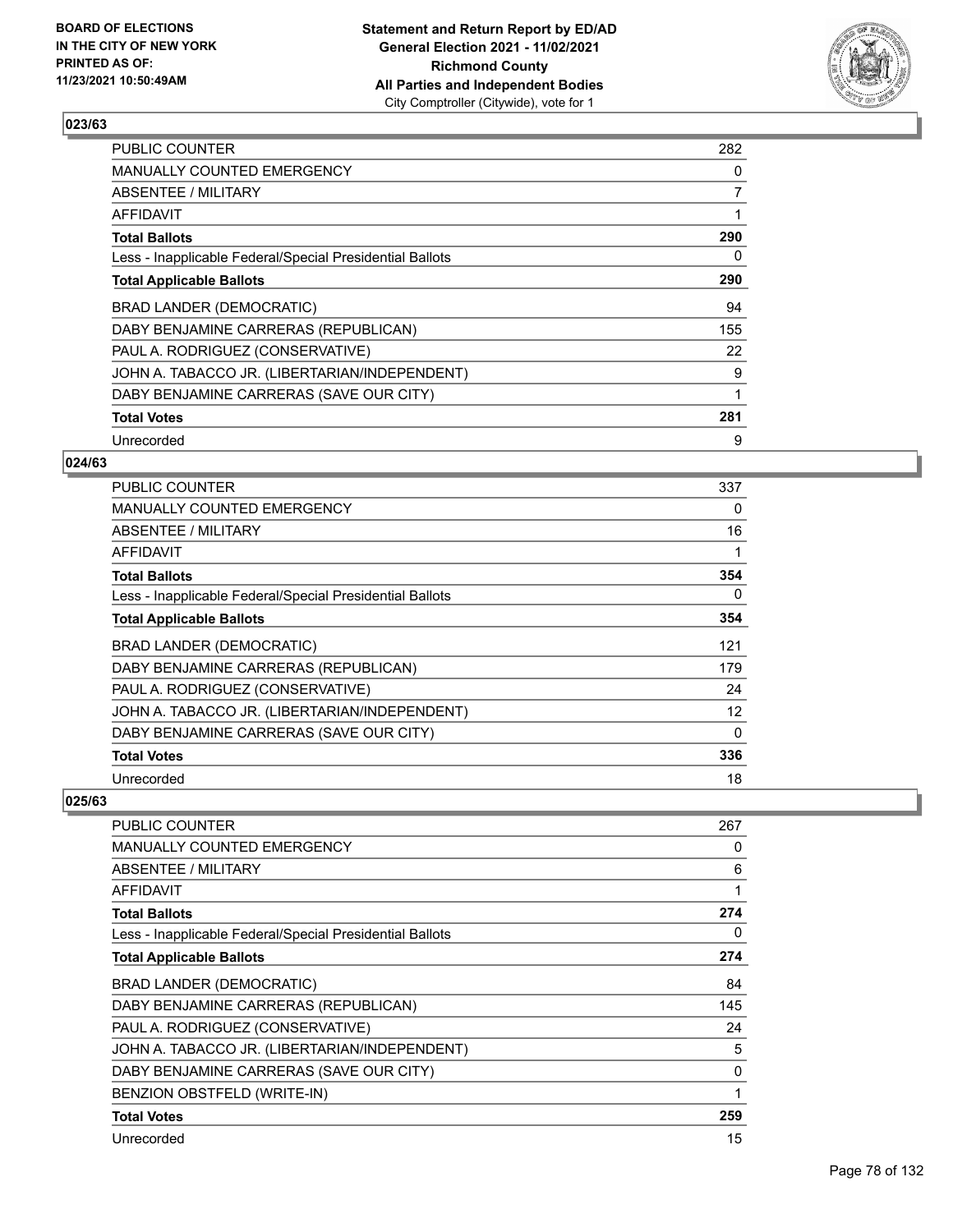

| <b>PUBLIC COUNTER</b>                                    | 334            |
|----------------------------------------------------------|----------------|
| <b>MANUALLY COUNTED EMERGENCY</b>                        | 0              |
| ABSENTEE / MILITARY                                      | 15             |
| <b>AFFIDAVIT</b>                                         | 1              |
| <b>Total Ballots</b>                                     | 350            |
| Less - Inapplicable Federal/Special Presidential Ballots | 0              |
| <b>Total Applicable Ballots</b>                          | 350            |
| BRAD LANDER (DEMOCRATIC)                                 | 98             |
| DABY BENJAMINE CARRERAS (REPUBLICAN)                     | 198            |
| PAUL A. RODRIGUEZ (CONSERVATIVE)                         | 31             |
| JOHN A. TABACCO JR. (LIBERTARIAN/INDEPENDENT)            | 5              |
| DABY BENJAMINE CARRERAS (SAVE OUR CITY)                  | $\overline{2}$ |
| MICHAEL J. CUSICK (WRITE-IN)                             | 2              |
| <b>Total Votes</b>                                       | 336            |
| Unrecorded                                               | 14             |

### **027/63**

| <b>PUBLIC COUNTER</b>                                    | 318      |
|----------------------------------------------------------|----------|
| <b>MANUALLY COUNTED EMERGENCY</b>                        | $\Omega$ |
| ABSENTEE / MILITARY                                      | 26       |
| AFFIDAVIT                                                |          |
| <b>Total Ballots</b>                                     | 345      |
| Less - Inapplicable Federal/Special Presidential Ballots | $\Omega$ |
| <b>Total Applicable Ballots</b>                          | 345      |
| BRAD LANDER (DEMOCRATIC)                                 | 91       |
| DABY BENJAMINE CARRERAS (REPUBLICAN)                     | 190      |
| PAUL A. RODRIGUEZ (CONSERVATIVE)                         | 25       |
| JOHN A. TABACCO JR. (LIBERTARIAN/INDEPENDENT)            | 27       |
| DABY BENJAMINE CARRERAS (SAVE OUR CITY)                  | $\Omega$ |
| <b>Total Votes</b>                                       | 333      |
| Unrecorded                                               | 12       |

| PUBLIC COUNTER                                           | 281 |
|----------------------------------------------------------|-----|
| MANUALLY COUNTED EMERGENCY                               | 0   |
| ABSENTEE / MILITARY                                      | 9   |
| <b>AFFIDAVIT</b>                                         | 1   |
| <b>Total Ballots</b>                                     | 291 |
| Less - Inapplicable Federal/Special Presidential Ballots | 0   |
| <b>Total Applicable Ballots</b>                          | 291 |
| <b>BRAD LANDER (DEMOCRATIC)</b>                          | 69  |
| DABY BENJAMINE CARRERAS (REPUBLICAN)                     | 164 |
| PAUL A. RODRIGUEZ (CONSERVATIVE)                         | 23  |
| JOHN A. TABACCO JR. (LIBERTARIAN/INDEPENDENT)            | 22  |
| DABY BENJAMINE CARRERAS (SAVE OUR CITY)                  | 1   |
| <b>Total Votes</b>                                       | 279 |
| Unrecorded                                               | 12  |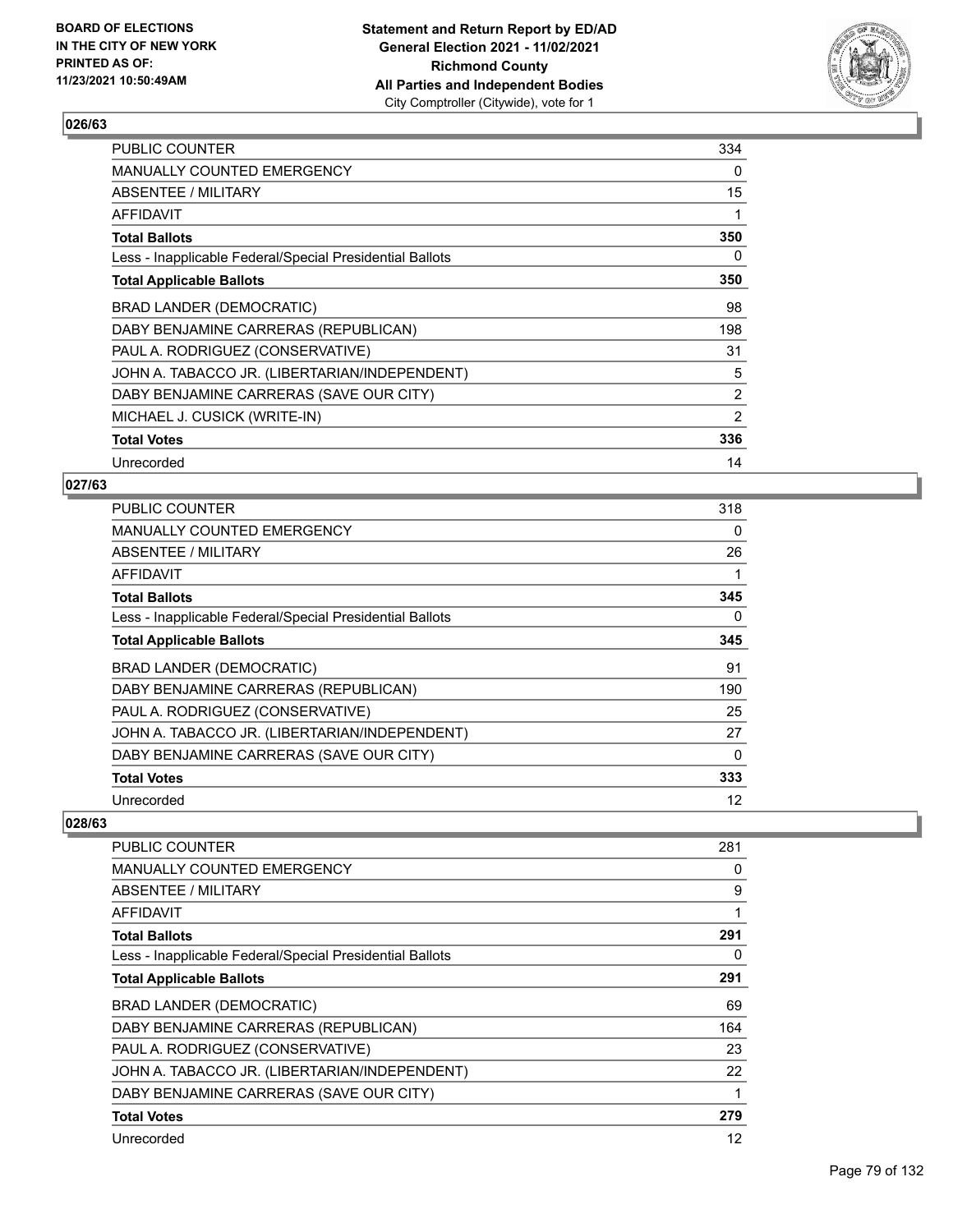

| <b>PUBLIC COUNTER</b>                                    | 347      |
|----------------------------------------------------------|----------|
| <b>MANUALLY COUNTED EMERGENCY</b>                        | 0        |
| ABSENTEE / MILITARY                                      | 11       |
| AFFIDAVIT                                                | 2        |
| <b>Total Ballots</b>                                     | 360      |
| Less - Inapplicable Federal/Special Presidential Ballots | 0        |
| <b>Total Applicable Ballots</b>                          | 360      |
| BRAD LANDER (DEMOCRATIC)                                 | 98       |
| DABY BENJAMINE CARRERAS (REPUBLICAN)                     | 202      |
| PAUL A. RODRIGUEZ (CONSERVATIVE)                         | 30       |
| JOHN A. TABACCO JR. (LIBERTARIAN/INDEPENDENT)            | 17       |
| DABY BENJAMINE CARRERAS (SAVE OUR CITY)                  | $\Omega$ |
| <b>Total Votes</b>                                       | 347      |
| Unrecorded                                               | 13       |

| PUBLIC COUNTER                                           | 307 |
|----------------------------------------------------------|-----|
| <b>MANUALLY COUNTED EMERGENCY</b>                        | 0   |
| <b>ABSENTEE / MILITARY</b>                               | 11  |
| AFFIDAVIT                                                |     |
| <b>Total Ballots</b>                                     | 319 |
| Less - Inapplicable Federal/Special Presidential Ballots | 0   |
| <b>Total Applicable Ballots</b>                          | 319 |
| BRAD LANDER (DEMOCRATIC)                                 | 91  |
| DABY BENJAMINE CARRERAS (REPUBLICAN)                     | 176 |
| PAUL A. RODRIGUEZ (CONSERVATIVE)                         | 18  |
| JOHN A. TABACCO JR. (LIBERTARIAN/INDEPENDENT)            | 24  |
| DABY BENJAMINE CARRERAS (SAVE OUR CITY)                  | 5   |
| <b>Total Votes</b>                                       | 314 |
| Unrecorded                                               | 5   |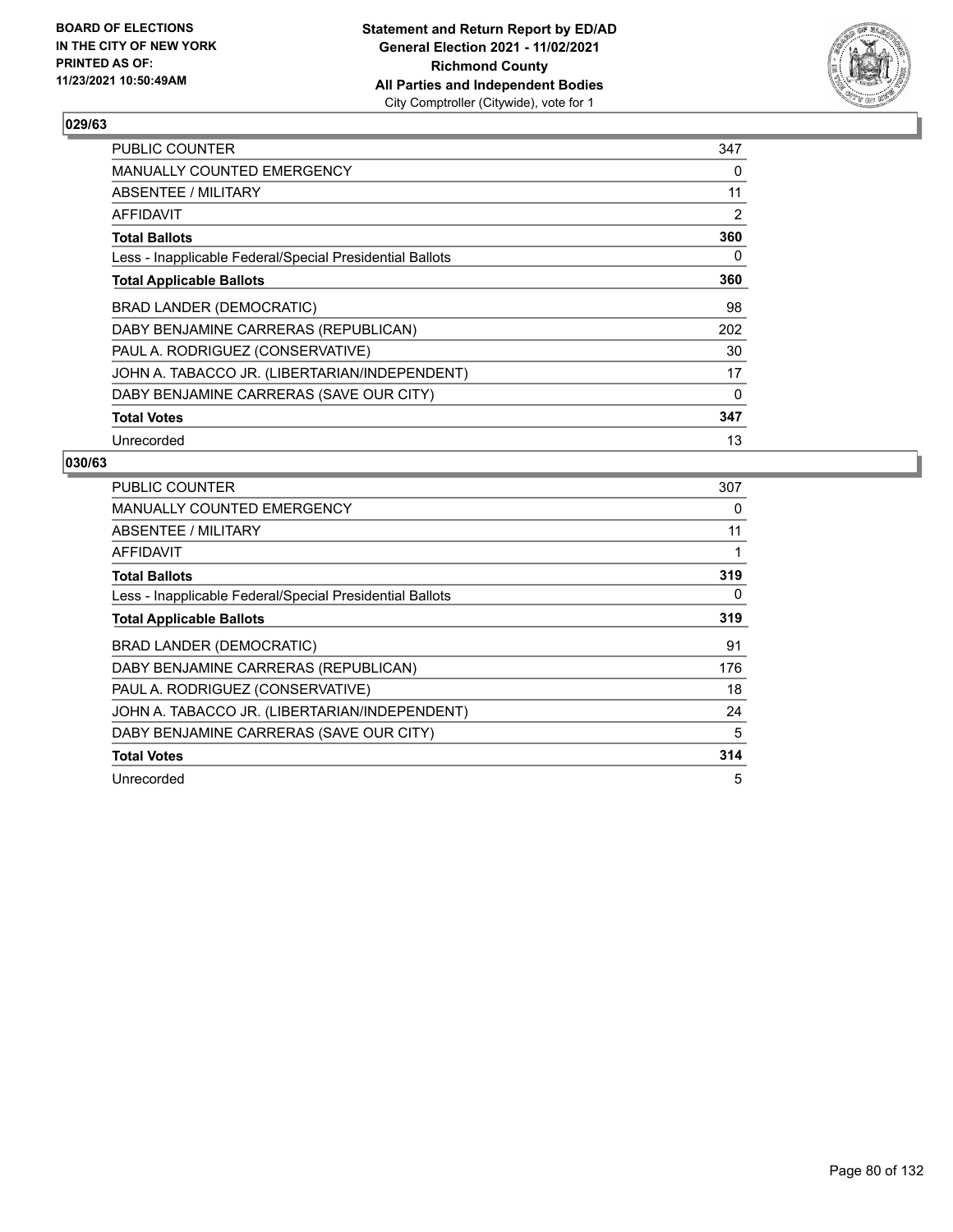

| <b>PUBLIC COUNTER</b>                                    | 320 |
|----------------------------------------------------------|-----|
| MANUALLY COUNTED EMERGENCY                               | 0   |
| <b>ABSENTEE / MILITARY</b>                               | 25  |
| AFFIDAVIT                                                | 1   |
| <b>Total Ballots</b>                                     | 346 |
| Less - Inapplicable Federal/Special Presidential Ballots | 0   |
| <b>Total Applicable Ballots</b>                          | 346 |
| <b>BRAD LANDER (DEMOCRATIC)</b>                          | 118 |
| DABY BENJAMINE CARRERAS (REPUBLICAN)                     | 160 |
| PAUL A. RODRIGUEZ (CONSERVATIVE)                         | 24  |
| JOHN A. TABACCO JR. (LIBERTARIAN/INDEPENDENT)            | 21  |
| DABY BENJAMINE CARRERAS (SAVE OUR CITY)                  | 0   |
| MELISSA GAFFREY (WRITE-IN)                               | 1   |
| RAOUL PATEL (WRITE-IN)                                   | 1   |
| <b>Total Votes</b>                                       | 325 |
| Unrecorded                                               | 21  |

| <b>PUBLIC COUNTER</b>                                    | 368      |
|----------------------------------------------------------|----------|
| <b>MANUALLY COUNTED EMERGENCY</b>                        | 0        |
| <b>ABSENTEE / MILITARY</b>                               | 18       |
| AFFIDAVIT                                                | $\Omega$ |
| <b>Total Ballots</b>                                     | 386      |
| Less - Inapplicable Federal/Special Presidential Ballots | 0        |
| <b>Total Applicable Ballots</b>                          | 386      |
| <b>BRAD LANDER (DEMOCRATIC)</b>                          | 125      |
| DABY BENJAMINE CARRERAS (REPUBLICAN)                     | 186      |
| PAUL A. RODRIGUEZ (CONSERVATIVE)                         | 41       |
| JOHN A. TABACCO JR. (LIBERTARIAN/INDEPENDENT)            | 14       |
| DABY BENJAMINE CARRERAS (SAVE OUR CITY)                  | 1        |
| NICHOLAS FUENTES (WRITE-IN)                              | 1        |
| <b>Total Votes</b>                                       | 368      |
| Unrecorded                                               | 18       |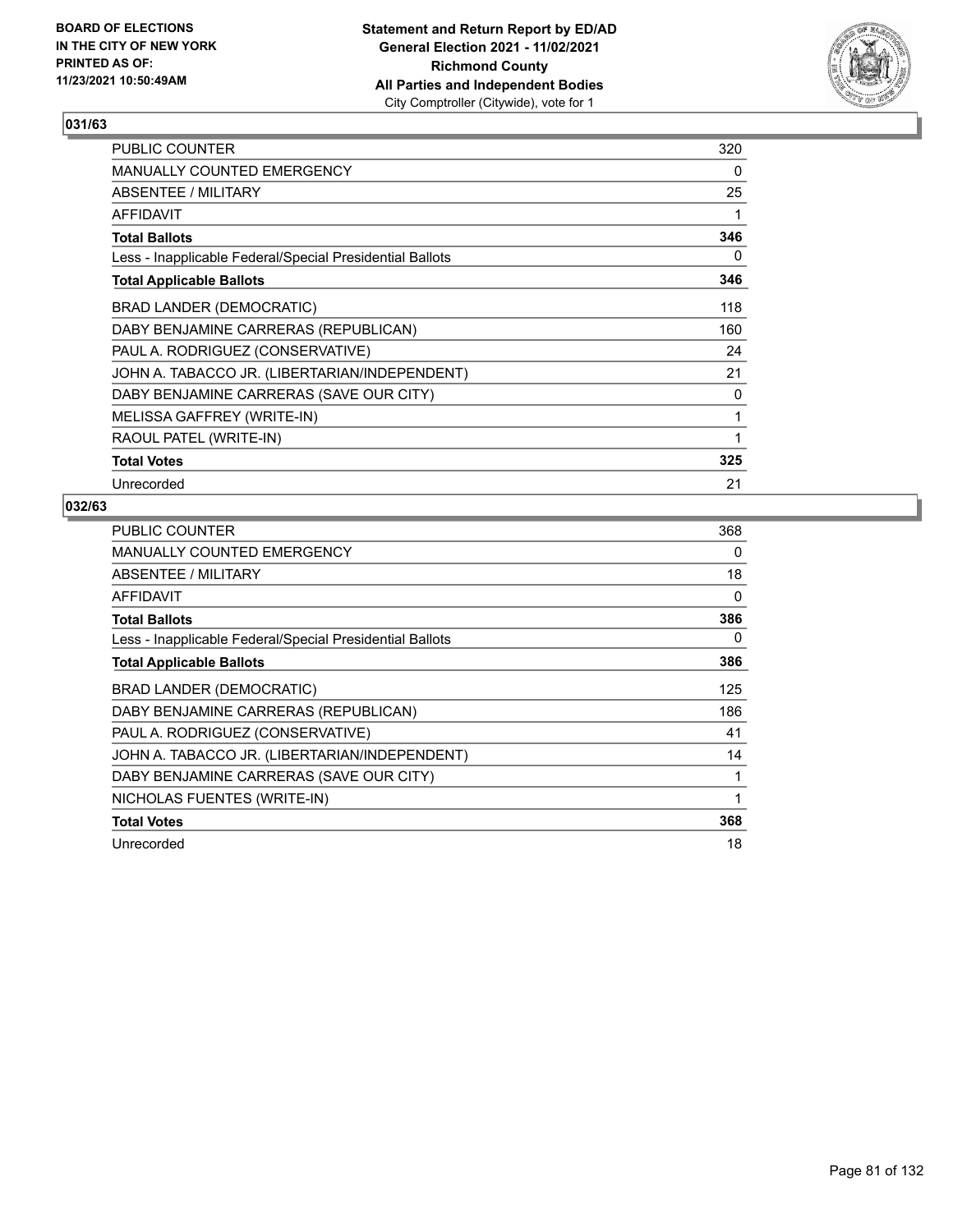

| <b>PUBLIC COUNTER</b>                                    | 454 |
|----------------------------------------------------------|-----|
| <b>MANUALLY COUNTED EMERGENCY</b>                        | 0   |
| ABSENTEE / MILITARY                                      | 14  |
| AFFIDAVIT                                                | 2   |
| <b>Total Ballots</b>                                     | 470 |
| Less - Inapplicable Federal/Special Presidential Ballots | 0   |
| <b>Total Applicable Ballots</b>                          | 470 |
| BRAD LANDER (DEMOCRATIC)                                 | 121 |
| DABY BENJAMINE CARRERAS (REPUBLICAN)                     | 271 |
| PAUL A. RODRIGUEZ (CONSERVATIVE)                         | 36  |
| JOHN A. TABACCO JR. (LIBERTARIAN/INDEPENDENT)            | 31  |
| DABY BENJAMINE CARRERAS (SAVE OUR CITY)                  | 2   |
| <b>Total Votes</b>                                       | 461 |
| Unrecorded                                               | 9   |

## **034/63**

| <b>PUBLIC COUNTER</b>                                    | 397      |
|----------------------------------------------------------|----------|
| <b>MANUALLY COUNTED EMERGENCY</b>                        | 0        |
| ABSENTEE / MILITARY                                      | 16       |
| AFFIDAVIT                                                | $\Omega$ |
| <b>Total Ballots</b>                                     | 413      |
| Less - Inapplicable Federal/Special Presidential Ballots | 0        |
| <b>Total Applicable Ballots</b>                          | 413      |
| BRAD LANDER (DEMOCRATIC)                                 | 80       |
| DABY BENJAMINE CARRERAS (REPUBLICAN)                     | 258      |
| PAUL A. RODRIGUEZ (CONSERVATIVE)                         | 31       |
| JOHN A. TABACCO JR. (LIBERTARIAN/INDEPENDENT)            | 31       |
| DABY BENJAMINE CARRERAS (SAVE OUR CITY)                  |          |
| <b>Total Votes</b>                                       | 401      |
| Unrecorded                                               | 12       |

| PUBLIC COUNTER                                           | 461            |
|----------------------------------------------------------|----------------|
| <b>MANUALLY COUNTED EMERGENCY</b>                        | 0              |
| <b>ABSENTEE / MILITARY</b>                               | 17             |
| <b>AFFIDAVIT</b>                                         | $\overline{2}$ |
| <b>Total Ballots</b>                                     | 480            |
| Less - Inapplicable Federal/Special Presidential Ballots | 0              |
| <b>Total Applicable Ballots</b>                          | 480            |
| BRAD LANDER (DEMOCRATIC)                                 | 113            |
| DABY BENJAMINE CARRERAS (REPUBLICAN)                     | 228            |
| PAUL A. RODRIGUEZ (CONSERVATIVE)                         | 67             |
| JOHN A. TABACCO JR. (LIBERTARIAN/INDEPENDENT)            | 44             |
| DABY BENJAMINE CARRERAS (SAVE OUR CITY)                  |                |
| <b>Total Votes</b>                                       | 453            |
| Unrecorded                                               | 27             |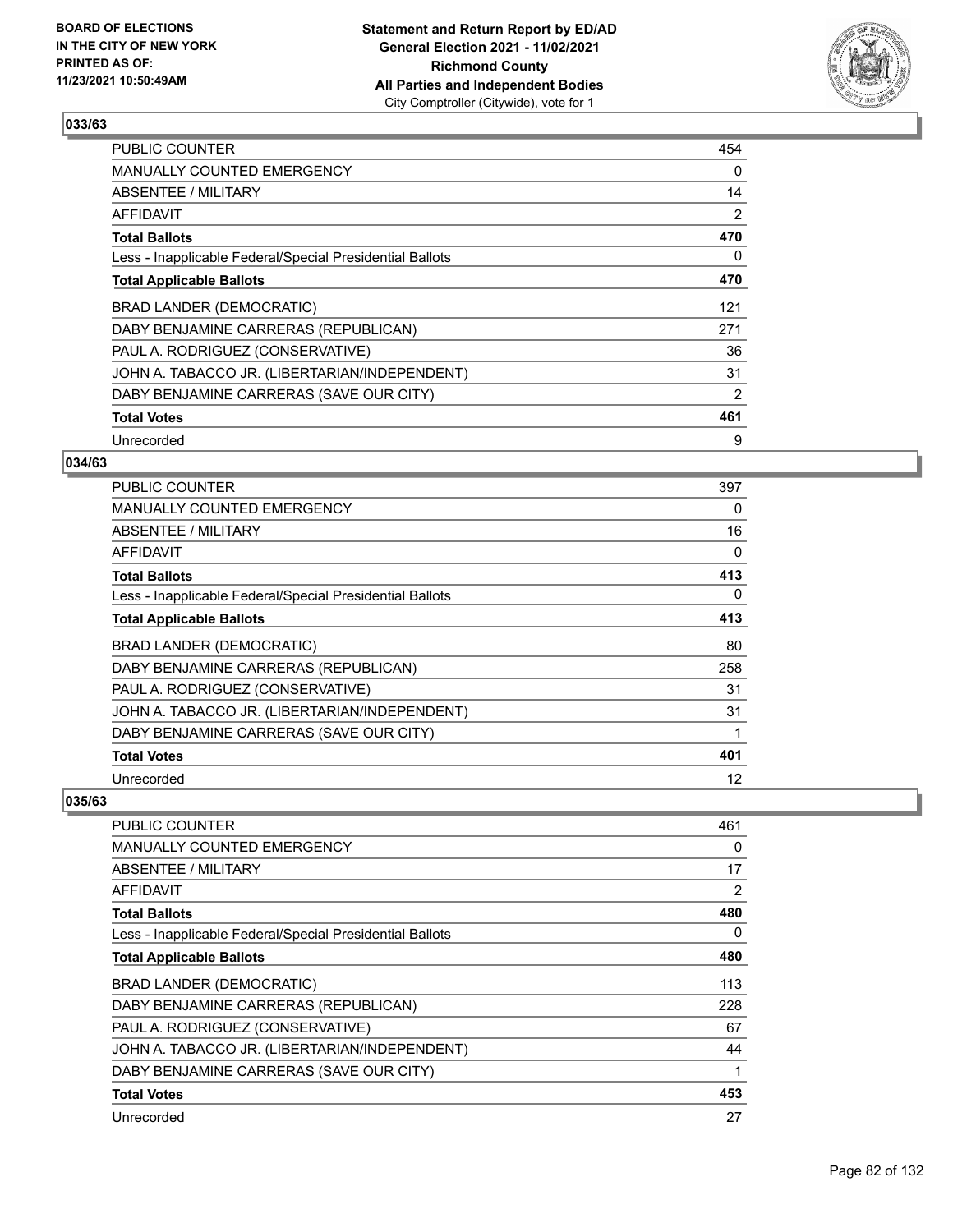

| PUBLIC COUNTER                                           | 415      |
|----------------------------------------------------------|----------|
| MANUALLY COUNTED EMERGENCY                               | $\Omega$ |
| ABSENTEE / MILITARY                                      | 17       |
| AFFIDAVIT                                                | 2        |
| <b>Total Ballots</b>                                     | 434      |
| Less - Inapplicable Federal/Special Presidential Ballots | 0        |
| <b>Total Applicable Ballots</b>                          | 434      |
| BRAD LANDER (DEMOCRATIC)                                 | 140      |
| DABY BENJAMINE CARRERAS (REPUBLICAN)                     | 198      |
| PAUL A. RODRIGUEZ (CONSERVATIVE)                         | 44       |
| JOHN A. TABACCO JR. (LIBERTARIAN/INDEPENDENT)            | 30       |
| DABY BENJAMINE CARRERAS (SAVE OUR CITY)                  | 2        |
| UNATTRIBUTABLE WRITE-IN (WRITE-IN)                       | 1        |
| <b>Total Votes</b>                                       | 415      |
| Unrecorded                                               | 19       |

| PUBLIC COUNTER                                           | 287               |
|----------------------------------------------------------|-------------------|
| <b>MANUALLY COUNTED EMERGENCY</b>                        | 0                 |
| ABSENTEE / MILITARY                                      | 16                |
| AFFIDAVIT                                                | 1                 |
| <b>Total Ballots</b>                                     | 304               |
| Less - Inapplicable Federal/Special Presidential Ballots | 0                 |
| <b>Total Applicable Ballots</b>                          | 304               |
| <b>BRAD LANDER (DEMOCRATIC)</b>                          | 153               |
| DABY BENJAMINE CARRERAS (REPUBLICAN)                     | 96                |
| PAUL A. RODRIGUEZ (CONSERVATIVE)                         | 32                |
| JOHN A. TABACCO JR. (LIBERTARIAN/INDEPENDENT)            | $12 \overline{ }$ |
| DABY BENJAMINE CARRERAS (SAVE OUR CITY)                  | 1                 |
| DAVID WEPRIN (WRITE-IN)                                  | 1                 |
| RESHMA P. PATEL (WRITE-IN)                               | 1                 |
| <b>Total Votes</b>                                       | 296               |
| Unrecorded                                               | 8                 |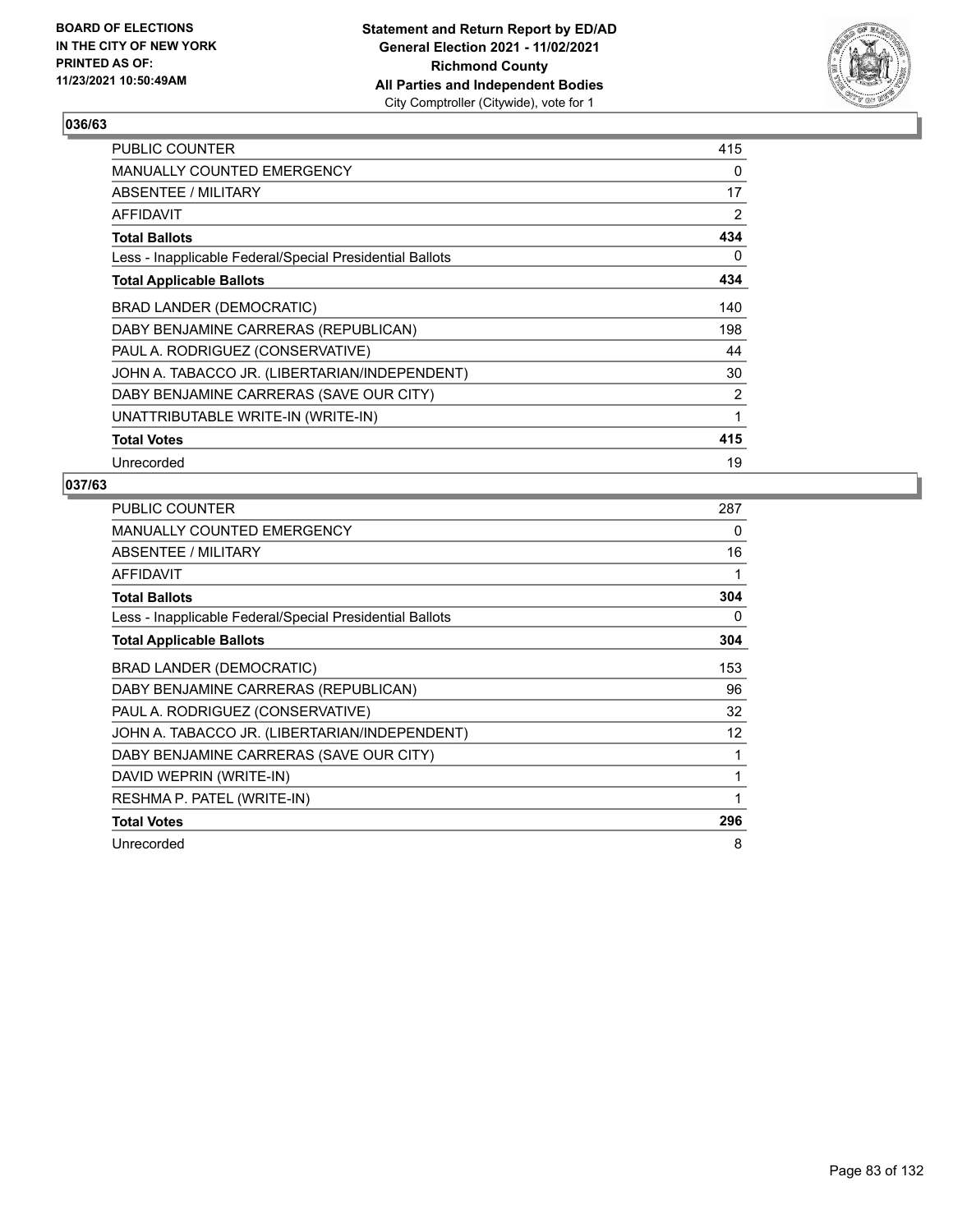

| <b>PUBLIC COUNTER</b>                                    | 279      |
|----------------------------------------------------------|----------|
| <b>MANUALLY COUNTED EMERGENCY</b>                        | $\Omega$ |
| ABSENTEE / MILITARY                                      | 19       |
| AFFIDAVIT                                                | 1        |
| <b>Total Ballots</b>                                     | 299      |
| Less - Inapplicable Federal/Special Presidential Ballots | 0        |
| <b>Total Applicable Ballots</b>                          | 299      |
| BRAD LANDER (DEMOCRATIC)                                 | 183      |
| DABY BENJAMINE CARRERAS (REPUBLICAN)                     | 84       |
| PAUL A. RODRIGUEZ (CONSERVATIVE)                         | 19       |
| JOHN A. TABACCO JR. (LIBERTARIAN/INDEPENDENT)            | 6        |
| DABY BENJAMINE CARRERAS (SAVE OUR CITY)                  | 0        |
| ROBERT LEVY (WRITE-IN)                                   | 1        |
| <b>Total Votes</b>                                       | 293      |
| Unrecorded                                               | 6        |

## **039/63**

| <b>PUBLIC COUNTER</b>                                    | 189 |
|----------------------------------------------------------|-----|
| <b>MANUALLY COUNTED EMERGENCY</b>                        | 0   |
| ABSENTEE / MILITARY                                      | 7   |
| AFFIDAVIT                                                | 1   |
| <b>Total Ballots</b>                                     | 197 |
| Less - Inapplicable Federal/Special Presidential Ballots | 0   |
| <b>Total Applicable Ballots</b>                          | 197 |
| <b>BRAD LANDER (DEMOCRATIC)</b>                          | 129 |
| DABY BENJAMINE CARRERAS (REPUBLICAN)                     | 44  |
| PAUL A. RODRIGUEZ (CONSERVATIVE)                         | 12  |
| JOHN A. TABACCO JR. (LIBERTARIAN/INDEPENDENT)            | 7   |
| DABY BENJAMINE CARRERAS (SAVE OUR CITY)                  | 1   |
| <b>Total Votes</b>                                       | 193 |
| Unrecorded                                               | 4   |

| PUBLIC COUNTER                                           | 158            |
|----------------------------------------------------------|----------------|
| MANUALLY COUNTED EMERGENCY                               | 0              |
| ABSENTEE / MILITARY                                      | 7              |
| <b>AFFIDAVIT</b>                                         | $\mathbf{0}$   |
| <b>Total Ballots</b>                                     | 165            |
| Less - Inapplicable Federal/Special Presidential Ballots | 0              |
| <b>Total Applicable Ballots</b>                          | 165            |
| <b>BRAD LANDER (DEMOCRATIC)</b>                          | 105            |
| DABY BENJAMINE CARRERAS (REPUBLICAN)                     | 47             |
| PAUL A. RODRIGUEZ (CONSERVATIVE)                         | 6              |
| JOHN A. TABACCO JR. (LIBERTARIAN/INDEPENDENT)            | $\overline{2}$ |
| DABY BENJAMINE CARRERAS (SAVE OUR CITY)                  | $\mathbf{0}$   |
| <b>Total Votes</b>                                       | 160            |
| Unrecorded                                               | 5              |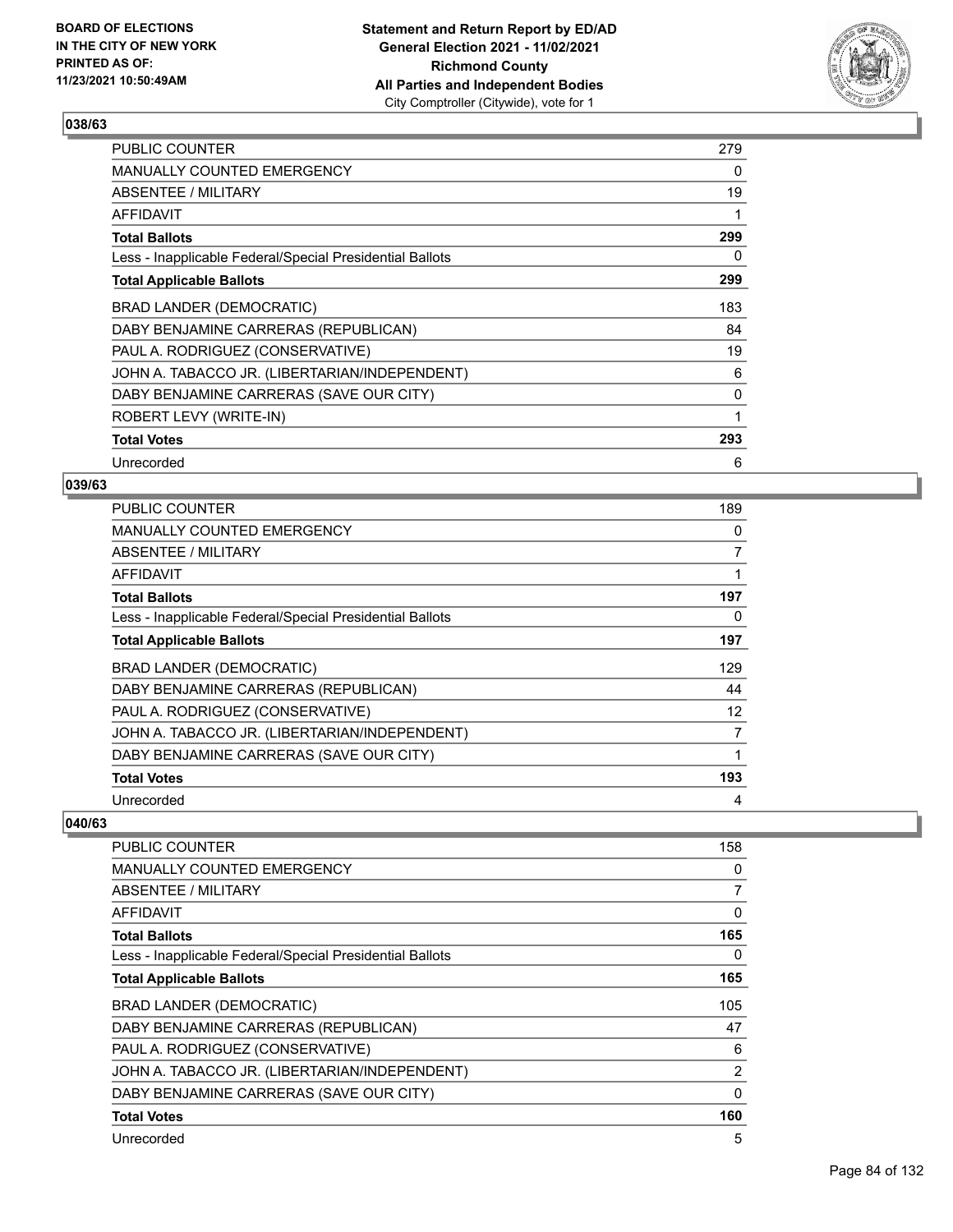

| <b>PUBLIC COUNTER</b>                                    | 109 |
|----------------------------------------------------------|-----|
| MANUALLY COUNTED EMERGENCY                               | 0   |
| ABSENTEE / MILITARY                                      | 11  |
| AFFIDAVIT                                                |     |
| <b>Total Ballots</b>                                     | 121 |
| Less - Inapplicable Federal/Special Presidential Ballots | 0   |
| <b>Total Applicable Ballots</b>                          | 121 |
| <b>BRAD LANDER (DEMOCRATIC)</b>                          | 98  |
| DABY BENJAMINE CARRERAS (REPUBLICAN)                     | 9   |
| PAUL A. RODRIGUEZ (CONSERVATIVE)                         | 4   |
| JOHN A. TABACCO JR. (LIBERTARIAN/INDEPENDENT)            |     |
| DABY BENJAMINE CARRERAS (SAVE OUR CITY)                  |     |
| <b>JOSEPH CHRISTIAN (WRITE-IN)</b>                       | 1   |
| TYRONE SWINSORSA (WRITE-IN)                              |     |
| <b>Total Votes</b>                                       | 115 |
| Unrecorded                                               | 6   |

| <b>PUBLIC COUNTER</b>                                    | 131 |
|----------------------------------------------------------|-----|
| <b>MANUALLY COUNTED EMERGENCY</b>                        | 0   |
| ABSENTEE / MILITARY                                      | 9   |
| AFFIDAVIT                                                | 1   |
| <b>Total Ballots</b>                                     | 141 |
| Less - Inapplicable Federal/Special Presidential Ballots | 0   |
| <b>Total Applicable Ballots</b>                          | 141 |
| BRAD LANDER (DEMOCRATIC)                                 | 113 |
| DABY BENJAMINE CARRERAS (REPUBLICAN)                     | 10  |
| PAUL A. RODRIGUEZ (CONSERVATIVE)                         | 3   |
| JOHN A. TABACCO JR. (LIBERTARIAN/INDEPENDENT)            | 0   |
| DABY BENJAMINE CARRERAS (SAVE OUR CITY)                  | 3   |
| <b>Total Votes</b>                                       | 129 |
| Unrecorded                                               | 12  |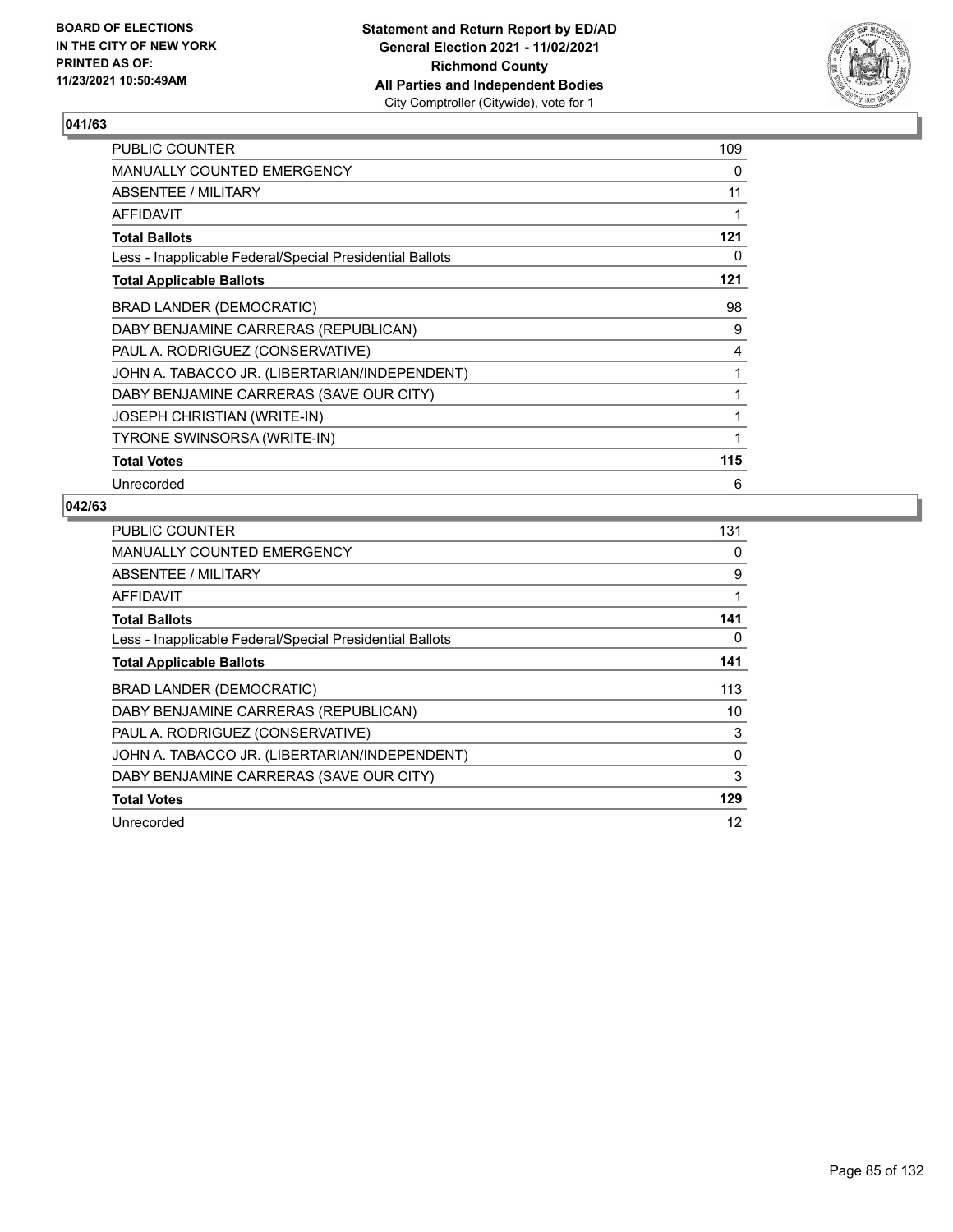

| <b>PUBLIC COUNTER</b>                                    | 240 |
|----------------------------------------------------------|-----|
| <b>MANUALLY COUNTED EMERGENCY</b>                        | 0   |
| ABSENTEE / MILITARY                                      | 16  |
| AFFIDAVIT                                                | 1   |
| <b>Total Ballots</b>                                     | 257 |
| Less - Inapplicable Federal/Special Presidential Ballots | 0   |
| <b>Total Applicable Ballots</b>                          | 257 |
| BRAD LANDER (DEMOCRATIC)                                 | 207 |
| DABY BENJAMINE CARRERAS (REPUBLICAN)                     | 32  |
| PAUL A. RODRIGUEZ (CONSERVATIVE)                         | 7   |
| JOHN A. TABACCO JR. (LIBERTARIAN/INDEPENDENT)            | 7   |
| DABY BENJAMINE CARRERAS (SAVE OUR CITY)                  | 0   |
| <b>Total Votes</b>                                       | 253 |
| Unrecorded                                               | 4   |

## **044/63**

| PUBLIC COUNTER                                           | 256               |
|----------------------------------------------------------|-------------------|
| MANUALLY COUNTED EMERGENCY                               | 0                 |
| <b>ABSENTEE / MILITARY</b>                               | $12 \overline{ }$ |
| AFFIDAVIT                                                | 2                 |
| <b>Total Ballots</b>                                     | 270               |
| Less - Inapplicable Federal/Special Presidential Ballots | 0                 |
| <b>Total Applicable Ballots</b>                          | 270               |
| BRAD LANDER (DEMOCRATIC)                                 | 216               |
| DABY BENJAMINE CARRERAS (REPUBLICAN)                     | 27                |
| PAUL A. RODRIGUEZ (CONSERVATIVE)                         | 15                |
| JOHN A. TABACCO JR. (LIBERTARIAN/INDEPENDENT)            | 2                 |
| DABY BENJAMINE CARRERAS (SAVE OUR CITY)                  | 0                 |
| <b>Total Votes</b>                                       | 260               |
| Unrecorded                                               | 10                |

| <b>PUBLIC COUNTER</b>                                    | 136      |
|----------------------------------------------------------|----------|
| <b>MANUALLY COUNTED EMERGENCY</b>                        | 0        |
| ABSENTEE / MILITARY                                      | 18       |
| AFFIDAVIT                                                | $\Omega$ |
| <b>Total Ballots</b>                                     | 154      |
| Less - Inapplicable Federal/Special Presidential Ballots | 0        |
| <b>Total Applicable Ballots</b>                          | 154      |
| BRAD LANDER (DEMOCRATIC)                                 | 122      |
| DABY BENJAMINE CARRERAS (REPUBLICAN)                     | 17       |
| PAUL A. RODRIGUEZ (CONSERVATIVE)                         | 2        |
| JOHN A. TABACCO JR. (LIBERTARIAN/INDEPENDENT)            | 2        |
| DABY BENJAMINE CARRERAS (SAVE OUR CITY)                  | 2        |
| <b>Total Votes</b>                                       | 145      |
| Unrecorded                                               | 9        |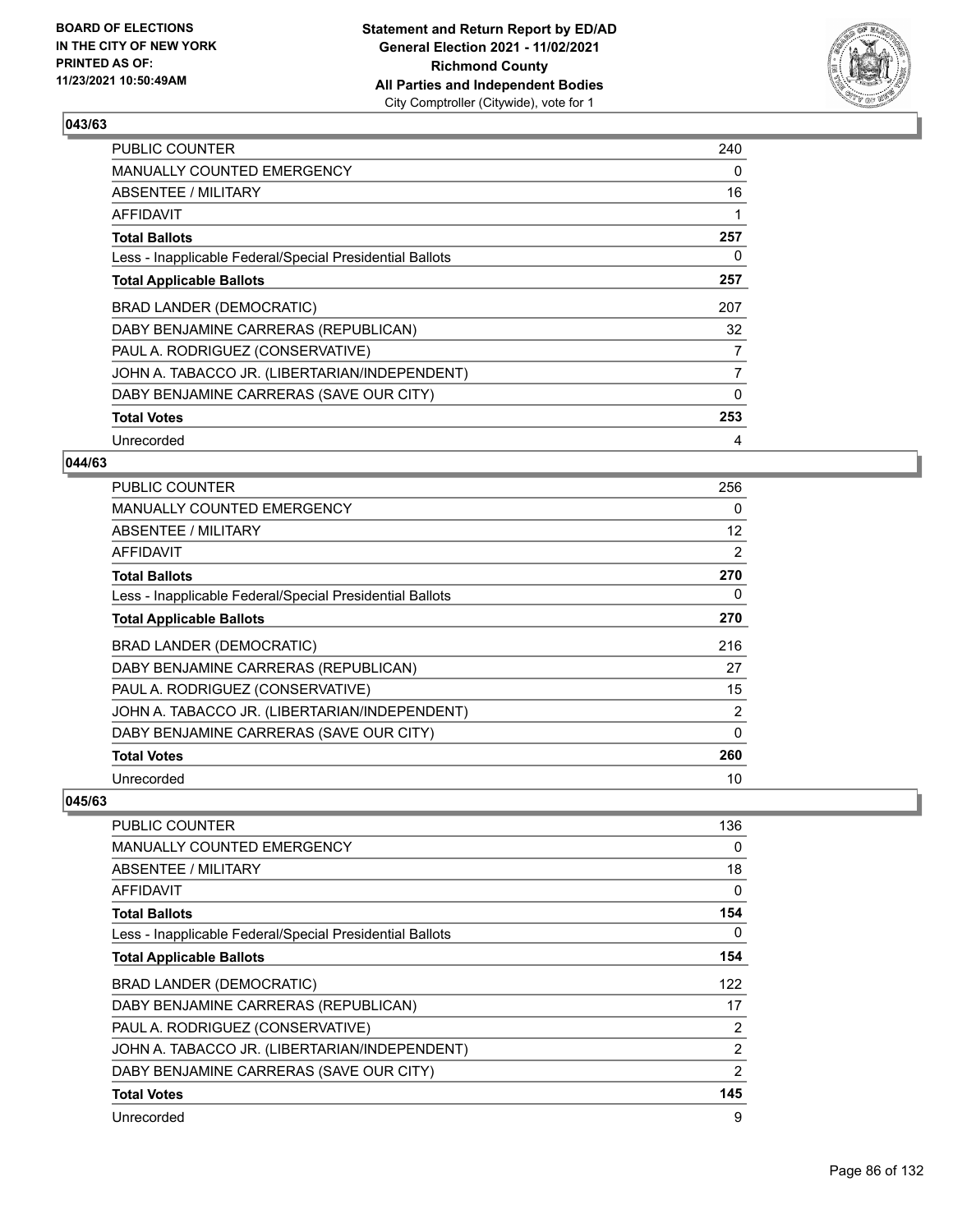

| <b>PUBLIC COUNTER</b>                                    | 429      |
|----------------------------------------------------------|----------|
| MANUALLY COUNTED EMERGENCY                               | 0        |
| ABSENTEE / MILITARY                                      | 14       |
| <b>AFFIDAVIT</b>                                         | 2        |
| <b>Total Ballots</b>                                     | 445      |
| Less - Inapplicable Federal/Special Presidential Ballots | 0        |
| <b>Total Applicable Ballots</b>                          | 445      |
| BRAD LANDER (DEMOCRATIC)                                 | 101      |
| DABY BENJAMINE CARRERAS (REPUBLICAN)                     | 247      |
| PAUL A. RODRIGUEZ (CONSERVATIVE)                         | 46       |
| JOHN A. TABACCO JR. (LIBERTARIAN/INDEPENDENT)            | 35       |
| DABY BENJAMINE CARRERAS (SAVE OUR CITY)                  | $\Omega$ |
| <b>Total Votes</b>                                       | 429      |
| Unrecorded                                               | 16       |

| <b>PUBLIC COUNTER</b>                                    | 345 |
|----------------------------------------------------------|-----|
| MANUALLY COUNTED EMERGENCY                               | 0   |
| ABSENTEE / MILITARY                                      | 20  |
| <b>AFFIDAVIT</b>                                         | 2   |
| <b>Total Ballots</b>                                     | 367 |
| Less - Inapplicable Federal/Special Presidential Ballots | 0   |
| <b>Total Applicable Ballots</b>                          | 367 |
| BRAD LANDER (DEMOCRATIC)                                 | 84  |
| DABY BENJAMINE CARRERAS (REPUBLICAN)                     | 203 |
| PAUL A. RODRIGUEZ (CONSERVATIVE)                         | 33  |
| JOHN A. TABACCO JR. (LIBERTARIAN/INDEPENDENT)            | 27  |
| DABY BENJAMINE CARRERAS (SAVE OUR CITY)                  |     |
| ANDREW S. LANZA (WRITE-IN)                               | 1   |
| ARIANA FRANZA (WRITE-IN)                                 |     |
| <b>Total Votes</b>                                       | 350 |
| Unrecorded                                               | 17  |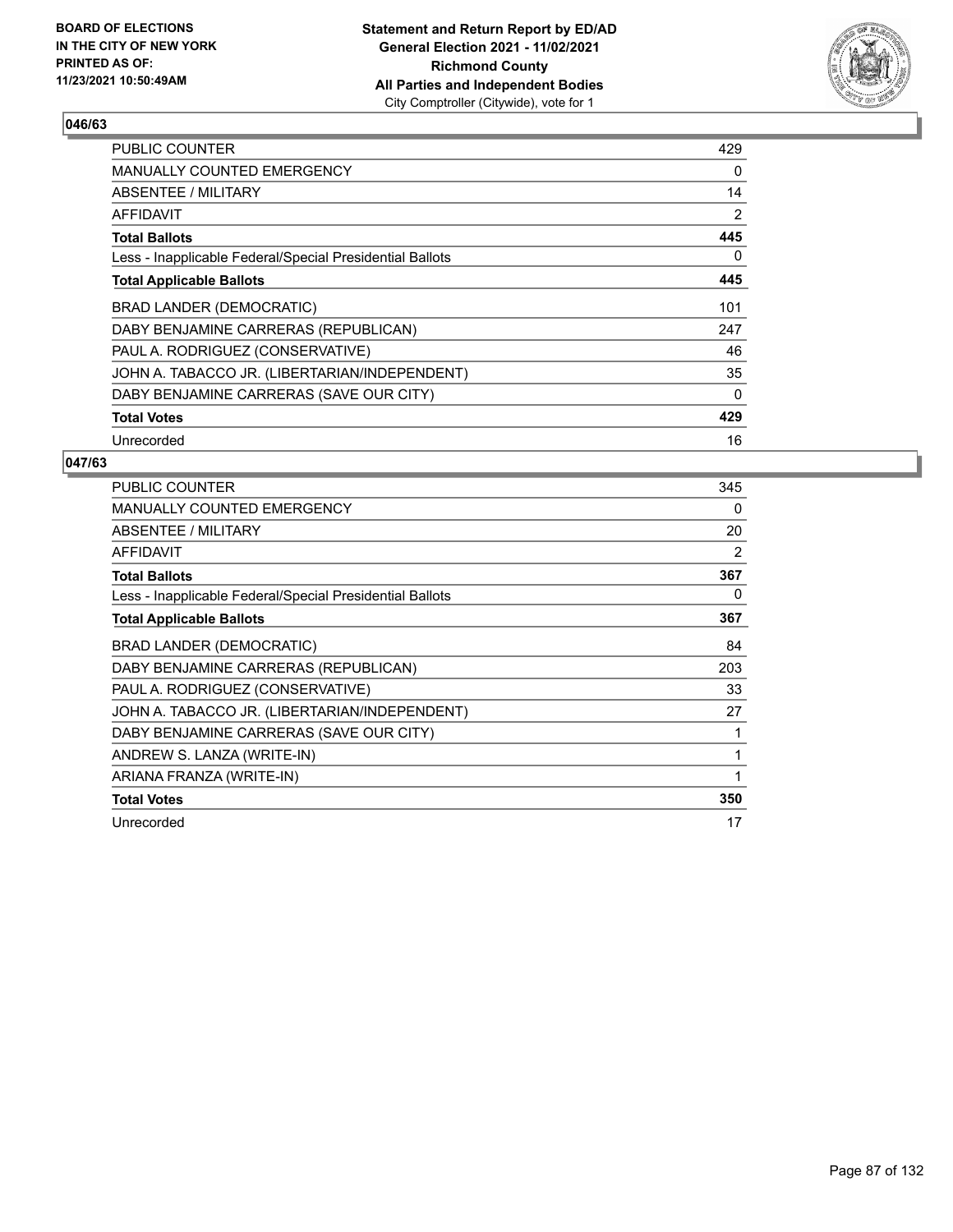

| <b>PUBLIC COUNTER</b>                                    | 416      |
|----------------------------------------------------------|----------|
| MANUALLY COUNTED EMERGENCY                               | 0        |
| ABSENTEE / MILITARY                                      | 25       |
| <b>AFFIDAVIT</b>                                         | 1        |
| <b>Total Ballots</b>                                     | 442      |
| Less - Inapplicable Federal/Special Presidential Ballots | 0        |
| <b>Total Applicable Ballots</b>                          | 442      |
| BRAD LANDER (DEMOCRATIC)                                 | 106      |
| DABY BENJAMINE CARRERAS (REPUBLICAN)                     | 259      |
| PAUL A. RODRIGUEZ (CONSERVATIVE)                         | 28       |
| JOHN A. TABACCO JR. (LIBERTARIAN/INDEPENDENT)            | 37       |
| DABY BENJAMINE CARRERAS (SAVE OUR CITY)                  | $\Omega$ |
| <b>Total Votes</b>                                       | 430      |
| Unrecorded                                               | 12       |

| <b>PUBLIC COUNTER</b>                                    | 467            |
|----------------------------------------------------------|----------------|
| <b>MANUALLY COUNTED EMERGENCY</b>                        | 0              |
| ABSENTEE / MILITARY                                      | 21             |
| <b>AFFIDAVIT</b>                                         | 0              |
| <b>Total Ballots</b>                                     | 488            |
| Less - Inapplicable Federal/Special Presidential Ballots | 0              |
| <b>Total Applicable Ballots</b>                          | 488            |
| <b>BRAD LANDER (DEMOCRATIC)</b>                          | 96             |
| DABY BENJAMINE CARRERAS (REPUBLICAN)                     | 283            |
| PAUL A. RODRIGUEZ (CONSERVATIVE)                         | 53             |
| JOHN A. TABACCO JR. (LIBERTARIAN/INDEPENDENT)            | 25             |
| DABY BENJAMINE CARRERAS (SAVE OUR CITY)                  | 1              |
| KEVIN PARKER (WRITE-IN)                                  | 1              |
| ROBERT LEVY (WRITE-IN)                                   | 1              |
| SHAWN ABRAHAM (WRITE-IN)                                 | $\overline{c}$ |
| STEVEN MATTEO (WRITE-IN)                                 | 1              |
| UNATTRIBUTABLE WRITE-IN (WRITE-IN)                       | 1              |
| <b>Total Votes</b>                                       | 464            |
| Unrecorded                                               | 24             |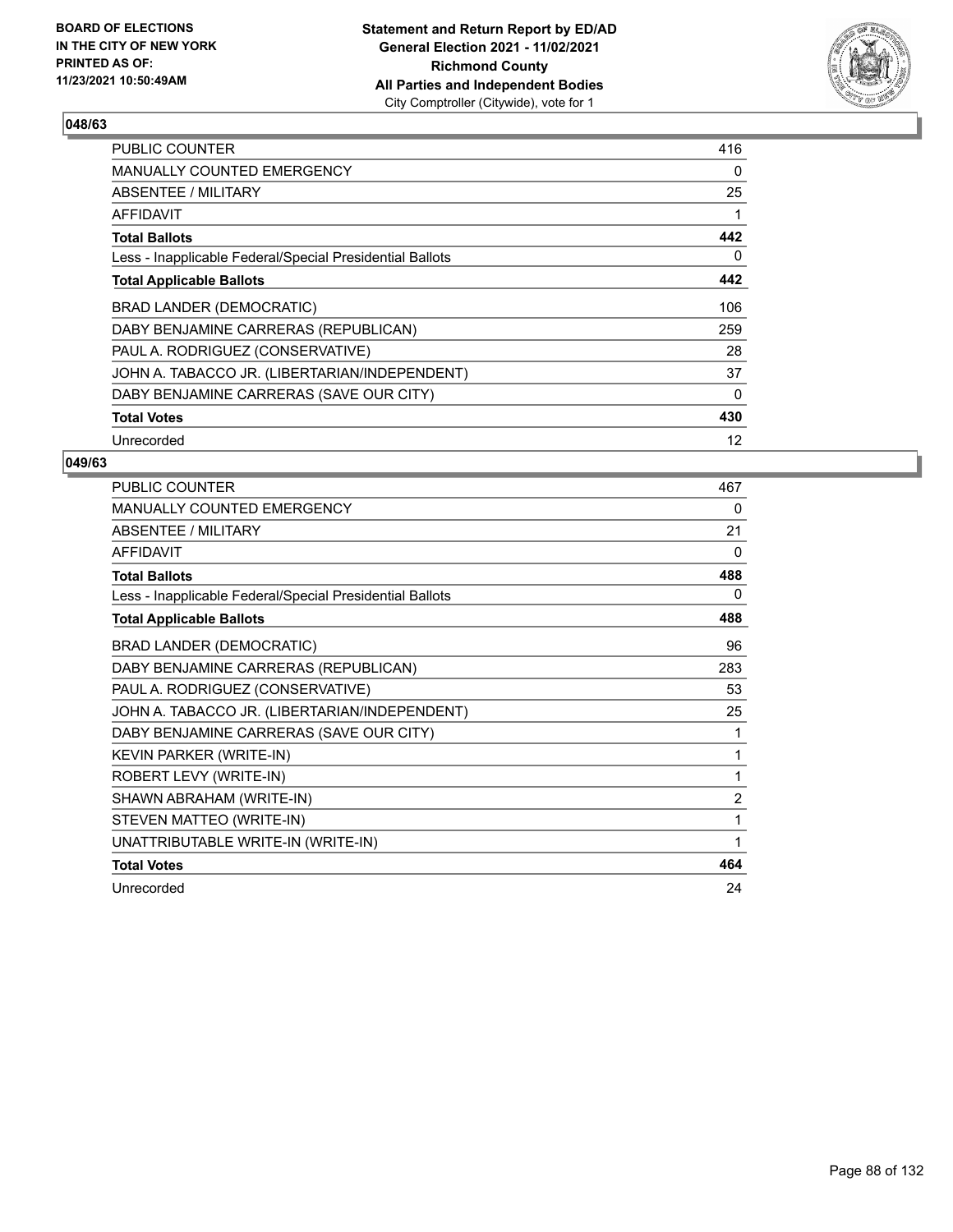

| <b>PUBLIC COUNTER</b>                                    | 486 |
|----------------------------------------------------------|-----|
| MANUALLY COUNTED EMERGENCY                               | 0   |
| ABSENTEE / MILITARY                                      | 17  |
| AFFIDAVIT                                                |     |
| <b>Total Ballots</b>                                     | 504 |
| Less - Inapplicable Federal/Special Presidential Ballots | 0   |
| <b>Total Applicable Ballots</b>                          | 504 |
| BRAD LANDER (DEMOCRATIC)                                 | 152 |
| DABY BENJAMINE CARRERAS (REPUBLICAN)                     | 279 |
| PAUL A. RODRIGUEZ (CONSERVATIVE)                         | 31  |
| JOHN A. TABACCO JR. (LIBERTARIAN/INDEPENDENT)            | 17  |
| DABY BENJAMINE CARRERAS (SAVE OUR CITY)                  | 3   |
| <b>Total Votes</b>                                       | 482 |
| Unrecorded                                               | 22  |

## **051/63**

| <b>PUBLIC COUNTER</b>                                    | 418 |
|----------------------------------------------------------|-----|
| <b>MANUALLY COUNTED EMERGENCY</b>                        | 0   |
| ABSENTEE / MILITARY                                      | 19  |
| AFFIDAVIT                                                | 2   |
| <b>Total Ballots</b>                                     | 439 |
| Less - Inapplicable Federal/Special Presidential Ballots | 0   |
| <b>Total Applicable Ballots</b>                          | 439 |
| BRAD LANDER (DEMOCRATIC)                                 | 116 |
| DABY BENJAMINE CARRERAS (REPUBLICAN)                     | 227 |
| PAUL A. RODRIGUEZ (CONSERVATIVE)                         | 24  |
| JOHN A. TABACCO JR. (LIBERTARIAN/INDEPENDENT)            | 46  |
| DABY BENJAMINE CARRERAS (SAVE OUR CITY)                  |     |
| COREY D. JOHNSON (WRITE-IN)                              | 1   |
| <b>Total Votes</b>                                       | 415 |
| Unrecorded                                               | 24  |

| <b>PUBLIC COUNTER</b>                                    | 261 |
|----------------------------------------------------------|-----|
| MANUALLY COUNTED EMERGENCY                               | 0   |
| ABSENTEE / MILITARY                                      | 7   |
| <b>AFFIDAVIT</b>                                         | 1   |
| <b>Total Ballots</b>                                     | 269 |
| Less - Inapplicable Federal/Special Presidential Ballots | 0   |
| <b>Total Applicable Ballots</b>                          | 269 |
| BRAD LANDER (DEMOCRATIC)                                 | 55  |
| DABY BENJAMINE CARRERAS (REPUBLICAN)                     | 164 |
| PAUL A. RODRIGUEZ (CONSERVATIVE)                         | 22  |
| JOHN A. TABACCO JR. (LIBERTARIAN/INDEPENDENT)            | 14  |
| DABY BENJAMINE CARRERAS (SAVE OUR CITY)                  | 0   |
| <b>Total Votes</b>                                       | 255 |
| Unrecorded                                               | 14  |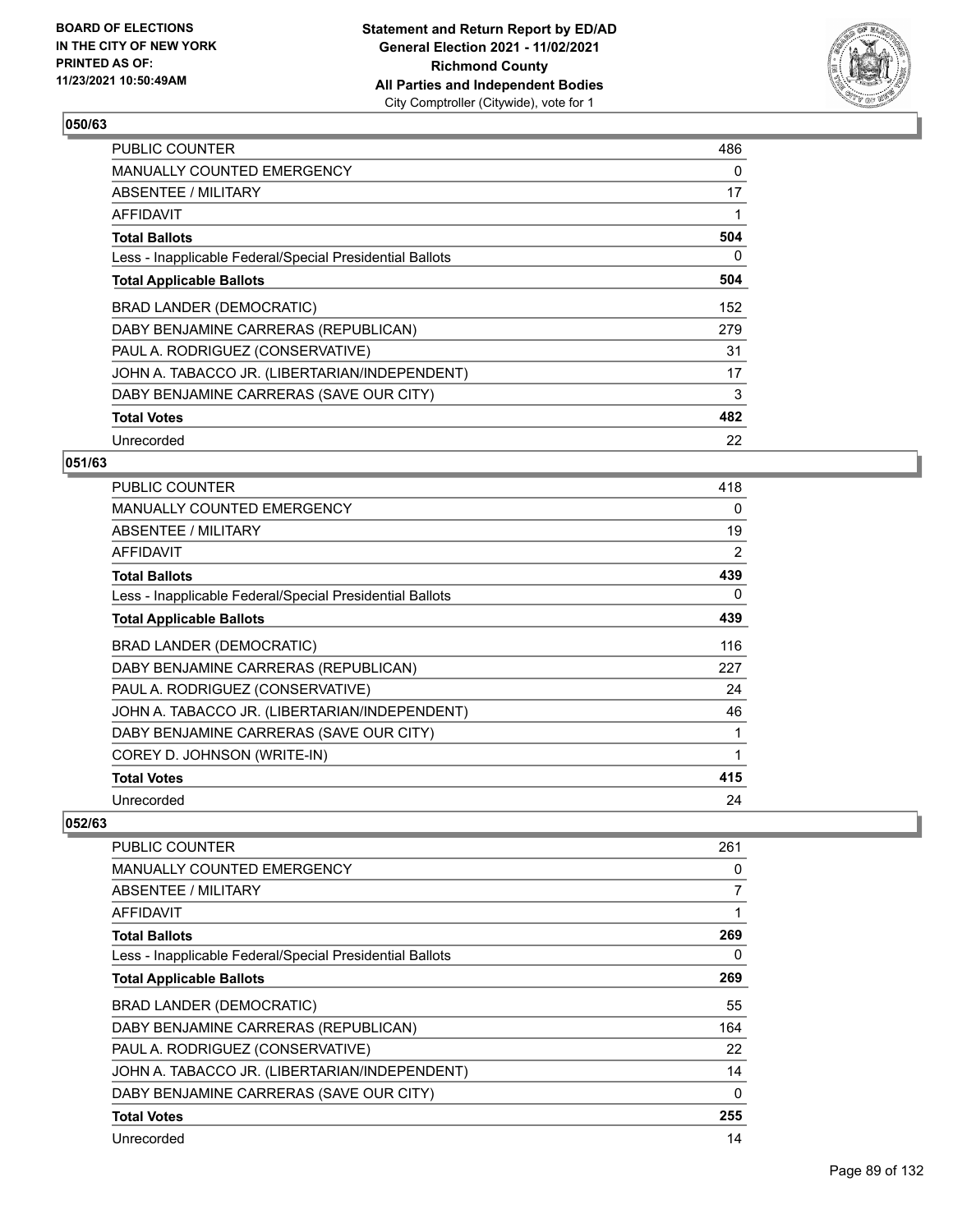

| PUBLIC COUNTER                                           | 262 |
|----------------------------------------------------------|-----|
| MANUALLY COUNTED EMERGENCY                               | 0   |
| ABSENTEE / MILITARY                                      | 21  |
| AFFIDAVIT                                                | 5   |
| <b>Total Ballots</b>                                     | 288 |
| Less - Inapplicable Federal/Special Presidential Ballots | 0   |
| <b>Total Applicable Ballots</b>                          | 288 |
| BRAD LANDER (DEMOCRATIC)                                 | 104 |
| DABY BENJAMINE CARRERAS (REPUBLICAN)                     | 138 |
| PAUL A. RODRIGUEZ (CONSERVATIVE)                         | 15  |
| JOHN A. TABACCO JR. (LIBERTARIAN/INDEPENDENT)            | 20  |
| DABY BENJAMINE CARRERAS (SAVE OUR CITY)                  | 0   |
| SHAWN ABRAHAM (WRITE-IN)                                 | 2   |
| <b>Total Votes</b>                                       | 279 |
| Unrecorded                                               | 9   |

| <b>PUBLIC COUNTER</b>                                    | 222 |
|----------------------------------------------------------|-----|
| MANUALLY COUNTED EMERGENCY                               | 0   |
| ABSENTEE / MILITARY                                      | 51  |
| AFFIDAVIT                                                | 3   |
| <b>Total Ballots</b>                                     | 276 |
| Less - Inapplicable Federal/Special Presidential Ballots | 0   |
| <b>Total Applicable Ballots</b>                          | 276 |
| BRAD LANDER (DEMOCRATIC)                                 | 112 |
| DABY BENJAMINE CARRERAS (REPUBLICAN)                     | 118 |
| PAUL A. RODRIGUEZ (CONSERVATIVE)                         | 17  |
| JOHN A. TABACCO JR. (LIBERTARIAN/INDEPENDENT)            | 15  |
| DABY BENJAMINE CARRERAS (SAVE OUR CITY)                  | 1   |
| RADHA KRISHNA MOHAN (WRITE-IN)                           | 1   |
| <b>Total Votes</b>                                       | 264 |
| Unrecorded                                               | 12  |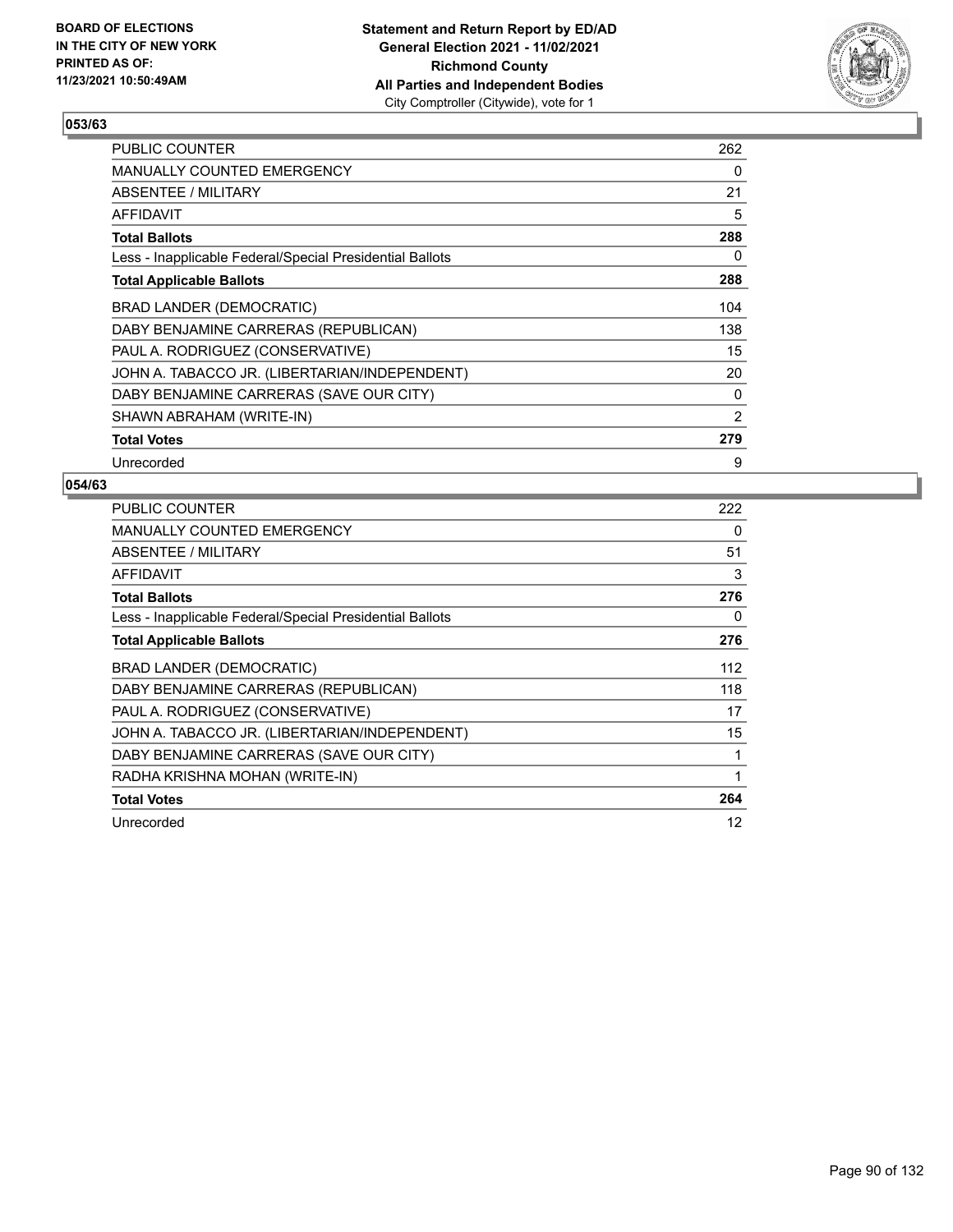

| <b>PUBLIC COUNTER</b>                                    | 250 |
|----------------------------------------------------------|-----|
| MANUALLY COUNTED EMERGENCY                               | 0   |
| ABSENTEE / MILITARY                                      | 30  |
| AFFIDAVIT                                                | 3   |
| <b>Total Ballots</b>                                     | 283 |
| Less - Inapplicable Federal/Special Presidential Ballots | 0   |
| <b>Total Applicable Ballots</b>                          | 283 |
| BRAD LANDER (DEMOCRATIC)                                 | 103 |
| DABY BENJAMINE CARRERAS (REPUBLICAN)                     | 127 |
| PAUL A. RODRIGUEZ (CONSERVATIVE)                         | 20  |
| JOHN A. TABACCO JR. (LIBERTARIAN/INDEPENDENT)            | 16  |
| DABY BENJAMINE CARRERAS (SAVE OUR CITY)                  | 1   |
| <b>Total Votes</b>                                       | 267 |
| Unrecorded                                               | 16  |

| PUBLIC COUNTER                                           | 230            |
|----------------------------------------------------------|----------------|
| <b>MANUALLY COUNTED EMERGENCY</b>                        | 0              |
| <b>ABSENTEE / MILITARY</b>                               | $\overline{7}$ |
| AFFIDAVIT                                                | 3              |
| <b>Total Ballots</b>                                     | 240            |
| Less - Inapplicable Federal/Special Presidential Ballots | 0              |
| <b>Total Applicable Ballots</b>                          | 240            |
| BRAD LANDER (DEMOCRATIC)                                 | 84             |
| DABY BENJAMINE CARRERAS (REPUBLICAN)                     | 115            |
| PAUL A. RODRIGUEZ (CONSERVATIVE)                         | 21             |
| JOHN A. TABACCO JR. (LIBERTARIAN/INDEPENDENT)            | 8              |
| DABY BENJAMINE CARRERAS (SAVE OUR CITY)                  |                |
| MOSHE HERZOG (WRITE-IN)                                  | 1              |
| <b>Total Votes</b>                                       | 230            |
| Unrecorded                                               | 10             |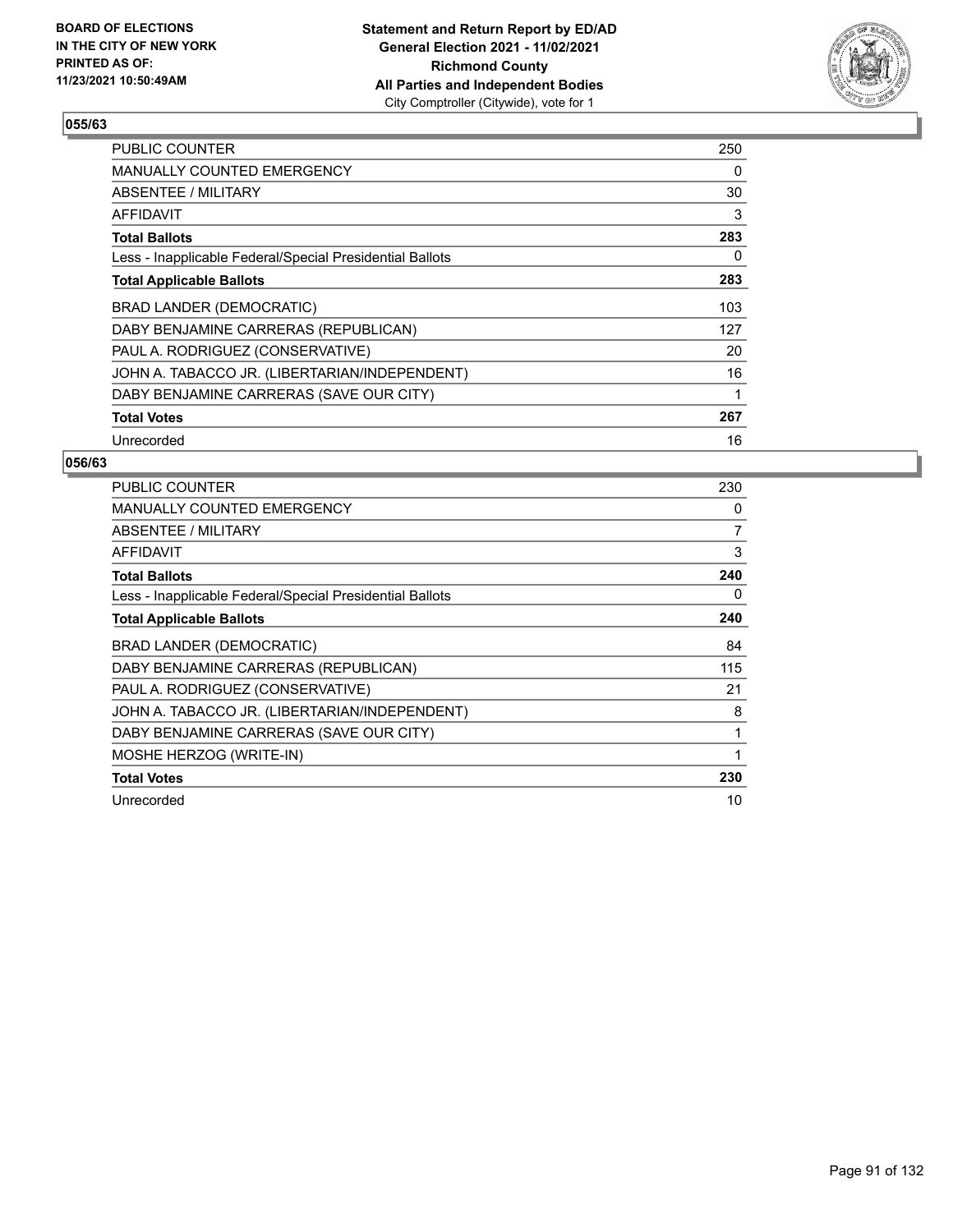

| <b>PUBLIC COUNTER</b>                                    | 409      |
|----------------------------------------------------------|----------|
| <b>MANUALLY COUNTED EMERGENCY</b>                        | $\Omega$ |
| ABSENTEE / MILITARY                                      | 20       |
| AFFIDAVIT                                                | 1        |
| <b>Total Ballots</b>                                     | 430      |
| Less - Inapplicable Federal/Special Presidential Ballots | 0        |
| <b>Total Applicable Ballots</b>                          | 430      |
| <b>BRAD LANDER (DEMOCRATIC)</b>                          | 120      |
| DABY BENJAMINE CARRERAS (REPUBLICAN)                     | 250      |
| PAUL A. RODRIGUEZ (CONSERVATIVE)                         | 30       |
| JOHN A. TABACCO JR. (LIBERTARIAN/INDEPENDENT)            | 12       |
| DABY BENJAMINE CARRERAS (SAVE OUR CITY)                  | 1        |
| SHALOM DORON (WRITE-IN)                                  | 1        |
| <b>Total Votes</b>                                       | 414      |
| Unrecorded                                               | 16       |

### **058/63**

| <b>PUBLIC COUNTER</b>                                    | 332      |
|----------------------------------------------------------|----------|
| <b>MANUALLY COUNTED EMERGENCY</b>                        | $\Omega$ |
| ABSENTEE / MILITARY                                      | 17       |
| AFFIDAVIT                                                | 4        |
| <b>Total Ballots</b>                                     | 353      |
| Less - Inapplicable Federal/Special Presidential Ballots | $\Omega$ |
| <b>Total Applicable Ballots</b>                          | 353      |
| BRAD LANDER (DEMOCRATIC)                                 | 105      |
| DABY BENJAMINE CARRERAS (REPUBLICAN)                     | 186      |
| PAUL A. RODRIGUEZ (CONSERVATIVE)                         | 35       |
| JOHN A. TABACCO JR. (LIBERTARIAN/INDEPENDENT)            | 12       |
| DABY BENJAMINE CARRERAS (SAVE OUR CITY)                  | 1        |
| <b>Total Votes</b>                                       | 339      |
| Unrecorded                                               | 14       |

| <b>PUBLIC COUNTER</b>                                    | 377            |
|----------------------------------------------------------|----------------|
| MANUALLY COUNTED EMERGENCY                               | 0              |
| ABSENTEE / MILITARY                                      | 18             |
| AFFIDAVIT                                                | 1              |
| <b>Total Ballots</b>                                     | 396            |
| Less - Inapplicable Federal/Special Presidential Ballots | 0              |
| <b>Total Applicable Ballots</b>                          | 396            |
| BRAD LANDER (DEMOCRATIC)                                 | 102            |
| DABY BENJAMINE CARRERAS (REPUBLICAN)                     | 203            |
| PAUL A. RODRIGUEZ (CONSERVATIVE)                         | 41             |
| JOHN A. TABACCO JR. (LIBERTARIAN/INDEPENDENT)            | 36             |
| DABY BENJAMINE CARRERAS (SAVE OUR CITY)                  | $\overline{2}$ |
| <b>Total Votes</b>                                       | 384            |
| Unrecorded                                               | 12             |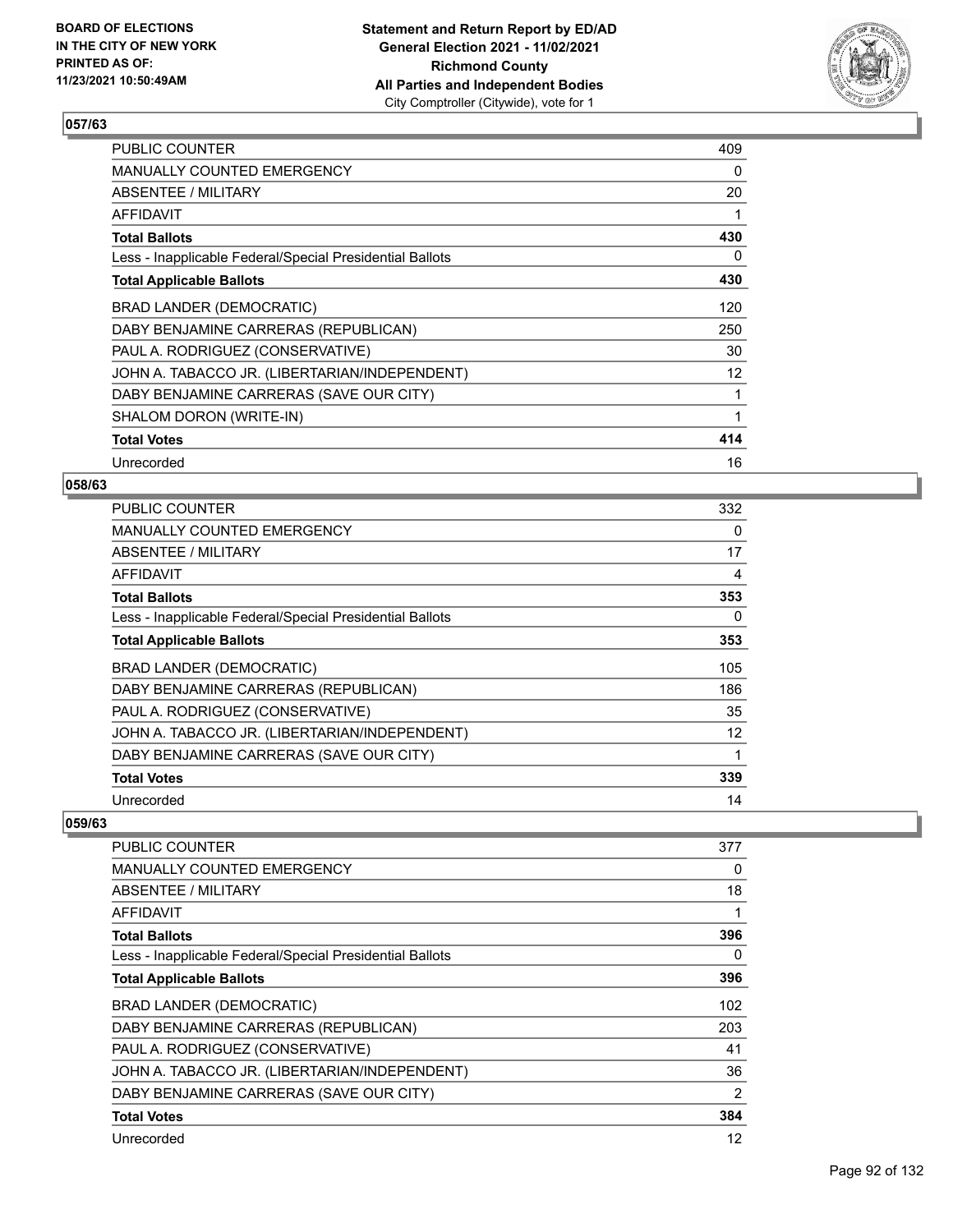

| <b>PUBLIC COUNTER</b>                                    | 205 |
|----------------------------------------------------------|-----|
| MANUALLY COUNTED EMERGENCY                               | 0   |
| ABSENTEE / MILITARY                                      | 7   |
| AFFIDAVIT                                                | 0   |
| <b>Total Ballots</b>                                     | 212 |
| Less - Inapplicable Federal/Special Presidential Ballots | 0   |
| <b>Total Applicable Ballots</b>                          | 212 |
| <b>BRAD LANDER (DEMOCRATIC)</b>                          | 58  |
| DABY BENJAMINE CARRERAS (REPUBLICAN)                     | 111 |
| PAUL A. RODRIGUEZ (CONSERVATIVE)                         | 24  |
| JOHN A. TABACCO JR. (LIBERTARIAN/INDEPENDENT)            | 16  |
| DABY BENJAMINE CARRERAS (SAVE OUR CITY)                  | 0   |
| <b>Total Votes</b>                                       | 209 |
| Unrecorded                                               | 3   |

| <b>PUBLIC COUNTER</b>                                    | 320 |
|----------------------------------------------------------|-----|
| <b>MANUALLY COUNTED EMERGENCY</b>                        | 0   |
| <b>ABSENTEE / MILITARY</b>                               | 35  |
| AFFIDAVIT                                                | 2   |
| <b>Total Ballots</b>                                     | 357 |
| Less - Inapplicable Federal/Special Presidential Ballots | 0   |
| <b>Total Applicable Ballots</b>                          | 357 |
| <b>BRAD LANDER (DEMOCRATIC)</b>                          | 145 |
| DABY BENJAMINE CARRERAS (REPUBLICAN)                     | 142 |
| PAUL A. RODRIGUEZ (CONSERVATIVE)                         | 27  |
| JOHN A. TABACCO JR. (LIBERTARIAN/INDEPENDENT)            | 28  |
| DABY BENJAMINE CARRERAS (SAVE OUR CITY)                  |     |
| UNATTRIBUTABLE WRITE-IN (WRITE-IN)                       | 1   |
| <b>Total Votes</b>                                       | 344 |
| Unrecorded                                               | 13  |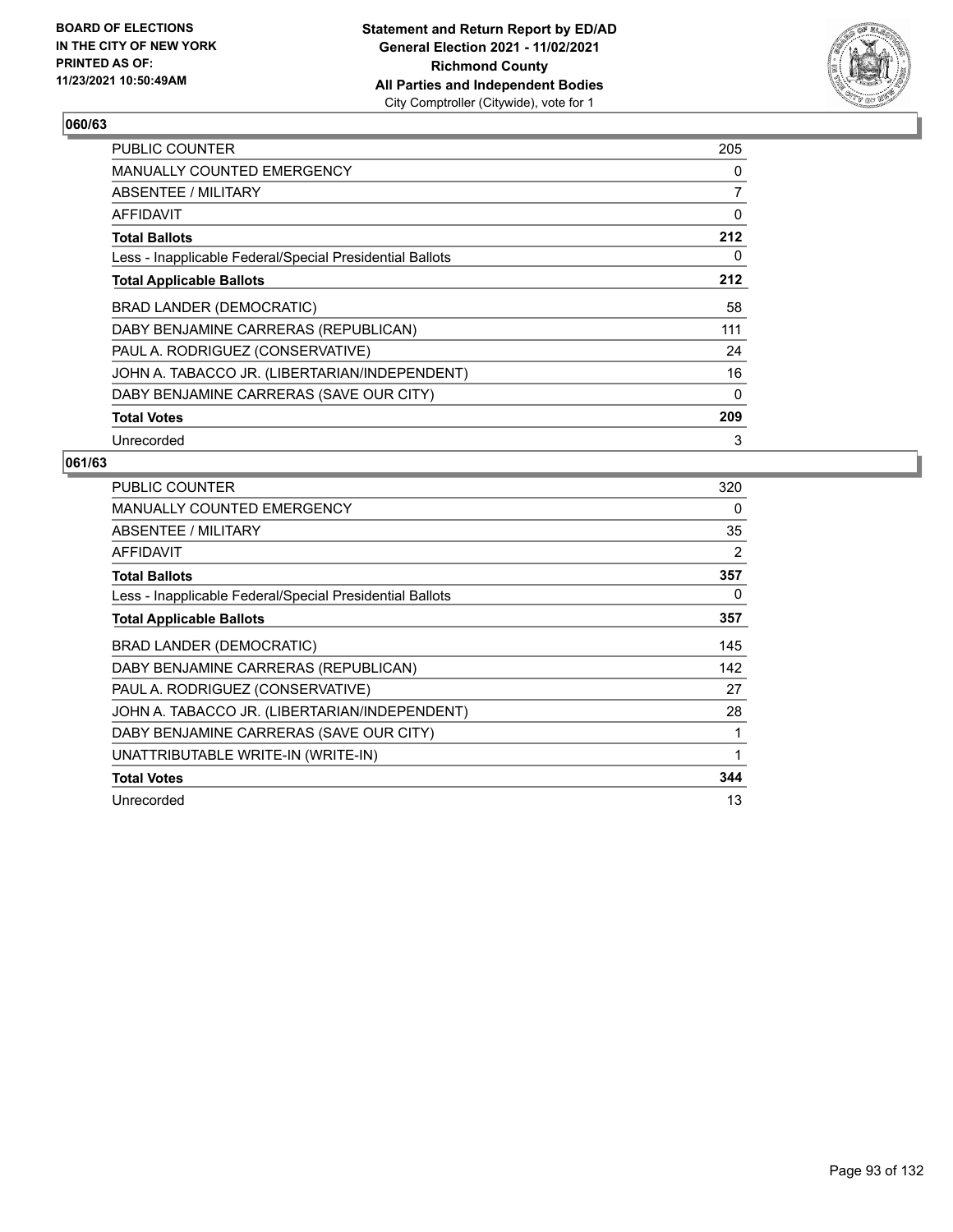

| PUBLIC COUNTER                                           | 280      |
|----------------------------------------------------------|----------|
| MANUALLY COUNTED EMERGENCY                               | 0        |
| ABSENTEE / MILITARY                                      | 13       |
| AFFIDAVIT                                                | $\Omega$ |
| <b>Total Ballots</b>                                     | 293      |
| Less - Inapplicable Federal/Special Presidential Ballots | 0        |
| <b>Total Applicable Ballots</b>                          | 293      |
| BRAD LANDER (DEMOCRATIC)                                 | 87       |
| DABY BENJAMINE CARRERAS (REPUBLICAN)                     | 143      |
| PAUL A. RODRIGUEZ (CONSERVATIVE)                         | 24       |
| JOHN A. TABACCO JR. (LIBERTARIAN/INDEPENDENT)            | 19       |
| DABY BENJAMINE CARRERAS (SAVE OUR CITY)                  | 1        |
| DONALD J. TRUMP JR. (WRITE-IN)                           | 1        |
| <b>Total Votes</b>                                       | 275      |
| Unrecorded                                               | 18       |

| <b>PUBLIC COUNTER</b>                                    | 450      |
|----------------------------------------------------------|----------|
| <b>MANUALLY COUNTED EMERGENCY</b>                        | 0        |
| ABSENTEE / MILITARY                                      | 16       |
| AFFIDAVIT                                                | 0        |
| <b>Total Ballots</b>                                     | 466      |
| Less - Inapplicable Federal/Special Presidential Ballots | 0        |
| <b>Total Applicable Ballots</b>                          | 466      |
| BRAD LANDER (DEMOCRATIC)                                 | 154      |
| DABY BENJAMINE CARRERAS (REPUBLICAN)                     | 201      |
| PAUL A. RODRIGUEZ (CONSERVATIVE)                         | 48       |
| JOHN A. TABACCO JR. (LIBERTARIAN/INDEPENDENT)            | 37       |
| DABY BENJAMINE CARRERAS (SAVE OUR CITY)                  | $\Omega$ |
|                                                          |          |
| <b>Total Votes</b>                                       | 440      |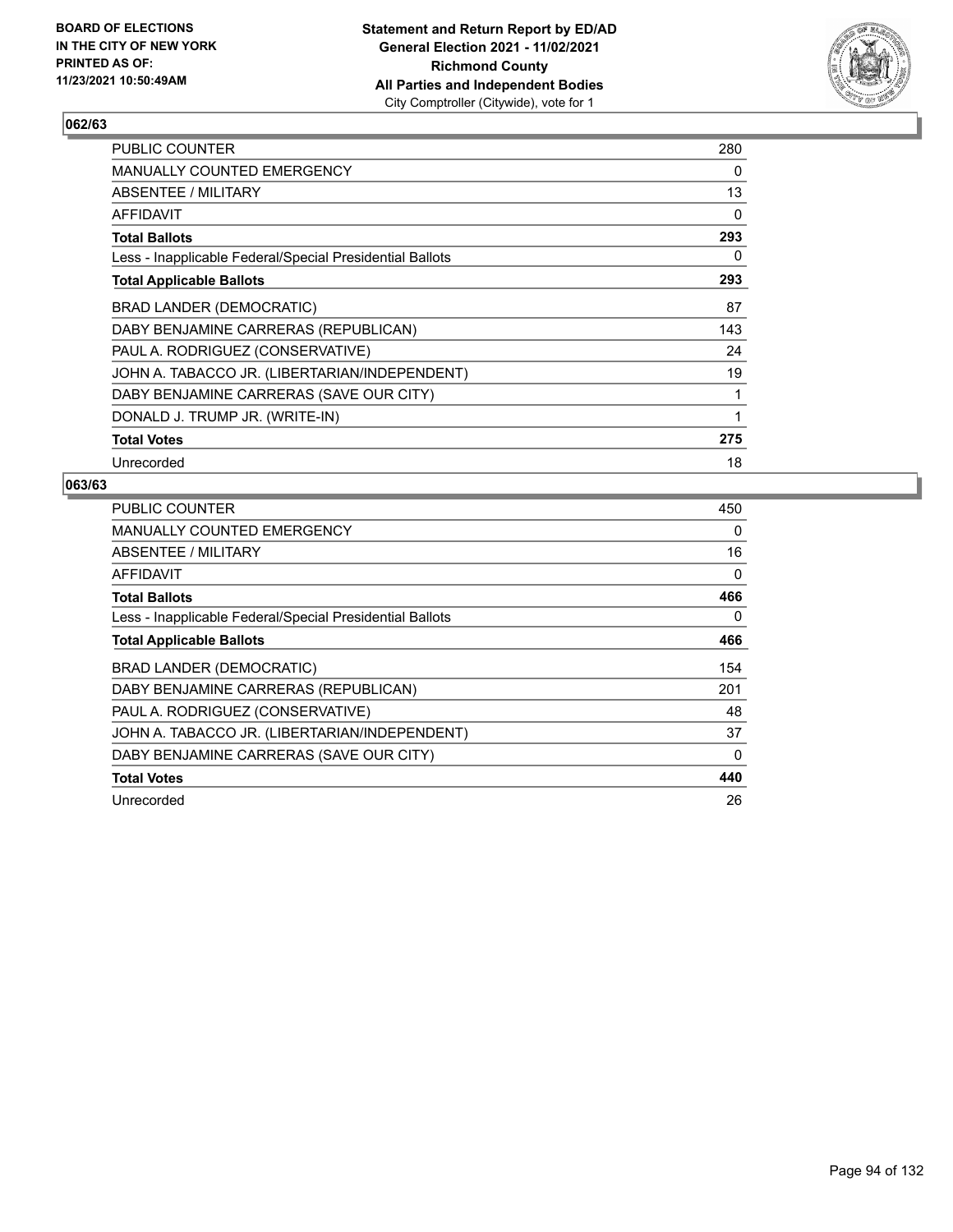

| PUBLIC COUNTER                                           | 451 |
|----------------------------------------------------------|-----|
| <b>MANUALLY COUNTED EMERGENCY</b>                        | 0   |
| ABSENTEE / MILITARY                                      | 12  |
| AFFIDAVIT                                                | 0   |
| <b>Total Ballots</b>                                     | 463 |
| Less - Inapplicable Federal/Special Presidential Ballots | 0   |
| <b>Total Applicable Ballots</b>                          | 463 |
| BRAD LANDER (DEMOCRATIC)                                 | 129 |
| DABY BENJAMINE CARRERAS (REPUBLICAN)                     | 214 |
| PAUL A. RODRIGUEZ (CONSERVATIVE)                         | 59  |
| JOHN A. TABACCO JR. (LIBERTARIAN/INDEPENDENT)            | 42  |
| DABY BENJAMINE CARRERAS (SAVE OUR CITY)                  | 1   |
| UNCOUNTED WRITE-IN PER STATUTE (WRITE-IN)                | 1   |
| <b>Total Votes</b>                                       | 446 |
| Unrecorded                                               | 17  |

### **065/63**

| <b>PUBLIC COUNTER</b>                                    | 385      |
|----------------------------------------------------------|----------|
| <b>MANUALLY COUNTED EMERGENCY</b>                        | $\Omega$ |
| ABSENTEE / MILITARY                                      | 17       |
| AFFIDAVIT                                                | 2        |
| <b>Total Ballots</b>                                     | 404      |
| Less - Inapplicable Federal/Special Presidential Ballots | $\Omega$ |
| <b>Total Applicable Ballots</b>                          | 404      |
| BRAD LANDER (DEMOCRATIC)                                 | 126      |
| DABY BENJAMINE CARRERAS (REPUBLICAN)                     | 181      |
| PAUL A. RODRIGUEZ (CONSERVATIVE)                         | 37       |
| JOHN A. TABACCO JR. (LIBERTARIAN/INDEPENDENT)            | 41       |
| DABY BENJAMINE CARRERAS (SAVE OUR CITY)                  | 2        |
| <b>Total Votes</b>                                       | 387      |
| Unrecorded                                               | 17       |

| <b>PUBLIC COUNTER</b>                                    | 418            |
|----------------------------------------------------------|----------------|
| MANUALLY COUNTED EMERGENCY                               | 0              |
| ABSENTEE / MILITARY                                      | 9              |
| <b>AFFIDAVIT</b>                                         | $\overline{2}$ |
| <b>Total Ballots</b>                                     | 429            |
| Less - Inapplicable Federal/Special Presidential Ballots | 0              |
| <b>Total Applicable Ballots</b>                          | 429            |
| BRAD LANDER (DEMOCRATIC)                                 | 115            |
| DABY BENJAMINE CARRERAS (REPUBLICAN)                     | 223            |
| PAUL A. RODRIGUEZ (CONSERVATIVE)                         | 43             |
| JOHN A. TABACCO JR. (LIBERTARIAN/INDEPENDENT)            | 31             |
| DABY BENJAMINE CARRERAS (SAVE OUR CITY)                  | 0              |
| <b>Total Votes</b>                                       | 412            |
| Unrecorded                                               | 17             |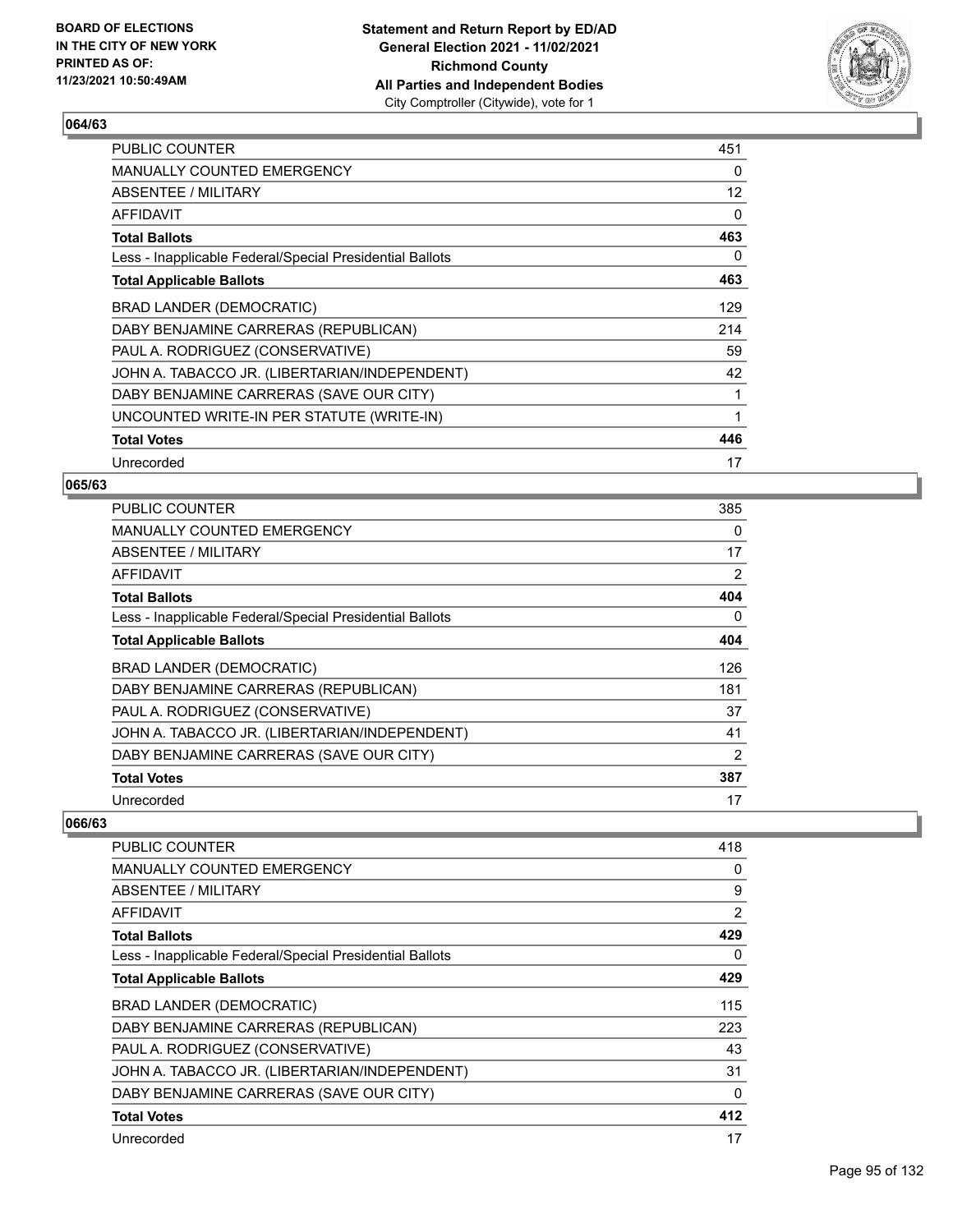

| PUBLIC COUNTER                                           | 468      |
|----------------------------------------------------------|----------|
| MANUALLY COUNTED EMERGENCY                               | $\Omega$ |
| ABSENTEE / MILITARY                                      | 13       |
| AFFIDAVIT                                                | 1        |
| <b>Total Ballots</b>                                     | 482      |
| Less - Inapplicable Federal/Special Presidential Ballots | 0        |
| <b>Total Applicable Ballots</b>                          | 482      |
| BRAD LANDER (DEMOCRATIC)                                 | 119      |
| DABY BENJAMINE CARRERAS (REPUBLICAN)                     | 248      |
| PAUL A. RODRIGUEZ (CONSERVATIVE)                         | 52       |
| JOHN A. TABACCO JR. (LIBERTARIAN/INDEPENDENT)            | 44       |
| DABY BENJAMINE CARRERAS (SAVE OUR CITY)                  | 0        |
| ROBERT LEVY (WRITE-IN)                                   | 1        |
| <b>Total Votes</b>                                       | 464      |
| Unrecorded                                               | 18       |

| <b>PUBLIC COUNTER</b>                                    | 60       |
|----------------------------------------------------------|----------|
| <b>MANUALLY COUNTED EMERGENCY</b>                        | 0        |
| ABSENTEE / MILITARY                                      | 18       |
| AFFIDAVIT                                                | 0        |
| <b>Total Ballots</b>                                     | 78       |
| Less - Inapplicable Federal/Special Presidential Ballots | 0        |
| <b>Total Applicable Ballots</b>                          | 78       |
| BRAD LANDER (DEMOCRATIC)                                 | 43       |
| DABY BENJAMINE CARRERAS (REPUBLICAN)                     | 23       |
| PAUL A. RODRIGUEZ (CONSERVATIVE)                         | 5        |
| JOHN A. TABACCO JR. (LIBERTARIAN/INDEPENDENT)            | 3        |
| DABY BENJAMINE CARRERAS (SAVE OUR CITY)                  | $\Omega$ |
| <b>Total Votes</b>                                       | 74       |
| Unrecorded                                               | 4        |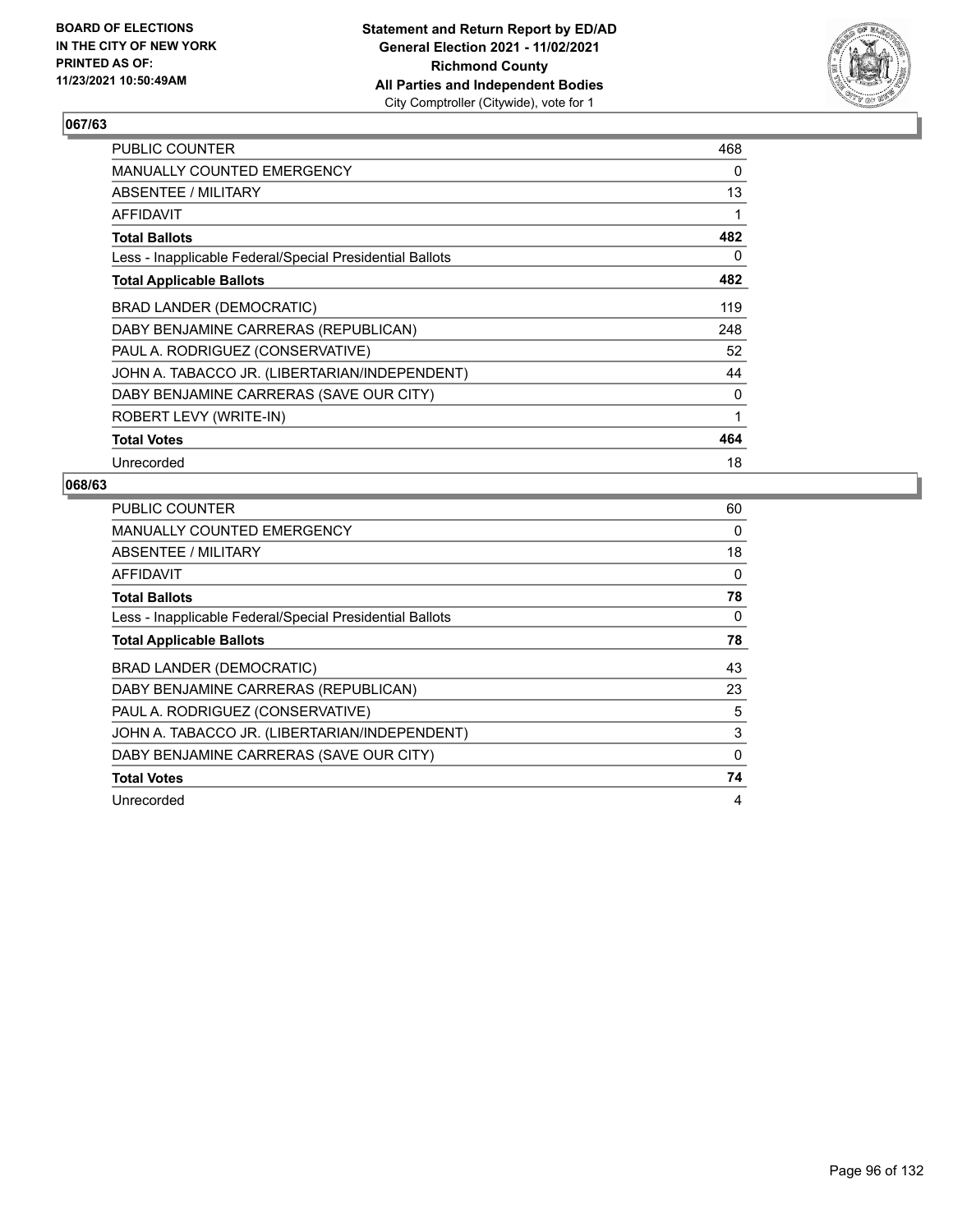

| PUBLIC COUNTER                                           | 203 |
|----------------------------------------------------------|-----|
| MANUALLY COUNTED EMERGENCY                               | 0   |
| ABSENTEE / MILITARY                                      | 63  |
| AFFIDAVIT                                                | 4   |
| <b>Total Ballots</b>                                     | 270 |
| Less - Inapplicable Federal/Special Presidential Ballots | 0   |
| <b>Total Applicable Ballots</b>                          | 270 |
| BRAD LANDER (DEMOCRATIC)                                 | 88  |
| DABY BENJAMINE CARRERAS (REPUBLICAN)                     | 128 |
| PAUL A. RODRIGUEZ (CONSERVATIVE)                         | 21  |
| JOHN A. TABACCO JR. (LIBERTARIAN/INDEPENDENT)            | 18  |
| DABY BENJAMINE CARRERAS (SAVE OUR CITY)                  | 0   |
| KYLE KRAMER (WRITE-IN)                                   | 1   |
| <b>Total Votes</b>                                       | 256 |
| Unrecorded                                               | 14  |

| PUBLIC COUNTER                                           | 206 |
|----------------------------------------------------------|-----|
| MANUALLY COUNTED EMERGENCY                               | 0   |
| ABSENTEE / MILITARY                                      | 16  |
| AFFIDAVIT                                                |     |
| <b>Total Ballots</b>                                     | 223 |
| Less - Inapplicable Federal/Special Presidential Ballots | 0   |
| <b>Total Applicable Ballots</b>                          | 223 |
| BRAD LANDER (DEMOCRATIC)                                 | 69  |
| DABY BENJAMINE CARRERAS (REPUBLICAN)                     | 98  |
| PAUL A. RODRIGUEZ (CONSERVATIVE)                         | 24  |
| JOHN A. TABACCO JR. (LIBERTARIAN/INDEPENDENT)            | 14  |
| DABY BENJAMINE CARRERAS (SAVE OUR CITY)                  | 3   |
| UNATTRIBUTABLE WRITE-IN (WRITE-IN)                       | 1   |
| <b>Total Votes</b>                                       | 209 |
| Unrecorded                                               | 14  |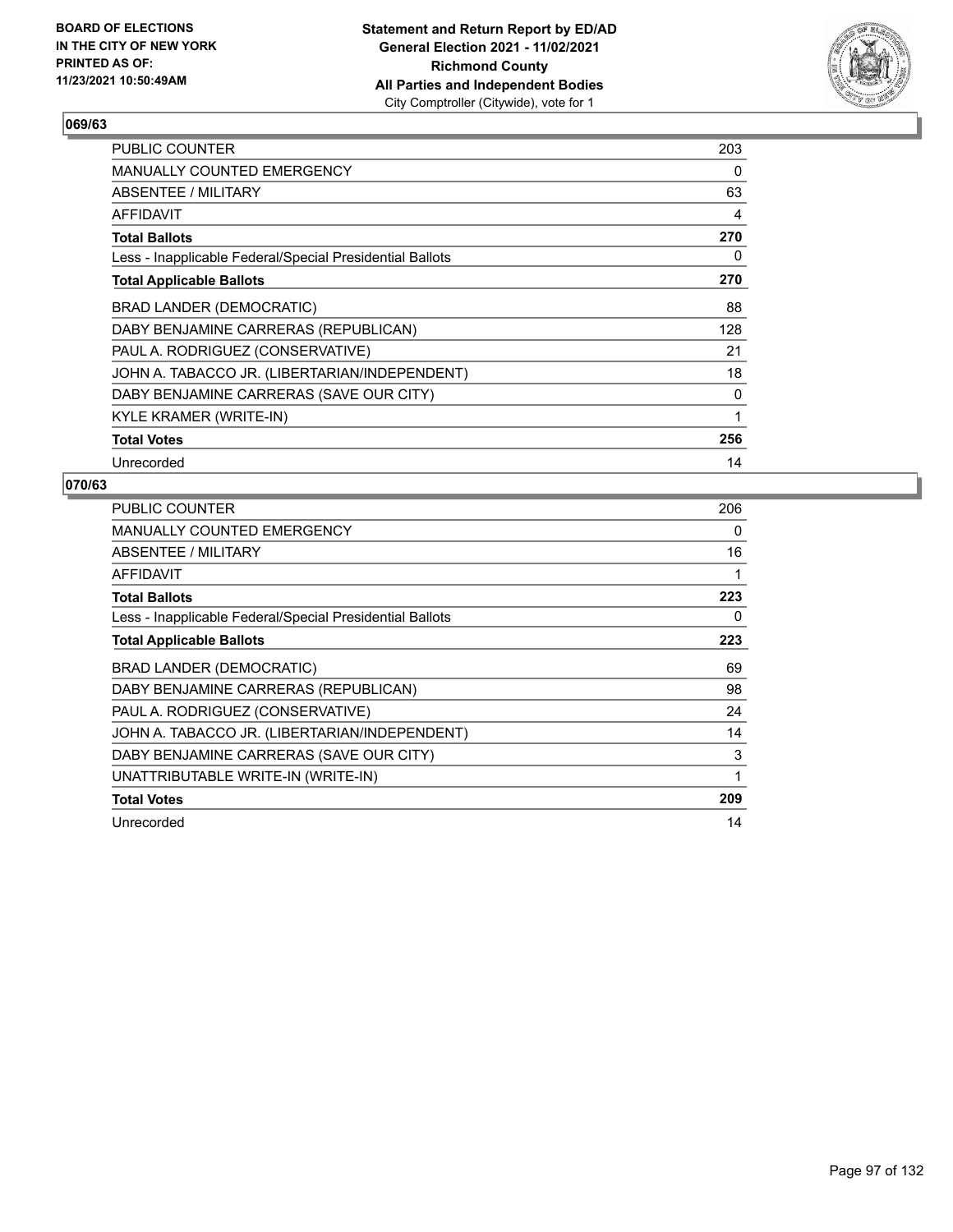

| <b>PUBLIC COUNTER</b>                                    | 170 |
|----------------------------------------------------------|-----|
| <b>MANUALLY COUNTED EMERGENCY</b>                        | 0   |
| ABSENTEE / MILITARY                                      | 6   |
| AFFIDAVIT                                                | 0   |
| <b>Total Ballots</b>                                     | 176 |
| Less - Inapplicable Federal/Special Presidential Ballots | 0   |
| <b>Total Applicable Ballots</b>                          | 176 |
| <b>BRAD LANDER (DEMOCRATIC)</b>                          | 113 |
| DABY BENJAMINE CARRERAS (REPUBLICAN)                     | 36  |
| PAUL A. RODRIGUEZ (CONSERVATIVE)                         | 7   |
| JOHN A. TABACCO JR. (LIBERTARIAN/INDEPENDENT)            | 5   |
| DABY BENJAMINE CARRERAS (SAVE OUR CITY)                  | 1   |
| ROBERT LEVY (WRITE-IN)                                   | 1   |
| <b>Total Votes</b>                                       | 163 |
| Unrecorded                                               | 13  |

## **072/63**

| <b>PUBLIC COUNTER</b>                                    | 336      |
|----------------------------------------------------------|----------|
| <b>MANUALLY COUNTED EMERGENCY</b>                        | $\Omega$ |
| ABSENTEE / MILITARY                                      | 23       |
| AFFIDAVIT                                                | 3        |
| <b>Total Ballots</b>                                     | 362      |
| Less - Inapplicable Federal/Special Presidential Ballots | $\Omega$ |
| <b>Total Applicable Ballots</b>                          | 362      |
| BRAD LANDER (DEMOCRATIC)                                 | 107      |
| DABY BENJAMINE CARRERAS (REPUBLICAN)                     | 176      |
| PAUL A. RODRIGUEZ (CONSERVATIVE)                         | 33       |
| JOHN A. TABACCO JR. (LIBERTARIAN/INDEPENDENT)            | 31       |
| DABY BENJAMINE CARRERAS (SAVE OUR CITY)                  | 3        |
| <b>Total Votes</b>                                       | 350      |
| Unrecorded                                               | 12       |

| PUBLIC COUNTER                                           | 307      |
|----------------------------------------------------------|----------|
| MANUALLY COUNTED EMERGENCY                               | 0        |
| ABSENTEE / MILITARY                                      | 21       |
| <b>AFFIDAVIT</b>                                         | $\Omega$ |
| <b>Total Ballots</b>                                     | 328      |
| Less - Inapplicable Federal/Special Presidential Ballots | 0        |
| <b>Total Applicable Ballots</b>                          | 328      |
| BRAD LANDER (DEMOCRATIC)                                 | 76       |
| DABY BENJAMINE CARRERAS (REPUBLICAN)                     | 188      |
| PAUL A. RODRIGUEZ (CONSERVATIVE)                         | 25       |
| JOHN A. TABACCO JR. (LIBERTARIAN/INDEPENDENT)            | 25       |
| DABY BENJAMINE CARRERAS (SAVE OUR CITY)                  | 0        |
| <b>Total Votes</b>                                       | 314      |
| Unrecorded                                               | 14       |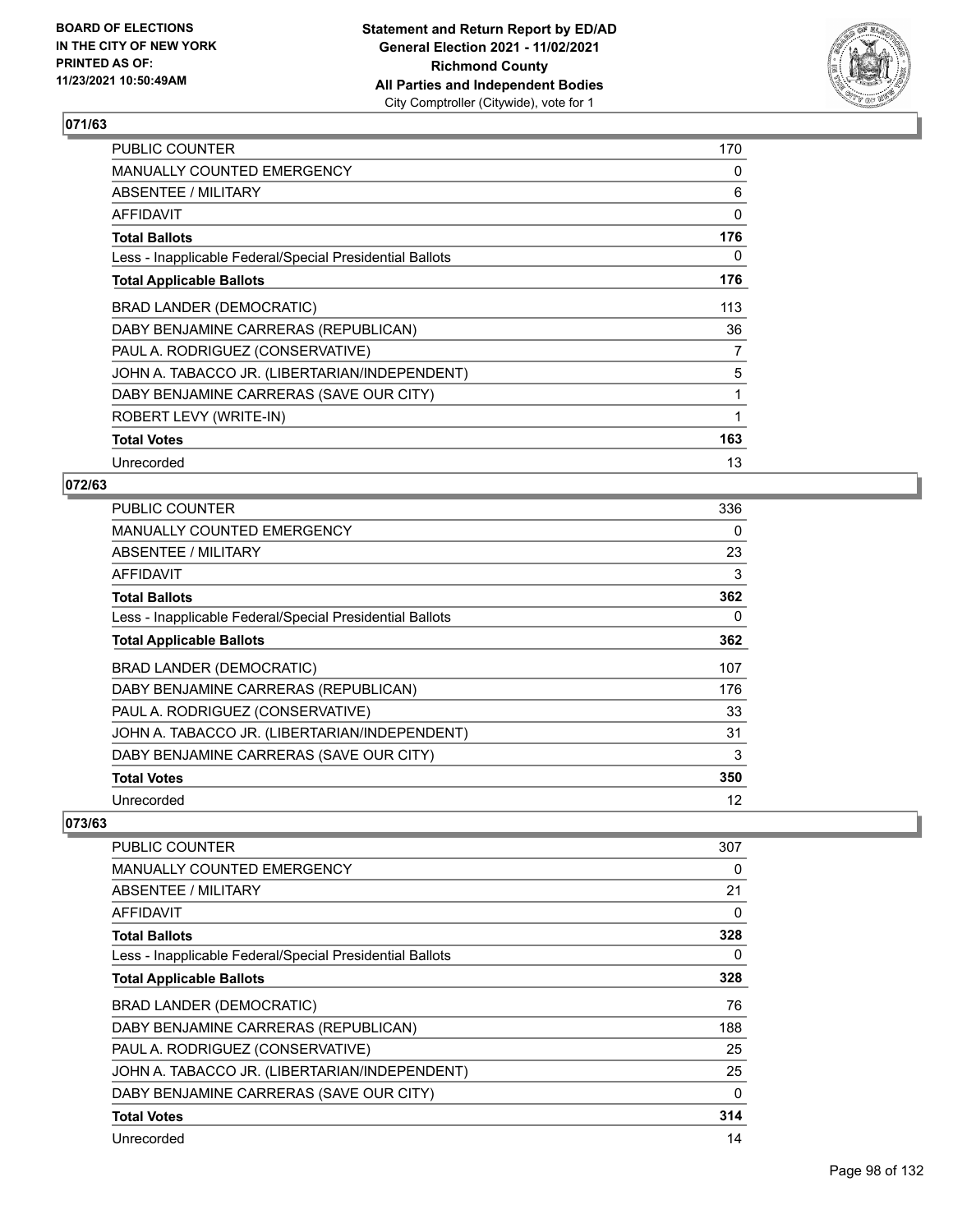

| <b>PUBLIC COUNTER</b>                                    | 191 |
|----------------------------------------------------------|-----|
| <b>MANUALLY COUNTED EMERGENCY</b>                        | 0   |
| ABSENTEE / MILITARY                                      | 12  |
| AFFIDAVIT                                                | 0   |
| <b>Total Ballots</b>                                     | 203 |
| Less - Inapplicable Federal/Special Presidential Ballots | 0   |
| <b>Total Applicable Ballots</b>                          | 203 |
| BRAD LANDER (DEMOCRATIC)                                 | 77  |
| DABY BENJAMINE CARRERAS (REPUBLICAN)                     | 78  |
| PAUL A. RODRIGUEZ (CONSERVATIVE)                         | 17  |
| JOHN A. TABACCO JR. (LIBERTARIAN/INDEPENDENT)            | 14  |
| DABY BENJAMINE CARRERAS (SAVE OUR CITY)                  | 2   |
| <b>Total Votes</b>                                       | 188 |
| Unrecorded                                               | 15  |

## **075/63**

| PUBLIC COUNTER                                           | 129 |
|----------------------------------------------------------|-----|
| <b>MANUALLY COUNTED EMERGENCY</b>                        | 0   |
| ABSENTEE / MILITARY                                      | 15  |
| AFFIDAVIT                                                | 0   |
| <b>Total Ballots</b>                                     | 144 |
| Less - Inapplicable Federal/Special Presidential Ballots | 0   |
| <b>Total Applicable Ballots</b>                          | 144 |
| <b>BRAD LANDER (DEMOCRATIC)</b>                          | 85  |
| DABY BENJAMINE CARRERAS (REPUBLICAN)                     | 31  |
| PAUL A. RODRIGUEZ (CONSERVATIVE)                         | 8   |
| JOHN A. TABACCO JR. (LIBERTARIAN/INDEPENDENT)            | 1   |
| DABY BENJAMINE CARRERAS (SAVE OUR CITY)                  | 0   |
| <b>Total Votes</b>                                       | 125 |
| Unrecorded                                               | 19  |

| <b>PUBLIC COUNTER</b>                                    | 397 |
|----------------------------------------------------------|-----|
| <b>MANUALLY COUNTED EMERGENCY</b>                        | 0   |
| <b>ABSENTEE / MILITARY</b>                               | 25  |
| <b>AFFIDAVIT</b>                                         |     |
| <b>Total Ballots</b>                                     | 423 |
| Less - Inapplicable Federal/Special Presidential Ballots | 0   |
| <b>Total Applicable Ballots</b>                          | 423 |
| BRAD LANDER (DEMOCRATIC)                                 | 133 |
| DABY BENJAMINE CARRERAS (REPUBLICAN)                     | 216 |
| PAUL A. RODRIGUEZ (CONSERVATIVE)                         | 34  |
| JOHN A. TABACCO JR. (LIBERTARIAN/INDEPENDENT)            | 19  |
| DABY BENJAMINE CARRERAS (SAVE OUR CITY)                  | 3   |
| <b>Total Votes</b>                                       | 405 |
| Unrecorded                                               | 18  |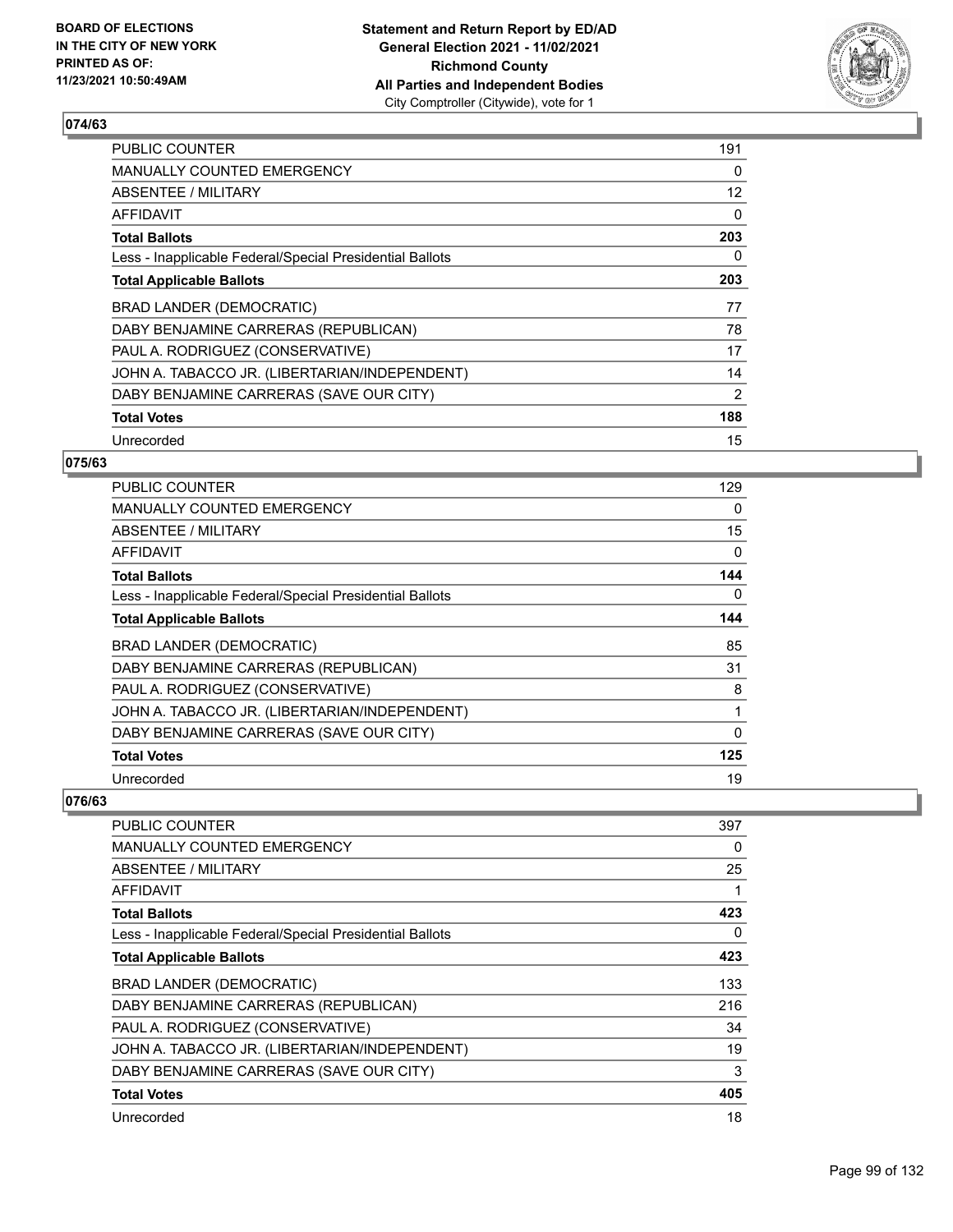

| <b>PUBLIC COUNTER</b>                                    | 246      |
|----------------------------------------------------------|----------|
| MANUALLY COUNTED EMERGENCY                               | 0        |
| ABSENTEE / MILITARY                                      | 31       |
| AFFIDAVIT                                                | 1        |
| <b>Total Ballots</b>                                     | 278      |
| Less - Inapplicable Federal/Special Presidential Ballots | 0        |
| <b>Total Applicable Ballots</b>                          | 278      |
| BRAD LANDER (DEMOCRATIC)                                 | 99       |
| DABY BENJAMINE CARRERAS (REPUBLICAN)                     | 129      |
| PAUL A. RODRIGUEZ (CONSERVATIVE)                         | 17       |
| JOHN A. TABACCO JR. (LIBERTARIAN/INDEPENDENT)            | 22       |
| DABY BENJAMINE CARRERAS (SAVE OUR CITY)                  | $\Omega$ |
| <b>Total Votes</b>                                       | 267      |
| Unrecorded                                               | 11       |

## **078/63**

| <b>PUBLIC COUNTER</b>                                    | 192 |
|----------------------------------------------------------|-----|
| <b>MANUALLY COUNTED EMERGENCY</b>                        | 0   |
| ABSENTEE / MILITARY                                      | 12  |
| AFFIDAVIT                                                | 0   |
| <b>Total Ballots</b>                                     | 204 |
| Less - Inapplicable Federal/Special Presidential Ballots | 0   |
| <b>Total Applicable Ballots</b>                          | 204 |
| <b>BRAD LANDER (DEMOCRATIC)</b>                          | 55  |
| DABY BENJAMINE CARRERAS (REPUBLICAN)                     | 109 |
| PAUL A. RODRIGUEZ (CONSERVATIVE)                         | 20  |
| JOHN A. TABACCO JR. (LIBERTARIAN/INDEPENDENT)            | 9   |
| DABY BENJAMINE CARRERAS (SAVE OUR CITY)                  | 0   |
| <b>Total Votes</b>                                       | 193 |
| Unrecorded                                               | 11  |

| <b>PUBLIC COUNTER</b>                                    | 287 |
|----------------------------------------------------------|-----|
| <b>MANUALLY COUNTED EMERGENCY</b>                        | 0   |
| ABSENTEE / MILITARY                                      | 20  |
| AFFIDAVIT                                                | 0   |
| <b>Total Ballots</b>                                     | 307 |
| Less - Inapplicable Federal/Special Presidential Ballots | 0   |
| <b>Total Applicable Ballots</b>                          | 307 |
| <b>BRAD LANDER (DEMOCRATIC)</b>                          | 89  |
| DABY BENJAMINE CARRERAS (REPUBLICAN)                     | 163 |
| PAUL A. RODRIGUEZ (CONSERVATIVE)                         | 21  |
| JOHN A. TABACCO JR. (LIBERTARIAN/INDEPENDENT)            | 24  |
| DABY BENJAMINE CARRERAS (SAVE OUR CITY)                  | 0   |
| <b>Total Votes</b>                                       | 297 |
| Unrecorded                                               | 10  |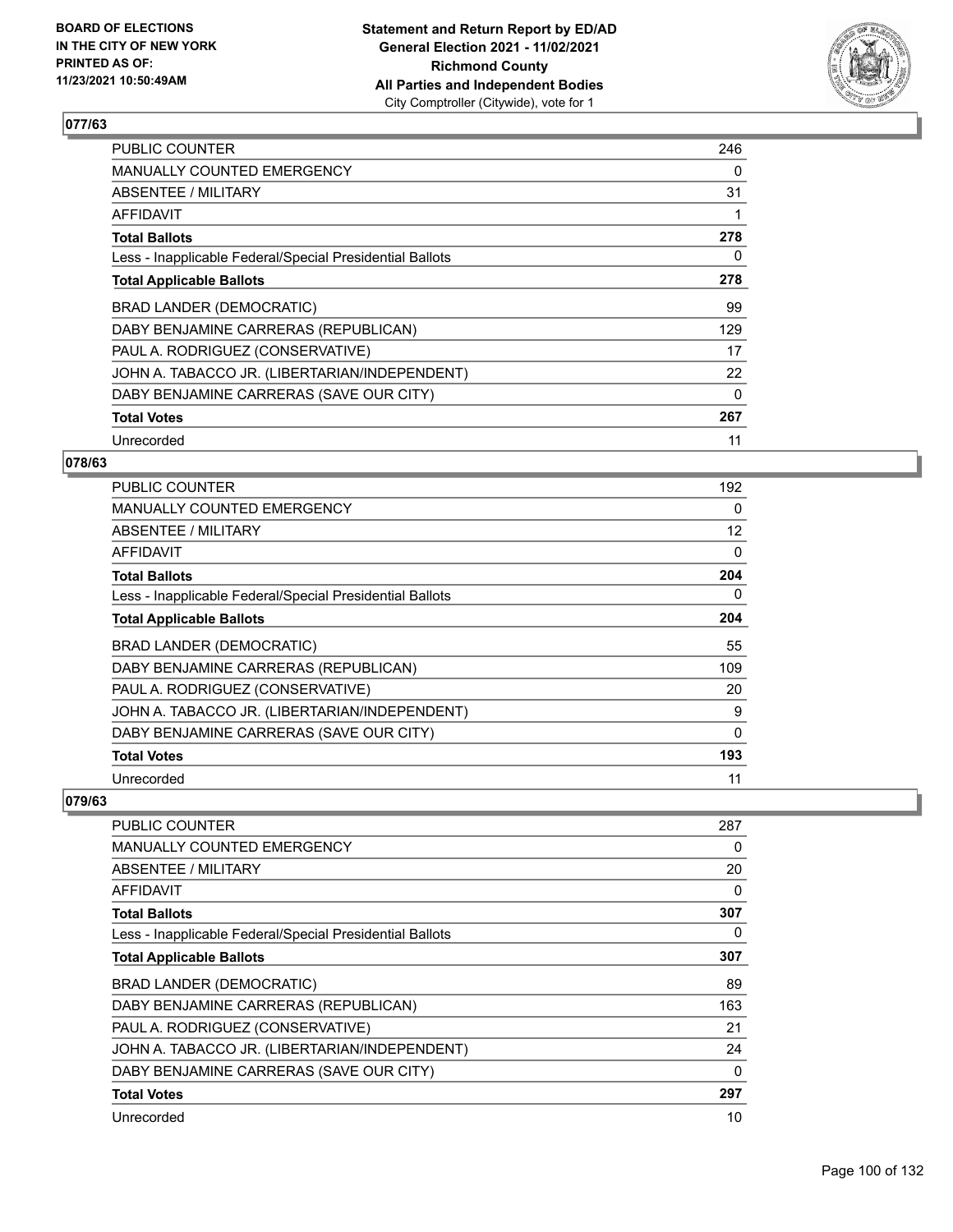

| <b>PUBLIC COUNTER</b>                                    | 257 |
|----------------------------------------------------------|-----|
| <b>MANUALLY COUNTED EMERGENCY</b>                        | 0   |
| ABSENTEE / MILITARY                                      | 9   |
| <b>AFFIDAVIT</b>                                         | 1   |
| <b>Total Ballots</b>                                     | 267 |
| Less - Inapplicable Federal/Special Presidential Ballots | 0   |
| <b>Total Applicable Ballots</b>                          | 267 |
| <b>BRAD LANDER (DEMOCRATIC)</b>                          | 139 |
| DABY BENJAMINE CARRERAS (REPUBLICAN)                     | 67  |
| PAUL A. RODRIGUEZ (CONSERVATIVE)                         | 21  |
| JOHN A. TABACCO JR. (LIBERTARIAN/INDEPENDENT)            | 23  |
| DABY BENJAMINE CARRERAS (SAVE OUR CITY)                  | 1   |
| UNATTRIBUTABLE WRITE-IN (WRITE-IN)                       | 1   |
| <b>Total Votes</b>                                       | 252 |
| Unrecorded                                               | 15  |

## **081/63**

| <b>PUBLIC COUNTER</b>                                    | 229      |
|----------------------------------------------------------|----------|
| <b>MANUALLY COUNTED EMERGENCY</b>                        | 0        |
| ABSENTEE / MILITARY                                      | 7        |
| AFFIDAVIT                                                | 1        |
| <b>Total Ballots</b>                                     | 237      |
| Less - Inapplicable Federal/Special Presidential Ballots | 0        |
| <b>Total Applicable Ballots</b>                          | 237      |
| BRAD LANDER (DEMOCRATIC)                                 | 64       |
| DABY BENJAMINE CARRERAS (REPUBLICAN)                     | 122      |
| PAUL A. RODRIGUEZ (CONSERVATIVE)                         | 27       |
| JOHN A. TABACCO JR. (LIBERTARIAN/INDEPENDENT)            | 19       |
| DABY BENJAMINE CARRERAS (SAVE OUR CITY)                  | $\Omega$ |
| <b>Total Votes</b>                                       | 232      |
| Unrecorded                                               | 5        |

| <b>PUBLIC COUNTER</b>                                    | 201      |
|----------------------------------------------------------|----------|
| <b>MANUALLY COUNTED EMERGENCY</b>                        | 0        |
| ABSENTEE / MILITARY                                      | 13       |
| AFFIDAVIT                                                | $\Omega$ |
| <b>Total Ballots</b>                                     | 214      |
| Less - Inapplicable Federal/Special Presidential Ballots | 0        |
| <b>Total Applicable Ballots</b>                          | 214      |
| BRAD LANDER (DEMOCRATIC)                                 | 67       |
| DABY BENJAMINE CARRERAS (REPUBLICAN)                     | 100      |
| PAUL A. RODRIGUEZ (CONSERVATIVE)                         | 22       |
| JOHN A. TABACCO JR. (LIBERTARIAN/INDEPENDENT)            | 17       |
| DABY BENJAMINE CARRERAS (SAVE OUR CITY)                  | 0        |
| <b>Total Votes</b>                                       | 206      |
| Unrecorded                                               | 8        |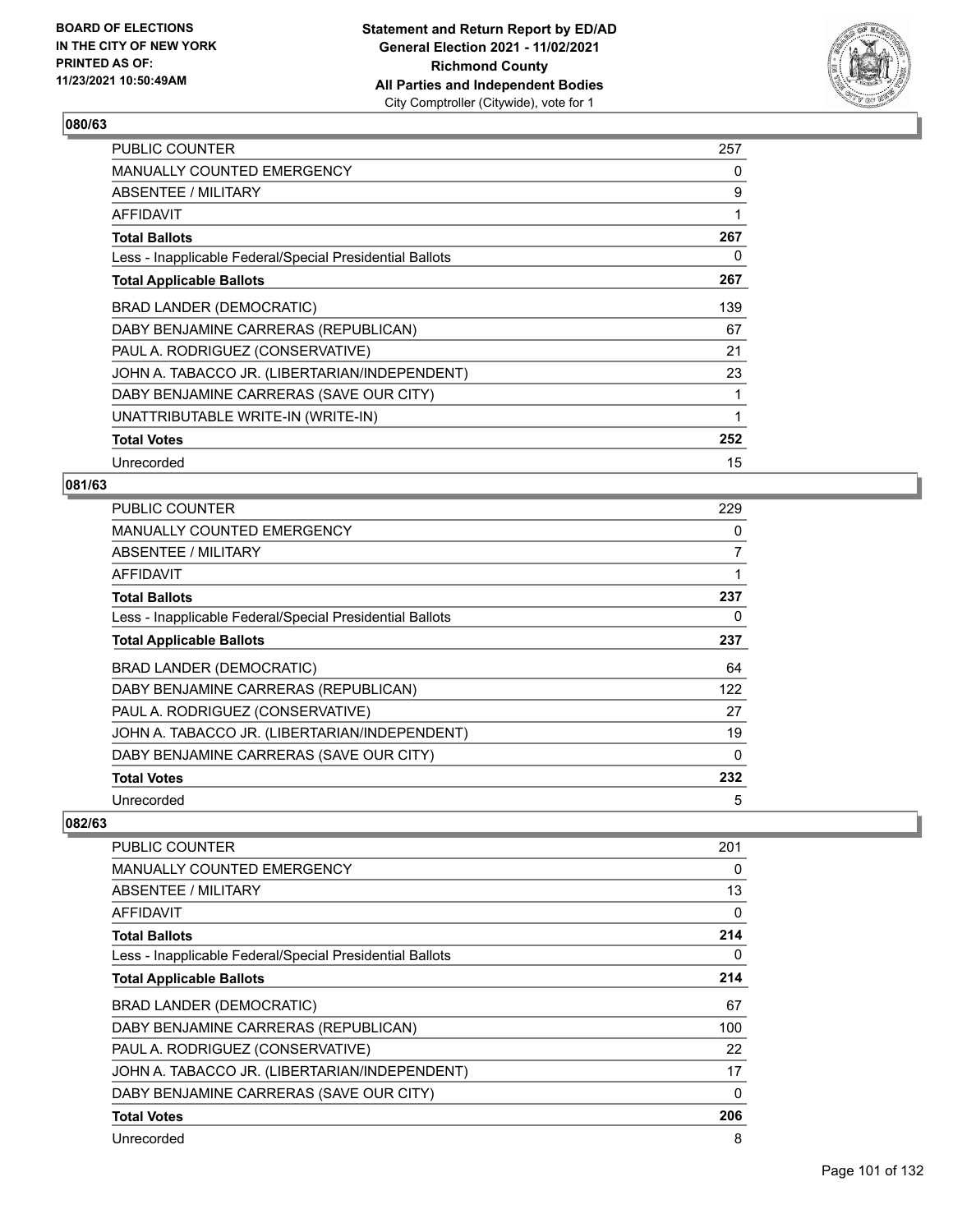

| <b>PUBLIC COUNTER</b>                                    | 194 |
|----------------------------------------------------------|-----|
| <b>MANUALLY COUNTED EMERGENCY</b>                        | 0   |
| ABSENTEE / MILITARY                                      | 27  |
| AFFIDAVIT                                                |     |
| <b>Total Ballots</b>                                     | 222 |
| Less - Inapplicable Federal/Special Presidential Ballots | 0   |
| <b>Total Applicable Ballots</b>                          | 222 |
| BRAD LANDER (DEMOCRATIC)                                 | 115 |
| DABY BENJAMINE CARRERAS (REPUBLICAN)                     | 89  |
| PAUL A. RODRIGUEZ (CONSERVATIVE)                         | 11  |
| JOHN A. TABACCO JR. (LIBERTARIAN/INDEPENDENT)            | 1   |
| DABY BENJAMINE CARRERAS (SAVE OUR CITY)                  | 0   |
| <b>Total Votes</b>                                       | 216 |
| Unrecorded                                               | 6   |

## **084/63**

| <b>PUBLIC COUNTER</b>                                    | 280 |
|----------------------------------------------------------|-----|
| <b>MANUALLY COUNTED EMERGENCY</b>                        | 0   |
| ABSENTEE / MILITARY                                      | 24  |
| <b>AFFIDAVIT</b>                                         |     |
| <b>Total Ballots</b>                                     | 305 |
| Less - Inapplicable Federal/Special Presidential Ballots | 0   |
| <b>Total Applicable Ballots</b>                          | 305 |
| <b>BRAD LANDER (DEMOCRATIC)</b>                          | 108 |
| DABY BENJAMINE CARRERAS (REPUBLICAN)                     | 135 |
| PAUL A. RODRIGUEZ (CONSERVATIVE)                         | 30  |
| JOHN A. TABACCO JR. (LIBERTARIAN/INDEPENDENT)            | 16  |
| DABY BENJAMINE CARRERAS (SAVE OUR CITY)                  | 0   |
| <b>Total Votes</b>                                       | 289 |
| Unrecorded                                               | 16  |

| <b>PUBLIC COUNTER</b>                                    | 307 |
|----------------------------------------------------------|-----|
| <b>MANUALLY COUNTED EMERGENCY</b>                        | 0   |
| <b>ABSENTEE / MILITARY</b>                               | 3   |
| AFFIDAVIT                                                | 0   |
| <b>Total Ballots</b>                                     | 310 |
| Less - Inapplicable Federal/Special Presidential Ballots | 0   |
| <b>Total Applicable Ballots</b>                          | 310 |
| BRAD LANDER (DEMOCRATIC)                                 | 56  |
| DABY BENJAMINE CARRERAS (REPUBLICAN)                     | 207 |
| PAUL A. RODRIGUEZ (CONSERVATIVE)                         | 21  |
| JOHN A. TABACCO JR. (LIBERTARIAN/INDEPENDENT)            | 17  |
| DABY BENJAMINE CARRERAS (SAVE OUR CITY)                  |     |
| <b>Total Votes</b>                                       | 302 |
| Unrecorded                                               | 8   |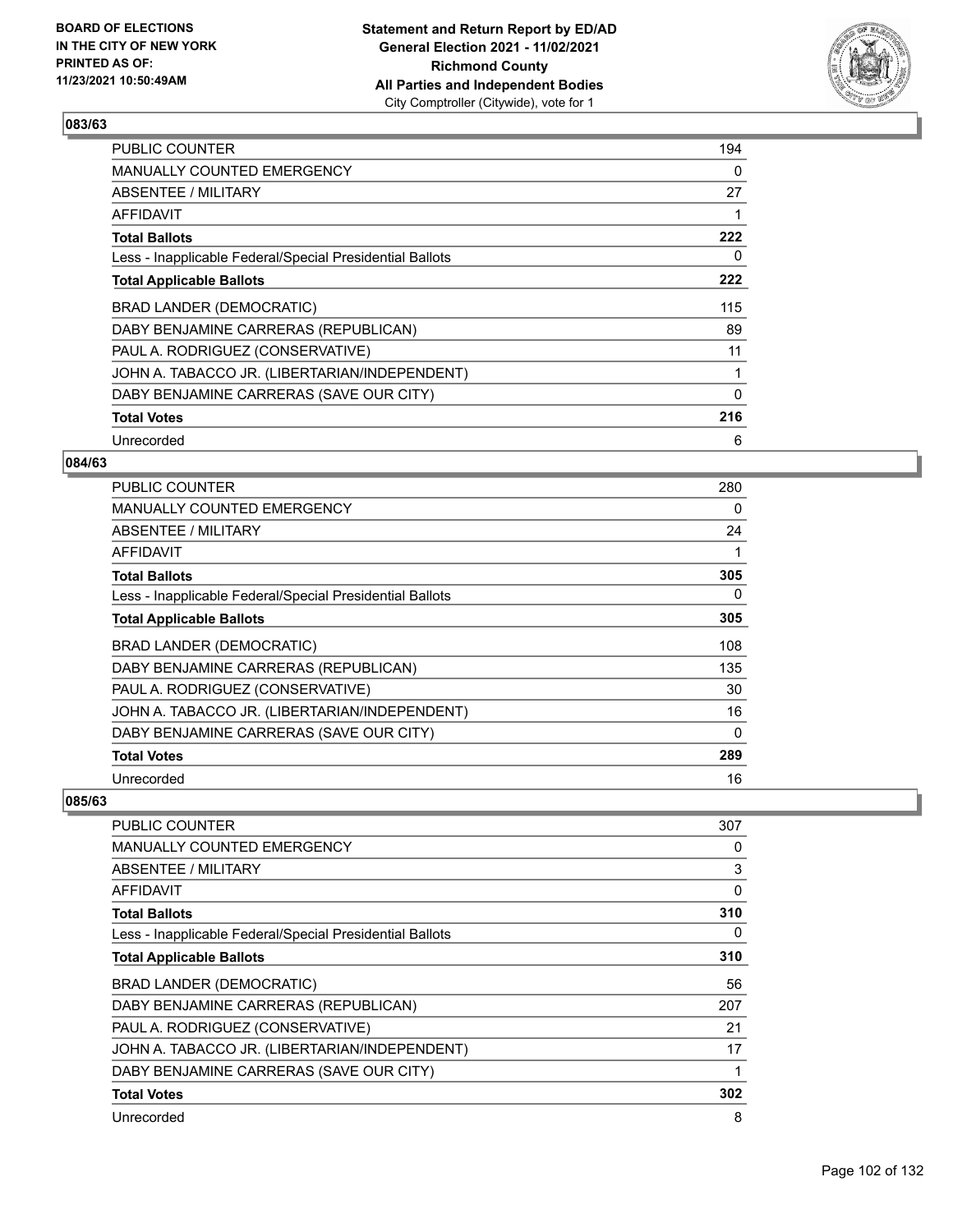

| <b>PUBLIC COUNTER</b>                                    | 0 |
|----------------------------------------------------------|---|
| <b>MANUALLY COUNTED EMERGENCY</b>                        | 0 |
| ABSENTEE / MILITARY                                      | 0 |
| <b>AFFIDAVIT</b>                                         | 0 |
| <b>Total Ballots</b>                                     | 0 |
| Less - Inapplicable Federal/Special Presidential Ballots | 0 |
| <b>Total Applicable Ballots</b>                          | 0 |
| BRAD LANDER (DEMOCRATIC)                                 | 0 |
| DABY BENJAMINE CARRERAS (REPUBLICAN)                     | 0 |
| PAUL A. RODRIGUEZ (CONSERVATIVE)                         | 0 |
| JOHN A. TABACCO JR. (LIBERTARIAN/INDEPENDENT)            | 0 |
| DABY BENJAMINE CARRERAS (SAVE OUR CITY)                  | 0 |
| <b>Total Votes</b>                                       | 0 |
|                                                          |   |

## **087/63**

| <b>PUBLIC COUNTER</b>                                    | 0        |
|----------------------------------------------------------|----------|
| <b>MANUALLY COUNTED EMERGENCY</b>                        | 0        |
| ABSENTEE / MILITARY                                      | 0        |
| AFFIDAVIT                                                | $\Omega$ |
| <b>Total Ballots</b>                                     | 0        |
| Less - Inapplicable Federal/Special Presidential Ballots | 0        |
| <b>Total Applicable Ballots</b>                          | 0        |
| <b>BRAD LANDER (DEMOCRATIC)</b>                          | 0        |
| DABY BENJAMINE CARRERAS (REPUBLICAN)                     | 0        |
| PAUL A. RODRIGUEZ (CONSERVATIVE)                         | 0        |
| JOHN A. TABACCO JR. (LIBERTARIAN/INDEPENDENT)            | 0        |
| DABY BENJAMINE CARRERAS (SAVE OUR CITY)                  | 0        |
| <b>Total Votes</b>                                       | 0        |

| DABY BENJAMINE CARRERAS (SAVE OUR CITY)<br><b>Total Votes</b> | 0<br>0 |
|---------------------------------------------------------------|--------|
| JOHN A. TABACCO JR. (LIBERTARIAN/INDEPENDENT)                 | 0      |
| PAUL A. RODRIGUEZ (CONSERVATIVE)                              | 0      |
| DABY BENJAMINE CARRERAS (REPUBLICAN)                          | 0      |
| <b>BRAD LANDER (DEMOCRATIC)</b>                               | 0      |
| <b>Total Applicable Ballots</b>                               | 0      |
| Less - Inapplicable Federal/Special Presidential Ballots      | 0      |
| <b>Total Ballots</b>                                          | 0      |
| <b>AFFIDAVIT</b>                                              | 0      |
| <b>ABSENTEE / MILITARY</b>                                    | 0      |
| <b>MANUALLY COUNTED EMERGENCY</b>                             | 0      |
| PUBLIC COUNTER                                                | 0      |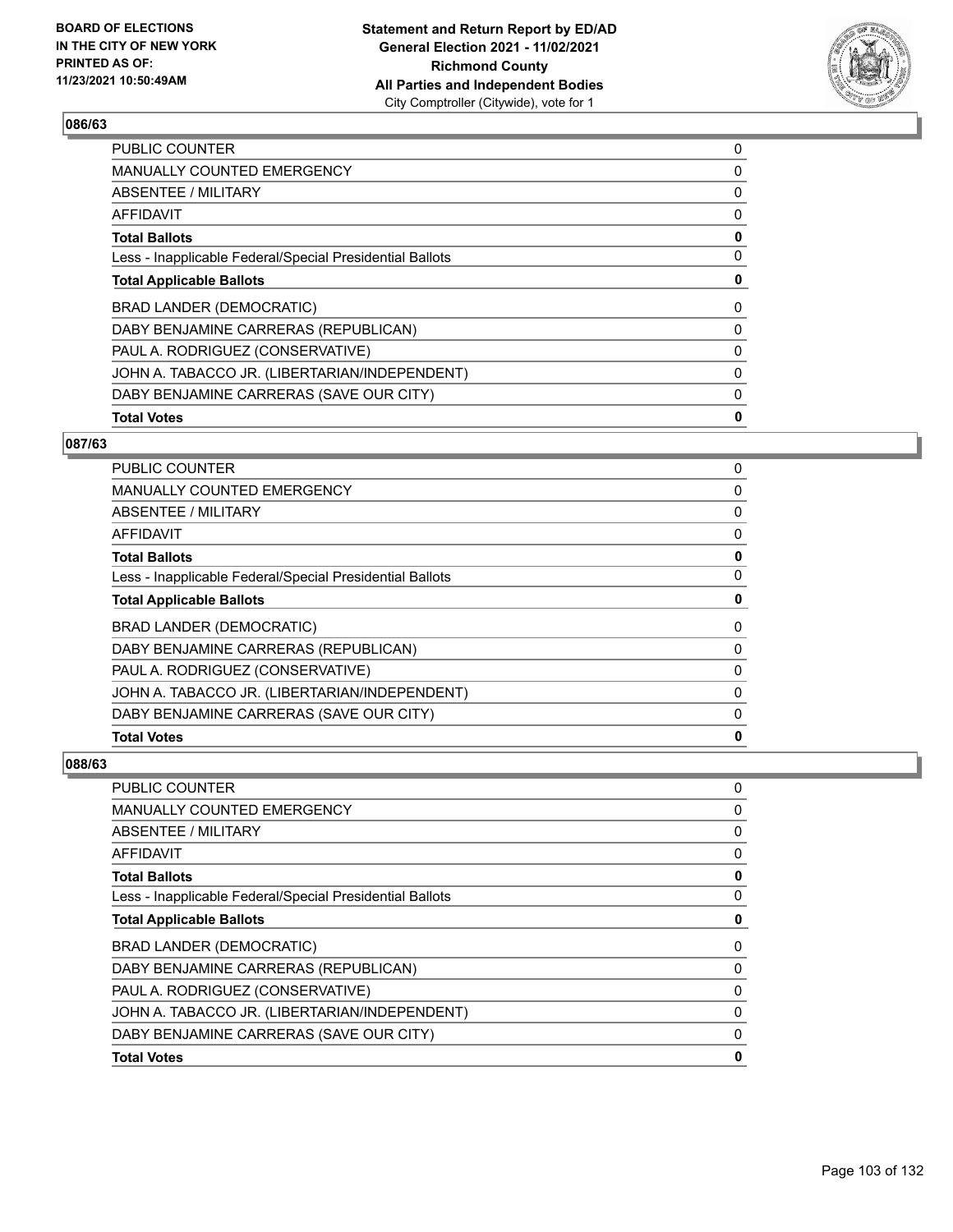

| <b>PUBLIC COUNTER</b>                                    | 0 |
|----------------------------------------------------------|---|
| <b>MANUALLY COUNTED EMERGENCY</b>                        | 0 |
| ABSENTEE / MILITARY                                      | 0 |
| <b>AFFIDAVIT</b>                                         | 0 |
| <b>Total Ballots</b>                                     | 0 |
| Less - Inapplicable Federal/Special Presidential Ballots | 0 |
| <b>Total Applicable Ballots</b>                          | 0 |
| BRAD LANDER (DEMOCRATIC)                                 | 0 |
| DABY BENJAMINE CARRERAS (REPUBLICAN)                     | 0 |
| PAUL A. RODRIGUEZ (CONSERVATIVE)                         | 0 |
| JOHN A. TABACCO JR. (LIBERTARIAN/INDEPENDENT)            | 0 |
| DABY BENJAMINE CARRERAS (SAVE OUR CITY)                  | 0 |
| <b>Total Votes</b>                                       | 0 |

| <b>PUBLIC COUNTER</b>                                    | 0        |
|----------------------------------------------------------|----------|
| <b>MANUALLY COUNTED EMERGENCY</b>                        | 0        |
| ABSENTEE / MILITARY                                      | 0        |
| AFFIDAVIT                                                | O        |
| <b>Total Ballots</b>                                     | o        |
| Less - Inapplicable Federal/Special Presidential Ballots | 0        |
| <b>Total Applicable Ballots</b>                          | 0        |
| BRAD LANDER (DEMOCRATIC)                                 | 0        |
| DABY BENJAMINE CARRERAS (REPUBLICAN)                     | O        |
| PAUL A. RODRIGUEZ (CONSERVATIVE)                         | $\Omega$ |
| JOHN A. TABACCO JR. (LIBERTARIAN/INDEPENDENT)            | $\Omega$ |
| DABY BENJAMINE CARRERAS (SAVE OUR CITY)                  |          |
| <b>Total Votes</b>                                       | Ω        |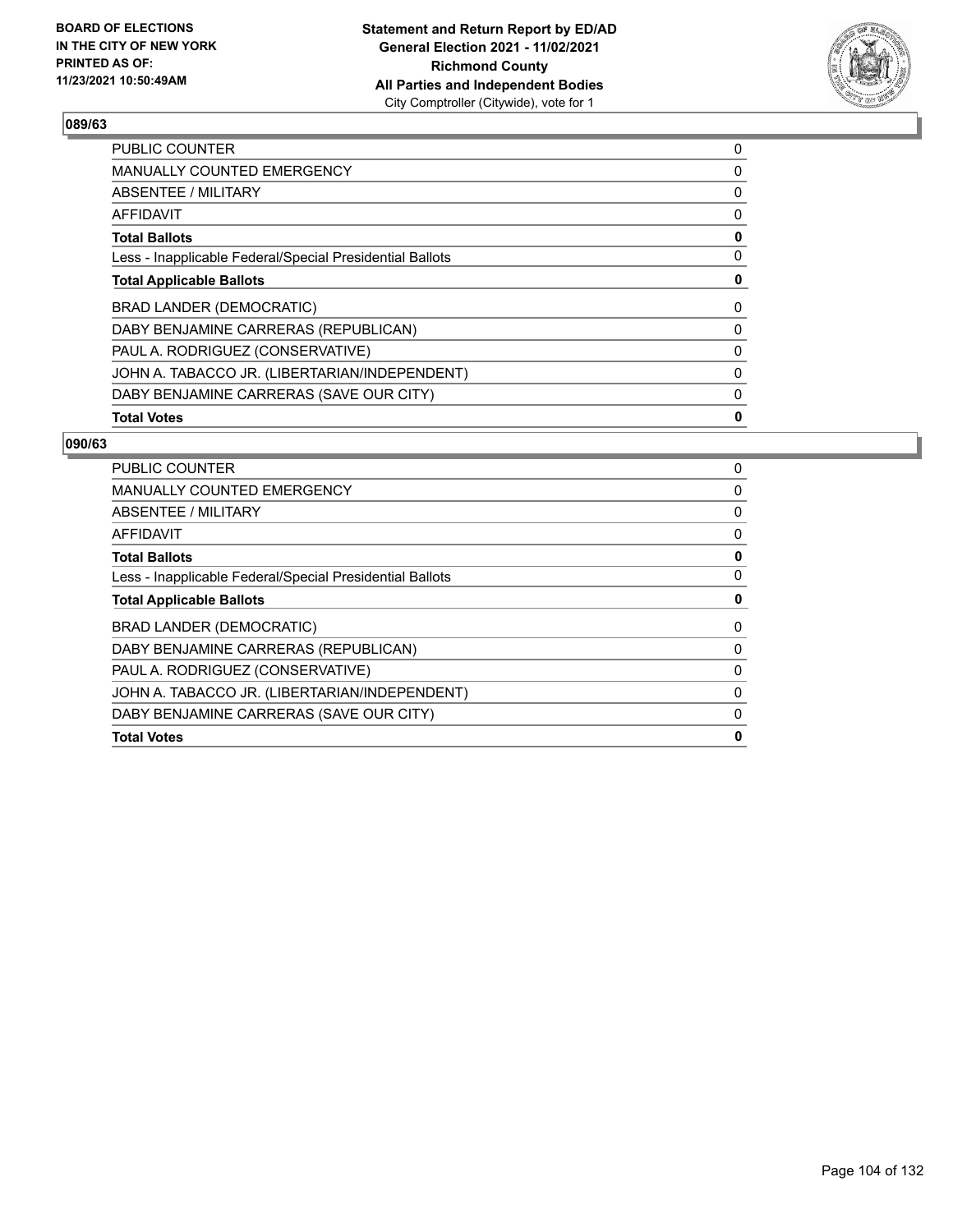

| <b>PUBLIC COUNTER</b>                                    | 348 |
|----------------------------------------------------------|-----|
| <b>MANUALLY COUNTED EMERGENCY</b>                        | 0   |
| ABSENTEE / MILITARY                                      | 9   |
| <b>AFFIDAVIT</b>                                         | 1   |
| <b>Total Ballots</b>                                     | 358 |
| Less - Inapplicable Federal/Special Presidential Ballots | 0   |
| <b>Total Applicable Ballots</b>                          | 358 |
| BRAD LANDER (DEMOCRATIC)                                 | 50  |
| DABY BENJAMINE CARRERAS (REPUBLICAN)                     | 248 |
| PAUL A. RODRIGUEZ (CONSERVATIVE)                         | 29  |
| JOHN A. TABACCO JR. (LIBERTARIAN/INDEPENDENT)            | 19  |
| DABY BENJAMINE CARRERAS (SAVE OUR CITY)                  | 0   |
| ROBERT LEVY (WRITE-IN)                                   | 1   |
| <b>Total Votes</b>                                       | 347 |
| Unrecorded                                               | 11  |

| <b>PUBLIC COUNTER</b>                                    | 430            |
|----------------------------------------------------------|----------------|
| <b>MANUALLY COUNTED EMERGENCY</b>                        | 0              |
| ABSENTEE / MILITARY                                      | 18             |
| AFFIDAVIT                                                | $\overline{7}$ |
| <b>Total Ballots</b>                                     | 455            |
| Less - Inapplicable Federal/Special Presidential Ballots | 0              |
| <b>Total Applicable Ballots</b>                          | 455            |
| <b>BRAD LANDER (DEMOCRATIC)</b>                          | 71             |
| DABY BENJAMINE CARRERAS (REPUBLICAN)                     | 257            |
| PAUL A. RODRIGUEZ (CONSERVATIVE)                         | 50             |
| JOHN A. TABACCO JR. (LIBERTARIAN/INDEPENDENT)            | 55             |
| DABY BENJAMINE CARRERAS (SAVE OUR CITY)                  | 2              |
| <b>Total Votes</b>                                       | 435            |
| Unrecorded                                               | 20             |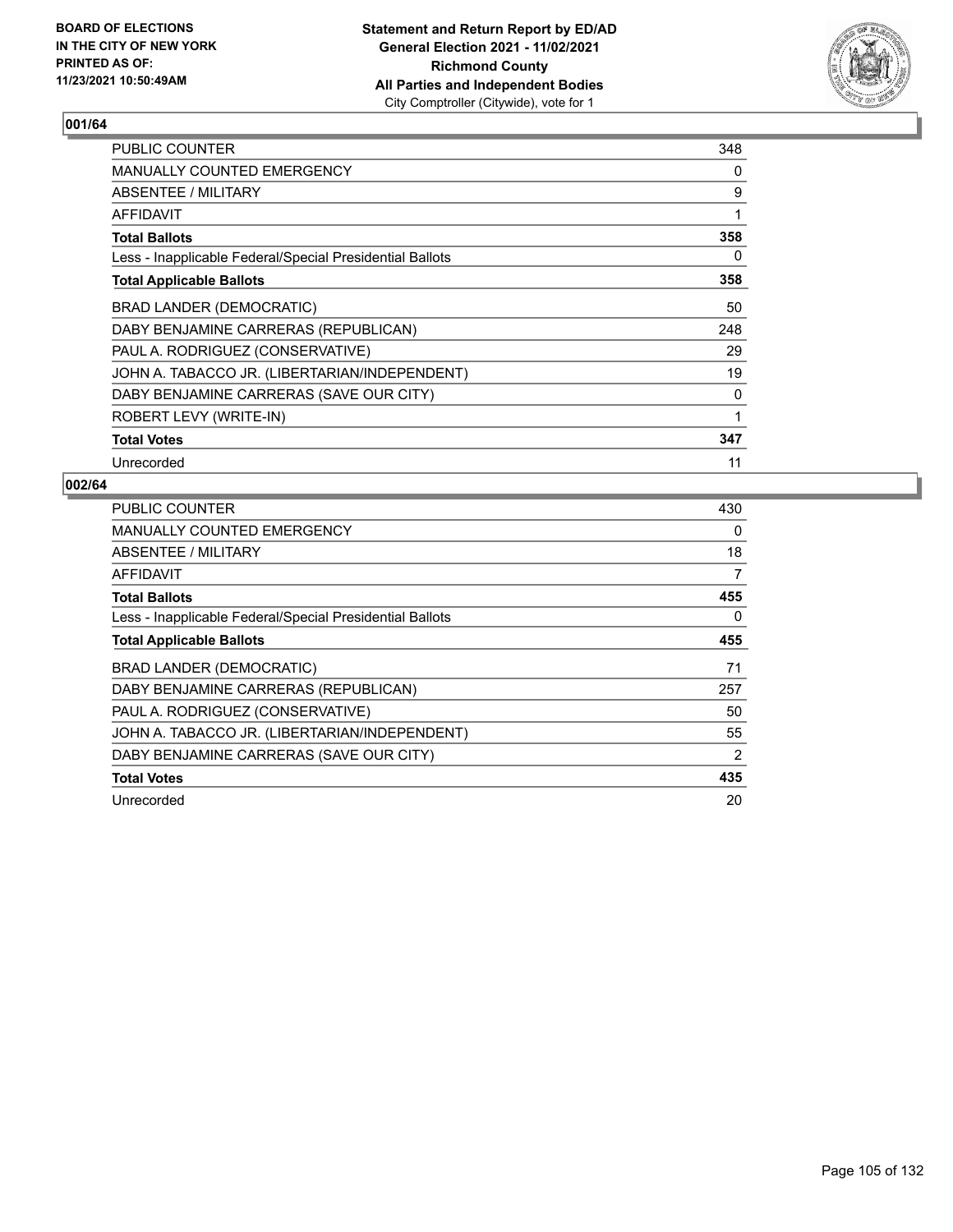

| PUBLIC COUNTER                                           | 417 |
|----------------------------------------------------------|-----|
| <b>MANUALLY COUNTED EMERGENCY</b>                        | 0   |
| ABSENTEE / MILITARY                                      | 17  |
| AFFIDAVIT                                                | 4   |
| <b>Total Ballots</b>                                     | 438 |
| Less - Inapplicable Federal/Special Presidential Ballots | 0   |
| <b>Total Applicable Ballots</b>                          | 438 |
| BRAD LANDER (DEMOCRATIC)                                 | 61  |
| DABY BENJAMINE CARRERAS (REPUBLICAN)                     | 251 |
| PAUL A. RODRIGUEZ (CONSERVATIVE)                         | 55  |
| JOHN A. TABACCO JR. (LIBERTARIAN/INDEPENDENT)            | 57  |
| DABY BENJAMINE CARRERAS (SAVE OUR CITY)                  | 0   |
| TYLER BEALE (WRITE-IN)                                   | 1   |
| <b>Total Votes</b>                                       | 425 |
| Unrecorded                                               | 13  |

| <b>PUBLIC COUNTER</b>                                    | 363 |
|----------------------------------------------------------|-----|
| MANUALLY COUNTED EMERGENCY                               | 0   |
| ABSENTEE / MILITARY                                      | 18  |
| AFFIDAVIT                                                | 1   |
| <b>Total Ballots</b>                                     | 382 |
| Less - Inapplicable Federal/Special Presidential Ballots | 0   |
| <b>Total Applicable Ballots</b>                          | 382 |
| BRAD LANDER (DEMOCRATIC)                                 | 57  |
| DABY BENJAMINE CARRERAS (REPUBLICAN)                     | 241 |
| PAUL A. RODRIGUEZ (CONSERVATIVE)                         | 39  |
| JOHN A. TABACCO JR. (LIBERTARIAN/INDEPENDENT)            | 34  |
| DABY BENJAMINE CARRERAS (SAVE OUR CITY)                  | 0   |
| COREY D. JOHNSON (WRITE-IN)                              | 1   |
| <b>Total Votes</b>                                       | 372 |
| Unrecorded                                               | 10  |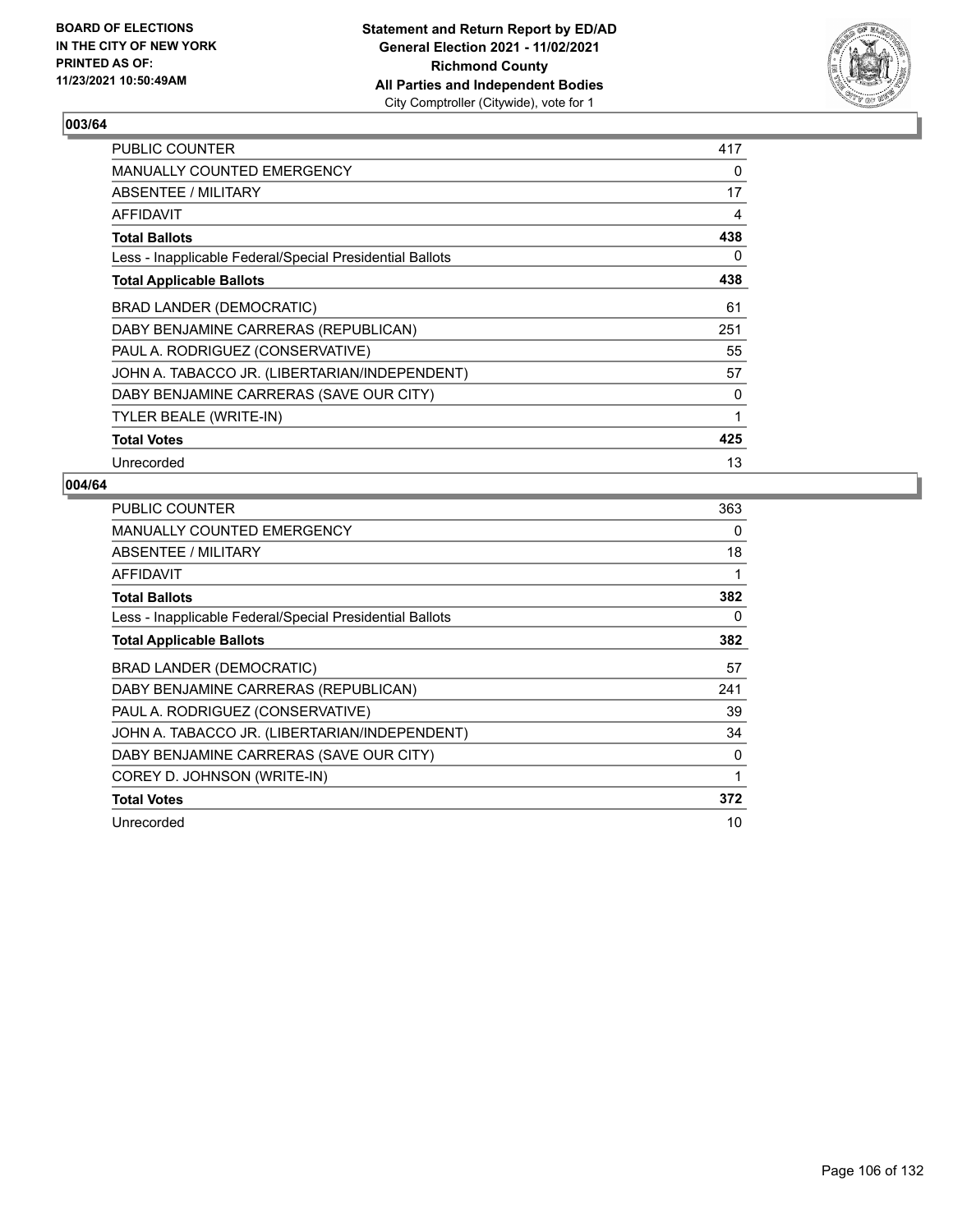

| <b>PUBLIC COUNTER</b>                                    | 443 |
|----------------------------------------------------------|-----|
| <b>MANUALLY COUNTED EMERGENCY</b>                        | 0   |
| ABSENTEE / MILITARY                                      | 17  |
| AFFIDAVIT                                                | 2   |
| <b>Total Ballots</b>                                     | 462 |
| Less - Inapplicable Federal/Special Presidential Ballots | 0   |
| <b>Total Applicable Ballots</b>                          | 462 |
| BRAD LANDER (DEMOCRATIC)                                 | 77  |
| DABY BENJAMINE CARRERAS (REPUBLICAN)                     | 269 |
| PAUL A. RODRIGUEZ (CONSERVATIVE)                         | 41  |
| JOHN A. TABACCO JR. (LIBERTARIAN/INDEPENDENT)            | 54  |
| DABY BENJAMINE CARRERAS (SAVE OUR CITY)                  | 1   |
| ROBERT LEVY (WRITE-IN)                                   | 1   |
| <b>Total Votes</b>                                       | 443 |
| Unrecorded                                               | 19  |

### **006/64**

| <b>PUBLIC COUNTER</b>                                    | 482      |
|----------------------------------------------------------|----------|
| MANUALLY COUNTED EMERGENCY                               | $\Omega$ |
| ABSENTEE / MILITARY                                      | 15       |
| AFFIDAVIT                                                | 4        |
| <b>Total Ballots</b>                                     | 501      |
| Less - Inapplicable Federal/Special Presidential Ballots | 0        |
| <b>Total Applicable Ballots</b>                          | 501      |
| BRAD LANDER (DEMOCRATIC)                                 | 74       |
| DABY BENJAMINE CARRERAS (REPUBLICAN)                     | 304      |
| PAUL A. RODRIGUEZ (CONSERVATIVE)                         | 43       |
| JOHN A. TABACCO JR. (LIBERTARIAN/INDEPENDENT)            | 52       |
| DABY BENJAMINE CARRERAS (SAVE OUR CITY)                  | 4        |
| <b>Total Votes</b>                                       | 477      |
| Unrecorded                                               | 24       |

| <b>PUBLIC COUNTER</b>                                    | 495 |
|----------------------------------------------------------|-----|
| <b>MANUALLY COUNTED EMERGENCY</b>                        | 0   |
| ABSENTEE / MILITARY                                      | 20  |
| AFFIDAVIT                                                | 5   |
| <b>Total Ballots</b>                                     | 520 |
| Less - Inapplicable Federal/Special Presidential Ballots | 0   |
| <b>Total Applicable Ballots</b>                          | 520 |
| BRAD LANDER (DEMOCRATIC)                                 | 99  |
| DABY BENJAMINE CARRERAS (REPUBLICAN)                     | 314 |
| PAUL A. RODRIGUEZ (CONSERVATIVE)                         | 49  |
| JOHN A. TABACCO JR. (LIBERTARIAN/INDEPENDENT)            | 44  |
| DABY BENJAMINE CARRERAS (SAVE OUR CITY)                  | 0   |
| <b>Total Votes</b>                                       | 506 |
| Unrecorded                                               | 14  |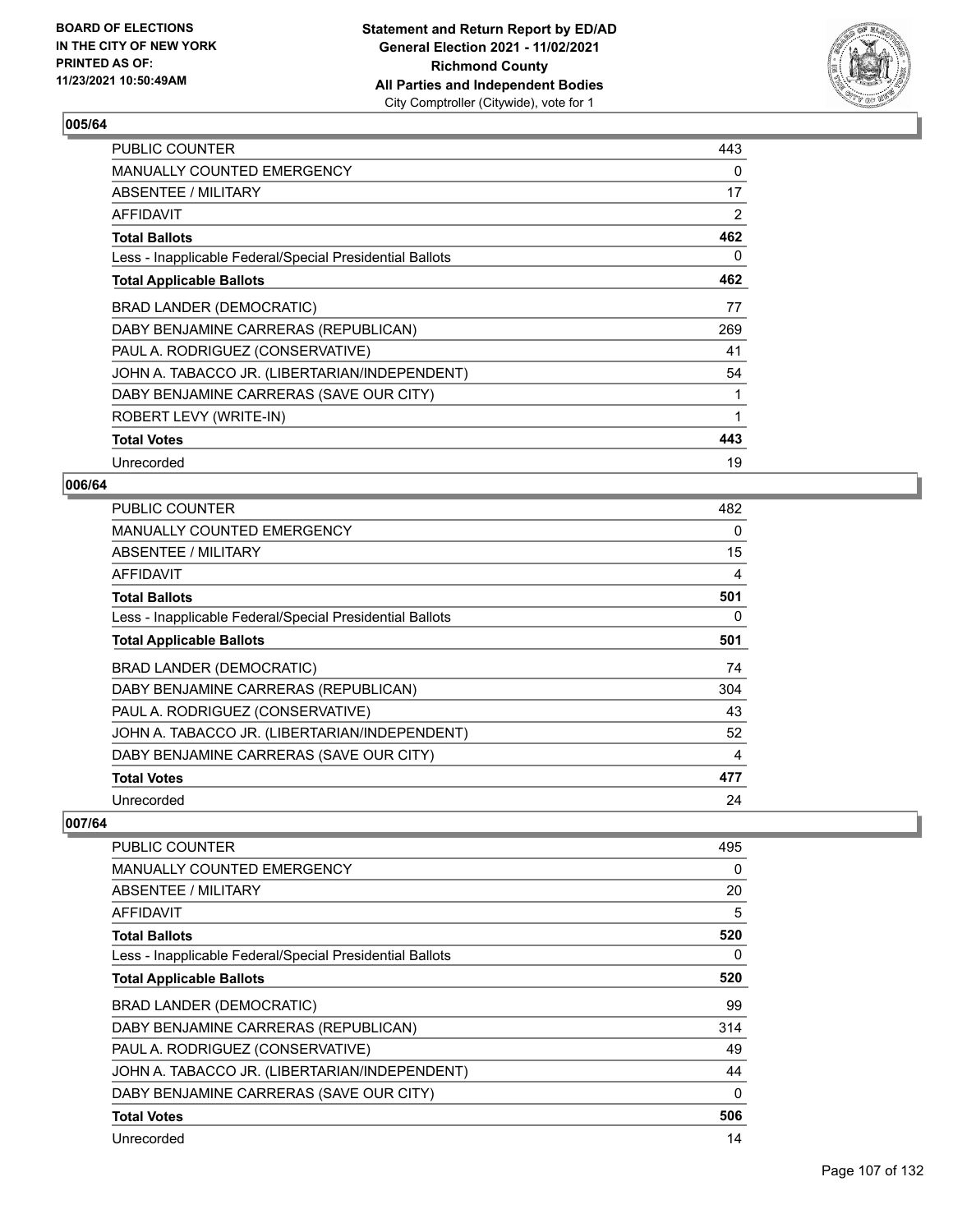

| <b>PUBLIC COUNTER</b>                                    | 385 |
|----------------------------------------------------------|-----|
| MANUALLY COUNTED EMERGENCY                               | 0   |
| ABSENTEE / MILITARY                                      | 23  |
| AFFIDAVIT                                                | 1   |
| <b>Total Ballots</b>                                     | 409 |
| Less - Inapplicable Federal/Special Presidential Ballots | 0   |
| <b>Total Applicable Ballots</b>                          | 409 |
| BRAD LANDER (DEMOCRATIC)                                 | 71  |
| DABY BENJAMINE CARRERAS (REPUBLICAN)                     | 249 |
| PAUL A. RODRIGUEZ (CONSERVATIVE)                         | 33  |
| JOHN A. TABACCO JR. (LIBERTARIAN/INDEPENDENT)            | 42  |
| DABY BENJAMINE CARRERAS (SAVE OUR CITY)                  | 2   |
| <b>Total Votes</b>                                       | 397 |
| Unrecorded                                               | 12  |

## **009/64**

| PUBLIC COUNTER                                           | 308 |
|----------------------------------------------------------|-----|
| <b>MANUALLY COUNTED EMERGENCY</b>                        | 0   |
| ABSENTEE / MILITARY                                      | 12  |
| <b>AFFIDAVIT</b>                                         |     |
| <b>Total Ballots</b>                                     | 321 |
| Less - Inapplicable Federal/Special Presidential Ballots | 0   |
| <b>Total Applicable Ballots</b>                          | 321 |
| <b>BRAD LANDER (DEMOCRATIC)</b>                          | 49  |
| DABY BENJAMINE CARRERAS (REPUBLICAN)                     | 192 |
| PAUL A. RODRIGUEZ (CONSERVATIVE)                         | 37  |
| JOHN A. TABACCO JR. (LIBERTARIAN/INDEPENDENT)            | 21  |
| DABY BENJAMINE CARRERAS (SAVE OUR CITY)                  | 0   |
| <b>Total Votes</b>                                       | 299 |
| Unrecorded                                               | 22  |

| <b>PUBLIC COUNTER</b>                                    | 315            |
|----------------------------------------------------------|----------------|
| <b>MANUALLY COUNTED EMERGENCY</b>                        | 0              |
| <b>ABSENTEE / MILITARY</b>                               | 19             |
| <b>AFFIDAVIT</b>                                         | $\overline{2}$ |
| <b>Total Ballots</b>                                     | 336            |
| Less - Inapplicable Federal/Special Presidential Ballots | 0              |
| <b>Total Applicable Ballots</b>                          | 336            |
| BRAD LANDER (DEMOCRATIC)                                 | 49             |
| DABY BENJAMINE CARRERAS (REPUBLICAN)                     | 213            |
| PAUL A. RODRIGUEZ (CONSERVATIVE)                         | 29             |
| JOHN A. TABACCO JR. (LIBERTARIAN/INDEPENDENT)            | 27             |
| DABY BENJAMINE CARRERAS (SAVE OUR CITY)                  | 0              |
| <b>Total Votes</b>                                       | 318            |
| Unrecorded                                               | 18             |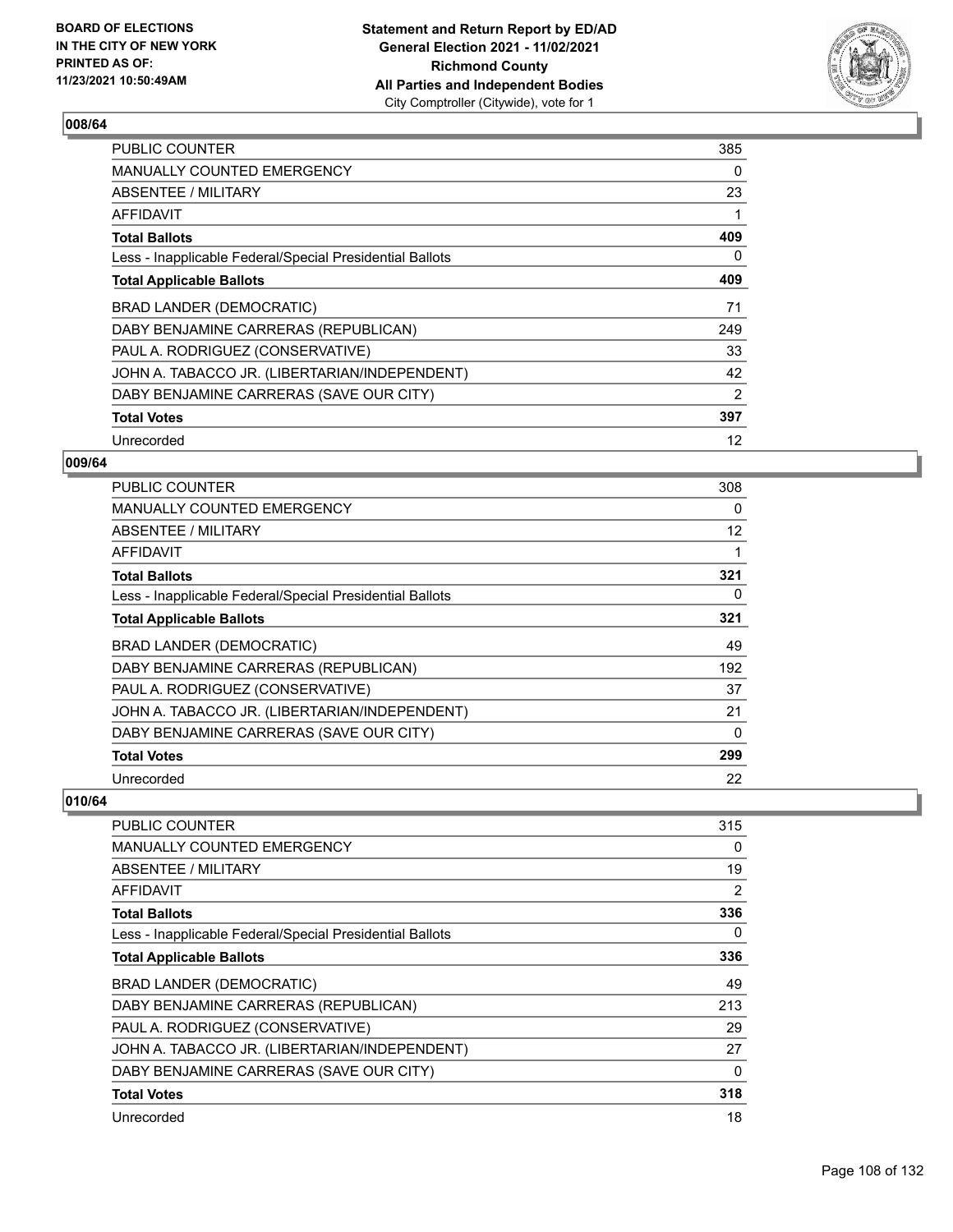

| <b>PUBLIC COUNTER</b>                                    | 134 |
|----------------------------------------------------------|-----|
| <b>MANUALLY COUNTED EMERGENCY</b>                        | 0   |
| ABSENTEE / MILITARY                                      | 6   |
| AFFIDAVIT                                                |     |
| <b>Total Ballots</b>                                     | 141 |
| Less - Inapplicable Federal/Special Presidential Ballots | 0   |
| <b>Total Applicable Ballots</b>                          | 141 |
| <b>BRAD LANDER (DEMOCRATIC)</b>                          | 28  |
| DABY BENJAMINE CARRERAS (REPUBLICAN)                     | 77  |
| PAUL A. RODRIGUEZ (CONSERVATIVE)                         | 12  |
| JOHN A. TABACCO JR. (LIBERTARIAN/INDEPENDENT)            | 19  |
| DABY BENJAMINE CARRERAS (SAVE OUR CITY)                  | 1   |
| <b>Total Votes</b>                                       | 137 |
| Unrecorded                                               | 4   |

## **012/64**

| <b>PUBLIC COUNTER</b>                                    | 295 |
|----------------------------------------------------------|-----|
| <b>MANUALLY COUNTED EMERGENCY</b>                        | 0   |
| ABSENTEE / MILITARY                                      | 14  |
| AFFIDAVIT                                                |     |
| <b>Total Ballots</b>                                     | 310 |
| Less - Inapplicable Federal/Special Presidential Ballots | 0   |
| <b>Total Applicable Ballots</b>                          | 310 |
| BRAD LANDER (DEMOCRATIC)                                 | 60  |
| DABY BENJAMINE CARRERAS (REPUBLICAN)                     | 196 |
| PAUL A. RODRIGUEZ (CONSERVATIVE)                         | 20  |
| JOHN A. TABACCO JR. (LIBERTARIAN/INDEPENDENT)            | 19  |
| DABY BENJAMINE CARRERAS (SAVE OUR CITY)                  |     |
| UNATTRIBUTABLE WRITE-IN (WRITE-IN)                       |     |
| <b>Total Votes</b>                                       | 297 |
| Unrecorded                                               | 13  |

| PUBLIC COUNTER                                           | 124 |
|----------------------------------------------------------|-----|
| <b>MANUALLY COUNTED EMERGENCY</b>                        | 0   |
| ABSENTEE / MILITARY                                      | 7   |
| AFFIDAVIT                                                | 0   |
| <b>Total Ballots</b>                                     | 131 |
| Less - Inapplicable Federal/Special Presidential Ballots | 0   |
| <b>Total Applicable Ballots</b>                          | 131 |
| <b>BRAD LANDER (DEMOCRATIC)</b>                          | 28  |
| DABY BENJAMINE CARRERAS (REPUBLICAN)                     | 80  |
| PAUL A. RODRIGUEZ (CONSERVATIVE)                         | 8   |
| JOHN A. TABACCO JR. (LIBERTARIAN/INDEPENDENT)            | 8   |
| DABY BENJAMINE CARRERAS (SAVE OUR CITY)                  | 0   |
| <b>Total Votes</b>                                       | 124 |
| Unrecorded                                               | 7   |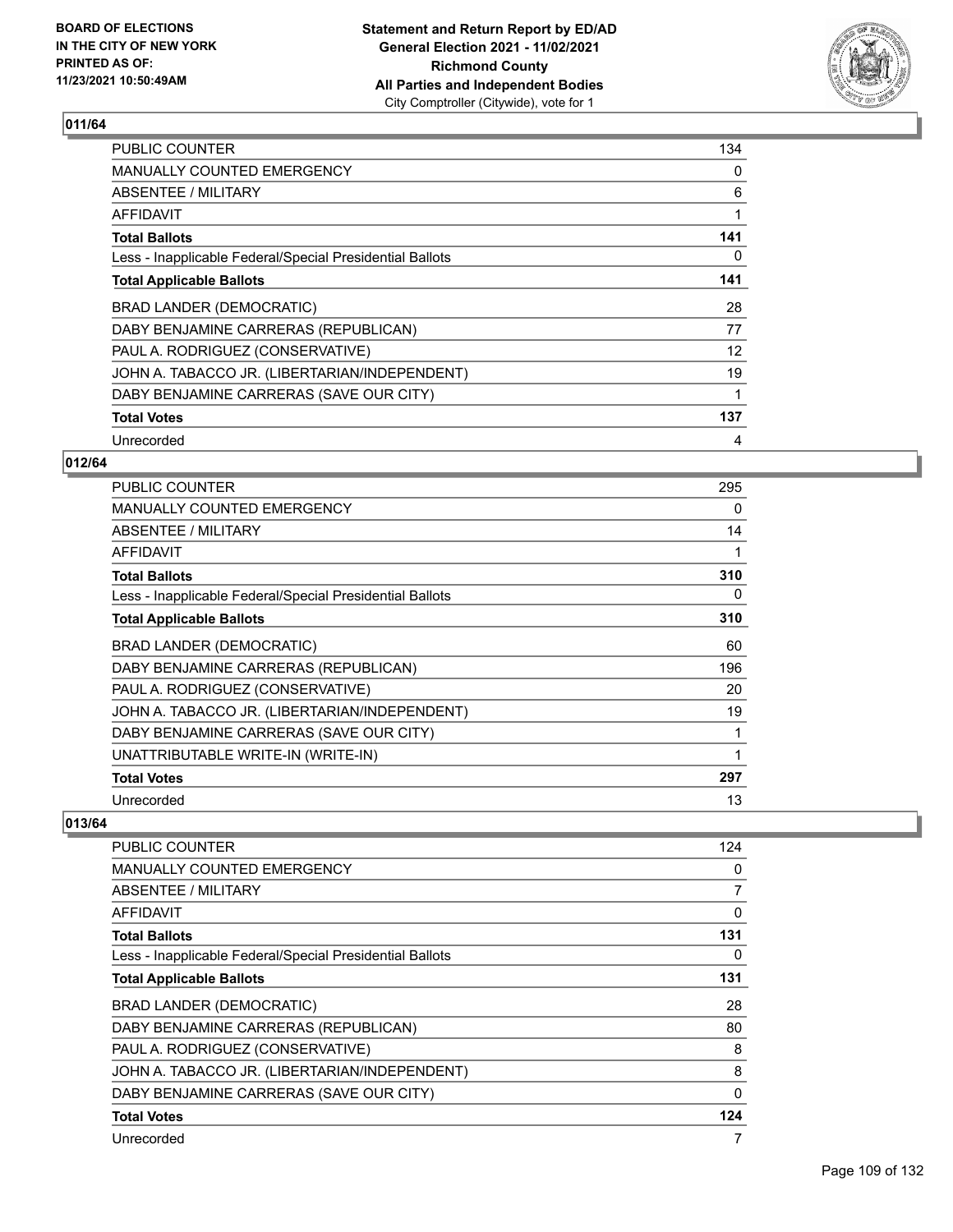

| <b>PUBLIC COUNTER</b>                                    | 398 |
|----------------------------------------------------------|-----|
| <b>MANUALLY COUNTED EMERGENCY</b>                        | 0   |
| ABSENTEE / MILITARY                                      | 18  |
| AFFIDAVIT                                                | 0   |
| <b>Total Ballots</b>                                     | 416 |
| Less - Inapplicable Federal/Special Presidential Ballots | 0   |
| <b>Total Applicable Ballots</b>                          | 416 |
| BRAD LANDER (DEMOCRATIC)                                 | 72  |
| DABY BENJAMINE CARRERAS (REPUBLICAN)                     | 257 |
| PAUL A. RODRIGUEZ (CONSERVATIVE)                         | 25  |
| JOHN A. TABACCO JR. (LIBERTARIAN/INDEPENDENT)            | 37  |
| DABY BENJAMINE CARRERAS (SAVE OUR CITY)                  | 2   |
| SCOTT R. BROWN (WRITE-IN)                                | 1   |
| <b>Total Votes</b>                                       | 394 |
| Unrecorded                                               | 22  |

| PUBLIC COUNTER                                           | 446      |
|----------------------------------------------------------|----------|
| <b>MANUALLY COUNTED EMERGENCY</b>                        | $\Omega$ |
| <b>ABSENTEE / MILITARY</b>                               | 22       |
| AFFIDAVIT                                                | 0        |
| <b>Total Ballots</b>                                     | 468      |
| Less - Inapplicable Federal/Special Presidential Ballots | 0        |
| <b>Total Applicable Ballots</b>                          | 468      |
| <b>BRAD LANDER (DEMOCRATIC)</b>                          | 87       |
|                                                          |          |
| DABY BENJAMINE CARRERAS (REPUBLICAN)                     | 275      |
| PAUL A. RODRIGUEZ (CONSERVATIVE)                         | 40       |
| JOHN A. TABACCO JR. (LIBERTARIAN/INDEPENDENT)            | 50       |
| DABY BENJAMINE CARRERAS (SAVE OUR CITY)                  | 2        |
| <b>Total Votes</b>                                       | 454      |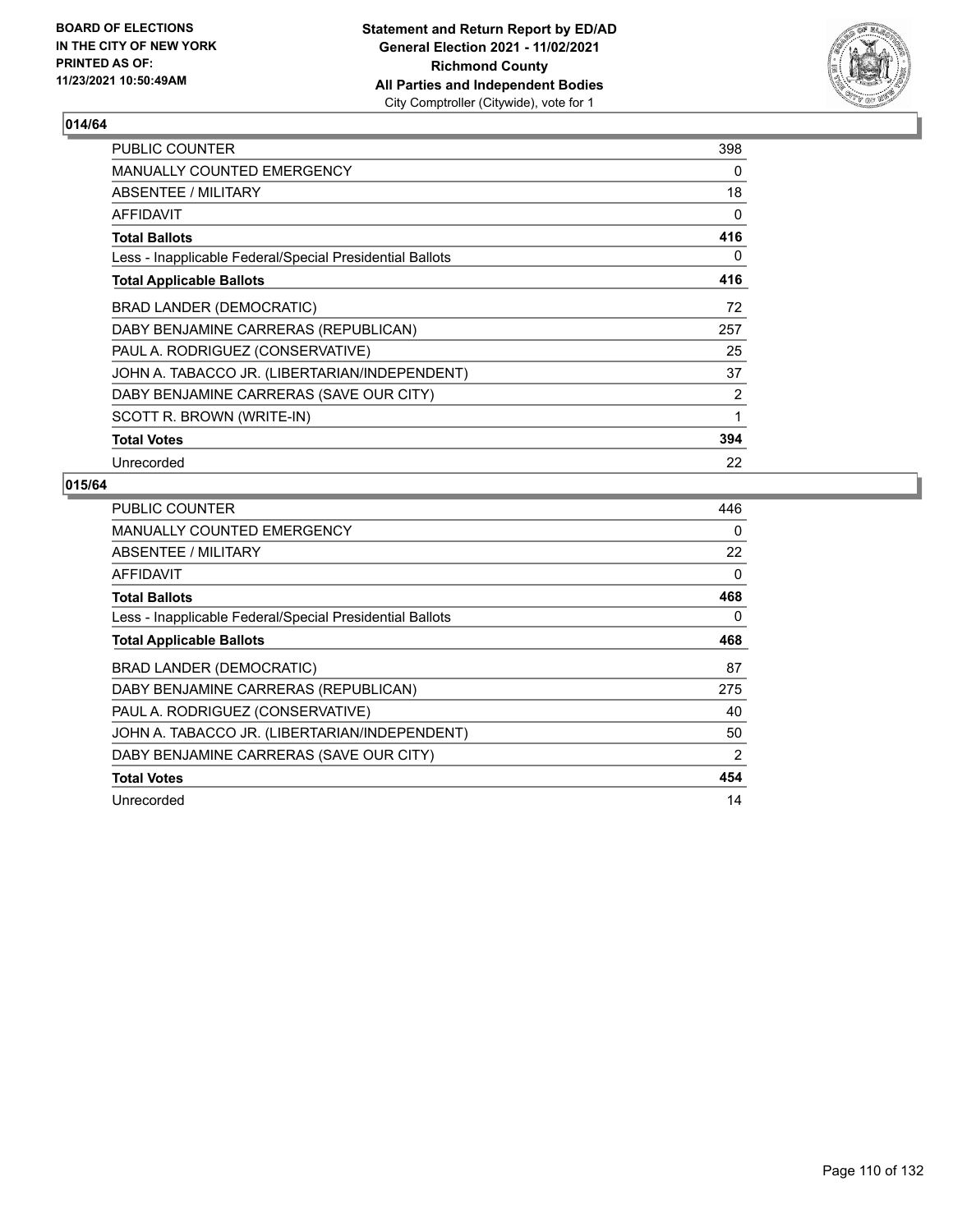

| PUBLIC COUNTER                                           | 374 |
|----------------------------------------------------------|-----|
| <b>MANUALLY COUNTED EMERGENCY</b>                        | 0   |
| ABSENTEE / MILITARY                                      | 20  |
| AFFIDAVIT                                                | 1   |
| <b>Total Ballots</b>                                     | 395 |
| Less - Inapplicable Federal/Special Presidential Ballots | 0   |
| <b>Total Applicable Ballots</b>                          | 395 |
| <b>BRAD LANDER (DEMOCRATIC)</b>                          | 71  |
| DABY BENJAMINE CARRERAS (REPUBLICAN)                     | 228 |
| PAUL A. RODRIGUEZ (CONSERVATIVE)                         | 36  |
| JOHN A. TABACCO JR. (LIBERTARIAN/INDEPENDENT)            | 34  |
| DABY BENJAMINE CARRERAS (SAVE OUR CITY)                  | 2   |
| ROBERT LEVY (WRITE-IN)                                   | 3   |
| TOM RYAN (WRITE-IN)                                      | 1   |
| <b>Total Votes</b>                                       | 375 |
| Unrecorded                                               | 20  |

| <b>PUBLIC COUNTER</b>                                    | 376 |
|----------------------------------------------------------|-----|
| <b>MANUALLY COUNTED EMERGENCY</b>                        | 0   |
| ABSENTEE / MILITARY                                      | 29  |
| AFFIDAVIT                                                | 0   |
| <b>Total Ballots</b>                                     | 405 |
| Less - Inapplicable Federal/Special Presidential Ballots | 0   |
| <b>Total Applicable Ballots</b>                          | 405 |
| BRAD LANDER (DEMOCRATIC)                                 | 84  |
| DABY BENJAMINE CARRERAS (REPUBLICAN)                     | 225 |
| PAUL A. RODRIGUEZ (CONSERVATIVE)                         | 46  |
| JOHN A. TABACCO JR. (LIBERTARIAN/INDEPENDENT)            | 20  |
| DABY BENJAMINE CARRERAS (SAVE OUR CITY)                  | 2   |
| SHAWN ABRAHAM (WRITE-IN)                                 | 1   |
| UNATTRIBUTABLE WRITE-IN (WRITE-IN)                       | 1   |
| <b>Total Votes</b>                                       | 379 |
| Unrecorded                                               | 26  |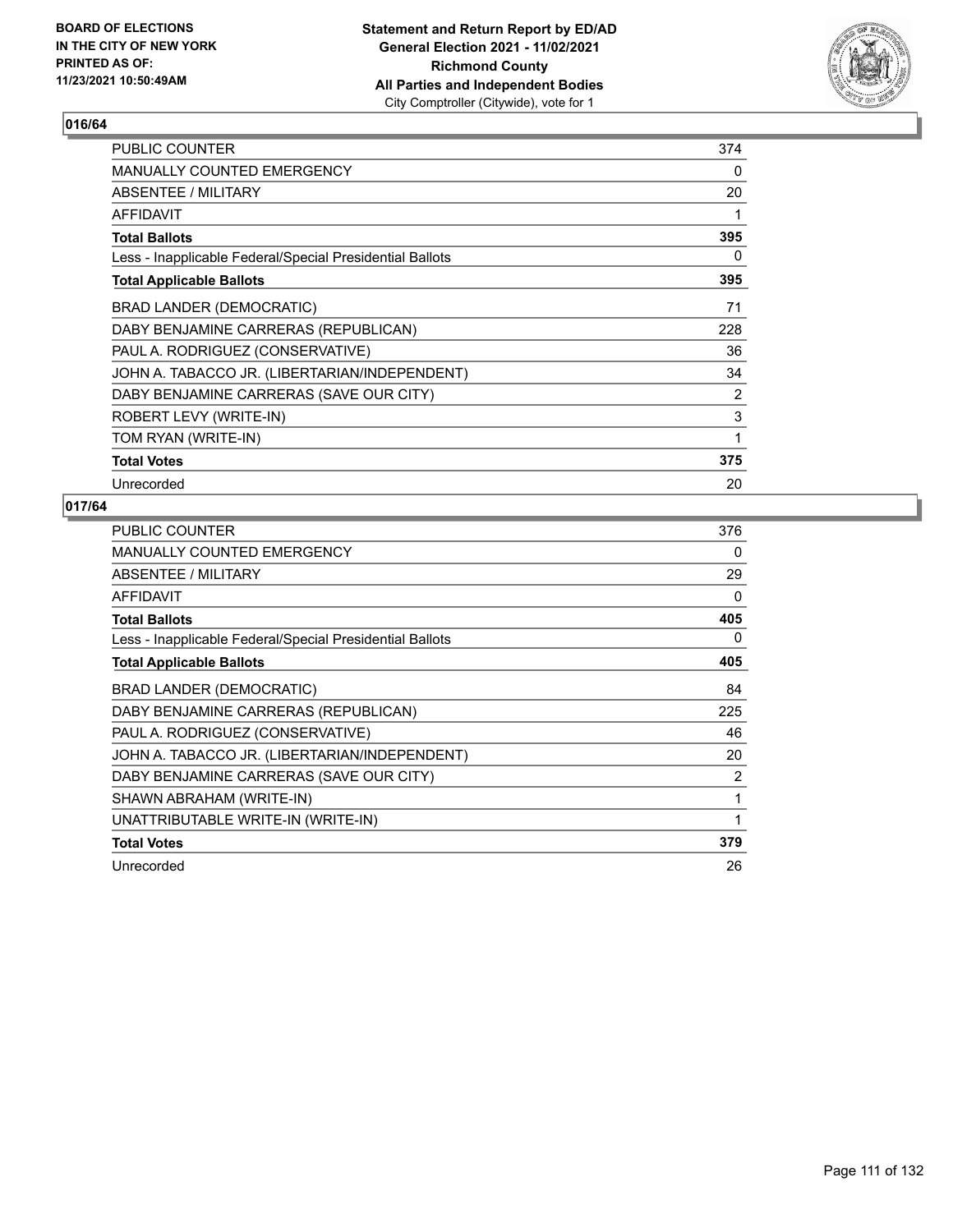

| <b>PUBLIC COUNTER</b>                                    | 312 |
|----------------------------------------------------------|-----|
| <b>MANUALLY COUNTED EMERGENCY</b>                        | 0   |
| ABSENTEE / MILITARY                                      | 13  |
| <b>AFFIDAVIT</b>                                         | 0   |
| <b>Total Ballots</b>                                     | 325 |
| Less - Inapplicable Federal/Special Presidential Ballots | 0   |
| <b>Total Applicable Ballots</b>                          | 325 |
| BRAD LANDER (DEMOCRATIC)                                 | 58  |
| DABY BENJAMINE CARRERAS (REPUBLICAN)                     | 203 |
| PAUL A. RODRIGUEZ (CONSERVATIVE)                         | 23  |
| JOHN A. TABACCO JR. (LIBERTARIAN/INDEPENDENT)            | 20  |
| DABY BENJAMINE CARRERAS (SAVE OUR CITY)                  | 2   |
| ROBERT LEVY (WRITE-IN)                                   | 1   |
| <b>Total Votes</b>                                       | 307 |
| Unrecorded                                               | 18  |

| PUBLIC COUNTER                                           | 207 |
|----------------------------------------------------------|-----|
| <b>MANUALLY COUNTED EMERGENCY</b>                        | 0   |
| <b>ABSENTEE / MILITARY</b>                               | 50  |
| AFFIDAVIT                                                | 3   |
| <b>Total Ballots</b>                                     | 260 |
| Less - Inapplicable Federal/Special Presidential Ballots | 0   |
| <b>Total Applicable Ballots</b>                          | 260 |
| <b>BRAD LANDER (DEMOCRATIC)</b>                          | 139 |
| DABY BENJAMINE CARRERAS (REPUBLICAN)                     | 93  |
| PAUL A. RODRIGUEZ (CONSERVATIVE)                         | 8   |
| JOHN A. TABACCO JR. (LIBERTARIAN/INDEPENDENT)            | 3   |
| DABY BENJAMINE CARRERAS (SAVE OUR CITY)                  | 0   |
| <b>Total Votes</b>                                       | 243 |
| Unrecorded                                               | 17  |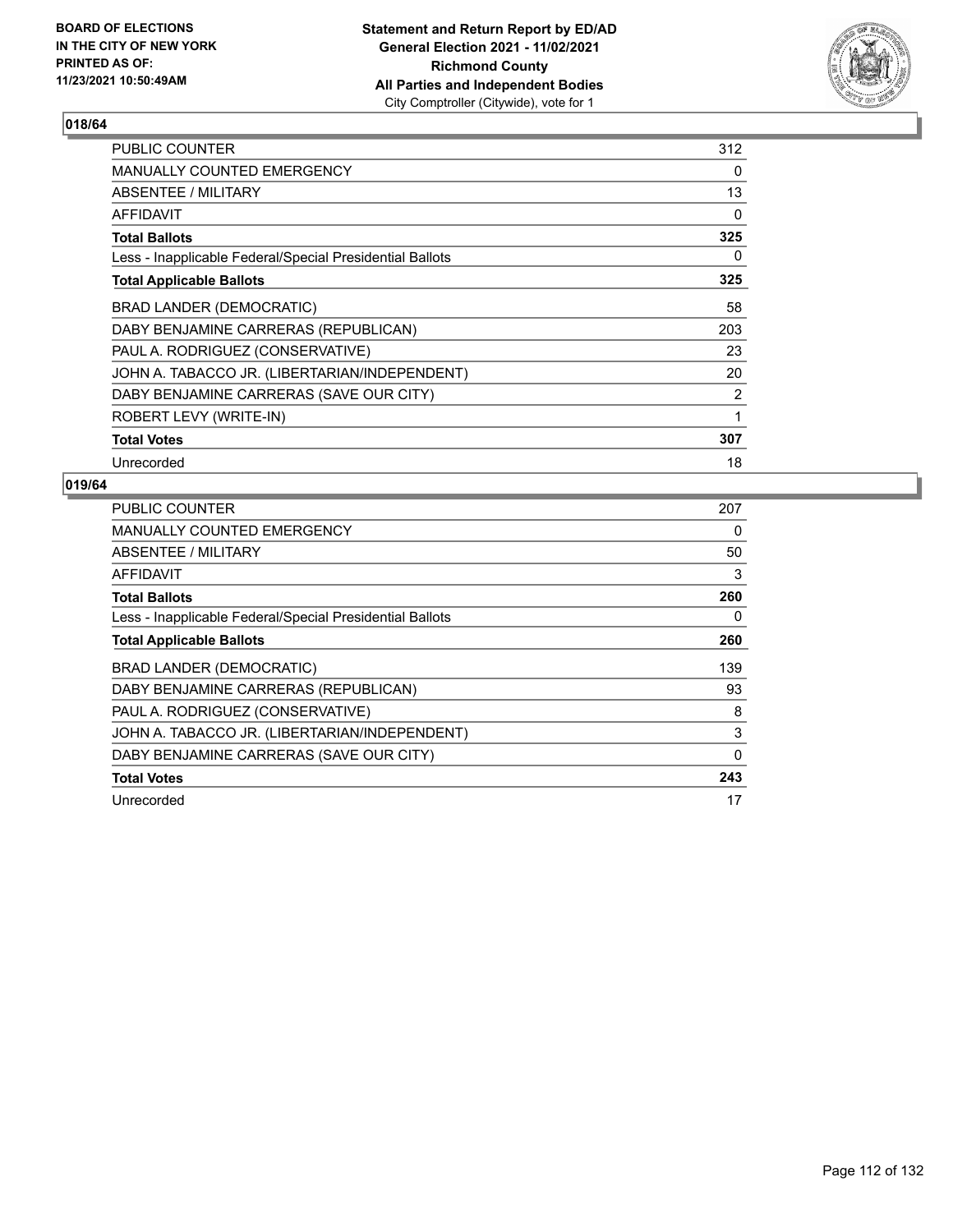

| <b>PUBLIC COUNTER</b>                                    | 317 |
|----------------------------------------------------------|-----|
| <b>MANUALLY COUNTED EMERGENCY</b>                        | 0   |
| ABSENTEE / MILITARY                                      | 22  |
| <b>AFFIDAVIT</b>                                         | 2   |
| <b>Total Ballots</b>                                     | 341 |
| Less - Inapplicable Federal/Special Presidential Ballots | 0   |
| <b>Total Applicable Ballots</b>                          | 341 |
| <b>BRAD LANDER (DEMOCRATIC)</b>                          | 74  |
| DABY BENJAMINE CARRERAS (REPUBLICAN)                     | 208 |
| PAUL A. RODRIGUEZ (CONSERVATIVE)                         | 21  |
| JOHN A. TABACCO JR. (LIBERTARIAN/INDEPENDENT)            | 24  |
| DABY BENJAMINE CARRERAS (SAVE OUR CITY)                  | 1   |
| ROBERT LEVY (WRITE-IN)                                   | 1   |
| <b>Total Votes</b>                                       | 329 |
| Unrecorded                                               | 12  |

### **021/64**

| <b>PUBLIC COUNTER</b>                                    | 318            |
|----------------------------------------------------------|----------------|
| MANUALLY COUNTED EMERGENCY                               | $\Omega$       |
| ABSENTEE / MILITARY                                      | 15             |
| AFFIDAVIT                                                |                |
| <b>Total Ballots</b>                                     | 334            |
| Less - Inapplicable Federal/Special Presidential Ballots | 0              |
| <b>Total Applicable Ballots</b>                          | 334            |
| BRAD LANDER (DEMOCRATIC)                                 | 68             |
| DABY BENJAMINE CARRERAS (REPUBLICAN)                     | 207            |
| PAUL A. RODRIGUEZ (CONSERVATIVE)                         | 23             |
| JOHN A. TABACCO JR. (LIBERTARIAN/INDEPENDENT)            | 23             |
| DABY BENJAMINE CARRERAS (SAVE OUR CITY)                  | $\overline{2}$ |
| <b>Total Votes</b>                                       | 323            |
| Unrecorded                                               | 11             |

| PUBLIC COUNTER                                           | 360 |
|----------------------------------------------------------|-----|
| MANUALLY COUNTED EMERGENCY                               | 0   |
| ABSENTEE / MILITARY                                      | 30  |
| <b>AFFIDAVIT</b>                                         | 0   |
| <b>Total Ballots</b>                                     | 390 |
| Less - Inapplicable Federal/Special Presidential Ballots | 0   |
| <b>Total Applicable Ballots</b>                          | 390 |
| <b>BRAD LANDER (DEMOCRATIC)</b>                          | 95  |
| DABY BENJAMINE CARRERAS (REPUBLICAN)                     | 214 |
| PAUL A. RODRIGUEZ (CONSERVATIVE)                         | 33  |
| JOHN A. TABACCO JR. (LIBERTARIAN/INDEPENDENT)            | 34  |
| DABY BENJAMINE CARRERAS (SAVE OUR CITY)                  | 0   |
| <b>Total Votes</b>                                       | 376 |
| Unrecorded                                               | 14  |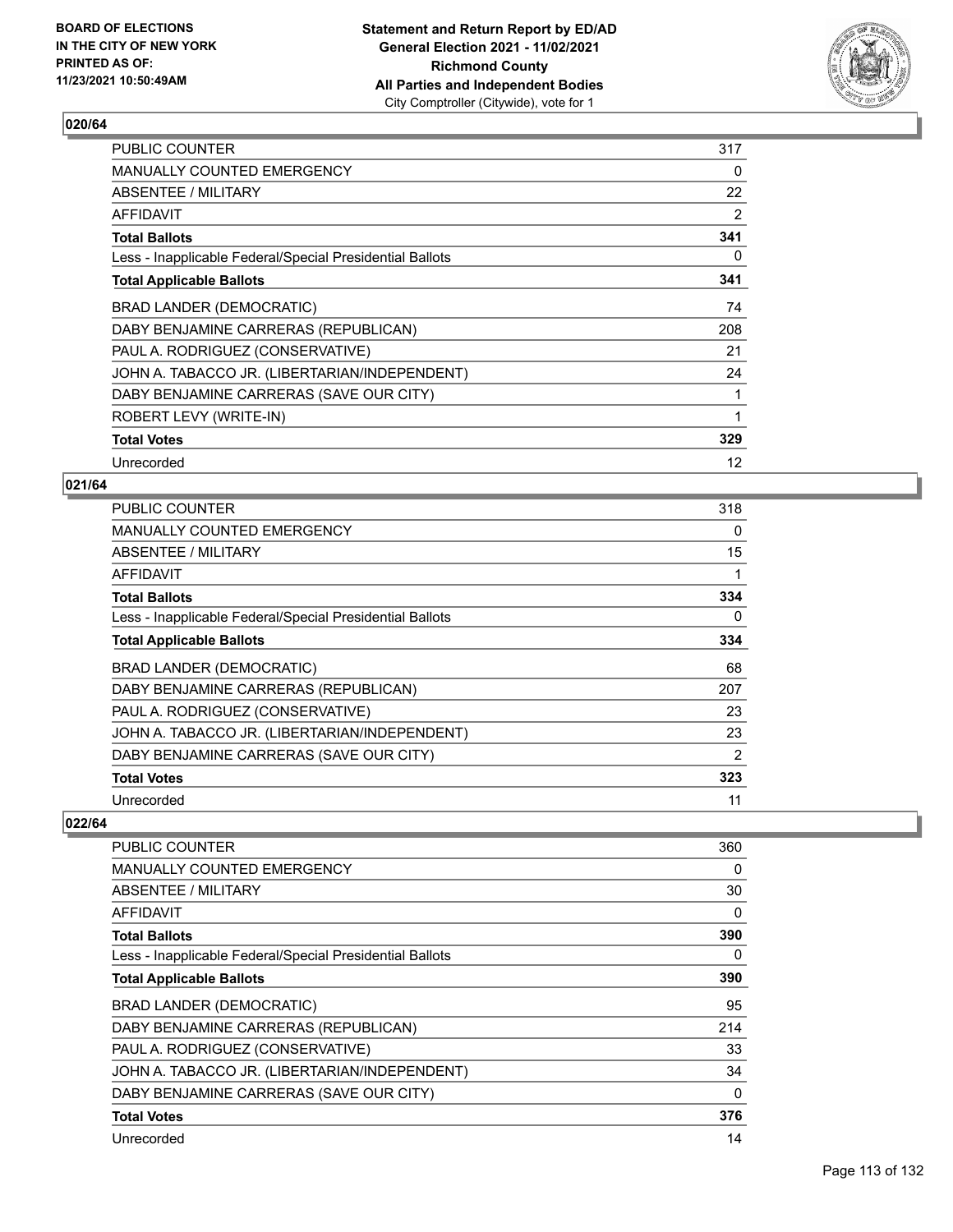

| PUBLIC COUNTER                                           | 307 |
|----------------------------------------------------------|-----|
| MANUALLY COUNTED EMERGENCY                               | 0   |
| ABSENTEE / MILITARY                                      | 9   |
| AFFIDAVIT                                                | 1   |
| <b>Total Ballots</b>                                     | 317 |
| Less - Inapplicable Federal/Special Presidential Ballots | 0   |
| <b>Total Applicable Ballots</b>                          | 317 |
| BRAD LANDER (DEMOCRATIC)                                 | 54  |
| DABY BENJAMINE CARRERAS (REPUBLICAN)                     | 174 |
| PAUL A. RODRIGUEZ (CONSERVATIVE)                         | 38  |
| JOHN A. TABACCO JR. (LIBERTARIAN/INDEPENDENT)            | 33  |
| DABY BENJAMINE CARRERAS (SAVE OUR CITY)                  | 2   |
| ANTHONY HESS (WRITE-IN)                                  | 2   |
| <b>Total Votes</b>                                       | 303 |
| Unrecorded                                               | 14  |

| PUBLIC COUNTER                                           | 331 |
|----------------------------------------------------------|-----|
| <b>MANUALLY COUNTED EMERGENCY</b>                        | 0   |
| ABSENTEE / MILITARY                                      | 12  |
| AFFIDAVIT                                                | 0   |
| <b>Total Ballots</b>                                     | 343 |
| Less - Inapplicable Federal/Special Presidential Ballots | 0   |
| <b>Total Applicable Ballots</b>                          | 343 |
| <b>BRAD LANDER (DEMOCRATIC)</b>                          | 83  |
|                                                          |     |
| DABY BENJAMINE CARRERAS (REPUBLICAN)                     | 188 |
| PAUL A. RODRIGUEZ (CONSERVATIVE)                         | 32  |
| JOHN A. TABACCO JR. (LIBERTARIAN/INDEPENDENT)            | 25  |
| DABY BENJAMINE CARRERAS (SAVE OUR CITY)                  | 3   |
| <b>Total Votes</b>                                       | 331 |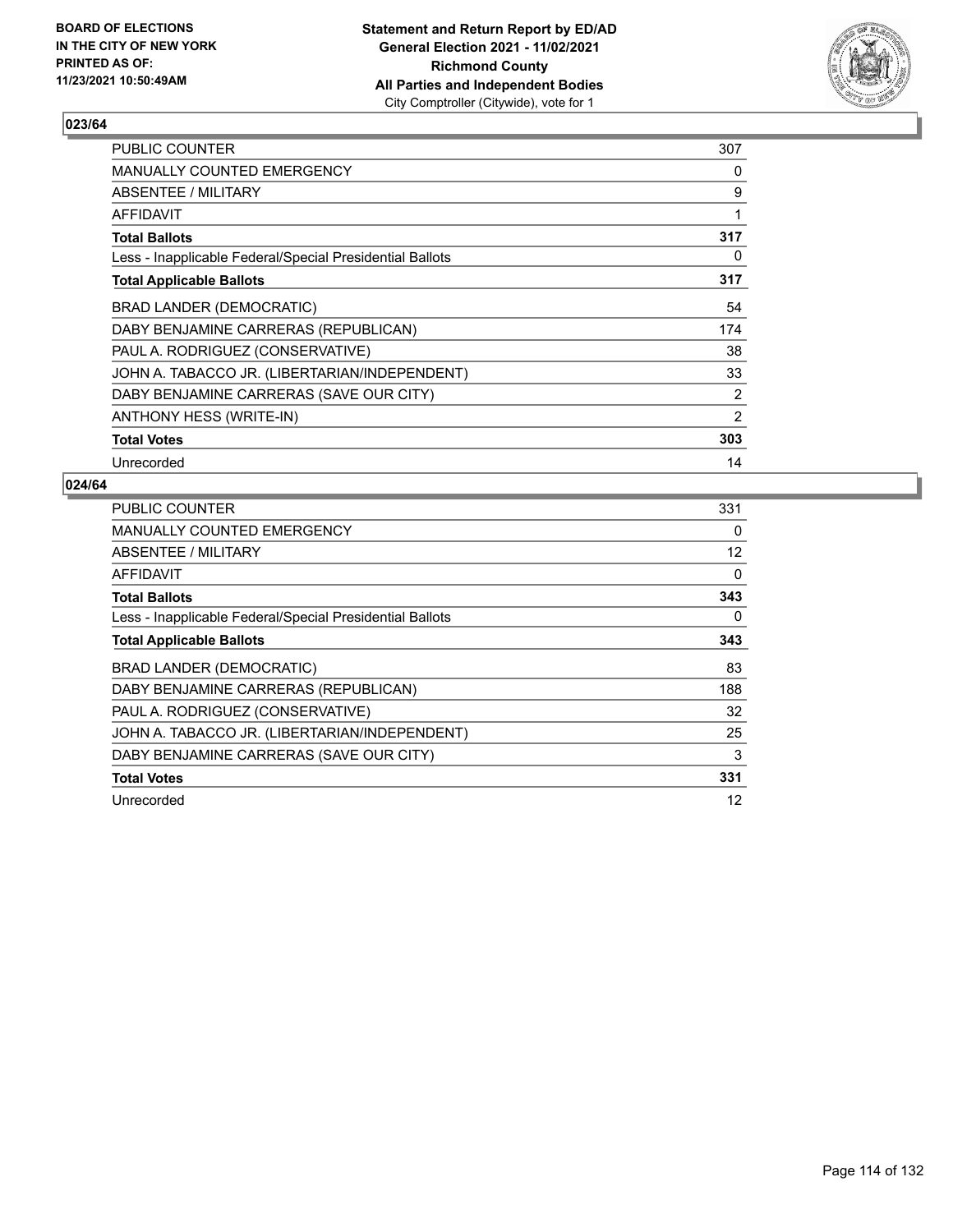

| <b>PUBLIC COUNTER</b>                                    | 336 |
|----------------------------------------------------------|-----|
| <b>MANUALLY COUNTED EMERGENCY</b>                        | 0   |
| ABSENTEE / MILITARY                                      | 22  |
| AFFIDAVIT                                                | 0   |
| <b>Total Ballots</b>                                     | 358 |
| Less - Inapplicable Federal/Special Presidential Ballots | 0   |
| <b>Total Applicable Ballots</b>                          | 358 |
| BRAD LANDER (DEMOCRATIC)                                 | 70  |
| DABY BENJAMINE CARRERAS (REPUBLICAN)                     | 222 |
| PAUL A. RODRIGUEZ (CONSERVATIVE)                         | 31  |
| JOHN A. TABACCO JR. (LIBERTARIAN/INDEPENDENT)            | 21  |
| DABY BENJAMINE CARRERAS (SAVE OUR CITY)                  | 1   |
| ROBERT LEVY (WRITE-IN)                                   | 2   |
| <b>Total Votes</b>                                       | 347 |
| Unrecorded                                               | 11  |

### **026/64**

| <b>PUBLIC COUNTER</b>                                    | 292               |
|----------------------------------------------------------|-------------------|
| <b>MANUALLY COUNTED EMERGENCY</b>                        | $\Omega$          |
| ABSENTEE / MILITARY                                      | $12 \overline{ }$ |
| AFFIDAVIT                                                | 4                 |
| <b>Total Ballots</b>                                     | 308               |
| Less - Inapplicable Federal/Special Presidential Ballots | $\Omega$          |
| <b>Total Applicable Ballots</b>                          | 308               |
| <b>BRAD LANDER (DEMOCRATIC)</b>                          | 71                |
| DABY BENJAMINE CARRERAS (REPUBLICAN)                     | 176               |
| PAUL A. RODRIGUEZ (CONSERVATIVE)                         | 26                |
| JOHN A. TABACCO JR. (LIBERTARIAN/INDEPENDENT)            | 22                |
| DABY BENJAMINE CARRERAS (SAVE OUR CITY)                  |                   |
| <b>Total Votes</b>                                       | 296               |
| Unrecorded                                               | 12                |

| <b>PUBLIC COUNTER</b>                                    | 309 |
|----------------------------------------------------------|-----|
| <b>MANUALLY COUNTED EMERGENCY</b>                        | 0   |
| ABSENTEE / MILITARY                                      | 13  |
| AFFIDAVIT                                                | 2   |
| <b>Total Ballots</b>                                     | 324 |
| Less - Inapplicable Federal/Special Presidential Ballots | 0   |
| <b>Total Applicable Ballots</b>                          | 324 |
| BRAD LANDER (DEMOCRATIC)                                 | 76  |
| DABY BENJAMINE CARRERAS (REPUBLICAN)                     | 186 |
| PAUL A. RODRIGUEZ (CONSERVATIVE)                         | 26  |
| JOHN A. TABACCO JR. (LIBERTARIAN/INDEPENDENT)            | 24  |
| DABY BENJAMINE CARRERAS (SAVE OUR CITY)                  | 2   |
| <b>Total Votes</b>                                       | 314 |
| Unrecorded                                               | 10  |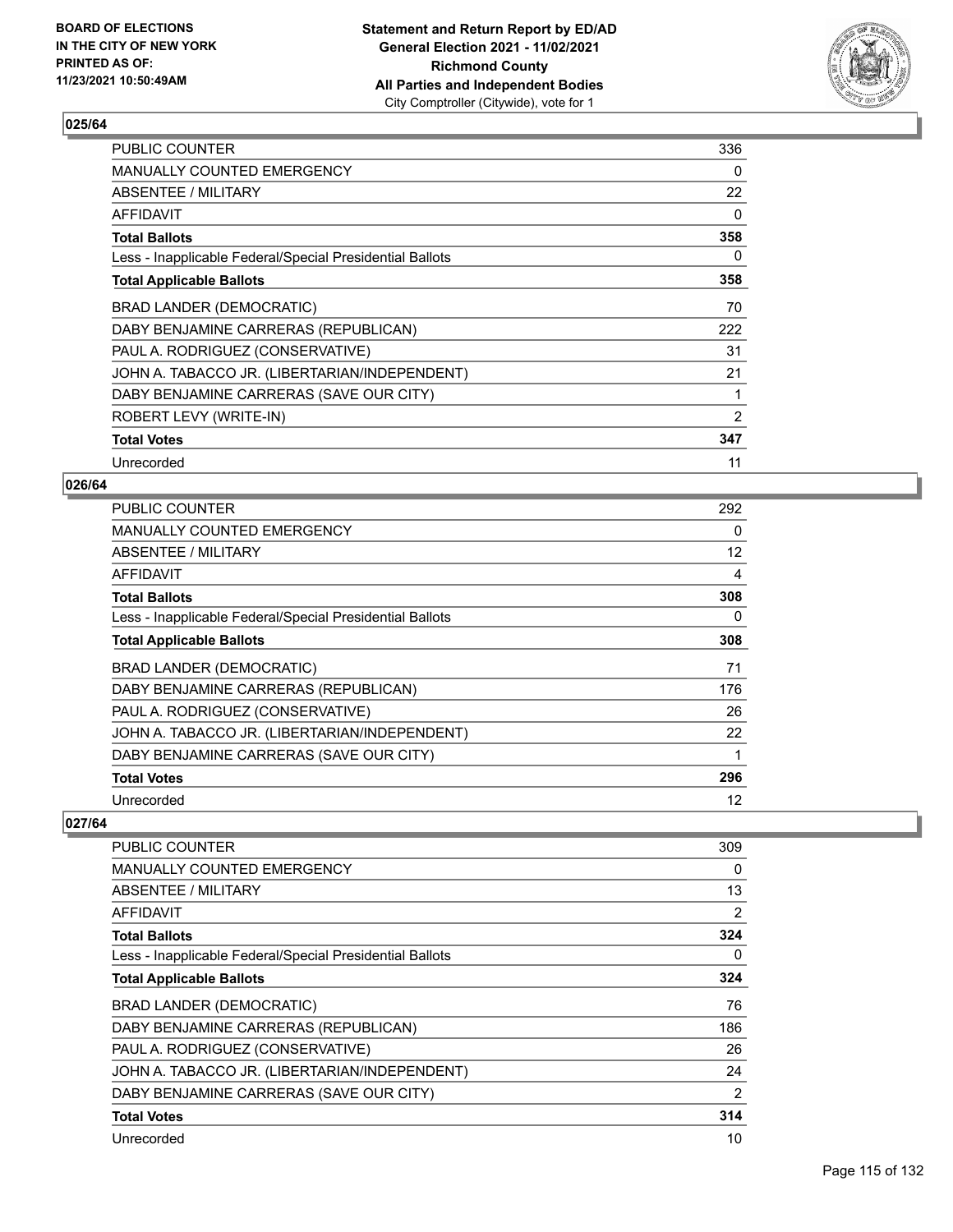

| <b>PUBLIC COUNTER</b>                                    | 230 |
|----------------------------------------------------------|-----|
| MANUALLY COUNTED EMERGENCY                               | 0   |
| ABSENTEE / MILITARY                                      | 8   |
| AFFIDAVIT                                                | 1   |
| <b>Total Ballots</b>                                     | 239 |
| Less - Inapplicable Federal/Special Presidential Ballots | 0   |
| <b>Total Applicable Ballots</b>                          | 239 |
| BRAD LANDER (DEMOCRATIC)                                 | 38  |
| DABY BENJAMINE CARRERAS (REPUBLICAN)                     | 144 |
| PAUL A. RODRIGUEZ (CONSERVATIVE)                         | 21  |
| JOHN A. TABACCO JR. (LIBERTARIAN/INDEPENDENT)            | 20  |
| DABY BENJAMINE CARRERAS (SAVE OUR CITY)                  | 4   |
| <b>Total Votes</b>                                       | 227 |
| Unrecorded                                               | 12  |

## **029/64**

| <b>PUBLIC COUNTER</b>                                    | 341 |
|----------------------------------------------------------|-----|
| <b>MANUALLY COUNTED EMERGENCY</b>                        | 0   |
| ABSENTEE / MILITARY                                      | 19  |
| <b>AFFIDAVIT</b>                                         | 0   |
| <b>Total Ballots</b>                                     | 360 |
| Less - Inapplicable Federal/Special Presidential Ballots | 0   |
| <b>Total Applicable Ballots</b>                          | 360 |
| <b>BRAD LANDER (DEMOCRATIC)</b>                          | 75  |
| DABY BENJAMINE CARRERAS (REPUBLICAN)                     | 204 |
| PAUL A. RODRIGUEZ (CONSERVATIVE)                         | 31  |
| JOHN A. TABACCO JR. (LIBERTARIAN/INDEPENDENT)            | 30  |
| DABY BENJAMINE CARRERAS (SAVE OUR CITY)                  | 0   |
| <b>Total Votes</b>                                       | 340 |
| Unrecorded                                               | 20  |

| PUBLIC COUNTER                                           | 331 |
|----------------------------------------------------------|-----|
| <b>MANUALLY COUNTED EMERGENCY</b>                        | 0   |
| ABSENTEE / MILITARY                                      | 4   |
| AFFIDAVIT                                                | 6   |
| <b>Total Ballots</b>                                     | 341 |
| Less - Inapplicable Federal/Special Presidential Ballots | 0   |
| <b>Total Applicable Ballots</b>                          | 341 |
| <b>BRAD LANDER (DEMOCRATIC)</b>                          | 68  |
| DABY BENJAMINE CARRERAS (REPUBLICAN)                     | 216 |
| PAUL A. RODRIGUEZ (CONSERVATIVE)                         | 17  |
| JOHN A. TABACCO JR. (LIBERTARIAN/INDEPENDENT)            | 21  |
| DABY BENJAMINE CARRERAS (SAVE OUR CITY)                  | 3   |
| <b>Total Votes</b>                                       | 325 |
| Unrecorded                                               | 16  |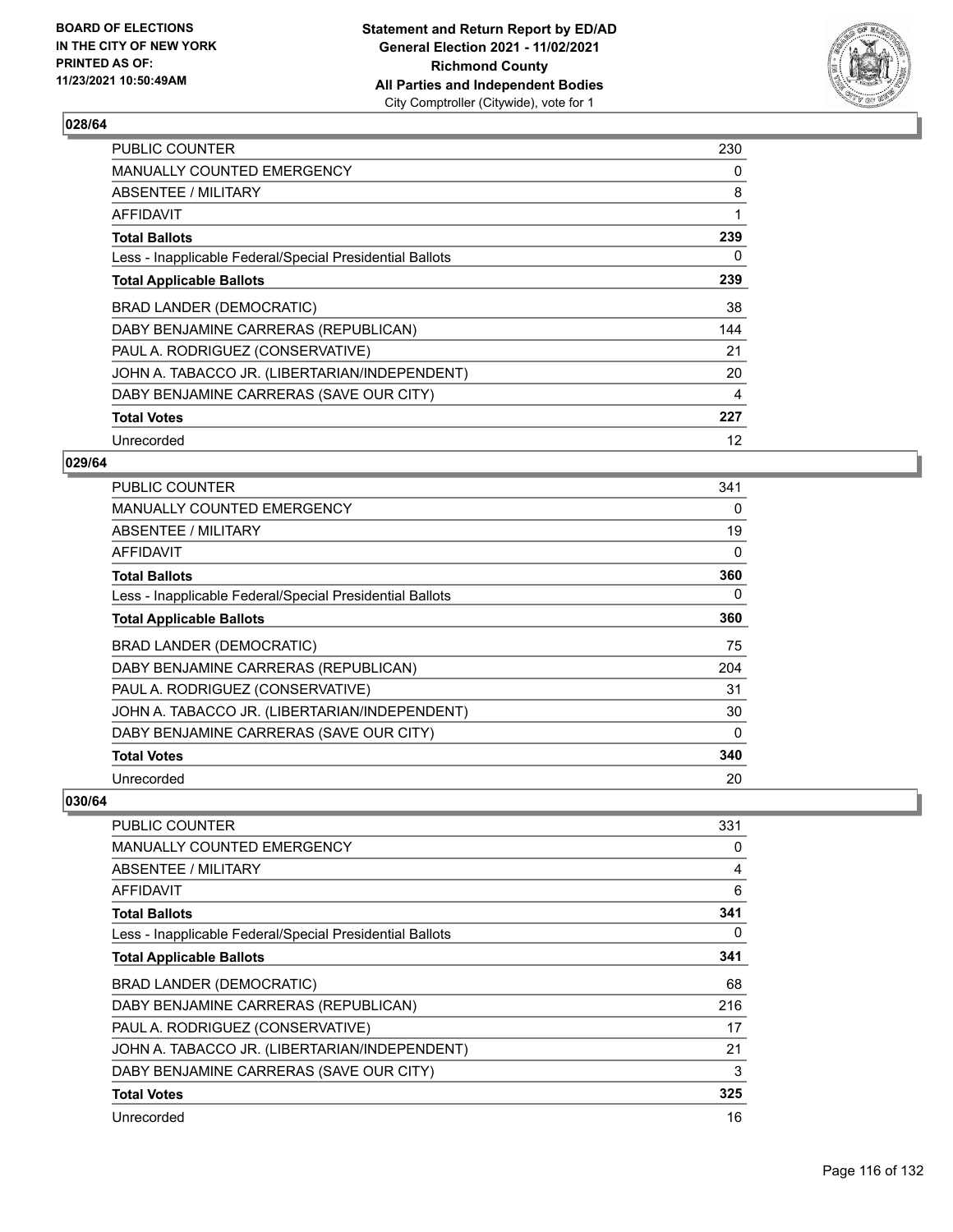

| <b>PUBLIC COUNTER</b>                                    | 272            |
|----------------------------------------------------------|----------------|
| MANUALLY COUNTED EMERGENCY                               | 0              |
| ABSENTEE / MILITARY                                      | 7              |
| <b>AFFIDAVIT</b>                                         | 1              |
| <b>Total Ballots</b>                                     | 280            |
| Less - Inapplicable Federal/Special Presidential Ballots | 0              |
| <b>Total Applicable Ballots</b>                          | 280            |
| BRAD LANDER (DEMOCRATIC)                                 | 67             |
| DABY BENJAMINE CARRERAS (REPUBLICAN)                     | 153            |
| PAUL A. RODRIGUEZ (CONSERVATIVE)                         | 20             |
| JOHN A. TABACCO JR. (LIBERTARIAN/INDEPENDENT)            | 17             |
| DABY BENJAMINE CARRERAS (SAVE OUR CITY)                  | 0              |
| DAVID WEPRIN (WRITE-IN)                                  | 1              |
| MICHELLE CARUSO-CABRERA (WRITE-IN)                       | $\overline{2}$ |
| ROBERT LEVY (WRITE-IN)                                   | 1              |
| <b>Total Votes</b>                                       | 261            |
| Unrecorded                                               | 19             |

| PUBLIC COUNTER                                           | 349 |
|----------------------------------------------------------|-----|
| <b>MANUALLY COUNTED EMERGENCY</b>                        | 0   |
| ABSENTEE / MILITARY                                      | 13  |
| AFFIDAVIT                                                | 1   |
| <b>Total Ballots</b>                                     | 363 |
| Less - Inapplicable Federal/Special Presidential Ballots | 0   |
| <b>Total Applicable Ballots</b>                          | 363 |
| <b>BRAD LANDER (DEMOCRATIC)</b>                          | 106 |
| DABY BENJAMINE CARRERAS (REPUBLICAN)                     | 183 |
| PAUL A. RODRIGUEZ (CONSERVATIVE)                         | 33  |
| JOHN A. TABACCO JR. (LIBERTARIAN/INDEPENDENT)            | 25  |
| DABY BENJAMINE CARRERAS (SAVE OUR CITY)                  | 0   |
| <b>Total Votes</b>                                       | 347 |
| Unrecorded                                               | 16  |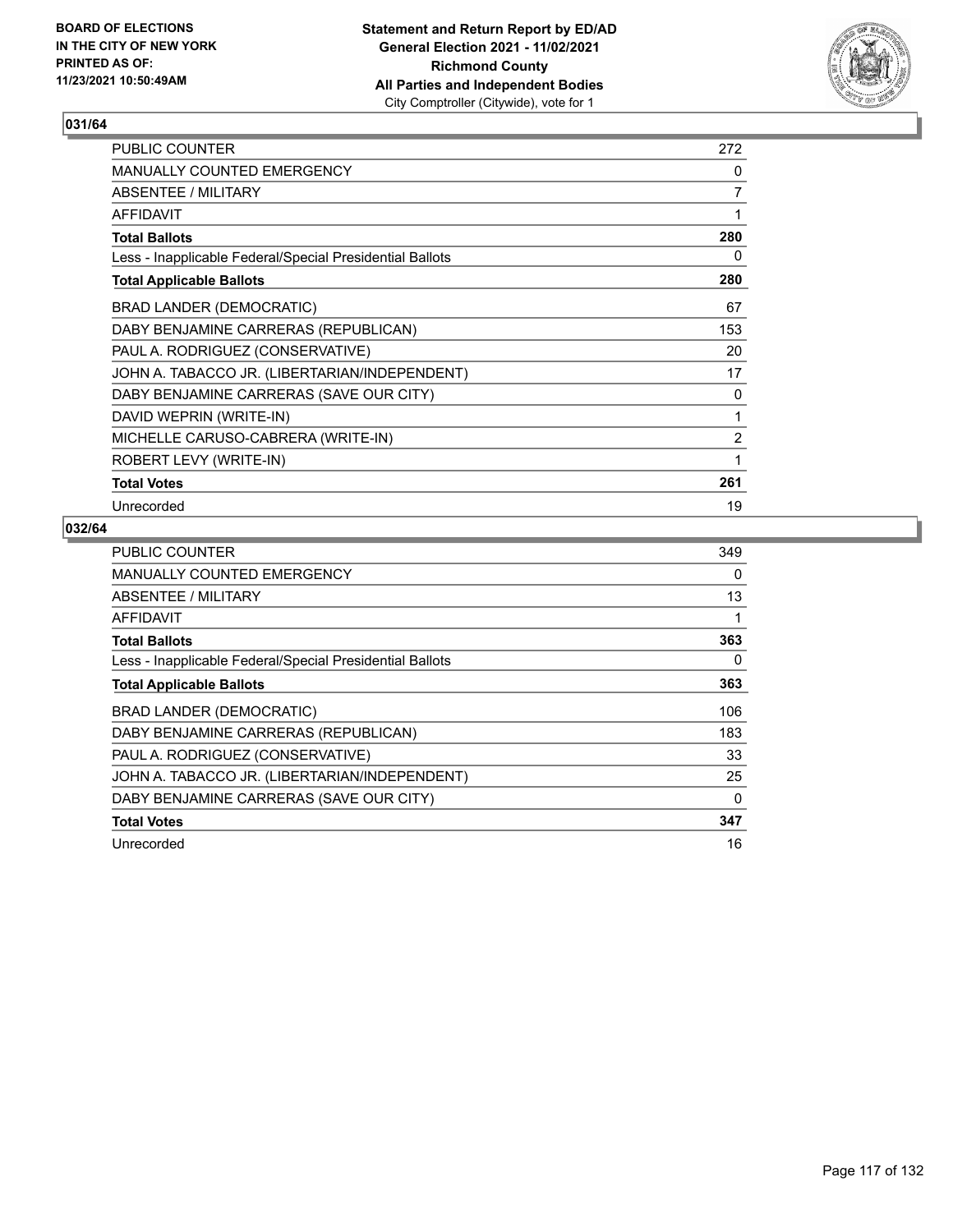

| PUBLIC COUNTER                                           | 317               |
|----------------------------------------------------------|-------------------|
| <b>MANUALLY COUNTED EMERGENCY</b>                        | 0                 |
| ABSENTEE / MILITARY                                      | $12 \overline{ }$ |
| AFFIDAVIT                                                | 3                 |
| <b>Total Ballots</b>                                     | 332               |
| Less - Inapplicable Federal/Special Presidential Ballots | 0                 |
| <b>Total Applicable Ballots</b>                          | 332               |
| <b>BRAD LANDER (DEMOCRATIC)</b>                          | 56                |
| DABY BENJAMINE CARRERAS (REPUBLICAN)                     | 200               |
| PAUL A. RODRIGUEZ (CONSERVATIVE)                         | 30                |
| JOHN A. TABACCO JR. (LIBERTARIAN/INDEPENDENT)            | 19                |
| DABY BENJAMINE CARRERAS (SAVE OUR CITY)                  | 2                 |
| ANTHONY VINCI (WRITE-IN)                                 | 1                 |
| UNATTRIBUTABLE WRITE-IN (WRITE-IN)                       | 1                 |
| <b>Total Votes</b>                                       | 309               |
| Unrecorded                                               | 23                |

| <b>PUBLIC COUNTER</b>                                    | 312 |
|----------------------------------------------------------|-----|
| <b>MANUALLY COUNTED EMERGENCY</b>                        | 0   |
| ABSENTEE / MILITARY                                      | 32  |
| <b>AFFIDAVIT</b>                                         | 2   |
| <b>Total Ballots</b>                                     | 346 |
| Less - Inapplicable Federal/Special Presidential Ballots | 0   |
| <b>Total Applicable Ballots</b>                          | 346 |
| BRAD LANDER (DEMOCRATIC)                                 | 98  |
| DABY BENJAMINE CARRERAS (REPUBLICAN)                     | 166 |
| PAUL A. RODRIGUEZ (CONSERVATIVE)                         | 25  |
| JOHN A. TABACCO JR. (LIBERTARIAN/INDEPENDENT)            | 28  |
| DABY BENJAMINE CARRERAS (SAVE OUR CITY)                  | 1   |
| UNATTRIBUTABLE WRITE-IN (WRITE-IN)                       | 1   |
| <b>Total Votes</b>                                       | 319 |
| Unrecorded                                               | 27  |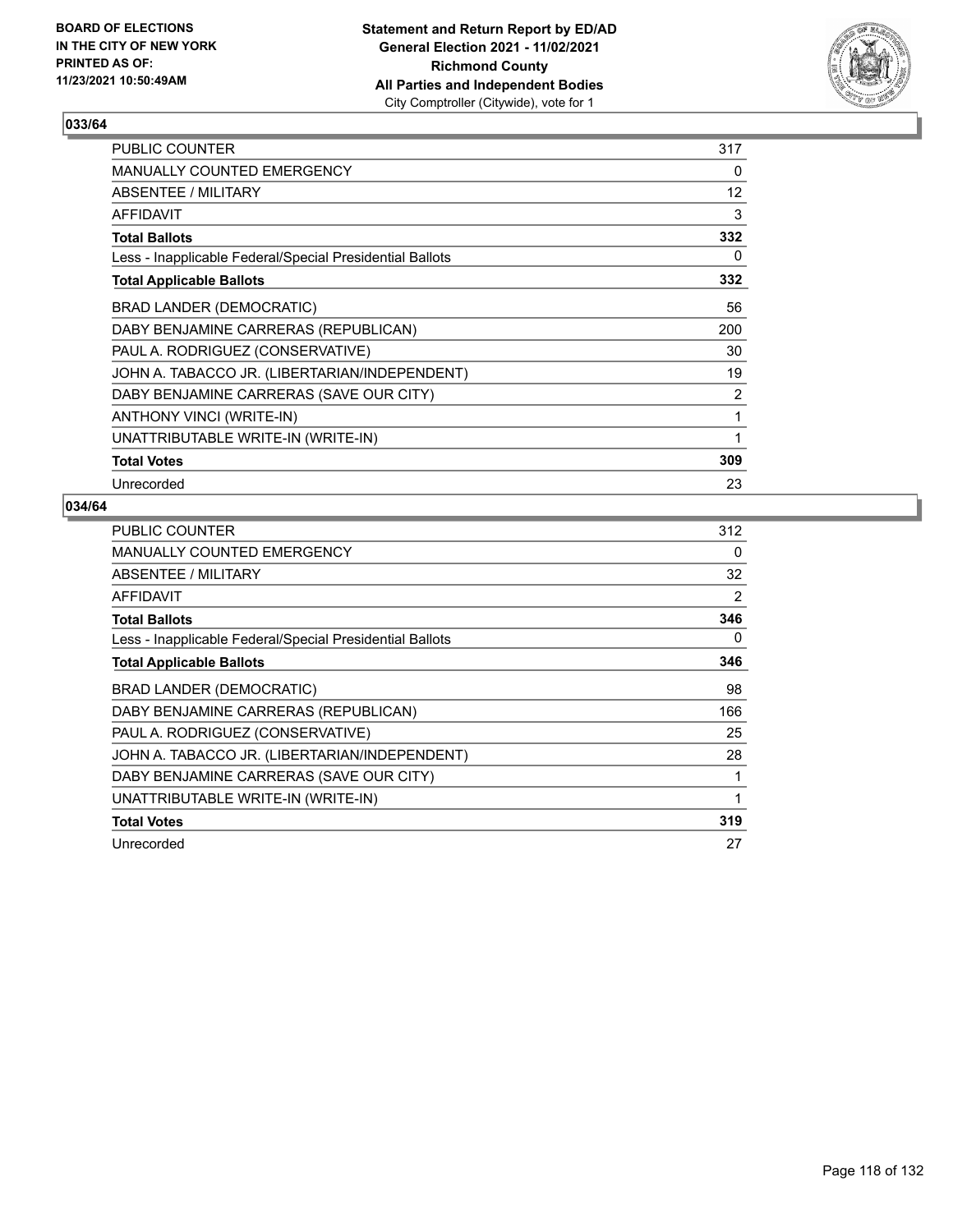

| <b>PUBLIC COUNTER</b>                                    | 346            |
|----------------------------------------------------------|----------------|
| <b>MANUALLY COUNTED EMERGENCY</b>                        | 0              |
| ABSENTEE / MILITARY                                      | 19             |
| <b>AFFIDAVIT</b>                                         | 1              |
| <b>Total Ballots</b>                                     | 366            |
| Less - Inapplicable Federal/Special Presidential Ballots | 0              |
| <b>Total Applicable Ballots</b>                          | 366            |
| <b>BRAD LANDER (DEMOCRATIC)</b>                          | 78             |
| DABY BENJAMINE CARRERAS (REPUBLICAN)                     | 208            |
| PAUL A. RODRIGUEZ (CONSERVATIVE)                         | 25             |
| JOHN A. TABACCO JR. (LIBERTARIAN/INDEPENDENT)            | 30             |
| DABY BENJAMINE CARRERAS (SAVE OUR CITY)                  | 1              |
| ROBERT LEVY (WRITE-IN)                                   | $\overline{2}$ |
| <b>Total Votes</b>                                       | 344            |
| Unrecorded                                               | 22             |

| PUBLIC COUNTER                                           | 368 |
|----------------------------------------------------------|-----|
| <b>MANUALLY COUNTED EMERGENCY</b>                        | 0   |
| ABSENTEE / MILITARY                                      | 28  |
| AFFIDAVIT                                                | 1   |
| <b>Total Ballots</b>                                     | 397 |
| Less - Inapplicable Federal/Special Presidential Ballots | 0   |
| <b>Total Applicable Ballots</b>                          | 397 |
| BRAD LANDER (DEMOCRATIC)                                 | 113 |
| DABY BENJAMINE CARRERAS (REPUBLICAN)                     | 218 |
| PAUL A. RODRIGUEZ (CONSERVATIVE)                         | 26  |
| JOHN A. TABACCO JR. (LIBERTARIAN/INDEPENDENT)            | 19  |
| DABY BENJAMINE CARRERAS (SAVE OUR CITY)                  | 3   |
| ARNOLD SCHWARZENEGGER (WRITE-IN)                         | 1   |
| <b>Total Votes</b>                                       | 380 |
| Unrecorded                                               | 17  |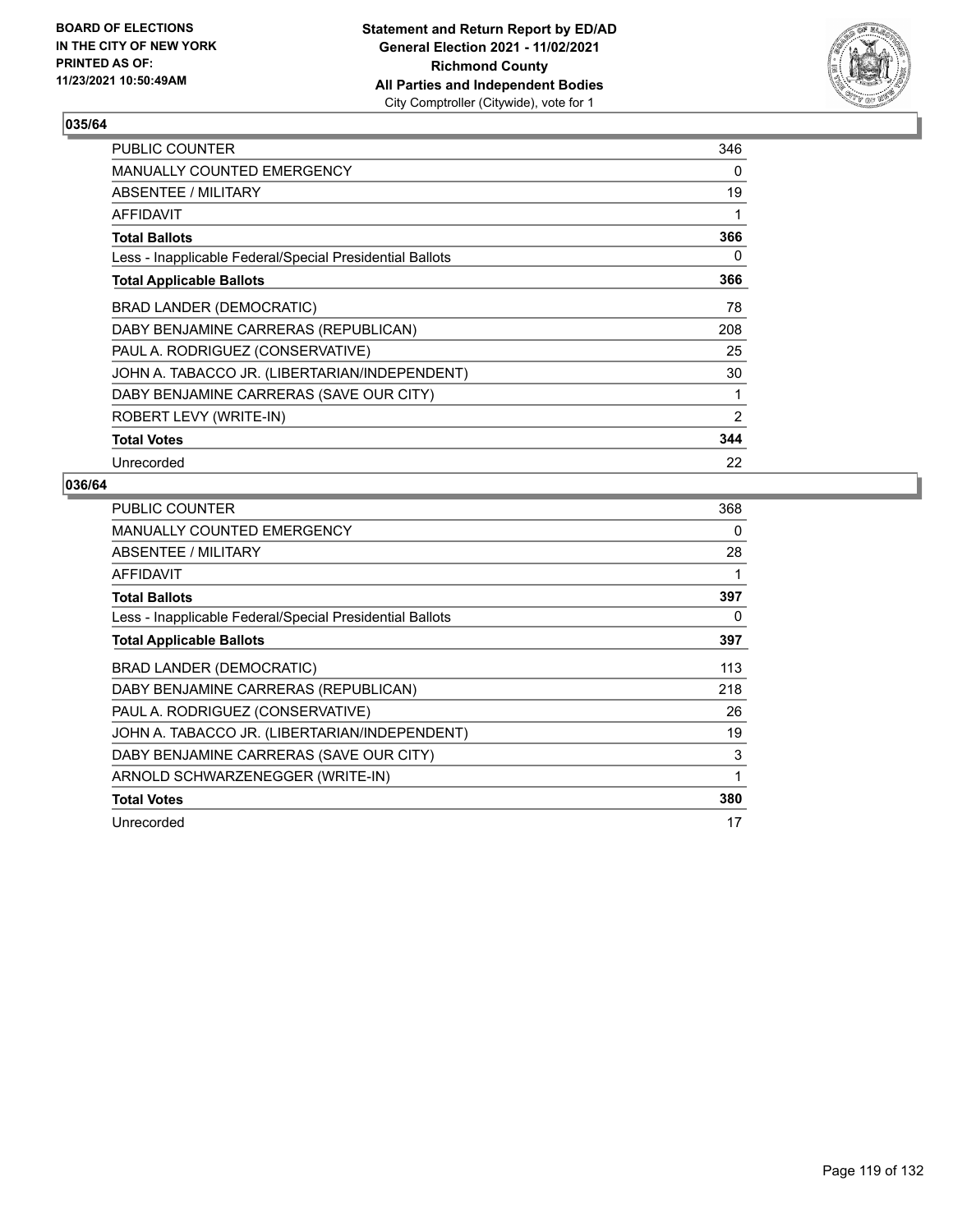

| <b>PUBLIC COUNTER</b>                                    | 313 |
|----------------------------------------------------------|-----|
| MANUALLY COUNTED EMERGENCY                               | 0   |
| ABSENTEE / MILITARY                                      | 8   |
| AFFIDAVIT                                                | 1   |
| <b>Total Ballots</b>                                     | 322 |
| Less - Inapplicable Federal/Special Presidential Ballots | 0   |
| <b>Total Applicable Ballots</b>                          | 322 |
| <b>BRAD LANDER (DEMOCRATIC)</b>                          | 87  |
| DABY BENJAMINE CARRERAS (REPUBLICAN)                     | 164 |
| PAUL A. RODRIGUEZ (CONSERVATIVE)                         | 27  |
| JOHN A. TABACCO JR. (LIBERTARIAN/INDEPENDENT)            | 23  |
| DABY BENJAMINE CARRERAS (SAVE OUR CITY)                  | 3   |
|                                                          |     |
| <b>Total Votes</b>                                       | 304 |

| <b>PUBLIC COUNTER</b>                                    | 307      |
|----------------------------------------------------------|----------|
| <b>MANUALLY COUNTED EMERGENCY</b>                        | 0        |
| ABSENTEE / MILITARY                                      | 14       |
| <b>AFFIDAVIT</b>                                         | $\Omega$ |
| <b>Total Ballots</b>                                     | 321      |
| Less - Inapplicable Federal/Special Presidential Ballots | 0        |
| <b>Total Applicable Ballots</b>                          | 321      |
| BRAD LANDER (DEMOCRATIC)                                 | 97       |
| DABY BENJAMINE CARRERAS (REPUBLICAN)                     | 157      |
| PAUL A. RODRIGUEZ (CONSERVATIVE)                         | 25       |
| JOHN A. TABACCO JR. (LIBERTARIAN/INDEPENDENT)            | 23       |
| DABY BENJAMINE CARRERAS (SAVE OUR CITY)                  | 2        |
| KYLE DE LEON (WRITE-IN)                                  | 1        |
| ROBERT LEVY (WRITE-IN)                                   | 1        |
| UNATTRIBUTABLE WRITE-IN (WRITE-IN)                       | 1        |
| <b>Total Votes</b>                                       | 307      |
| Unrecorded                                               | 14       |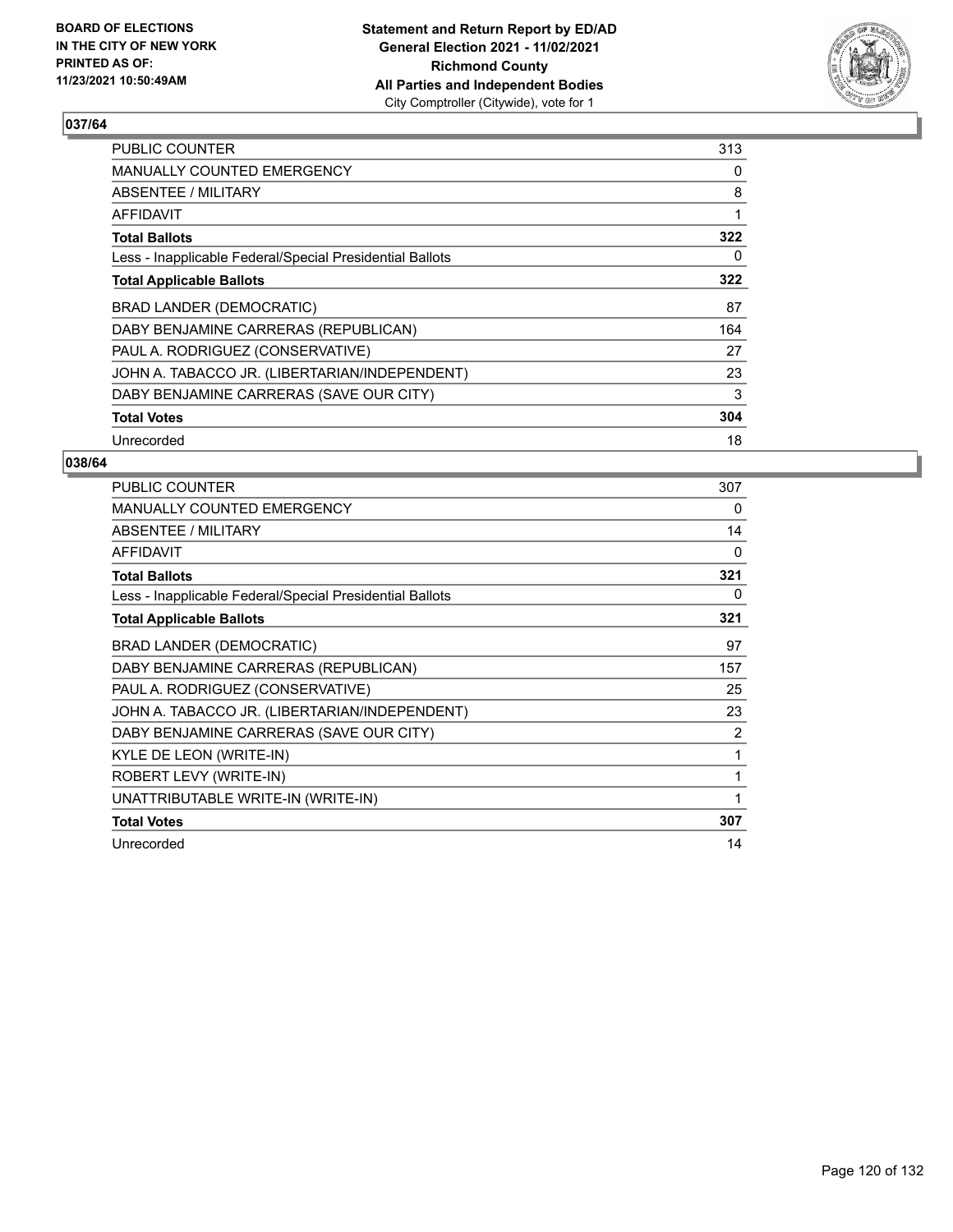

| <b>PUBLIC COUNTER</b>                                    | 266      |
|----------------------------------------------------------|----------|
| <b>MANUALLY COUNTED EMERGENCY</b>                        | 0        |
| ABSENTEE / MILITARY                                      | 6        |
| AFFIDAVIT                                                | 0        |
| <b>Total Ballots</b>                                     | 272      |
| Less - Inapplicable Federal/Special Presidential Ballots | 0        |
| <b>Total Applicable Ballots</b>                          | 272      |
| BRAD LANDER (DEMOCRATIC)                                 | 66       |
| DABY BENJAMINE CARRERAS (REPUBLICAN)                     | 158      |
| PAUL A. RODRIGUEZ (CONSERVATIVE)                         | 21       |
| JOHN A. TABACCO JR. (LIBERTARIAN/INDEPENDENT)            | 15       |
| DABY BENJAMINE CARRERAS (SAVE OUR CITY)                  | $\Omega$ |
| <b>Total Votes</b>                                       | 260      |
| Unrecorded                                               | 12       |

## **040/64**

| <b>PUBLIC COUNTER</b>                                    | 211 |
|----------------------------------------------------------|-----|
| <b>MANUALLY COUNTED EMERGENCY</b>                        | 0   |
| ABSENTEE / MILITARY                                      | 15  |
| AFFIDAVIT                                                | 0   |
| <b>Total Ballots</b>                                     | 226 |
| Less - Inapplicable Federal/Special Presidential Ballots | 0   |
| <b>Total Applicable Ballots</b>                          | 226 |
| <b>BRAD LANDER (DEMOCRATIC)</b>                          | 103 |
| DABY BENJAMINE CARRERAS (REPUBLICAN)                     | 85  |
| PAUL A. RODRIGUEZ (CONSERVATIVE)                         | 16  |
| JOHN A. TABACCO JR. (LIBERTARIAN/INDEPENDENT)            | 11  |
| DABY BENJAMINE CARRERAS (SAVE OUR CITY)                  | 0   |
| <b>Total Votes</b>                                       | 215 |
| Unrecorded                                               | 11  |

| <b>PUBLIC COUNTER</b>                                    | 309 |
|----------------------------------------------------------|-----|
| <b>MANUALLY COUNTED EMERGENCY</b>                        | 0   |
| <b>ABSENTEE / MILITARY</b>                               | 6   |
| <b>AFFIDAVIT</b>                                         | 0   |
| <b>Total Ballots</b>                                     | 315 |
| Less - Inapplicable Federal/Special Presidential Ballots | 0   |
| <b>Total Applicable Ballots</b>                          | 315 |
| <b>BRAD LANDER (DEMOCRATIC)</b>                          | 70  |
| DABY BENJAMINE CARRERAS (REPUBLICAN)                     | 193 |
| PAUL A. RODRIGUEZ (CONSERVATIVE)                         | 24  |
| JOHN A. TABACCO JR. (LIBERTARIAN/INDEPENDENT)            | 9   |
| DABY BENJAMINE CARRERAS (SAVE OUR CITY)                  | 0   |
| <b>Total Votes</b>                                       | 296 |
| Unrecorded                                               | 19  |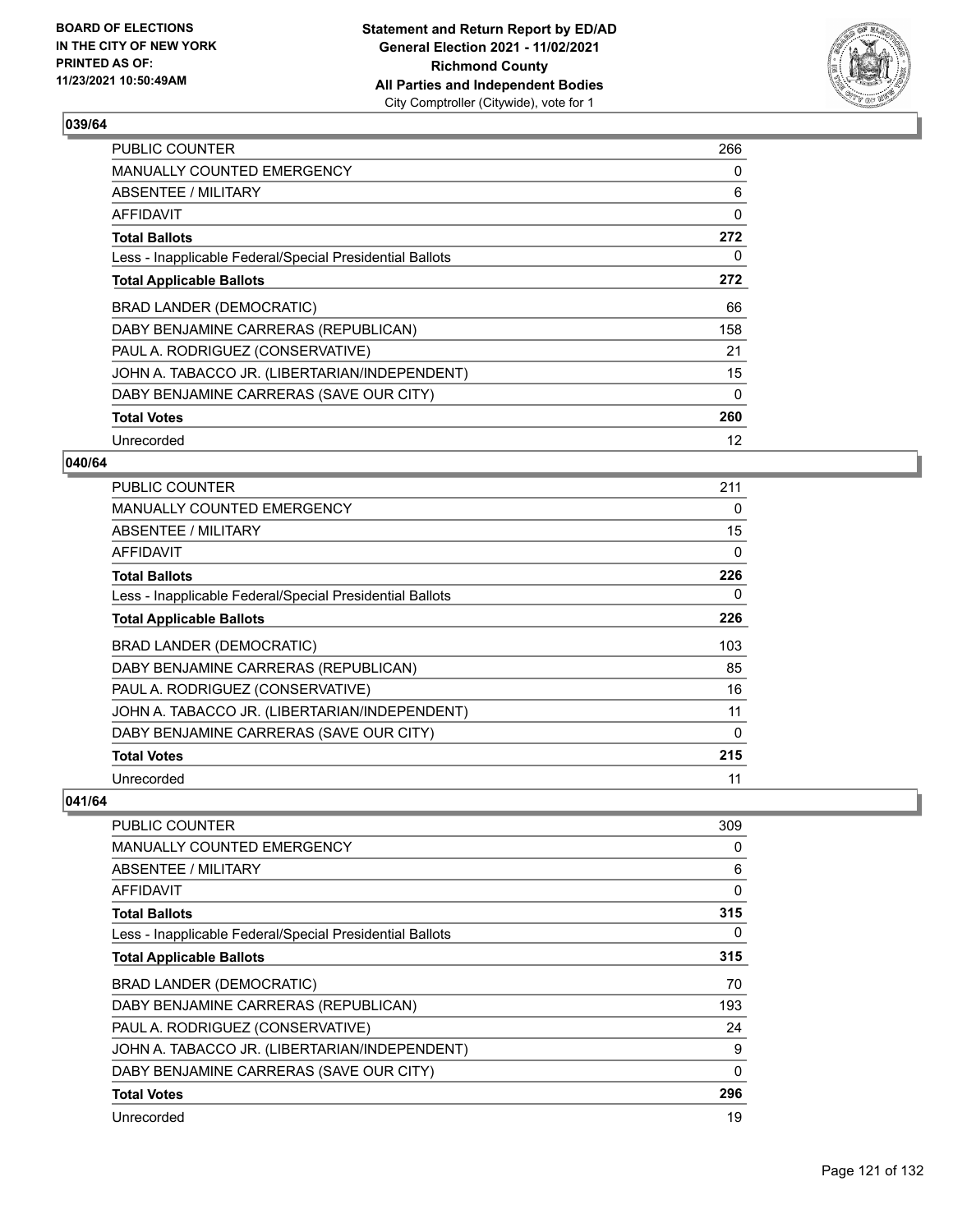

| <b>PUBLIC COUNTER</b>                                    | 268            |
|----------------------------------------------------------|----------------|
| <b>MANUALLY COUNTED EMERGENCY</b>                        | 0              |
| ABSENTEE / MILITARY                                      | 10             |
| AFFIDAVIT                                                | 0              |
| <b>Total Ballots</b>                                     | 278            |
| Less - Inapplicable Federal/Special Presidential Ballots | 0              |
| <b>Total Applicable Ballots</b>                          | 278            |
| BRAD LANDER (DEMOCRATIC)                                 | 77             |
| DABY BENJAMINE CARRERAS (REPUBLICAN)                     | 150            |
| PAUL A. RODRIGUEZ (CONSERVATIVE)                         | 18             |
| JOHN A. TABACCO JR. (LIBERTARIAN/INDEPENDENT)            | 18             |
| DABY BENJAMINE CARRERAS (SAVE OUR CITY)                  | $\overline{2}$ |
| <b>Total Votes</b>                                       | 265            |
| Unrecorded                                               | 13             |

#### **043/64**

| <b>PUBLIC COUNTER</b>                                    | 198 |
|----------------------------------------------------------|-----|
| <b>MANUALLY COUNTED EMERGENCY</b>                        | 0   |
| <b>ABSENTEE / MILITARY</b>                               | 9   |
| <b>AFFIDAVIT</b>                                         | 0   |
| <b>Total Ballots</b>                                     | 207 |
| Less - Inapplicable Federal/Special Presidential Ballots | 0   |
| <b>Total Applicable Ballots</b>                          | 207 |
| <b>BRAD LANDER (DEMOCRATIC)</b>                          | 58  |
| DABY BENJAMINE CARRERAS (REPUBLICAN)                     | 121 |
| PAUL A. RODRIGUEZ (CONSERVATIVE)                         | 9   |
| JOHN A. TABACCO JR. (LIBERTARIAN/INDEPENDENT)            | 11  |
| DABY BENJAMINE CARRERAS (SAVE OUR CITY)                  | 0   |
| <b>Total Votes</b>                                       | 199 |
| Unrecorded                                               | 8   |

| <b>PUBLIC COUNTER</b>                                    | 308 |
|----------------------------------------------------------|-----|
|                                                          |     |
| <b>MANUALLY COUNTED EMERGENCY</b>                        | 0   |
| <b>ABSENTEE / MILITARY</b>                               | 13  |
| <b>AFFIDAVIT</b>                                         | 3   |
| <b>Total Ballots</b>                                     | 324 |
| Less - Inapplicable Federal/Special Presidential Ballots | 0   |
| <b>Total Applicable Ballots</b>                          | 324 |
| <b>BRAD LANDER (DEMOCRATIC)</b>                          | 82  |
| DABY BENJAMINE CARRERAS (REPUBLICAN)                     | 200 |
| PAUL A. RODRIGUEZ (CONSERVATIVE)                         | 15  |
| JOHN A. TABACCO JR. (LIBERTARIAN/INDEPENDENT)            | 16  |
| DABY BENJAMINE CARRERAS (SAVE OUR CITY)                  |     |
| <b>Total Votes</b>                                       | 314 |
| Unrecorded                                               | 10  |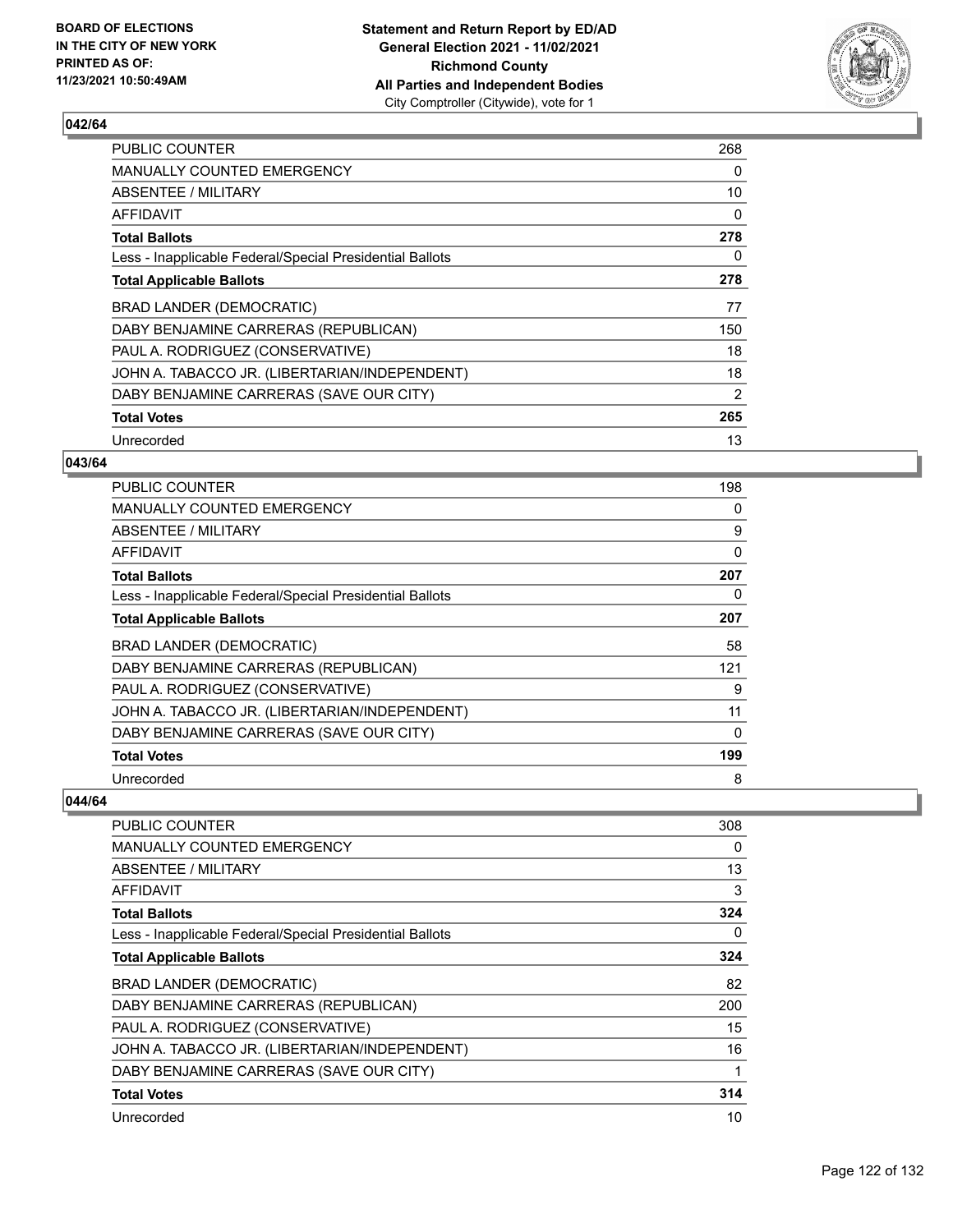

| <b>PUBLIC COUNTER</b>                                    | 280 |
|----------------------------------------------------------|-----|
| MANUALLY COUNTED EMERGENCY                               | 0   |
| ABSENTEE / MILITARY                                      | 26  |
| AFFIDAVIT                                                | 2   |
| <b>Total Ballots</b>                                     | 308 |
| Less - Inapplicable Federal/Special Presidential Ballots | 0   |
| <b>Total Applicable Ballots</b>                          | 308 |
| BRAD LANDER (DEMOCRATIC)                                 | 117 |
| DABY BENJAMINE CARRERAS (REPUBLICAN)                     | 146 |
| PAUL A. RODRIGUEZ (CONSERVATIVE)                         | 23  |
| JOHN A. TABACCO JR. (LIBERTARIAN/INDEPENDENT)            | 11  |
| DABY BENJAMINE CARRERAS (SAVE OUR CITY)                  | 0   |
| <b>Total Votes</b>                                       | 297 |
| Unrecorded                                               | 11  |

## **046/64**

| <b>PUBLIC COUNTER</b>                                    | 269 |
|----------------------------------------------------------|-----|
| <b>MANUALLY COUNTED EMERGENCY</b>                        | 0   |
| ABSENTEE / MILITARY                                      | 20  |
| AFFIDAVIT                                                |     |
| <b>Total Ballots</b>                                     | 290 |
| Less - Inapplicable Federal/Special Presidential Ballots | 0   |
| <b>Total Applicable Ballots</b>                          | 290 |
| BRAD LANDER (DEMOCRATIC)                                 | 90  |
| DABY BENJAMINE CARRERAS (REPUBLICAN)                     | 138 |
| PAUL A. RODRIGUEZ (CONSERVATIVE)                         | 36  |
| JOHN A. TABACCO JR. (LIBERTARIAN/INDEPENDENT)            | 17  |
| DABY BENJAMINE CARRERAS (SAVE OUR CITY)                  | 0   |
| BRIGET A. REIN (WRITE-IN)                                | 1   |
| <b>Total Votes</b>                                       | 282 |
| Unrecorded                                               | 8   |

| PUBLIC COUNTER                                           | 320 |
|----------------------------------------------------------|-----|
| <b>MANUALLY COUNTED EMERGENCY</b>                        | 0   |
| ABSENTEE / MILITARY                                      | 19  |
| <b>AFFIDAVIT</b>                                         | 1   |
| <b>Total Ballots</b>                                     | 340 |
| Less - Inapplicable Federal/Special Presidential Ballots | 0   |
| <b>Total Applicable Ballots</b>                          | 340 |
| <b>BRAD LANDER (DEMOCRATIC)</b>                          | 108 |
| DABY BENJAMINE CARRERAS (REPUBLICAN)                     | 159 |
| PAUL A. RODRIGUEZ (CONSERVATIVE)                         | 33  |
| JOHN A. TABACCO JR. (LIBERTARIAN/INDEPENDENT)            | 24  |
| DABY BENJAMINE CARRERAS (SAVE OUR CITY)                  | 1   |
| <b>Total Votes</b>                                       | 325 |
| Unrecorded                                               | 15  |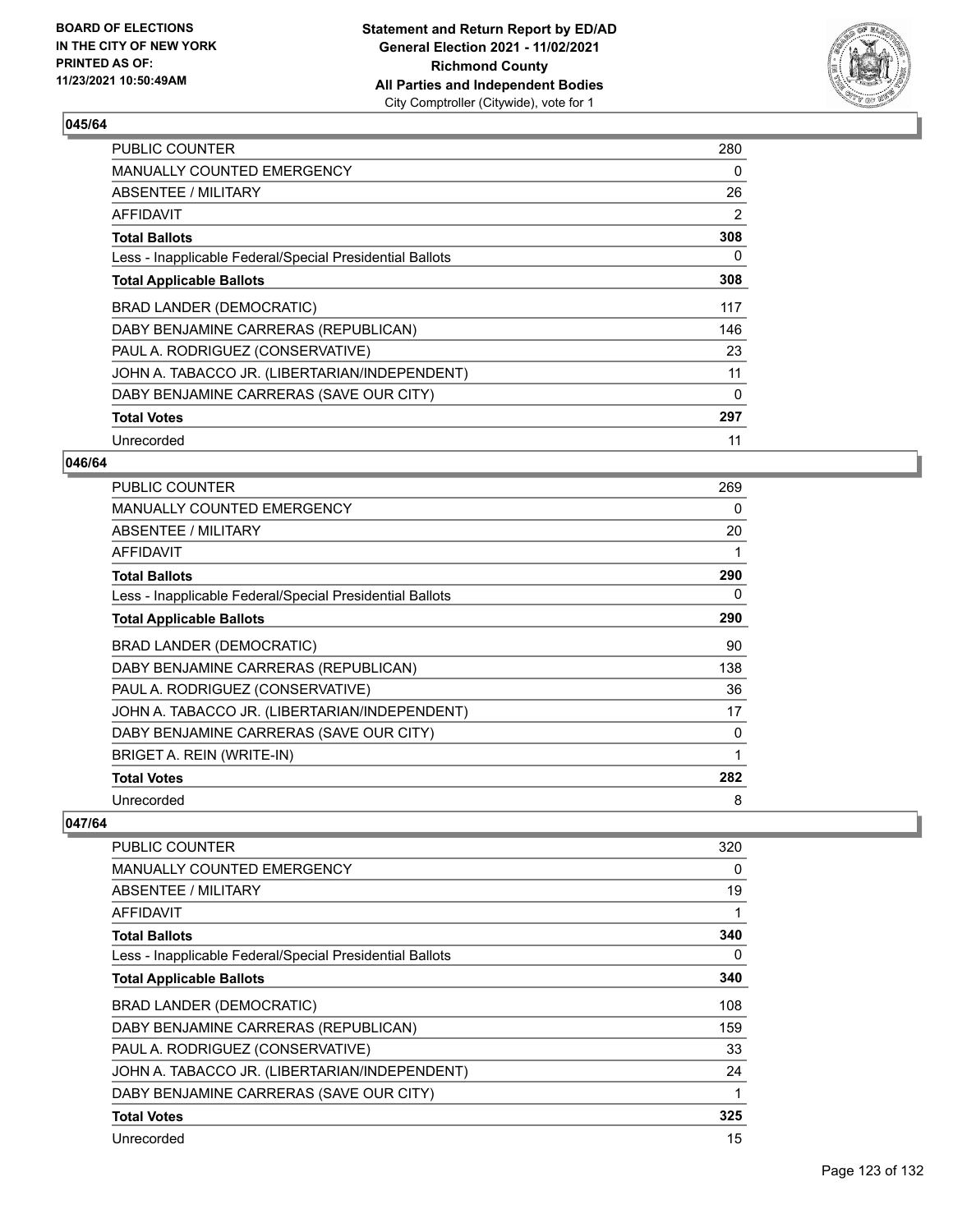

| <b>PUBLIC COUNTER</b>                                    | 443 |
|----------------------------------------------------------|-----|
| MANUALLY COUNTED EMERGENCY                               | 0   |
| ABSENTEE / MILITARY                                      | 18  |
| AFFIDAVIT                                                | 6   |
| <b>Total Ballots</b>                                     | 467 |
| Less - Inapplicable Federal/Special Presidential Ballots | 0   |
| <b>Total Applicable Ballots</b>                          | 467 |
| BRAD LANDER (DEMOCRATIC)                                 | 107 |
| DABY BENJAMINE CARRERAS (REPUBLICAN)                     | 250 |
| PAUL A. RODRIGUEZ (CONSERVATIVE)                         | 39  |
| JOHN A. TABACCO JR. (LIBERTARIAN/INDEPENDENT)            | 51  |
| DABY BENJAMINE CARRERAS (SAVE OUR CITY)                  |     |
| <b>Total Votes</b>                                       | 448 |
| Unrecorded                                               | 19  |

| <b>PUBLIC COUNTER</b>                                    | 315 |
|----------------------------------------------------------|-----|
| <b>MANUALLY COUNTED EMERGENCY</b>                        | 0   |
| <b>ABSENTEE / MILITARY</b>                               | 26  |
| AFFIDAVIT                                                | 0   |
| <b>Total Ballots</b>                                     | 341 |
| Less - Inapplicable Federal/Special Presidential Ballots | 0   |
| <b>Total Applicable Ballots</b>                          | 341 |
| <b>BRAD LANDER (DEMOCRATIC)</b>                          | 140 |
| DABY BENJAMINE CARRERAS (REPUBLICAN)                     | 130 |
| PAUL A. RODRIGUEZ (CONSERVATIVE)                         | 25  |
| JOHN A. TABACCO JR. (LIBERTARIAN/INDEPENDENT)            | 15  |
| DABY BENJAMINE CARRERAS (SAVE OUR CITY)                  | 1   |
| DEREL KROGER (WRITE-IN)                                  | 1   |
| <b>Total Votes</b>                                       | 312 |
| Unrecorded                                               | 29  |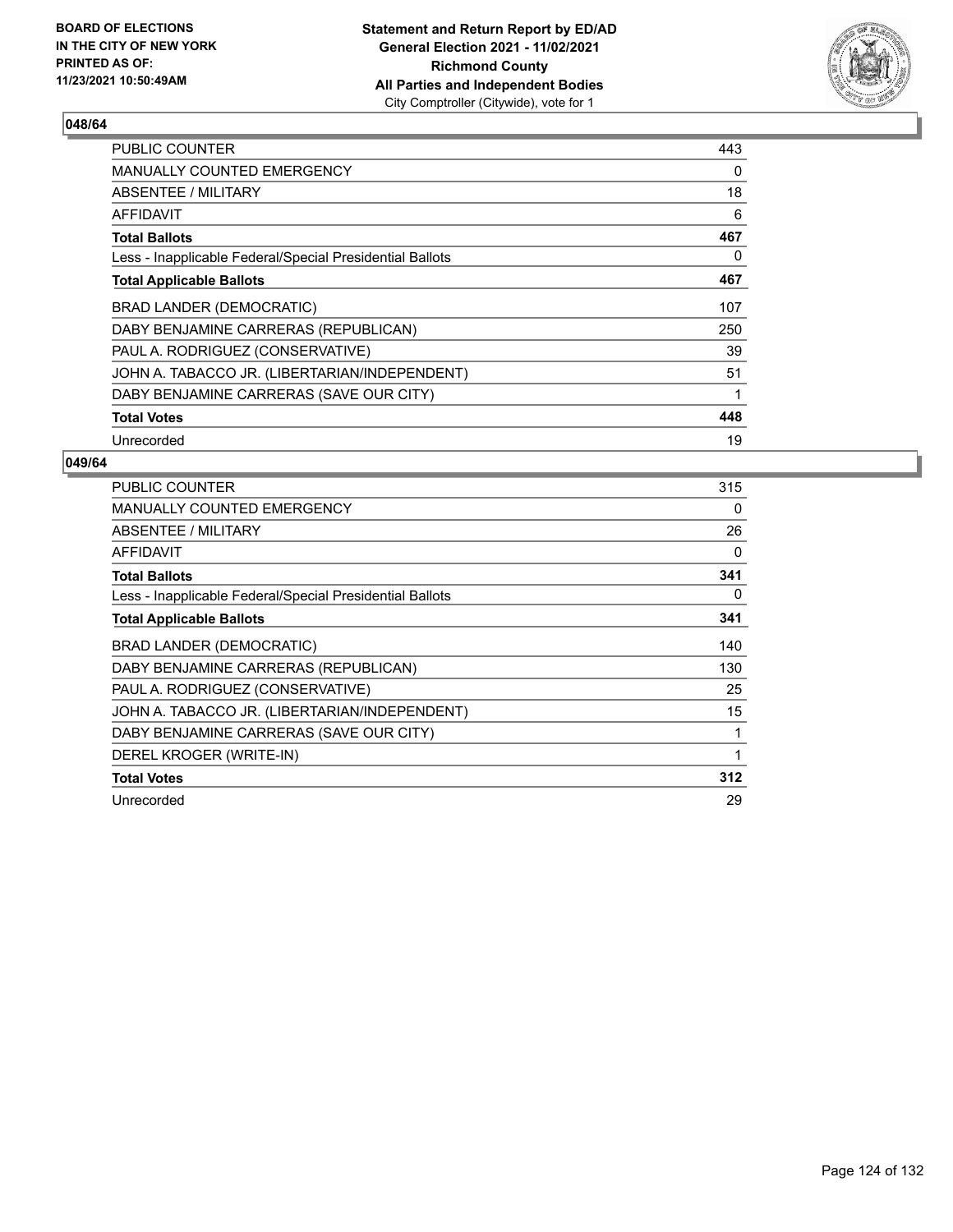

| PUBLIC COUNTER                                           | 332 |
|----------------------------------------------------------|-----|
| <b>MANUALLY COUNTED EMERGENCY</b>                        | 0   |
| ABSENTEE / MILITARY                                      | 14  |
| AFFIDAVIT                                                | 0   |
| <b>Total Ballots</b>                                     | 346 |
| Less - Inapplicable Federal/Special Presidential Ballots | 0   |
| <b>Total Applicable Ballots</b>                          | 346 |
| <b>BRAD LANDER (DEMOCRATIC)</b>                          | 135 |
| DABY BENJAMINE CARRERAS (REPUBLICAN)                     | 151 |
| PAUL A. RODRIGUEZ (CONSERVATIVE)                         | 27  |
| JOHN A. TABACCO JR. (LIBERTARIAN/INDEPENDENT)            | 21  |
| DABY BENJAMINE CARRERAS (SAVE OUR CITY)                  | 0   |
| JEFFREY GARTNER (WRITE-IN)                               | 1   |
| <b>Total Votes</b>                                       | 335 |
| Unrecorded                                               | 11  |

### **051/64**

| <b>PUBLIC COUNTER</b>                                    | 255 |
|----------------------------------------------------------|-----|
| MANUALLY COUNTED EMERGENCY                               | 0   |
| ABSENTEE / MILITARY                                      | 7   |
| AFFIDAVIT                                                | 0   |
| <b>Total Ballots</b>                                     | 262 |
| Less - Inapplicable Federal/Special Presidential Ballots | 0   |
| <b>Total Applicable Ballots</b>                          | 262 |
| BRAD LANDER (DEMOCRATIC)                                 | 103 |
| DABY BENJAMINE CARRERAS (REPUBLICAN)                     | 110 |
| PAUL A. RODRIGUEZ (CONSERVATIVE)                         | 25  |
| JOHN A. TABACCO JR. (LIBERTARIAN/INDEPENDENT)            | 9   |
| DABY BENJAMINE CARRERAS (SAVE OUR CITY)                  | 1   |
| <b>Total Votes</b>                                       | 248 |
| Unrecorded                                               | 14  |

| <b>PUBLIC COUNTER</b>                                    | 292            |
|----------------------------------------------------------|----------------|
| MANUALLY COUNTED EMERGENCY                               | 0              |
| ABSENTEE / MILITARY                                      | 16             |
| <b>AFFIDAVIT</b>                                         | $\overline{2}$ |
| <b>Total Ballots</b>                                     | 310            |
| Less - Inapplicable Federal/Special Presidential Ballots | 0              |
| <b>Total Applicable Ballots</b>                          | 310            |
| BRAD LANDER (DEMOCRATIC)                                 | 101            |
| DABY BENJAMINE CARRERAS (REPUBLICAN)                     | 154            |
| PAUL A. RODRIGUEZ (CONSERVATIVE)                         | 18             |
| JOHN A. TABACCO JR. (LIBERTARIAN/INDEPENDENT)            | 22             |
| DABY BENJAMINE CARRERAS (SAVE OUR CITY)                  | 1              |
| <b>Total Votes</b>                                       | 296            |
| Unrecorded                                               | 14             |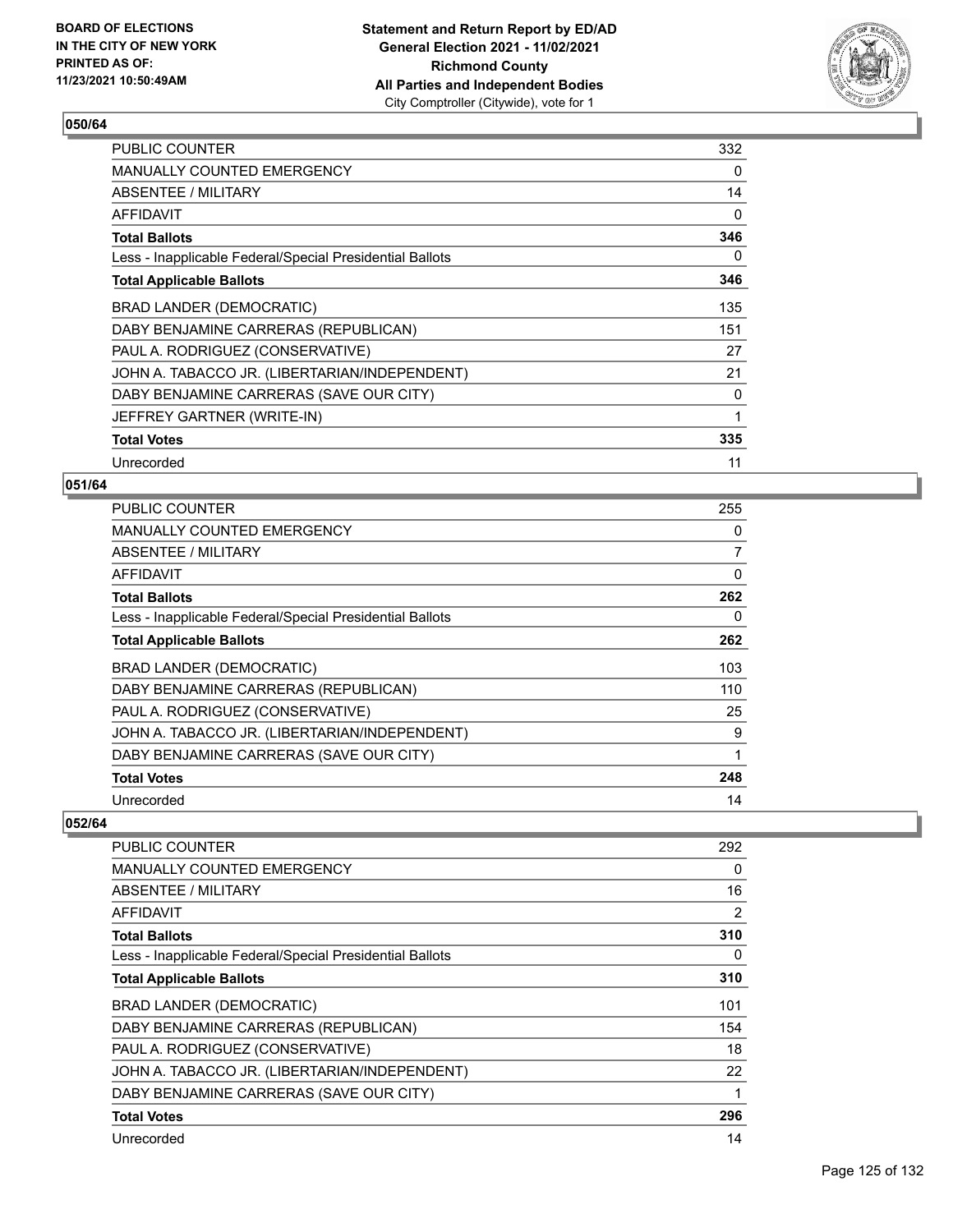

| <b>PUBLIC COUNTER</b>                                    | 352      |
|----------------------------------------------------------|----------|
| <b>MANUALLY COUNTED EMERGENCY</b>                        | $\Omega$ |
| ABSENTEE / MILITARY                                      | 19       |
| <b>AFFIDAVIT</b>                                         | 1        |
| <b>Total Ballots</b>                                     | 372      |
| Less - Inapplicable Federal/Special Presidential Ballots | 0        |
| <b>Total Applicable Ballots</b>                          | 372      |
| <b>BRAD LANDER (DEMOCRATIC)</b>                          | 131      |
| DABY BENJAMINE CARRERAS (REPUBLICAN)                     | 164      |
| PAUL A. RODRIGUEZ (CONSERVATIVE)                         | 33       |
| JOHN A. TABACCO JR. (LIBERTARIAN/INDEPENDENT)            | 24       |
| DABY BENJAMINE CARRERAS (SAVE OUR CITY)                  | 2        |
| BILL THOMPSON (WRITE-IN)                                 | 1        |
| <b>Total Votes</b>                                       | 355      |
| Unrecorded                                               | 17       |

### **054/64**

| <b>PUBLIC COUNTER</b>                                    | 395      |
|----------------------------------------------------------|----------|
| MANUALLY COUNTED EMERGENCY                               | 0        |
| ABSENTEE / MILITARY                                      | 17       |
| AFFIDAVIT                                                | 1        |
| <b>Total Ballots</b>                                     | 413      |
| Less - Inapplicable Federal/Special Presidential Ballots | 0        |
| <b>Total Applicable Ballots</b>                          | 413      |
| <b>BRAD LANDER (DEMOCRATIC)</b>                          | 100      |
| DABY BENJAMINE CARRERAS (REPUBLICAN)                     | 218      |
| PAUL A. RODRIGUEZ (CONSERVATIVE)                         | 41       |
| JOHN A. TABACCO JR. (LIBERTARIAN/INDEPENDENT)            | 35       |
| DABY BENJAMINE CARRERAS (SAVE OUR CITY)                  | $\Omega$ |
| <b>Total Votes</b>                                       | 394      |
| Unrecorded                                               | 19       |

| <b>PUBLIC COUNTER</b>                                    | 348 |
|----------------------------------------------------------|-----|
| MANUALLY COUNTED EMERGENCY                               | 0   |
| ABSENTEE / MILITARY                                      | 10  |
| <b>AFFIDAVIT</b>                                         | 2   |
| <b>Total Ballots</b>                                     | 360 |
| Less - Inapplicable Federal/Special Presidential Ballots | 0   |
| <b>Total Applicable Ballots</b>                          | 360 |
| BRAD LANDER (DEMOCRATIC)                                 | 93  |
| DABY BENJAMINE CARRERAS (REPUBLICAN)                     | 185 |
| PAUL A. RODRIGUEZ (CONSERVATIVE)                         | 32  |
| JOHN A. TABACCO JR. (LIBERTARIAN/INDEPENDENT)            | 30  |
| DABY BENJAMINE CARRERAS (SAVE OUR CITY)                  | 1   |
| <b>Total Votes</b>                                       | 341 |
| Unrecorded                                               | 19  |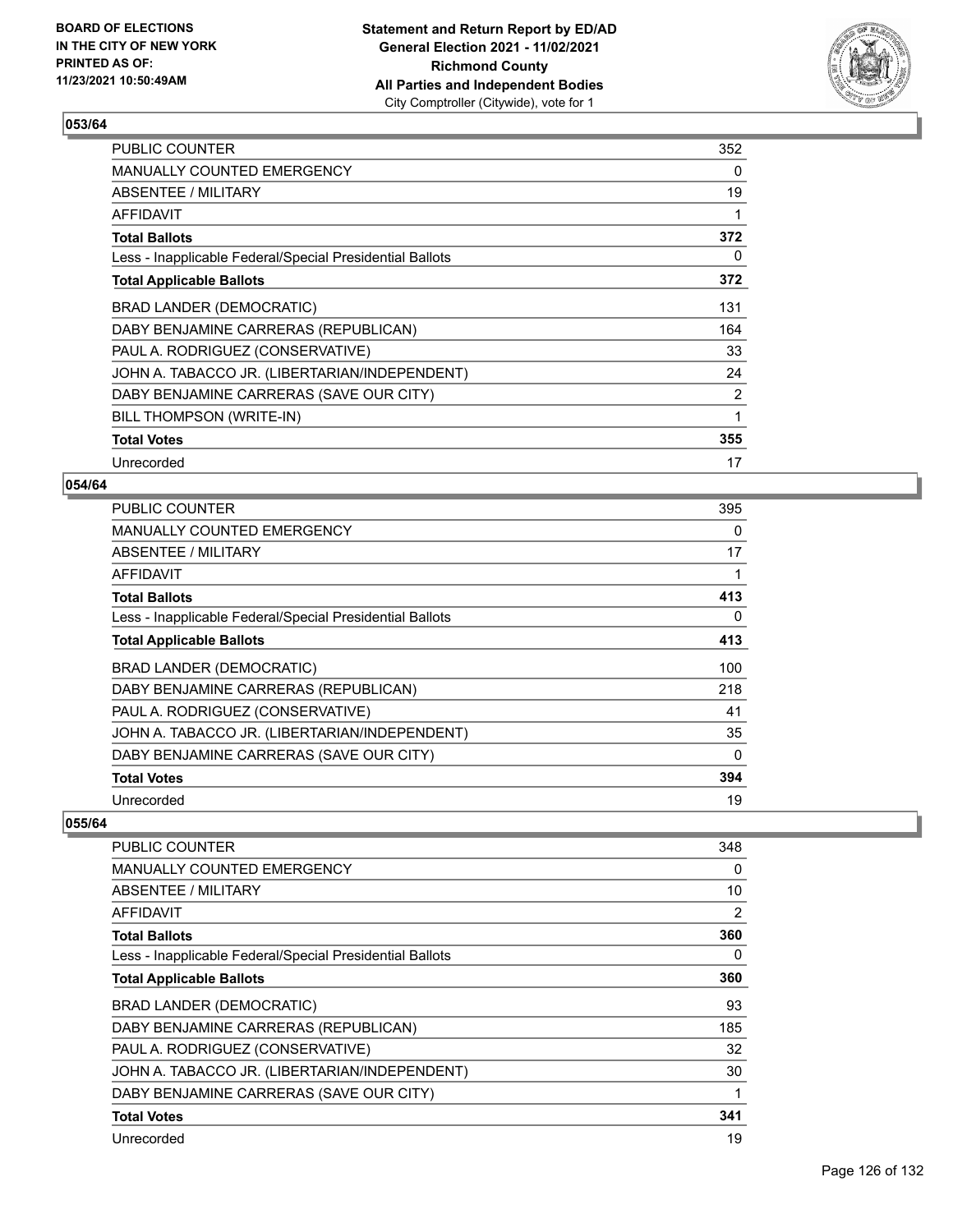

| <b>PUBLIC COUNTER</b>                                    | 381 |
|----------------------------------------------------------|-----|
| <b>MANUALLY COUNTED EMERGENCY</b>                        | 0   |
| ABSENTEE / MILITARY                                      | 23  |
| AFFIDAVIT                                                | 2   |
| <b>Total Ballots</b>                                     | 406 |
| Less - Inapplicable Federal/Special Presidential Ballots | 0   |
| <b>Total Applicable Ballots</b>                          | 406 |
| BRAD LANDER (DEMOCRATIC)                                 | 96  |
| DABY BENJAMINE CARRERAS (REPUBLICAN)                     | 229 |
| PAUL A. RODRIGUEZ (CONSERVATIVE)                         | 33  |
| JOHN A. TABACCO JR. (LIBERTARIAN/INDEPENDENT)            | 30  |
| DABY BENJAMINE CARRERAS (SAVE OUR CITY)                  | 3   |
| <b>Total Votes</b>                                       | 391 |
| Unrecorded                                               | 15  |

## **057/64**

| PUBLIC COUNTER                                           | 228 |
|----------------------------------------------------------|-----|
| <b>MANUALLY COUNTED EMERGENCY</b>                        | 0   |
| ABSENTEE / MILITARY                                      | 7   |
| AFFIDAVIT                                                | 1   |
| <b>Total Ballots</b>                                     | 236 |
| Less - Inapplicable Federal/Special Presidential Ballots | 0   |
| <b>Total Applicable Ballots</b>                          | 236 |
|                                                          |     |
| BRAD LANDER (DEMOCRATIC)                                 | 57  |
| DABY BENJAMINE CARRERAS (REPUBLICAN)                     | 142 |
| PAUL A. RODRIGUEZ (CONSERVATIVE)                         | 22  |
| JOHN A. TABACCO JR. (LIBERTARIAN/INDEPENDENT)            | 6   |
| DABY BENJAMINE CARRERAS (SAVE OUR CITY)                  | 1   |
| <b>Total Votes</b>                                       | 228 |

| <b>PUBLIC COUNTER</b>                                    | 364            |
|----------------------------------------------------------|----------------|
| <b>MANUALLY COUNTED EMERGENCY</b>                        | 0              |
| <b>ABSENTEE / MILITARY</b>                               | 8              |
| <b>AFFIDAVIT</b>                                         |                |
| <b>Total Ballots</b>                                     | 373            |
| Less - Inapplicable Federal/Special Presidential Ballots | 0              |
| <b>Total Applicable Ballots</b>                          | 373            |
| <b>BRAD LANDER (DEMOCRATIC)</b>                          | 74             |
| DABY BENJAMINE CARRERAS (REPUBLICAN)                     | 218            |
| PAUL A. RODRIGUEZ (CONSERVATIVE)                         | 31             |
| JOHN A. TABACCO JR. (LIBERTARIAN/INDEPENDENT)            | 30             |
| DABY BENJAMINE CARRERAS (SAVE OUR CITY)                  | $\overline{2}$ |
| <b>Total Votes</b>                                       | 355            |
| Unrecorded                                               | 18             |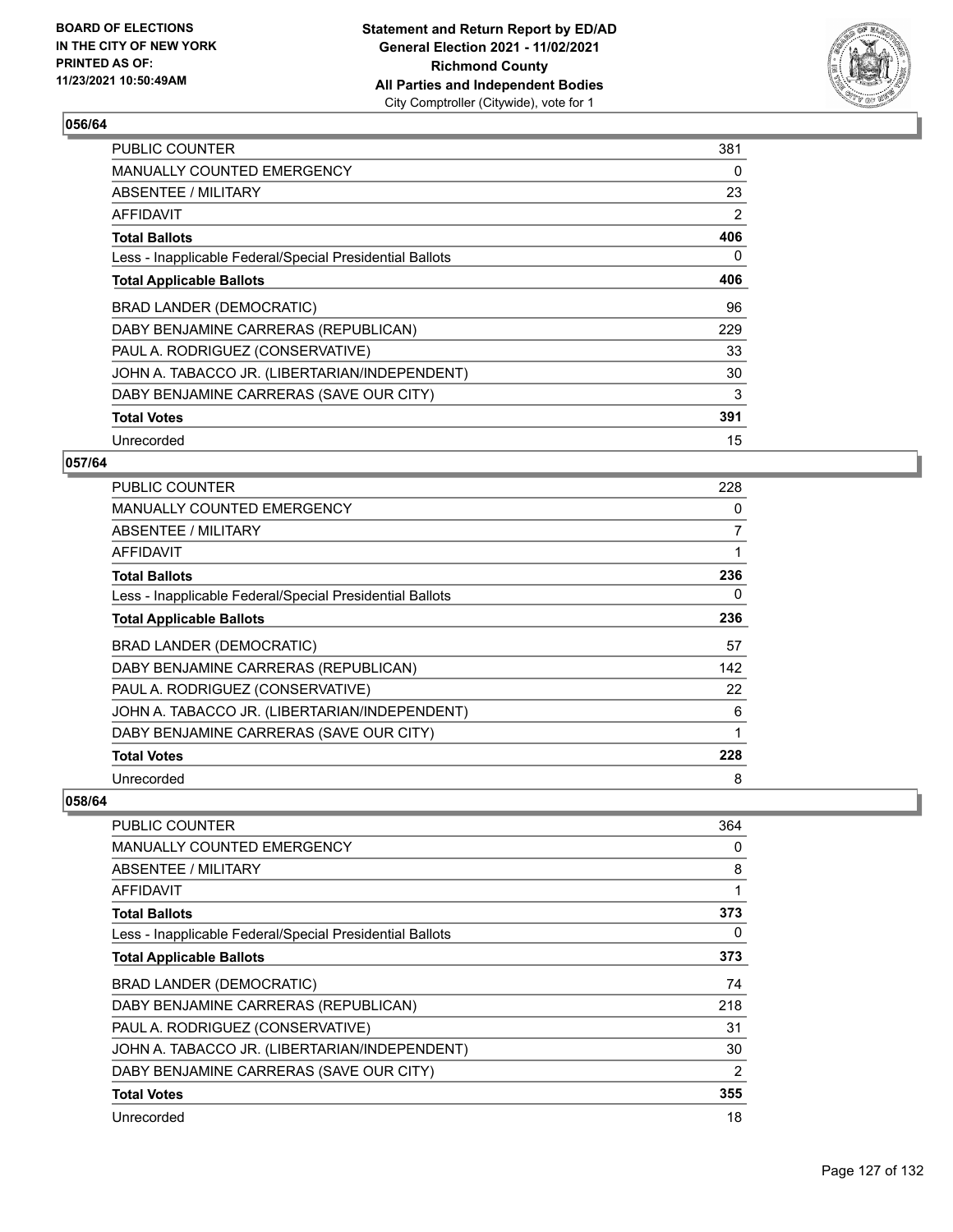

| <b>PUBLIC COUNTER</b>                                    | 281      |
|----------------------------------------------------------|----------|
| <b>MANUALLY COUNTED EMERGENCY</b>                        | 0        |
| ABSENTEE / MILITARY                                      | 8        |
| AFFIDAVIT                                                | 1        |
| <b>Total Ballots</b>                                     | 290      |
| Less - Inapplicable Federal/Special Presidential Ballots | 0        |
| <b>Total Applicable Ballots</b>                          | 290      |
| BRAD LANDER (DEMOCRATIC)                                 | 64       |
| DABY BENJAMINE CARRERAS (REPUBLICAN)                     | 180      |
| PAUL A. RODRIGUEZ (CONSERVATIVE)                         | 18       |
| JOHN A. TABACCO JR. (LIBERTARIAN/INDEPENDENT)            | 13       |
| DABY BENJAMINE CARRERAS (SAVE OUR CITY)                  | $\Omega$ |
| <b>Total Votes</b>                                       | 275      |
| Unrecorded                                               | 15       |

## **060/64**

| <b>PUBLIC COUNTER</b>                                    | 178 |
|----------------------------------------------------------|-----|
| <b>MANUALLY COUNTED EMERGENCY</b>                        | 0   |
| ABSENTEE / MILITARY                                      | 9   |
| <b>AFFIDAVIT</b>                                         | 1   |
| <b>Total Ballots</b>                                     | 188 |
| Less - Inapplicable Federal/Special Presidential Ballots | 0   |
| <b>Total Applicable Ballots</b>                          | 188 |
| BRAD LANDER (DEMOCRATIC)                                 | 42  |
| DABY BENJAMINE CARRERAS (REPUBLICAN)                     | 109 |
| PAUL A. RODRIGUEZ (CONSERVATIVE)                         | 14  |
| JOHN A. TABACCO JR. (LIBERTARIAN/INDEPENDENT)            | 15  |
| DABY BENJAMINE CARRERAS (SAVE OUR CITY)                  | 1   |
| <b>Total Votes</b>                                       | 181 |
| Unrecorded                                               | 7   |

| <b>PUBLIC COUNTER</b>                                    | 215      |
|----------------------------------------------------------|----------|
| <b>MANUALLY COUNTED EMERGENCY</b>                        | 0        |
| ABSENTEE / MILITARY                                      | 28       |
| AFFIDAVIT                                                | $\Omega$ |
| Total Ballots                                            | 243      |
| Less - Inapplicable Federal/Special Presidential Ballots | 0        |
| <b>Total Applicable Ballots</b>                          | 243      |
| BRAD LANDER (DEMOCRATIC)                                 | 88       |
| DABY BENJAMINE CARRERAS (REPUBLICAN)                     | 108      |
| PAUL A. RODRIGUEZ (CONSERVATIVE)                         | 21       |
| JOHN A. TABACCO JR. (LIBERTARIAN/INDEPENDENT)            | 11       |
| DABY BENJAMINE CARRERAS (SAVE OUR CITY)                  | 5        |
| <b>Total Votes</b>                                       | 233      |
| Unrecorded                                               | 10       |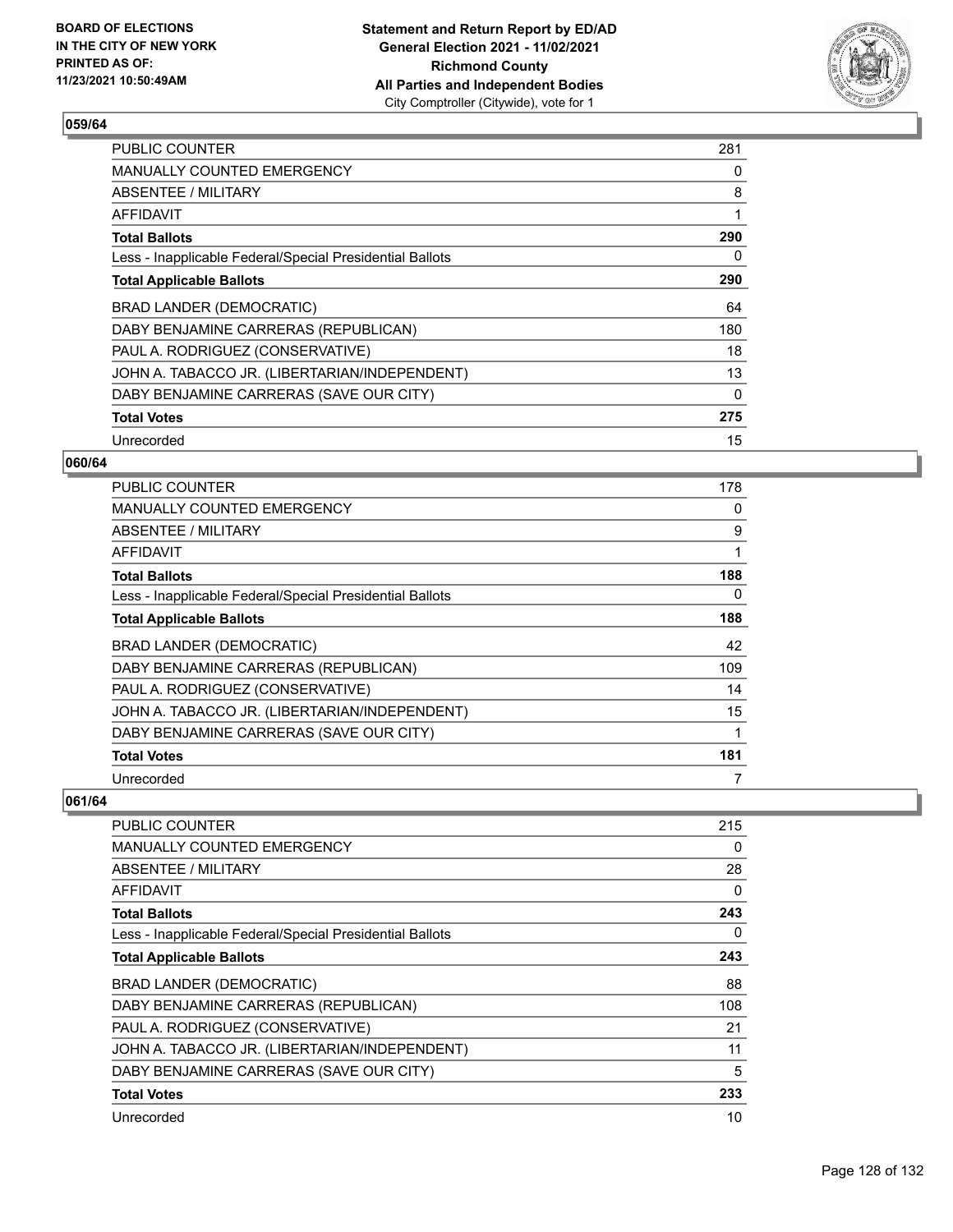

| PUBLIC COUNTER                                           | 312 |
|----------------------------------------------------------|-----|
| MANUALLY COUNTED EMERGENCY                               | 0   |
| <b>ABSENTEE / MILITARY</b>                               | 22  |
| AFFIDAVIT                                                | 3   |
| <b>Total Ballots</b>                                     | 337 |
| Less - Inapplicable Federal/Special Presidential Ballots | 0   |
| <b>Total Applicable Ballots</b>                          | 337 |
| <b>BRAD LANDER (DEMOCRATIC)</b>                          | 72  |
| DABY BENJAMINE CARRERAS (REPUBLICAN)                     | 203 |
| PAUL A. RODRIGUEZ (CONSERVATIVE)                         | 24  |
| JOHN A. TABACCO JR. (LIBERTARIAN/INDEPENDENT)            | 28  |
| DABY BENJAMINE CARRERAS (SAVE OUR CITY)                  | 0   |
| MARIETTA CANNING (WRITE-IN)                              | 1   |
| PATRICK GOODWIN (WRITE-IN)                               | 1   |
| <b>Total Votes</b>                                       | 329 |
| Unrecorded                                               | 8   |

### **063/64**

| <b>PUBLIC COUNTER</b>                                    | 269 |
|----------------------------------------------------------|-----|
| <b>MANUALLY COUNTED EMERGENCY</b>                        | 0   |
| ABSENTEE / MILITARY                                      | 17  |
| AFFIDAVIT                                                |     |
| <b>Total Ballots</b>                                     | 287 |
| Less - Inapplicable Federal/Special Presidential Ballots | 0   |
| <b>Total Applicable Ballots</b>                          | 287 |
| <b>BRAD LANDER (DEMOCRATIC)</b>                          | 75  |
| DABY BENJAMINE CARRERAS (REPUBLICAN)                     | 137 |
| PAUL A. RODRIGUEZ (CONSERVATIVE)                         | 32  |
| JOHN A. TABACCO JR. (LIBERTARIAN/INDEPENDENT)            | 25  |
| DABY BENJAMINE CARRERAS (SAVE OUR CITY)                  | 0   |
| <b>Total Votes</b>                                       | 269 |
| Unrecorded                                               | 18  |

| <b>PUBLIC COUNTER</b>                                    | 0 |
|----------------------------------------------------------|---|
| MANUALLY COUNTED EMERGENCY                               | 0 |
| ABSENTEE / MILITARY                                      | 0 |
| AFFIDAVIT                                                | 0 |
| <b>Total Ballots</b>                                     | 0 |
| Less - Inapplicable Federal/Special Presidential Ballots | 0 |
| <b>Total Applicable Ballots</b>                          | 0 |
| <b>BRAD LANDER (DEMOCRATIC)</b>                          | 0 |
| DABY BENJAMINE CARRERAS (REPUBLICAN)                     | 0 |
| PAUL A. RODRIGUEZ (CONSERVATIVE)                         | 0 |
| JOHN A. TABACCO JR. (LIBERTARIAN/INDEPENDENT)            | 0 |
| DABY BENJAMINE CARRERAS (SAVE OUR CITY)                  | 0 |
| <b>Total Votes</b>                                       | 0 |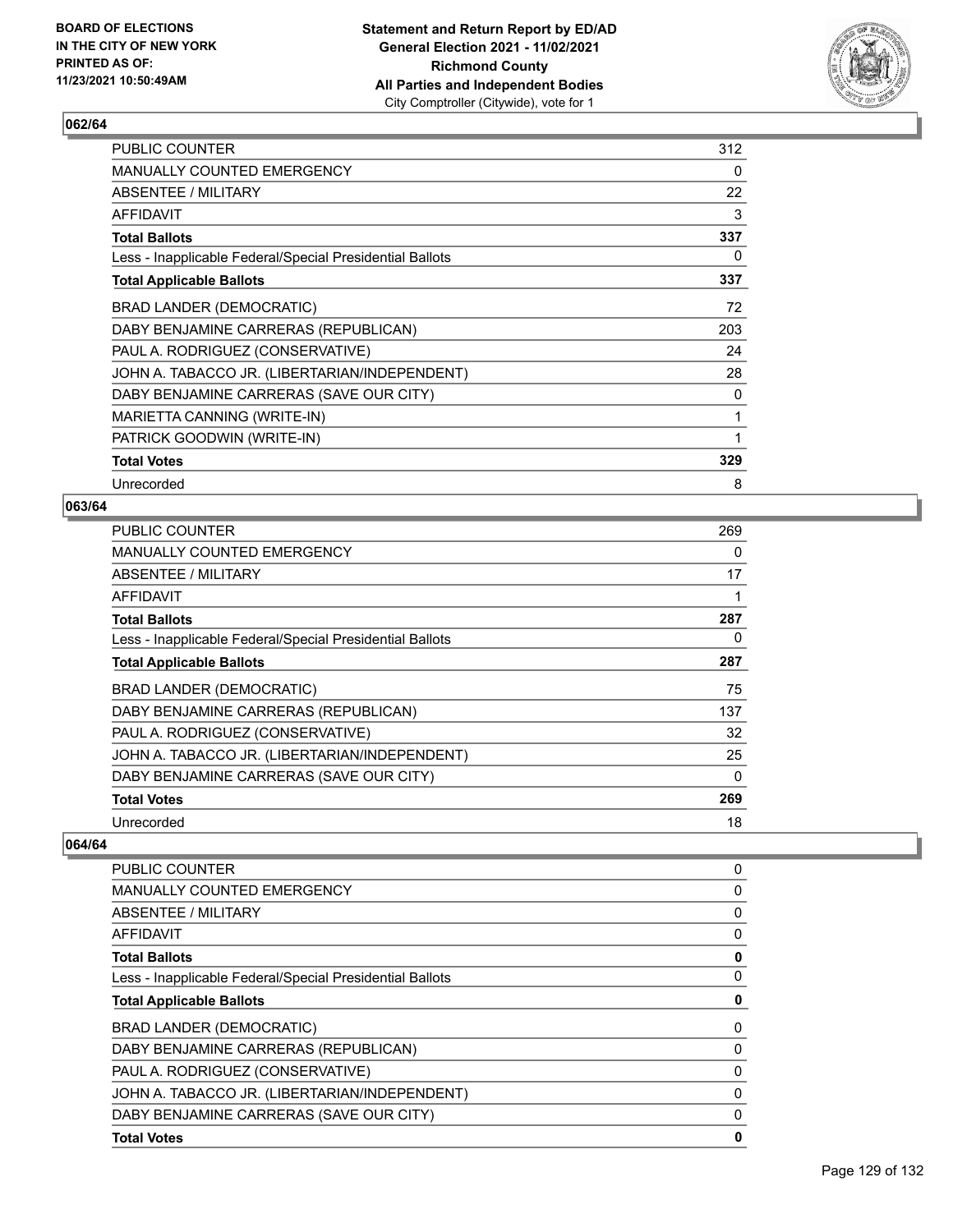

| <b>PUBLIC COUNTER</b>                                    | 0 |
|----------------------------------------------------------|---|
| <b>MANUALLY COUNTED EMERGENCY</b>                        | 0 |
| ABSENTEE / MILITARY                                      | 0 |
| <b>AFFIDAVIT</b>                                         | 0 |
| <b>Total Ballots</b>                                     | 0 |
| Less - Inapplicable Federal/Special Presidential Ballots | 0 |
| <b>Total Applicable Ballots</b>                          | 0 |
| <b>BRAD LANDER (DEMOCRATIC)</b>                          | 0 |
| DABY BENJAMINE CARRERAS (REPUBLICAN)                     | 0 |
| PAUL A. RODRIGUEZ (CONSERVATIVE)                         | 0 |
| JOHN A. TABACCO JR. (LIBERTARIAN/INDEPENDENT)            | 0 |
| DABY BENJAMINE CARRERAS (SAVE OUR CITY)                  | 0 |
| <b>Total Votes</b>                                       | 0 |
|                                                          |   |

### **066/64**

| <b>Total Votes</b>                                       | 0 |
|----------------------------------------------------------|---|
| DABY BENJAMINE CARRERAS (SAVE OUR CITY)                  | 0 |
| JOHN A. TABACCO JR. (LIBERTARIAN/INDEPENDENT)            | 0 |
| PAUL A. RODRIGUEZ (CONSERVATIVE)                         | 0 |
| DABY BENJAMINE CARRERAS (REPUBLICAN)                     | 0 |
| <b>BRAD LANDER (DEMOCRATIC)</b>                          | 0 |
| <b>Total Applicable Ballots</b>                          | 0 |
| Less - Inapplicable Federal/Special Presidential Ballots | 0 |
| <b>Total Ballots</b>                                     | 0 |
| AFFIDAVIT                                                | 0 |
| ABSENTEE / MILITARY                                      | 0 |
| MANUALLY COUNTED EMERGENCY                               | 0 |
| PUBLIC COUNTER                                           | 0 |

| <b>Total Votes</b>                                       | 0 |
|----------------------------------------------------------|---|
| DABY BENJAMINE CARRERAS (SAVE OUR CITY)                  | 0 |
| JOHN A. TABACCO JR. (LIBERTARIAN/INDEPENDENT)            | 0 |
| PAUL A. RODRIGUEZ (CONSERVATIVE)                         | 0 |
| DABY BENJAMINE CARRERAS (REPUBLICAN)                     | 0 |
| <b>BRAD LANDER (DEMOCRATIC)</b>                          | 0 |
| <b>Total Applicable Ballots</b>                          | 0 |
| Less - Inapplicable Federal/Special Presidential Ballots | 0 |
| <b>Total Ballots</b>                                     | 0 |
| <b>AFFIDAVIT</b>                                         | 0 |
| <b>ABSENTEE / MILITARY</b>                               | 0 |
| <b>MANUALLY COUNTED EMERGENCY</b>                        | 0 |
| PUBLIC COUNTER                                           | 0 |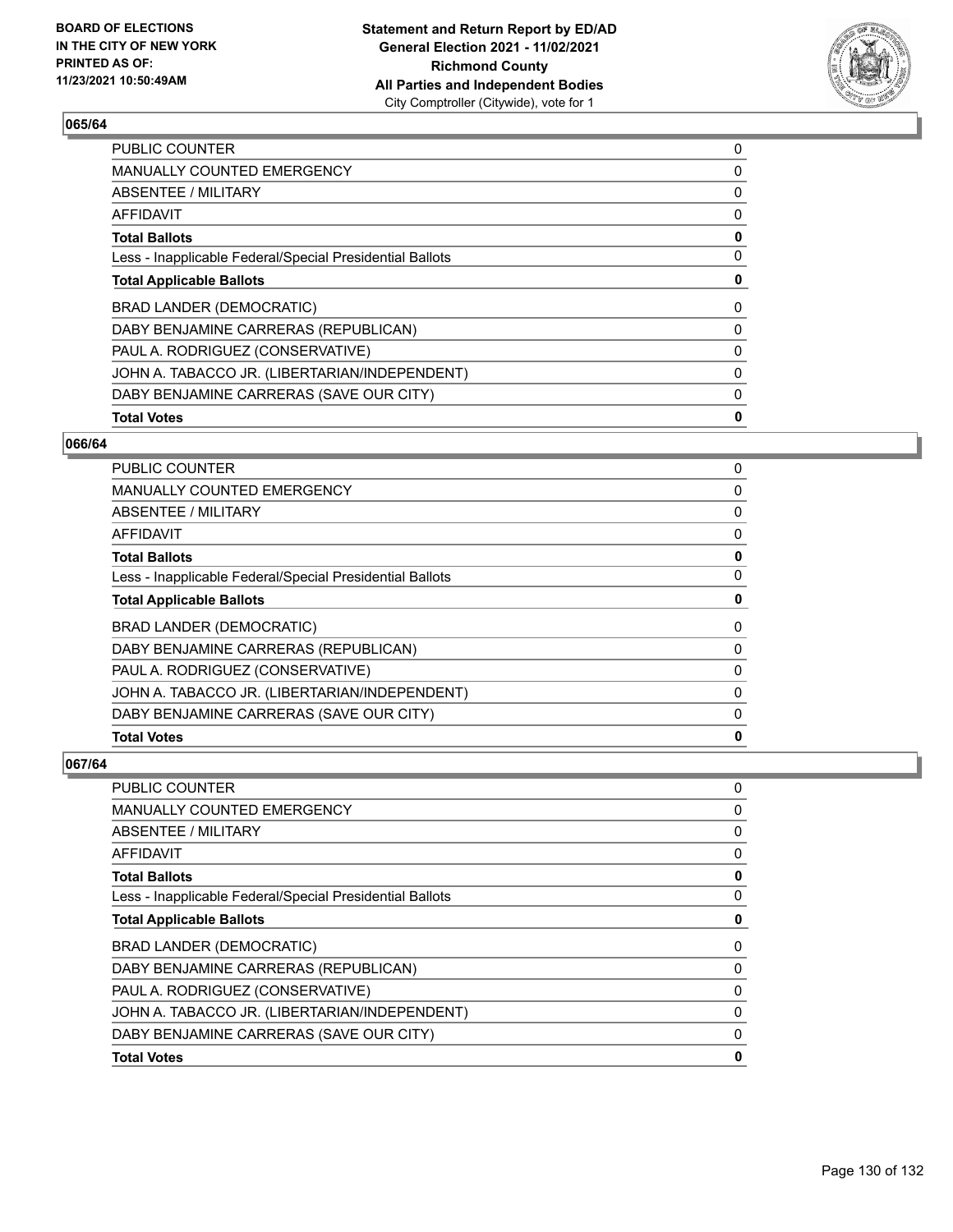

| <b>PUBLIC COUNTER</b>                                    | 0 |
|----------------------------------------------------------|---|
| <b>MANUALLY COUNTED EMERGENCY</b>                        | 0 |
| ABSENTEE / MILITARY                                      | 0 |
| <b>AFFIDAVIT</b>                                         | 0 |
| <b>Total Ballots</b>                                     | 0 |
| Less - Inapplicable Federal/Special Presidential Ballots | 0 |
| <b>Total Applicable Ballots</b>                          | 0 |
| <b>BRAD LANDER (DEMOCRATIC)</b>                          | 0 |
| DABY BENJAMINE CARRERAS (REPUBLICAN)                     | 0 |
| PAUL A. RODRIGUEZ (CONSERVATIVE)                         | 0 |
| JOHN A. TABACCO JR. (LIBERTARIAN/INDEPENDENT)            | 0 |
| DABY BENJAMINE CARRERAS (SAVE OUR CITY)                  | 0 |
| <b>Total Votes</b>                                       | 0 |
|                                                          |   |

### **069/64**

| <b>Total Votes</b>                                       | 0 |
|----------------------------------------------------------|---|
| DABY BENJAMINE CARRERAS (SAVE OUR CITY)                  | 0 |
| JOHN A. TABACCO JR. (LIBERTARIAN/INDEPENDENT)            | 0 |
| PAUL A. RODRIGUEZ (CONSERVATIVE)                         | 0 |
| DABY BENJAMINE CARRERAS (REPUBLICAN)                     | 0 |
| <b>BRAD LANDER (DEMOCRATIC)</b>                          | 0 |
| <b>Total Applicable Ballots</b>                          | 0 |
| Less - Inapplicable Federal/Special Presidential Ballots | 0 |
| <b>Total Ballots</b>                                     | 0 |
| AFFIDAVIT                                                | 0 |
| ABSENTEE / MILITARY                                      | 0 |
| MANUALLY COUNTED EMERGENCY                               | 0 |
| PUBLIC COUNTER                                           | 0 |

| <b>Total Votes</b>                                       | 0 |
|----------------------------------------------------------|---|
| DABY BENJAMINE CARRERAS (SAVE OUR CITY)                  | 0 |
| JOHN A. TABACCO JR. (LIBERTARIAN/INDEPENDENT)            | 0 |
| PAUL A. RODRIGUEZ (CONSERVATIVE)                         | 0 |
| DABY BENJAMINE CARRERAS (REPUBLICAN)                     | 0 |
| <b>BRAD LANDER (DEMOCRATIC)</b>                          | 0 |
| <b>Total Applicable Ballots</b>                          | 0 |
| Less - Inapplicable Federal/Special Presidential Ballots | 0 |
| <b>Total Ballots</b>                                     | 0 |
| <b>AFFIDAVIT</b>                                         | 0 |
| <b>ABSENTEE / MILITARY</b>                               | 0 |
| <b>MANUALLY COUNTED EMERGENCY</b>                        | 0 |
| PUBLIC COUNTER                                           | 0 |